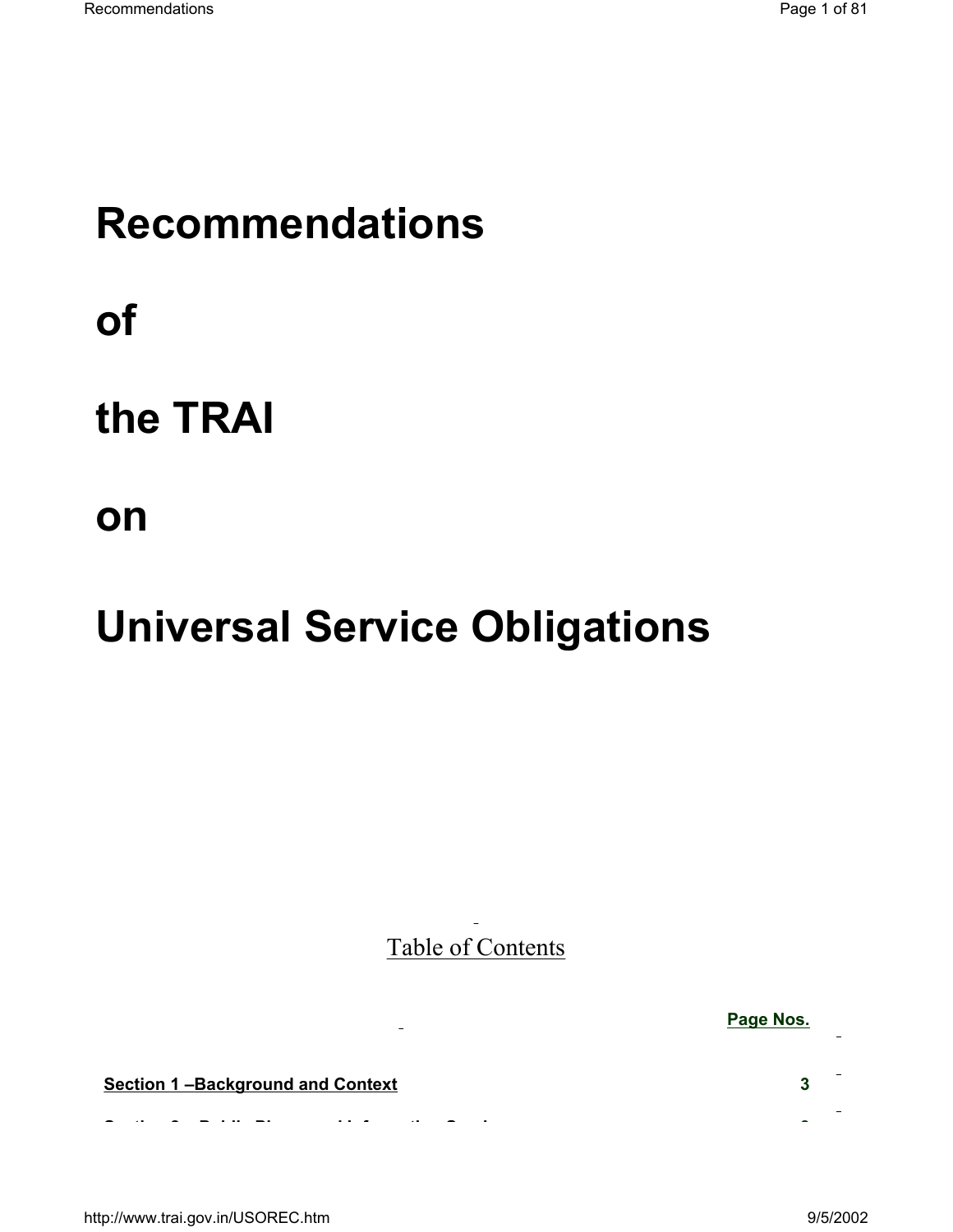| <b>Section 2 – Public Phone and Information Services</b>                  | 8                           |
|---------------------------------------------------------------------------|-----------------------------|
| Background                                                                | 8                           |
| Access to voice telephone service through VPTs                            | 9                           |
| Upgradation of VPTs to provide low speed digital data service             | 11                          |
| Estimation of Net Cost incurred in the provision of VPTs                  | 13                          |
| Approach 1                                                                | 14                          |
| Approach 2                                                                | 14<br>$\frac{1}{2}$         |
| Approach 3                                                                | 14                          |
| Recommended Approach                                                      | 15 <sub>1</sub><br>$\equiv$ |
| <b>Replacement costs</b>                                                  | 17                          |
| Average unit capital cost for installation/replacement of VPT             | 17                          |
| Capital recovery                                                          | 19                          |
| Operating expenses recovery                                               | 19                          |
| Average revenue per VPT                                                   | 20<br>$\bar{\phantom{a}}$   |
| Installation of Public Tele Info Centres(PTICs)                           | 20                          |
| Low speed data service                                                    | 22<br>$\frac{1}{\sqrt{2}}$  |
| Selection of villages for provision of low speed data services            | 23                          |
| High speed PTICs (HPTICs)                                                 | 24                          |
| <b>Funding of PTICs</b>                                                   | 25                          |
|                                                                           |                             |
| Section 3 - Phones to households (DELs) in rural and remote areas         | 28<br>$\Box$                |
| Net cost of providing telecom service in a SDCA                           | 32                          |
| Methodology for determining payments from USF                             | 32<br>$\equiv$              |
| Verification of the NC figures submitted by BSOs with the help of a proxy | 33                          |
| model for a SDCA                                                          |                             |
| <b>Quantum of USL</b>                                                     | 38                          |
|                                                                           |                             |
| <b>Section 4 - US Fund Administrator</b>                                  | 40<br>$\equiv$              |
| <b>Constitution of USF Administration Board</b>                           | 43                          |
| <b>Functions of the Universal Service Fund Administrator</b>              | 43                          |
| <b>Fund Administration Expenses</b>                                       | 44                          |
| Collection of USL by the Administrator                                    | 44                          |
|                                                                           | 46                          |
| <b>Section 5 - Summary of recommendations</b>                             |                             |
| Annexure -A Summary of inputs received in the consultation process        | 58                          |
|                                                                           |                             |
| <b>Annexure-B</b><br><b>Proxy Models</b>                                  | 86                          |
|                                                                           |                             |
| Annexure-C PLAN-ITU                                                       | 101                         |
|                                                                           |                             |

# **Section 1**

# **Background and Context**

1.1 In the context of low teledensity, most of the developing countries have given a high priority to the provision of public phones particularly in rural and remote areas to

 $\equiv$ 

 $\bar{\omega}$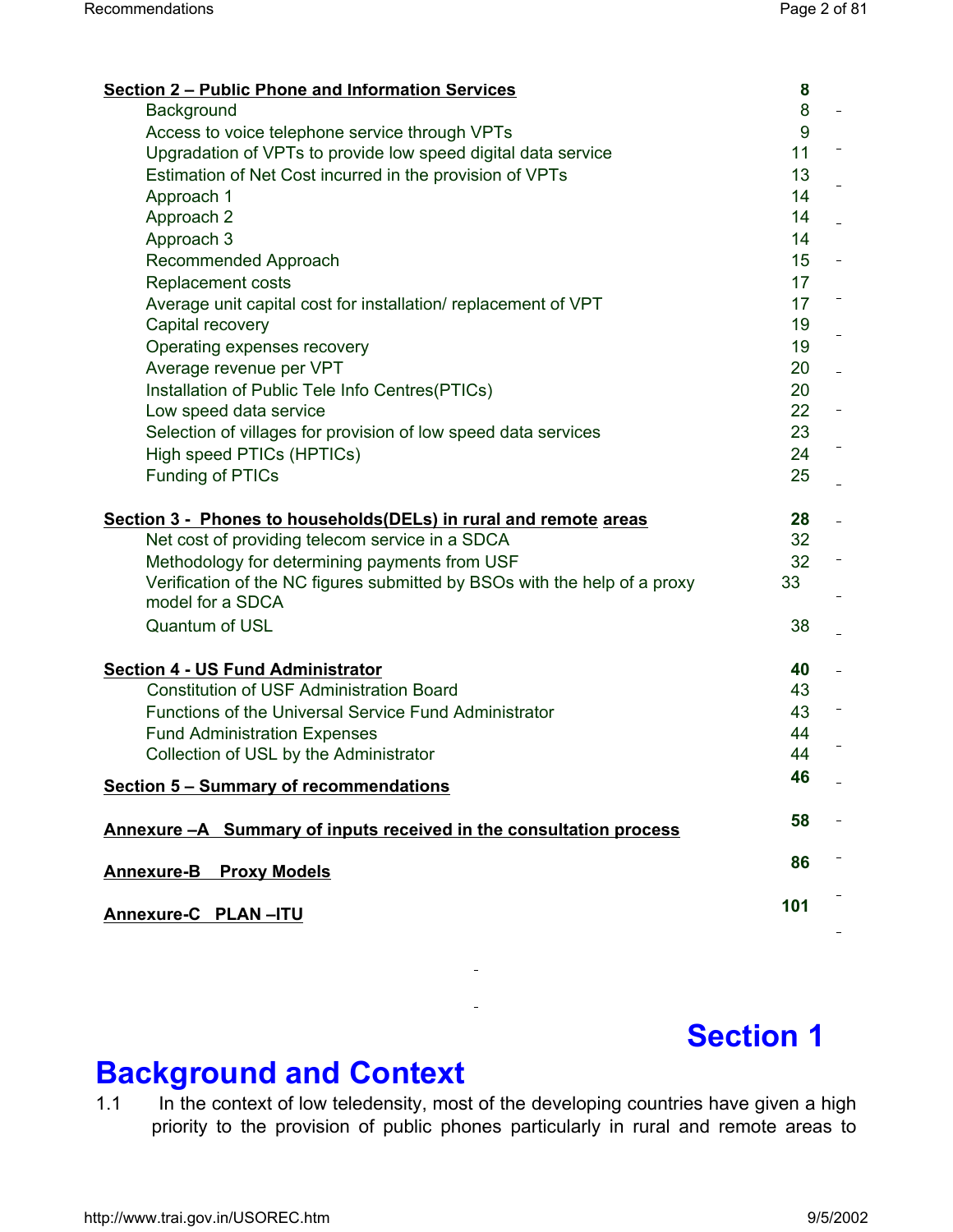provide accessibility to basic telecom facilities, within a reasonable distance of population centers or cluster of villages. In India, the Government first adopted provision of public phones as a policy objective in the 1970s. It involved provision of Long Distance Public Telephones (LDPT) on the basis of population of a village. The scope of the policy was progressively enlarged to include provision of a Public Telephone within five km of any habitation. Subsequently the public phone policy objective was further enlarged to include the provision of Public Telephone in every Village with a Gram Panchayat, and finally a Village Public Telephone (VPT) in every village. All these public phones were installed by the DOT, and generally involved incurring net costs, i.e., these were installed even if they were unremunerative.

- 1.2 Policy relating to provision of public phones even by incurring net costs, is only a subset of a much wider concept of providing universal service, which aims to provide nation wide telephone connection to both households and public places at an affordable tariff, even when some of these connections, particularly in rural areas, may be un-remunerative and may not be justified on purely commercial considerations. The concept of universal service was first enunciated in USA, about 100 years back by Theodore Vale, President of AT&T and a great visionary, and has been adopted by most of the countries as a policy objective, since then. However, in India, universal service was embodied in a policy document for the first time in 1994, when the government announced its first National Telecom Policy in 1994. This policy is known as NTP '94.
- 1.3 The focus of NTP'94 was to bring telecom facilities within the reach of all citizens of the country, including provision of telecom facilities in every village. The policy document defined Universal Service, as the availability of certain 'basic telecom services at affordable and reasonable prices', to all citizens.
- 1.4 In 1999, the Government announced a New Telecom Policy called NTP'99. This new policy document also lays considerable emphasis on access to basic telecommunication facilities, and availability of these services at affordable rates, thereby providing effective means of communication to all citizens. Specifically, provision of telecom services to all low teledensity areas, including rural areas and remote, hilly and tribal areas is one of the main objectives of universal service obligation, imposed on Telecom Service providers under NTP'99.
- 1.5 In accordance with the broad objectives outlined in pre para, NTP'99 has set the following specific goals in respect of spread of telecommunications in the country:
	- *Provide voice and low speed data services to the balance (i.e. uncovered) villages in the country by the year 2002;*
	- *Provide Internet access to all district head quarters by the year 2000;*
	- *Make available telephone on demand by the year 2002, and sustain it thereafter so as to achieve a teledensity of 7 by the year 2005 and 15 by the year 2010.*
	- *Encourage development of telecom in rural areas, making it more affordable by*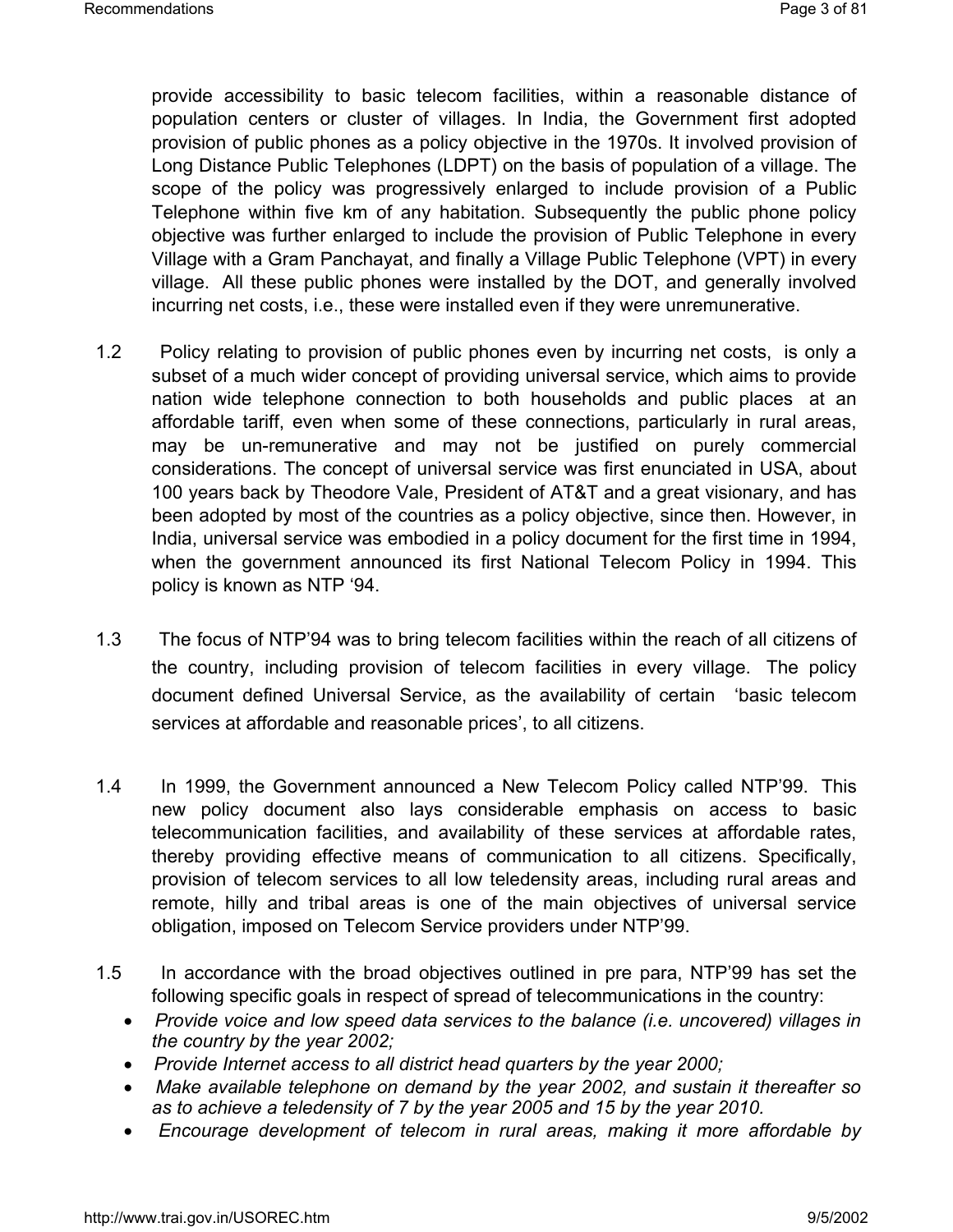*suitable tariff structure and making rural communication mandatory for all fixed service providers;*

- *Increase rural teledensity from the current level to 0.4 to 4 by the year 2010 and provide reliable transmission media in all rural areas;*
- *Provide reliable transmission media to all the exchanges by the year 2002;*
- *Provide high-speed data and multimedia capability using technologies including ISDN ISDN to all towns with a population greater than 2 lakh by the year 2002.*

While the first two objectives relate to public telecom facilities including access to Internet, the third and fourth objectives relate to provision of individual household telephones in unremunerative rural areas by introducing suitable tariff structure etc. to make it more affordable. This is aimed at increasing rural teledensity from the current level of 0.4 to 4 by the year 2010. This implies low and, if necessary, even below cost rentals and call charges particularly in rural areas, so that phones are made affordable to the masses, and demand for basic services picks up. Thus, public phones such as VPT as well as household phones are covered under the obligation imposed on fixed service providers i.e BSOs under the universal service policy objective.

1.6 Taking into account the affordability criteria and the need to subsidise loss making phones, the NTP'99 has also laid down the following guidelines for raising financial resources for the purpose:

*"The resources for meeting the USO would be raised through a 'universal access*  levy', which would be a percentage of the revenue earned by all the operators under *various licences. The percentage of revenue share towards universal access levy would be decided by the Government in consultation with TRAI. The implementation of the USO obligation for rural/remote areas would be undertaken by all fixed service providers who shall be reimbursed from the funds from the universal access levy. Other service providers shall also be encouraged to participate in USO provision subject to technical feasibility and shall be reimbursed from the funds from the universal access levy. "*

- 1.7 In pursuance of the objectives of NTP'99, DOT vide their letters no. 5-2/99- Regln.-II dated 21.5.99 and 13.10.99 has sought TRAI recommendations on the following:
	- *"a) Class of operators to fund the UAL.*
	- *b) Various possible cost models/approaches to determine:*
	- *i) Percentage contribution from revenue of the operators and the mechanism for for computing it;*
	- *ii) Per unit subsidy for VPTs and rural DELs separately to cover capital & recurring expenditure;*
	- *iii*) *Whether per unit subsidy will be the same or different in different geographical areas/tribal and non-tribal areas of the country; and*
	- *iv) Per unit subsidy for low calling urban DELs."*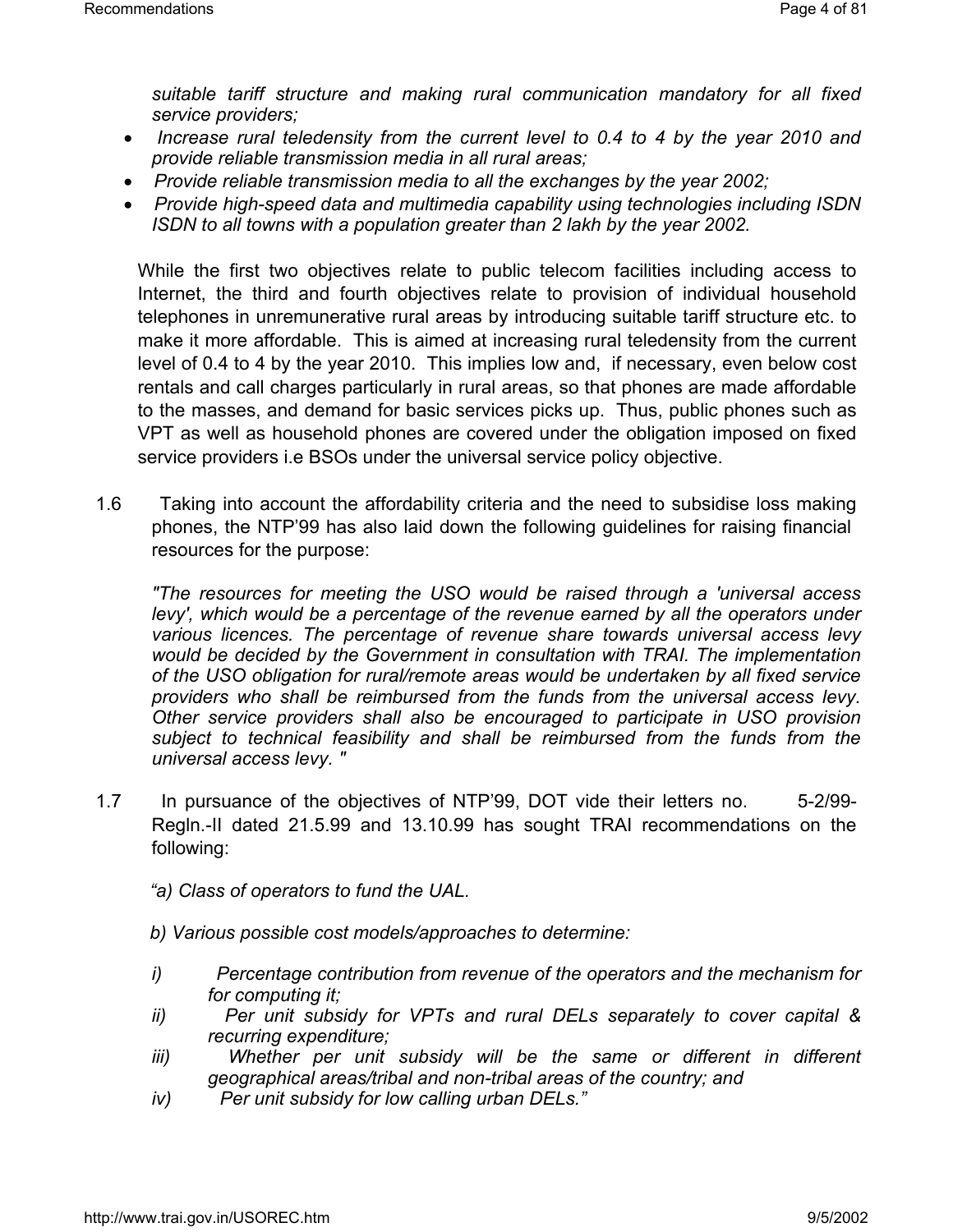- 1.8 While making the reference, DOT has brought to the notice of the Authority the following points:
	- *NTP-99 stipulates raising of resources to meet the Universal Service Obligation through the Universal Access Levy (UAL). UAL is required for providing VPTs and Rural telephones and should cover both capital expenditure and recurring expenses to run the service. UAL would be a percentage of the revenue earned by the operators under various licenses. The percentage referred to above has to be decided by the Government in consultation with TRAI.*
	- *Voice communication facility has been provided to 3,40,640 villages and the remaining villages are proposed to be covered by the year 2002; Internet access to all all district headquarters (DHQ) has already been achieved through 172 code and efforts are being made to provide nodes at all DHQs progressively by the end of year 2000;*
	- *Making telephone on demand in rural and urban areas of the country is also proposed to be achieved by the year 2002;*
- 1.9 At the outset, the Authority would like to clarify that although the expression used by the DOT is 'Universal Access Levy (UAL)', what is meant is a levy to support both public phones such as VPTs, as well as household phones that may require to be supported. Therefore, it will be more appropriate to use the expression Universal Service Levy (USL) to cover both public or community phones, and household telephones, which are required to be supported by the Universal Service Fund (USF), as clearly brought out in the DOT letter under reference. Globally, universal access i.e., provision of public phones is treated as a subset of universal service. We will, therefore, use the abbreviation USL instead of UAL to avoid a possible confusion.
- 1.10 In accordance with its established practice, the Authority initiated a public consultation process, with the release of a consultation paper on 'Issues pertaining to USO' which was followed by Open House discussions. In arriving at the recommendation contained in the following sections, the Authority has duly considered the inputs provided during the public consultations. A summary of the inputs received is placed at Annexure A.
- 1.11 These recommendations are presented in five Sections. Section one gives the Background and context. Section two deals with the provision of public phone & information services through VPTs and Public Tele info-centres (PTICs) respectively. Section three deals with the broader objective of Universal Service, i.e. provision of affordable individual telephones in rural/remote areas at affordable tariffs even if such tariffs are below cost. It covers inter alia availability of telephone` on demand, in rural and remote areas even though a large number of such phones may not be commercially viable. In section three, we also present various methodologies adopted in some of the developed countries for assessing the net costs of providing the local loop in the Net High Cost Areas, by using proxy cost models. The Authority has recommended development of similar Proxy Cost Models for VPTs as well as for the access loop in the net high cost areas. Some of these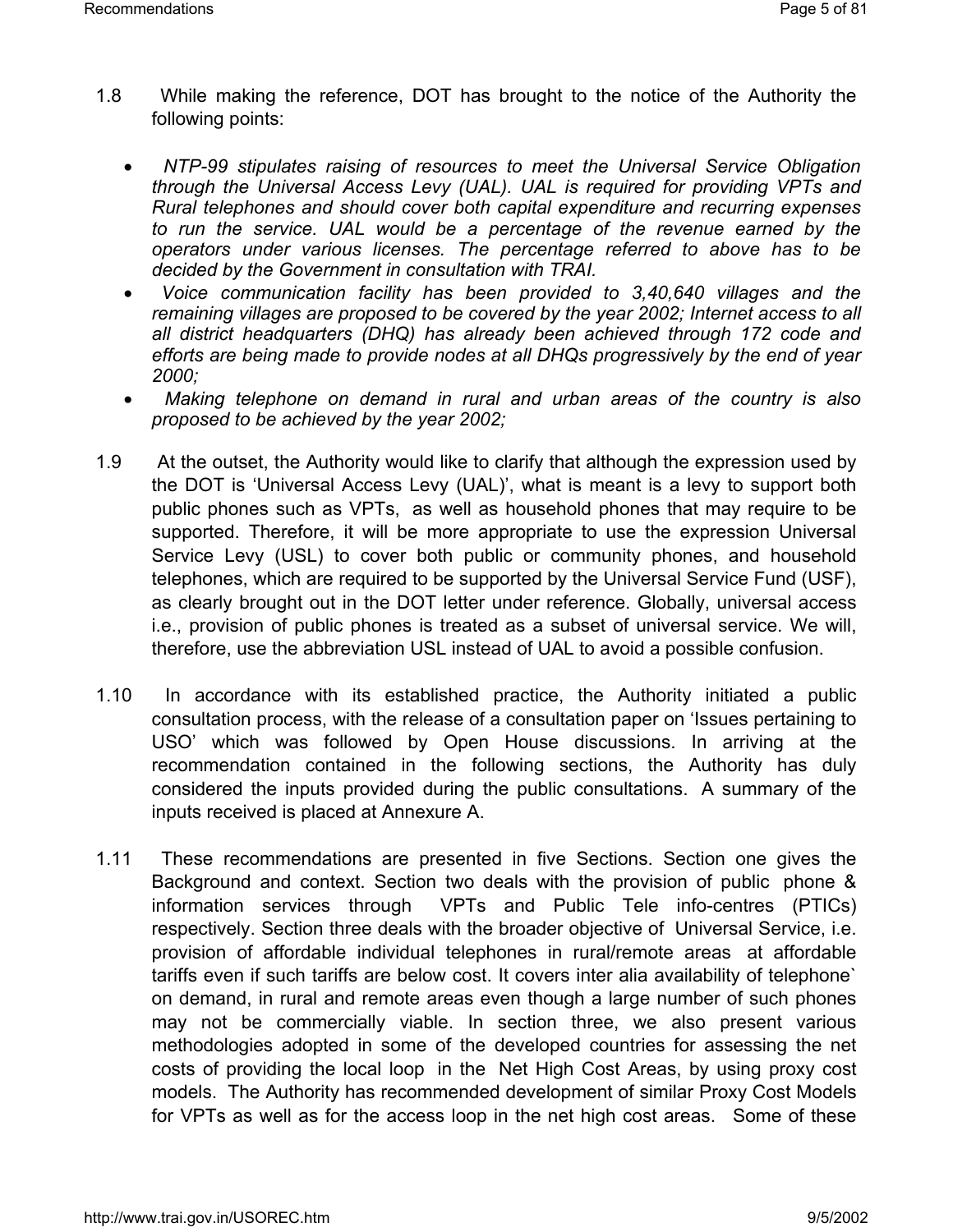models are presented in Annexure B to this report. Section four deals with the Authority's recommendations in respect of the administration of the fund. Section five gives a summary of Authority's recommendations on the points of reference made by the DOT, and other related issues.

# **Section 2 Public Phone & Information Services**

#### **(a) Background**

2.1 Taking note of the extremely low teledensity of only 0.4% in rural and remote areas, the policy makers have rightly given the highest priority to bring affordable telephone facility within reach of the masses. In a developing economy like ours, where a majority of the population, particularly in rural, hilly and tribal areas, may not be able to afford a household personal telephone, the only viable alternative is to provide them access to public telecommunication facilities. To achieve this objective, a target of about 607,491 phones i.e, one in every village has been set by the Government under the Village Public Telephone (VPT) programme. A roll out plan has been drawn up by the DOT to cover all villages in the country by 31<sup>st</sup> March, 2002. The same is given in Table 1 para 2.3 of this section.

Taking note of the explosive growth of Information Services based on Internet, the NTP'99 has further enlarged the scope of the original VPT programme to include provision of low speed data service in the balance uncovered villages also by 2002. In line with the NTP'99 objectives, the Authority is of the view that the task of providing Access to voice and low speed data services in all villages be given the top most priority, as it would make available both Telecommunications & Information Services, to the poorer section of our population, within a reasonable distance of their habitation. The Authority, therefore, recommends that implementation of USO should be divided in two clearly identifiable streams.

#### **Stream- I Provision of Public Telecommunication & Information Services**

#### **Stream- II Provision of Household Telephones in Net High Cost Areas.**

While implementation of the two streams would be simultaneous, Stream-I, i.e., stream relating to provision of common access (VPTs and PTICs) should receive priority. In this section, implementation of Stream- I of the Universal Service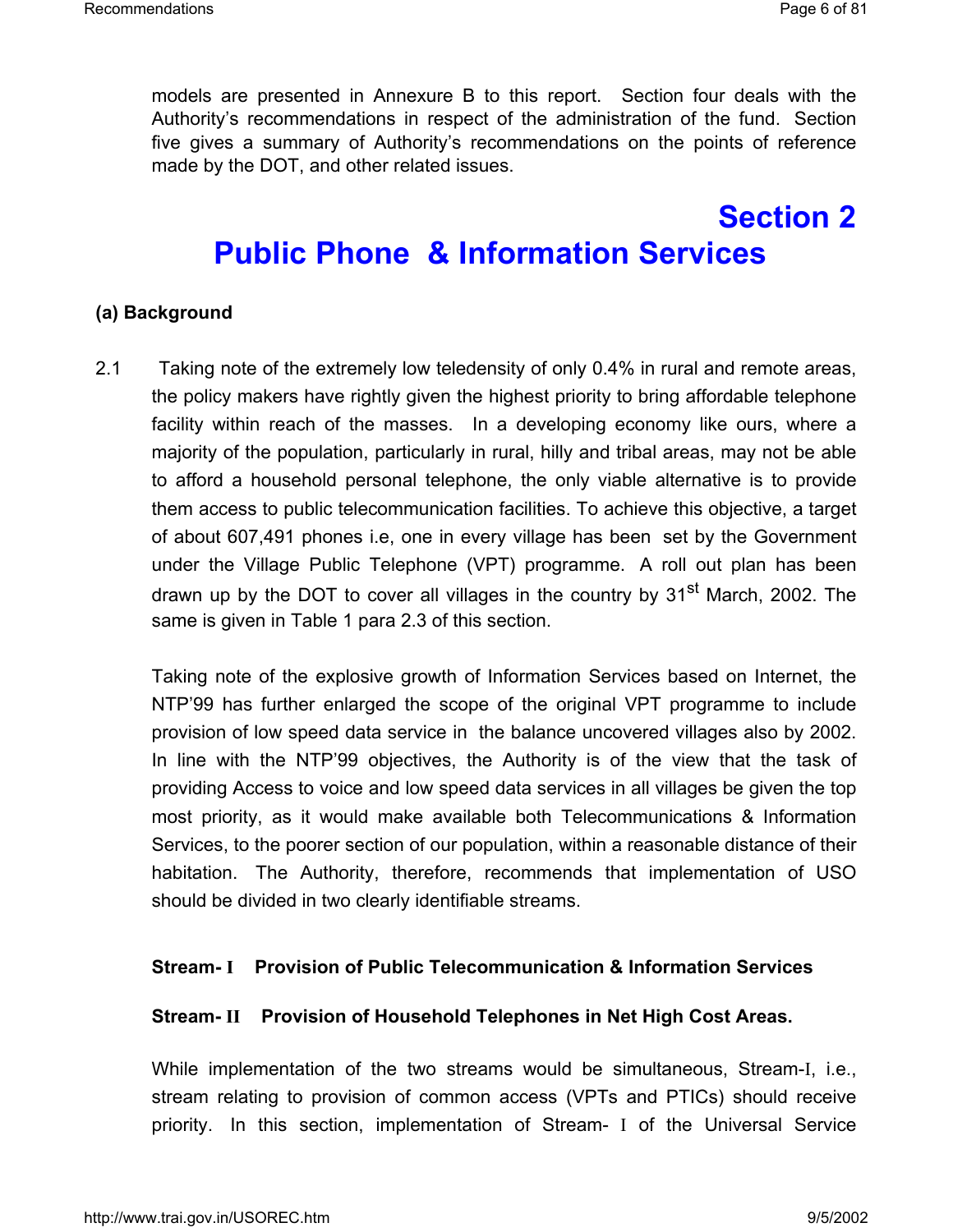programme is discussed. The Authority feels that adequate emphasis must be given to provision of not only public phones such as VPTs, but also to their subsequent upgradation into Public Tele Infoservices Centres (PTICs) to provide Information services in rural areas. Such a policy will go a long way in stimulating economic activity in rural and remote areas, and will help in bridging the existing digital divide between urban and rural areas. At present, such Information Services are confined to prosperous urban population centres, thus adding to the so called Digital Divide or a gap between Information Haves and Have Nots. Therefore, the Authority would like to lay adequate emphasis on installation of as many Public Tele Info Centres (PTICs) as possible, in rural and remote areas in the first phase of the programme itself, commencing 1-4-2002. The Department of Telecom (DOT) may draw up a programme to upgrade as many of the 607,491 VPTs as feasible to PTIC capability as discussed later in this section. The Authority recommends support from USF to the provision of public telecommunication and information services.

#### **(b) Access to voice telephony service through Village Public Telephones (VPTs)**

2.3 The NTP'99 has set a target of providing at least one Public Telephone in every village of the country by 2002. The total number of VPTs provided as on 31.7.2001 is 4,10,757 out of a total of 607,491 villages. In order to meet the stipulated targets of NTP'99, DoT has drawn up a VPT Roll-out plan for the period 2001-02 which is indicated below. The plan indicates the number of VPTs to be provided by BSNL and Private operators jointly.

**Table 1**

| l able 1                                                       |                     |       |             |              |               |
|----------------------------------------------------------------|---------------------|-------|-------------|--------------|---------------|
| VPT Roll out Plan - Targets and Achievements (as on 31-3-2001) |                     |       |             |              |               |
| <b>Annual Targets</b>                                          |                     |       |             |              |               |
|                                                                | Prior to 98 98 - 99 |       | $ 99 - 00 $ | $ 2000 - 01$ | $ 2001 - 02 $ |
| DOT (now BSNL)                                                 |                     | 45000 | 45136       | 85509        | 143255        |
| Private                                                        |                     | 16755 | 23119       | 27912        | 55182         |
| Total                                                          |                     | 61755 | 68255       | 113421       | 198437        |

#### **Achievement**

|                         | Prior to 98 98 – 99 |        | $ 99 - 00 $ | $ 2000 - 01$ | $ 2001 - 02 $ |
|-------------------------|---------------------|--------|-------------|--------------|---------------|
| DOT (now BSNL)          | 303582              | 37058  | 33965       | 33848        |               |
| Private                 |                     | Nil    | 12          | 457          |               |
| Total                   |                     | 37058  | 33977       | 34305        |               |
| <b>Cumulative Total</b> | 303582              | 340640 | 374617      | 408922       |               |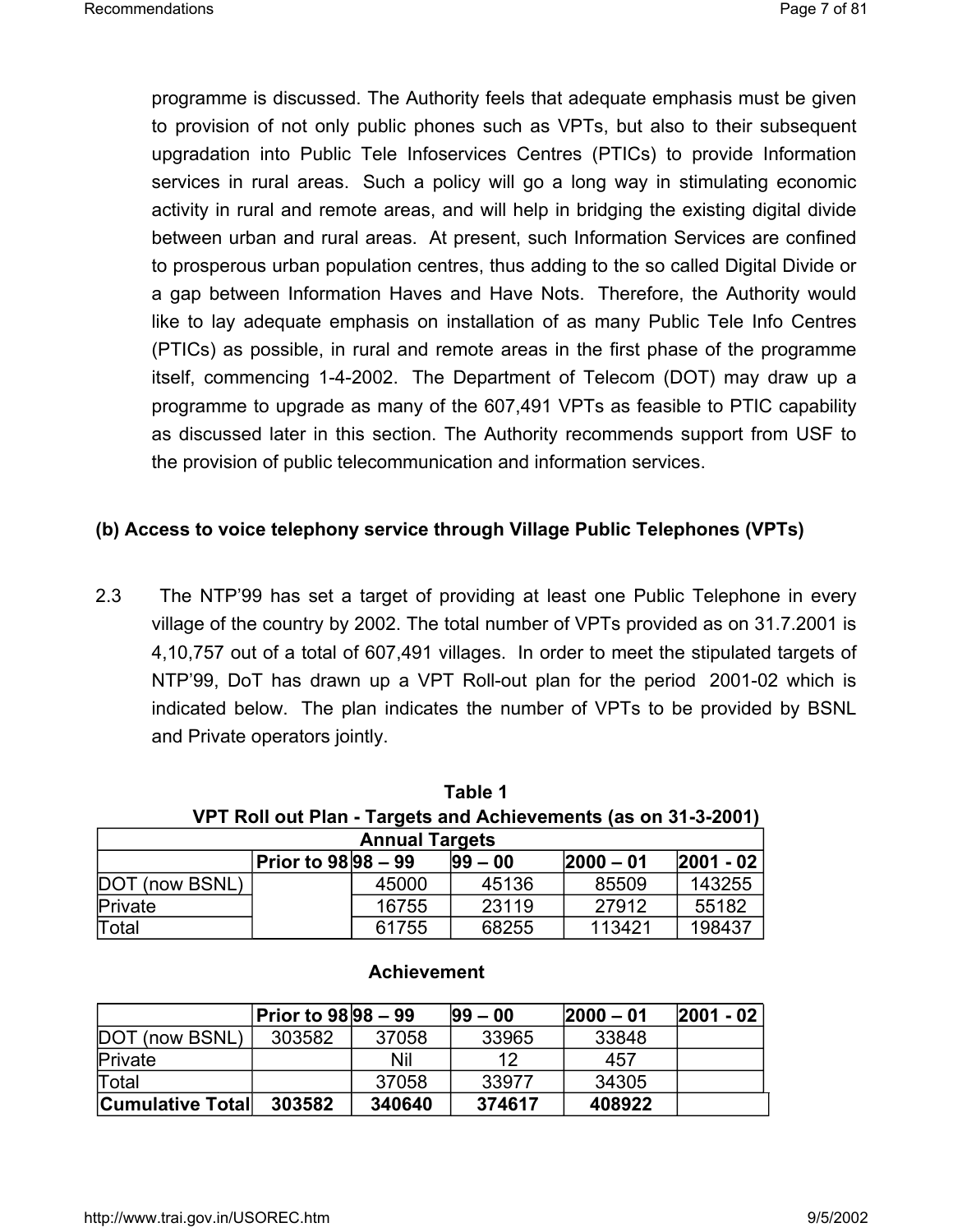- 2.4 It will be observed from the above Table that against a combined target of 1,13,421 VPTs for both BSNL/ BSOs in 2000 / 2001, installation of only 34,305 was actually achieved, the contribution of Private sector being only 457. To meet the target of 6,07,491 VPTs by the stipulated date i.e., 31-3-2002, about 200,000 VPTs are required to be installed by both BSNL / Private BSOs. The Authority would, therefore, recommend that the Government, in its role as the Licensor of basic Services, direct both BSNL/ private BSOs to give the highest priority to the installation of all the 607,491 VPTs by the target date i.e, 31-3-2002.
- 2.5 The Authority recommends that after achieving the target of one VPT in every village, a second phase of Rural Community Phones (RCPs) programme may be initiated. This should include improvement of the existing VPTs by making them more reliable and serviceable, increasing substantially the number of VPTs with STD facilities and also installing second public phone in villages where population exceeds 2000. There are about 75,000 such villages all over the country. [1]

Beyond the completion of the current programme for providing one VPT in every village by 2002, additional Rural Community Phones (RCPs) will be installed as per annual programmes, which will be finalised at the beginning of each year by the USF Administrator in consultation with the BSOs. Rural Community Phones (RCPs) i.e. the second public phone in villages may be provided n public places such as schools, primary health centres etc. The support from USF for RCPs will be on similar lines as to VPTs.

In parallel, a programme to upgrade VPTs to Public Tele info centres (PTICs) may be undertaken so that every SDCA has at least 10 to 12 PTICs, each one of them providing Tele-info services to a rural population of about 20 - 22,000 residing in contiguous villages. The aim should be to provide most VPTs with PTIC capability in a phased manner, based on techno-economic considerations, by the year 2010.

## ( c) **Up gradation of VPTs to provide low speed digital data service**.

2.6 It should be possible to draw up a phased programme to upgrade nearly 35,000 VPTs to function as Public Telecom and Info Centres by the year 2004. This will mainly involve incurring incremental expenditure to condition the local loop for carriage of data service at low speeds, as envisaged in the NTP' 99. The Authority has taken note of the fact that these speeds are limited by the condition of the line,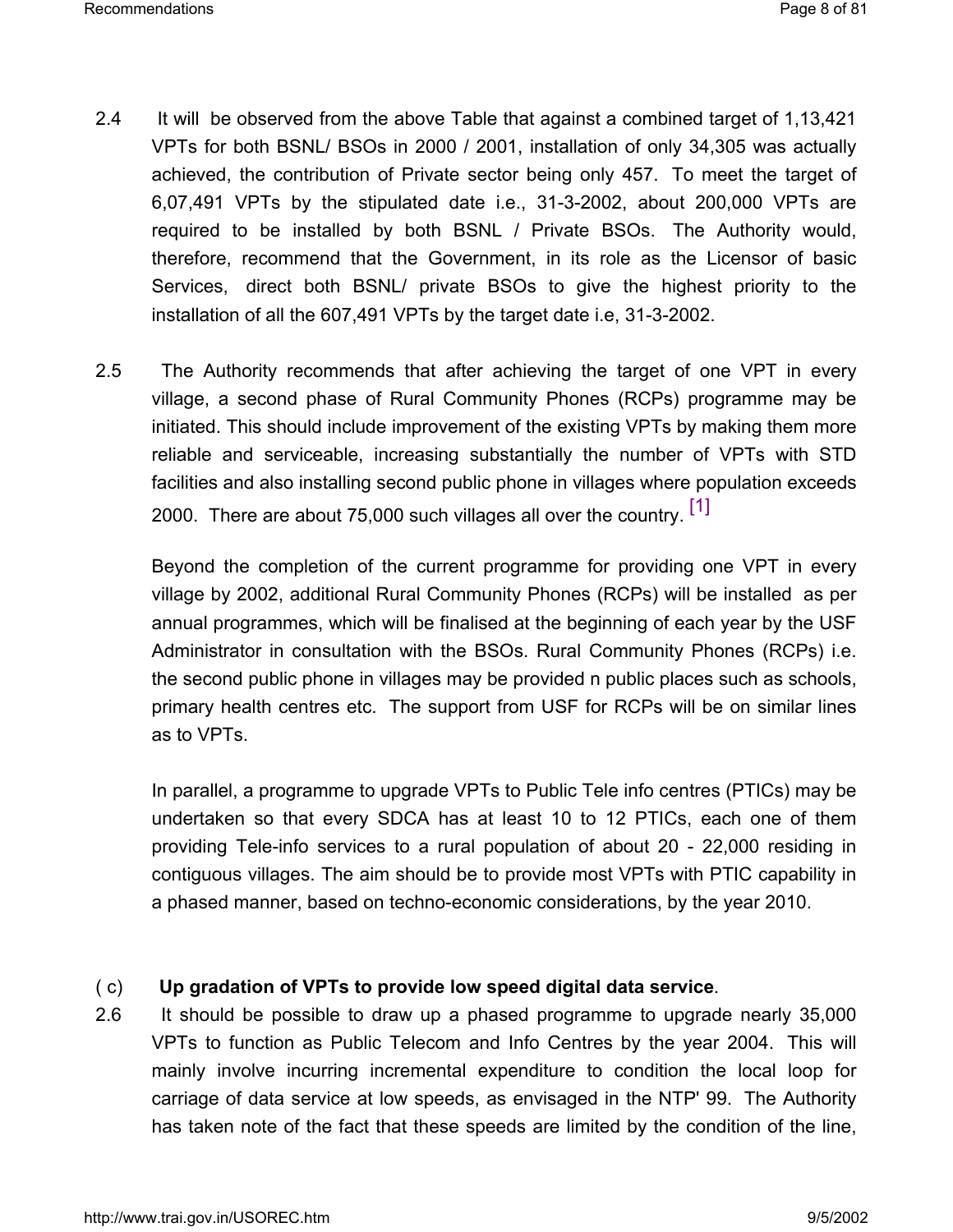distance of the data terminal equipment (DTE) from the PSTN node, noise parameters on the line etc. At present a vast majority of the VPTs are not capable of even 4.8 kbits/s data transmission rate. However considering the induction of the latest WLL technologies such as DECT, higher speeds are feasible. Considering all these factors, a speed upto 28.8 kbits/s on terrestrial line should be considered adequate to enable the PTIC to offer data applications most commonly sought by end users such as e-mail, internet access to world wide web (WWW) and on-line business information, as well as access to sites run by State Governments for e-Governance.

 Since data rate capabilities through the PSTN are limited by both the length and grade of the copper line between the exchange and the CPE and also considering the fact that most VPTs are provided on long lines, a data speed of greater than 28.8 Kbits/s will involve considerable expenditure to upgrade the rural telecom infrastructure and may therefore impose considerable burden on the USF. At present majority of the dial up access of Internet is provided by 28.8 Kbps modems even in urban areas. The Authority expects WLL technology to play a dominant part in the country's USO programme. It would, therefore, like to specify the speed of 28.8 kbps for PTICs engineered on terrestrial lines and 9.6 Kbps for PTICs provided on WLL technologies.

2.7 The process of upgrading VPTs to PTICs should continue even after 10-12 VPTs in each SDCA have been upgraded as PTICs/HPTICs, as mentioned in paragraph 2.5 above. In fact, after the first set of 35000 PTICs are in place, the programme of upgradation should be accelerated and extended to other villages which with the passage of time will be ready to absorb the tele-info services. The ultimate aim should be to equip all rural areas with this facility by 2010. Although at present the demand for such services in remote and smaller villages is almost non-existent or limited, it must be remembered that as more villages are equipped with these facilities, this itself will generate demand for information services and also act as a catalyst for economic and social growth.

#### **(d) Estimation of Net Cost incurred in the provision of Village Public Telephones:**

2.8 To make the policy of Universal Service sustainable, there appears to be no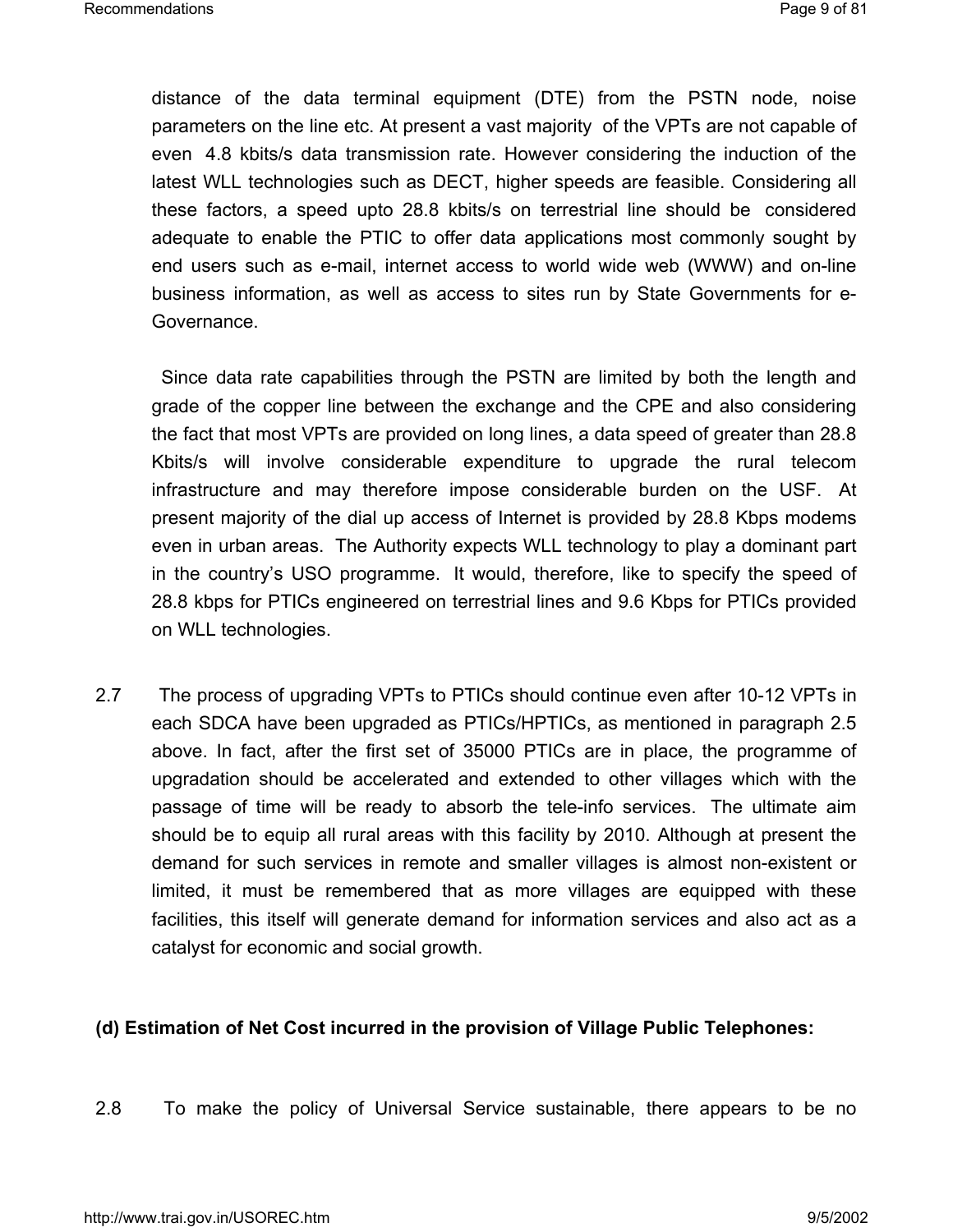alternative at present but to compensate all BSOs including BSNL, the net cost incurred by them on setting up village public phones. For this purpose, the Net Cost (NC) of providing VPT i.e. relevant cost of the access network upto the VPT, minus total revenue earned, would need to be assessed. To ensure that BSOs do not over estimate the cost figures of providing an optimal VPT connection, the USF Administrator (as detailed in Sections 3 and 4) should quickly develop proxy cost model(s) to assess the most optimal cost of providing VPTs based on their location, technology employed, and distance from the nearest exchange. There are two options available to engineer the 'last mile' upto the VPT, i.e., wireless and wireline. In case of wireline, variables like cost of digging, cost of underground cable, poles, drop wires as well as labour cost will have to be taken into account, for each location within a SDCA. These will vary based on teledensity and other factors such as topology of the SDCA in which the VPT is proposed to be provided by the Operator. Cost of fixed link wireless will depend on the technology employed like Digital MARR, Point to Multipoint system, WLL etc. Majority of the VPTs in remote and rural areas are likely to be engineered based on wireless techniques. These cost figures of network elements will be used by the proxy model as an input to estimate the cost of an optimal VPT connection for a particular location. The concept of proxy model is discussed in greater detail in Section Three.

#### Approach to costing

A number of costing principles have been used by Regulators in other countries such as forward-looking costs, Fully Allocated Current Costs, Long Range Incremental Cost(LRIC) etc. For the Indian telecom environment, the Authority recommends adoption of Fully Allocated current Costs (FAC) as the basis of cost calculations. In its earlier deliberations also the Authority has used FAC as the basis for its cost calculations.

- 2.9 Following three approaches can be adopted to compute the reimbursable Net cost of VPTs.
- **2.9.1 Approach 1** This takes into account only operational expenditure for computation of NC for VPTs/PTICs. The NC estimated in this approach is the difference between the Annual Operating expenses and total revenue earned from the VPT/PTIC. As for the capital cost, this approach proceeds on the basis that the deficit accruing on account of capital, has been/ shall be met from the significant margins that have been available in the long distance calls and will continue to be available to the BSOs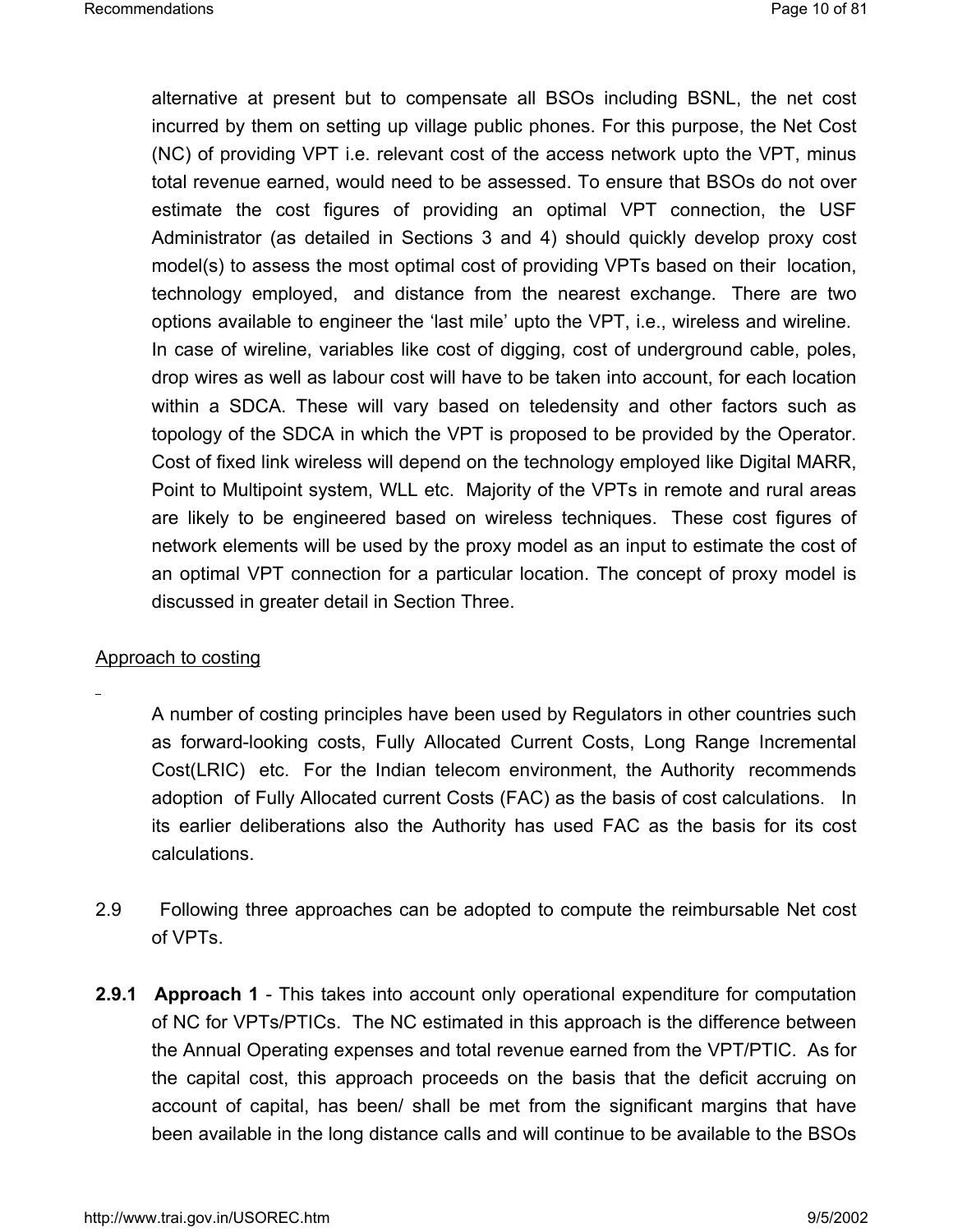till full rebalancing of tariff takes place.

- **2.9.2 Approach 2**  In this approach, capex and opex for public telephones/ PTICs installed prior to the date from which USO Funding is introduced are to be treated differently than for those established after this date. In this approach, only operational expenditure will be taken into account for public phones installed before introduction of USO Funding, while both capital and operational expenditure on Fully Allocated current cost (FAC) basis will be taken into account for VPTs/PTICs installed after introduction of USO Funding. Since PTICs will be installed only by upgrading an existing VPT, only incremental capital cost of upgrading the access loop to provide low speed (28.8 Kbps) data carriage and for data termination equipment (DTE) will have to be reckoned.
- **2.9.3 Approach 3** In this approach, for VPTs/PTICs, both capital and operating expenditure are to be taken in account for assessment of NC.

#### **(e) Recommended Approach**

- 2.10The questions that arise include inter-alia whether capital recovery should be provided on VPTs installed prior to the introduction of USF i.e. 1.4.2002.
- 2.11 DOT (now BSNL), as a monopoly service provider, has been funding the provision of public phones like VPT as part of its Universal Service Obligation. It has also been subsidising rural telephones and residential telephones for Low Calling Urban Subscribers, from the surpluses earned from the highly cost plus long distance and international call charges. However, consequent upon the opening of both Basic Service & NLD Service for private participation, such a cross subsidy from one segment i.e., Long distance to another i.e., local, is not sustainable for long. The Authority has already initiated a tariff rebalancing exercise which will mean further reduction in Long distance call charges. These charges have already fallen by more than 30% since March, 1999, when the Authority issued its first Telecommunications Tarrif Order (TTO). The long distance call charges are expected to fall further, due to opening up of the NLD market. In view of this, in NTP'99, the policy makers have provided a Funding mechanism for the USO, as loss making public as well as household telephones cannot be funded from the surpluses generated in the long distance market, in a vertically integrated operation, indefinitely. Govt. has already taken steps to break the vertically integrated market into three segments, i.e,Basic,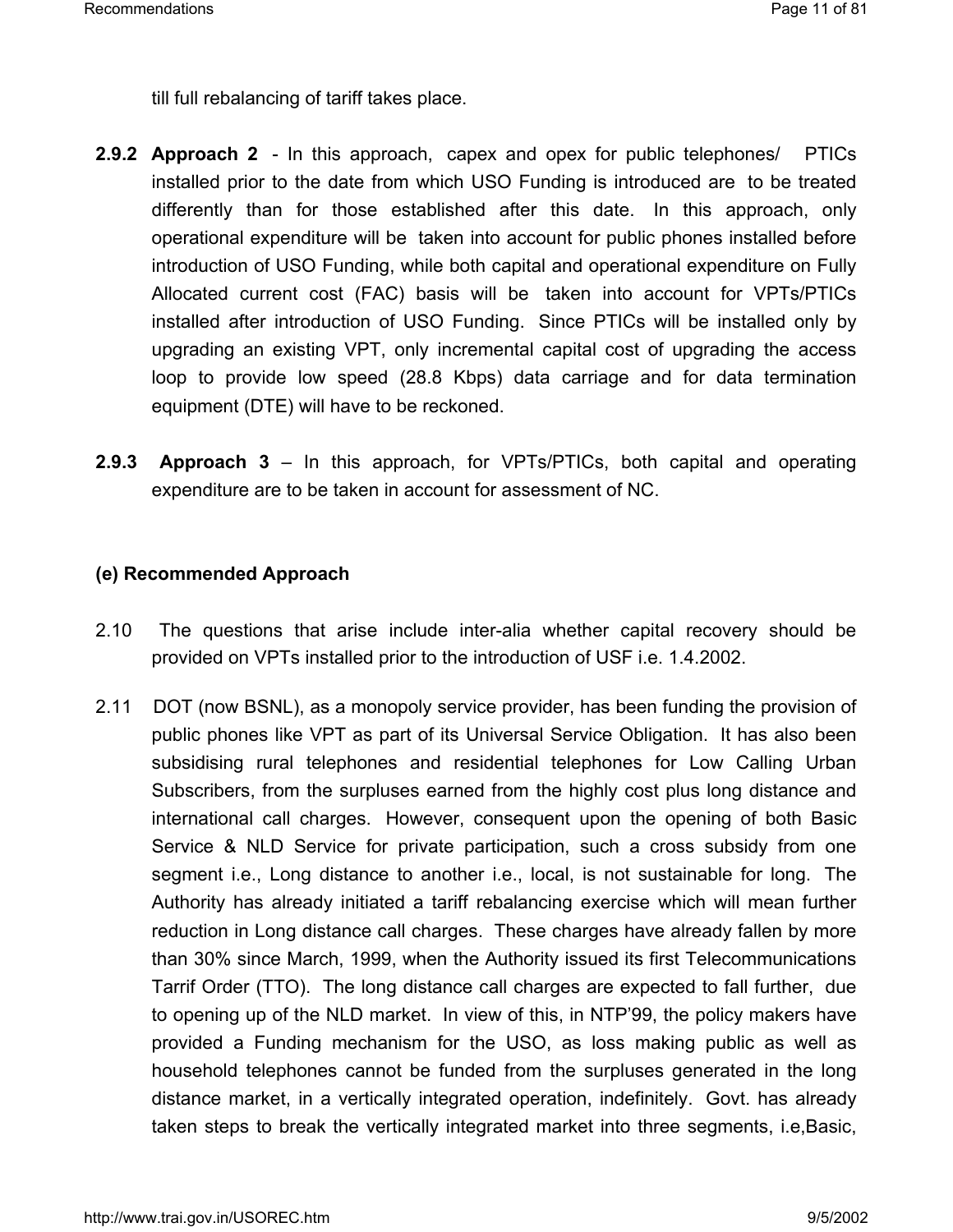NLD & ILD. Each of these market segments has to stand on its own profitability in the long run.

2.12 The Authority is of the view that for the purpose of support from USF, public phones should be divided in two categories viz., those installed before the proposed introduction of the USF Scheme i.e., 1-4-2002 and those after. These two categories would differ in respect of capital recovery. No Capital recovery will be allowed on VPT/ PTICs installed before 1-4-2002, as it would amount to an over- compensation because the prevailing tariff structure itself provides the relevant subsidies required for funding the loss making VPTs. However, the Authority is of the view that capital recovery should be provided for the VPTs installed after 1-4-2002 i.e, the date of implementation of the third phase of the tariff rebalancing exercise initiated by the Authority vide TTO March 99. . The Authority accordingly recommends that NCs for these two categories of VPTs should be computed as follows:-

Category I :- VPTs installed before 1-4-2002 NC =Annual Operating Expenses - Annual Revenue

Category II :-VPTs installed after 1-4-2002 NC = (Annual Capital Recovery + Annual Operating Expenses) - Annual Revenue.

For both these categories, the costs should be calculated on Fully Allocated Current Cost basis.

2.13 Existing private basic service licensees in six circles had undertaken to provide a certain number of VPTs in their respective circles as part of the license agreement. These contractual obligations would need to be discharged. For USO support, these VPTs shall be treated in Category I i.e. only operating expense will be compensated from USF in these cases irrespective of the date of their installation.

## **(f) Replacement Costs**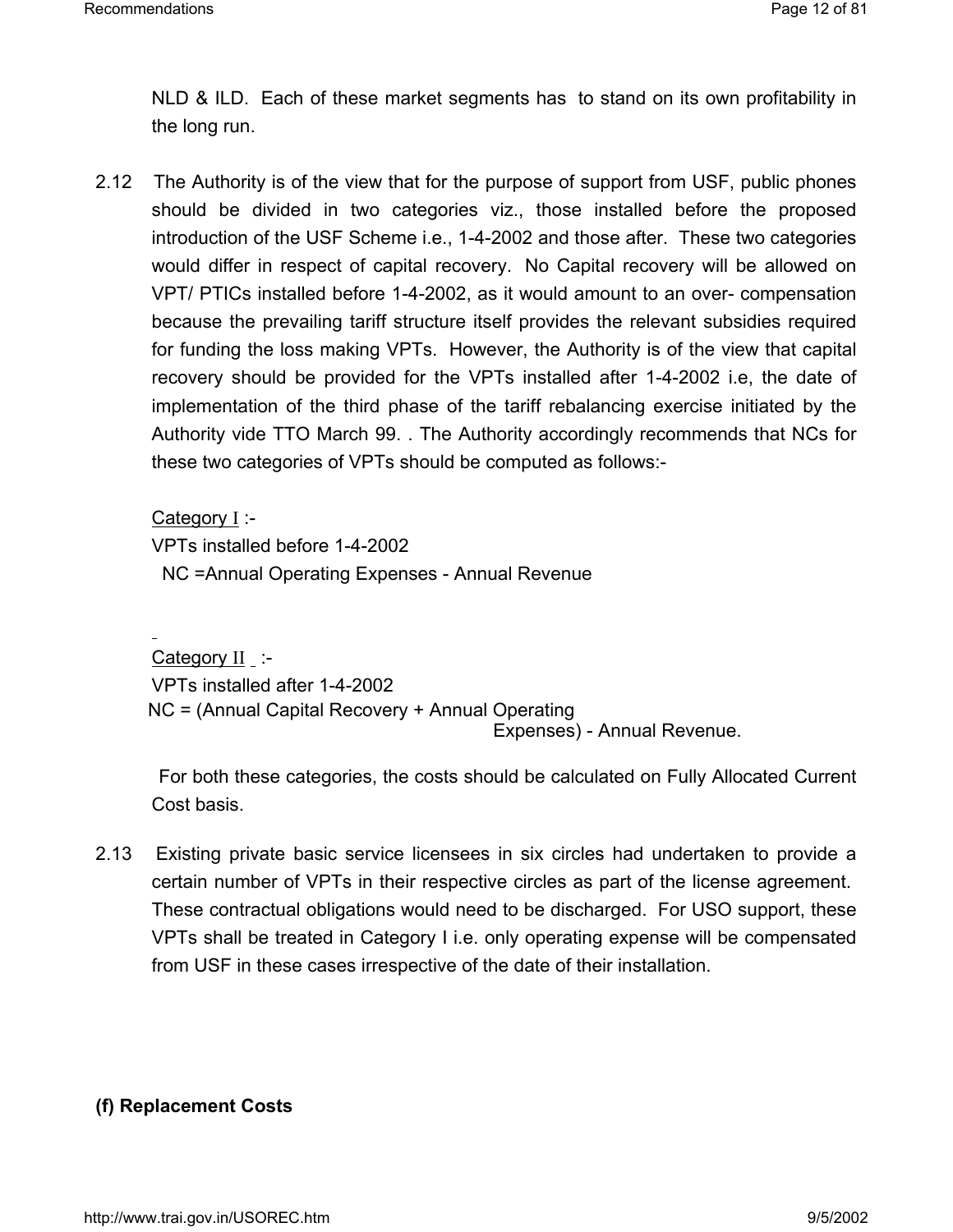- 2.14 The Authority, has taken note of the fact that all network elements including a VPT need to be replaced after some time, and that many of the VPTs installed prior to 1- 4-2002 would need to be replaced. A large number of VPTs working on MARR systems would also need to be replaced to ensure their reliable operation. It is clarified that for computation of NC, all replacement of VPTs, including replacement of VPTs installed before the proposed cut off date i.e., 1-4-2002 should be treated as new installations. These will fall in category II mentioned in paragraph 2.12 above and will be entitled to reimbursement of both capital and operating expenses from the USF.
- 2.15The capital cost items should include the terminal equipment, local loop and the line card in the exchange to which the VPT/PTIC is connected. For an accurate estimate of NC on the basis outlined above the following inputs may be required, from each of the operators, who make a claim for support from the USF.
	- i) Number of VPTs/PTICs installed with details of their location, technology employed, distance from exchange etc;
	- ii) Rate of capital recovery and operating expenses;
	- iii) Average Revenue per VPT/PTIC.
	- iv) Average Unit Capital Cost for installation / replacement of VPT/PTIC

#### **(g) Average Unit Capital Cost for installation / replacement of VPT**

2.16 The Authority is of the view that cost effective, reliable and maintainable systems of assessing and providing the required support have to be deployed extensively to make a success of the VPT programme. Cost of providing VPTs/PTICs depends upon various geographical, demographic and technological factors. A variety of technologies like digital MARR, landline, satellite, WLL etc could be deployed by an operator for providing a VPT/PTIC at a particular location. It is expected that the service provider will choose the most cost-effective solution for a particular location based on its topology and its distance from his exchange. As a general trend, the cost per line is coming down due to economies of scale, and development of digital products such as digital MARR, WLL etc. On the other hand, villages in distant and remote areas which are still to be covered, are likely to have higher than average deployment costs as distance of a village from the nearest exchange is one of the important factors that affect costs. These are likely to be much more than the average. Necessarily, there is going to be a wide variation in the cost of providing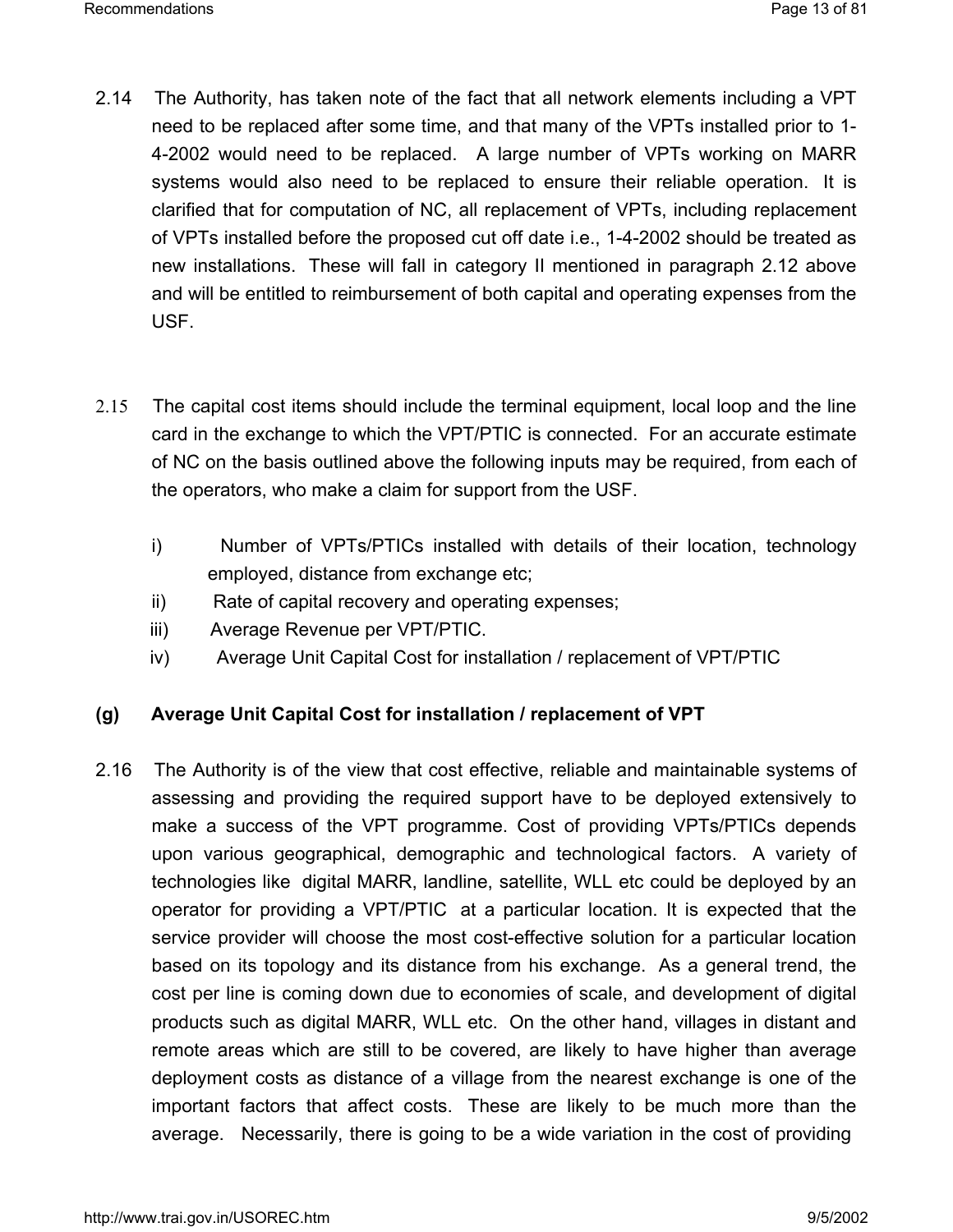VPTs in the different parts of the country. For example, in North East, where satellite technology may be optimal the costs could be more than three times compared to UP, where a wireline solution may be optimal, due to the availability of a nearby exchange.

The capital investment required in providing VPTs/PTICs will therefore be required to be estimated for each connection taking into account, interalia, the variation in cost due to its geographical location, distance from the nearest exchange, technology deployed and topological factors. The cost of setting up a particular VPT/PTIC would need to be provided by the service providers while making a claim for support. This would be cross checked with reference to a Proxy Cost Model to ensure that the claimed costs, are for an optimal solution taking into account the appropriate technology. Proxy cost Model for VPTs/PTICs should be developed on priority by the USF Administrator, preferably by the middle of the next financial year 2002-2003, so that the USO funding scheme could be made operable w.e.f 1.4.2002 as recommended for public phones as well as info ubsidi.

#### **(h) Capital recovery**

2.17The rate of capital recovery on a VPT permissible for support under the scheme, would be estimated by taking into account the relevant debt equity ratio, interest on debt, return on equity and depreciation. In its consultation paper, TRAI had estimated the Annual Recurring Expenditure (ARE) including depreciation for the capital investment to range between 22% and 24%. However, the USF Administrator (see Section 4) may review this figure depending upon what is considered from time to time the acceptable level of debt:equity ratio and rates of interest and return on equity that are to be applied in calculating the Annual Recurring Expenses(ARE). If there are any changes in the ARE, the rate of permissible capital recovery will also be modified.

#### **(i) Operating expenses recovery**

2.18A Service Provider has to incur certain expenses to run and maintain an existing service. These expenses include cost of O&M staff, tools and plants for maintenance and spares. Normally any estimate of the operating expenses should be based on costs incurred to run the operations efficiently.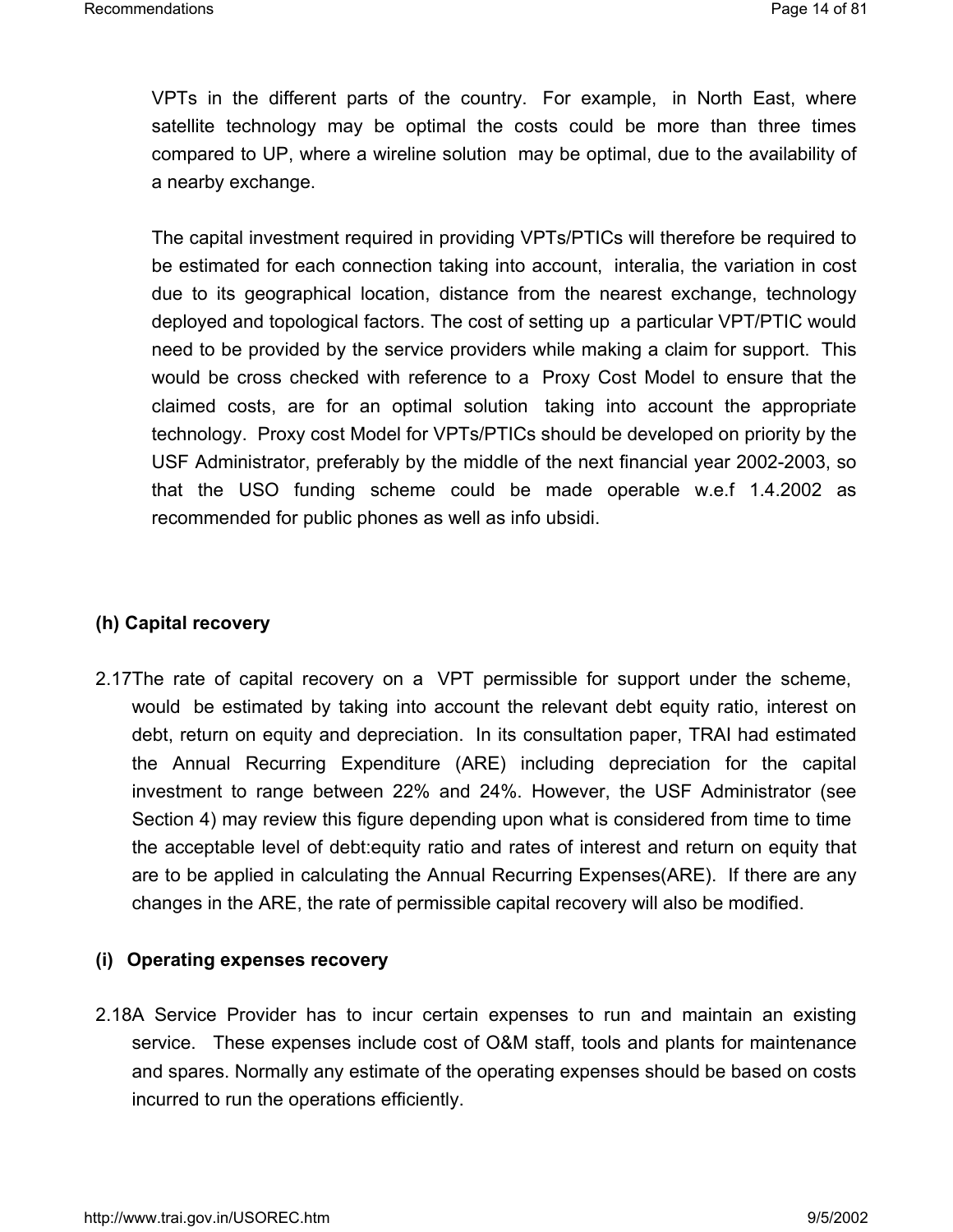2.19The data available in Annual reports of DOT indicate an average expenditure on operations in the years 1996 – 97 & 1997 –98 at 10.7% of capital investment. BSNL, in a communication dated  $22<sup>nd</sup>$  January 2001, has also indicated that currently their operating expenses are 10% of capital investment. These figures are indicative and the USF Administrator may review them on the basis of the latest data available in arriving at a reasonable estimate of operating expenses.

# **(j) Average Revenue per VPT:**

- 2.20The indicative figures of revenue generated by VPTs have been given in the USO consultation paper prepared by the Authority. It was observed from these figures that although the pattern of revenue generation should be independent of the technology used, the revenue generated from VPTs based on MARR technology has been quite low, presumably because of higher downtime experienced in such VPTs. The reliability and maintainability of the technology deployed is a critical factor affecting the revenue generating potential of a VPT.
- 2.21 There is also a significant variation in the revenue generated from VPTs with and without STD facility. Based on the data made available by BSNL, the ratio of VPTs having STD facility to non-STD VPTs was about 1:56 upto the end of the financial year 2000-2001. Concerted efforts should be made by the incumbent and other operators through better marketing of innovative applications, and by providing reliable transmission system connecting rural/remote areas with the rest of the network, to improve this ratio substantially. Considering the impact of STD to non-STD ratio of VPTs on annual revenue, the Authority considers that all operators provide STD facilities at all VPTs, and indicate their year-wise targets for conversion of all non-STD VPTs to STD-VPTs to the Licensor i.e DOT. These targets should be achieved within the next three years.

## **(k) Installation of Public Tele Info Centres (PTICs)**

2.22With the convergence of Information and Telecommunications technologies, a telephone connection can be used not only for voice but also for carriage of low speed data services such as Internet access. Taking note of the information revolution, one of the objectives laid down by NTP'99 is to provide voice and low speed data service to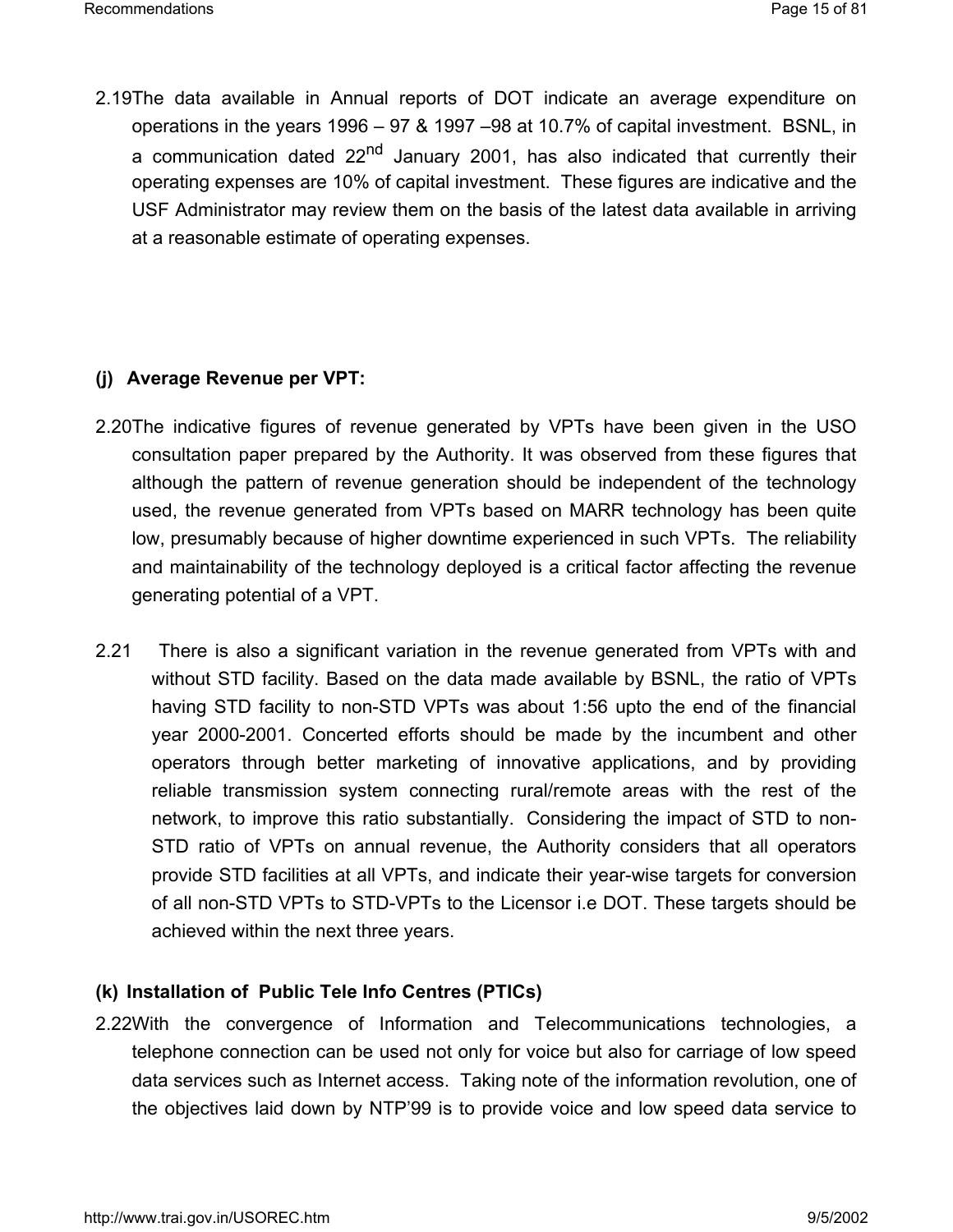the balance uncovered villages in the country by the year 2002.

- 2.23 The issue of accessibility to voice telephony or POTS (Plain Old Telephone Service) in rural areas is being addressed by provision of VPTs. While the need for basic voice service or POTS is obvious, the immediate need for low speed data service at each village in the country may not be so obvious. However, the need to extend data services to villages has undeniably arisen from the variety of computing applications that are now available thanks to the advancement of digital data processing and transmission technologies during the last decade. Various Information services like Commodity Pricing, Land records and Teleservices such as Tele Banking, Tele – Education, Tele Medicine, etc, can be made available in the rural areas by making VPT a means of accessing the Internet to enhance the economic activity of the entire community. One example of such services helping the community in our country, is the Thiruvarur district in Andhra Pradesh, where some of the government transactions are being done electronically. As soon as access to internet is provided by upgrading VPTs to PTICs capability, more SDCAs which correspond to a Tehsil, will be able to emulate the example of Thiruvarur. Other such examples include the setting up of Internet Kiosks in a number of places, by NIC through Sugar Mill Association in Maharashtra, by M.S. Swaminathan center in Pondicherry, by Zee TV in UP (West), by M.P. government in Dhar district and Delhi State Govt. in Delhi and other NGOs in different parts of the country. These endeavours have helped to boost economic activity in remote and rural areas. It is therefore not only desirable but necessary to provide access to internet in the rural areas, by setting up Public Tele Info Centers (PTICs). With this objective in view, as many VPTs as are technically feasible would ultimately be upgraded to PTICs. The Authority feels that this will act as a catalyst to boost economic activity in rural areas adding to the country's capability of generating economic wealth and will fulfil the objectives set out in the NTP'99.
	- 2.24These VPTs can be upgraded to provide either narrow band (upto 64 Kbps) or on a selective basis to provide wide band access (144 Kbps) to the internet based on ISDN. The latter may be required to transfer high speed data and provide services such as Tele-Medicine, Tele–education, Medical Imaging and other types of multi media services. Spread of these tele and infoservice Centres would help the country substantially in bridging the digital divide.
- 2.25Key questions for consideration in this context are:
	- i) What should be the speed of data transmission specified for low speed or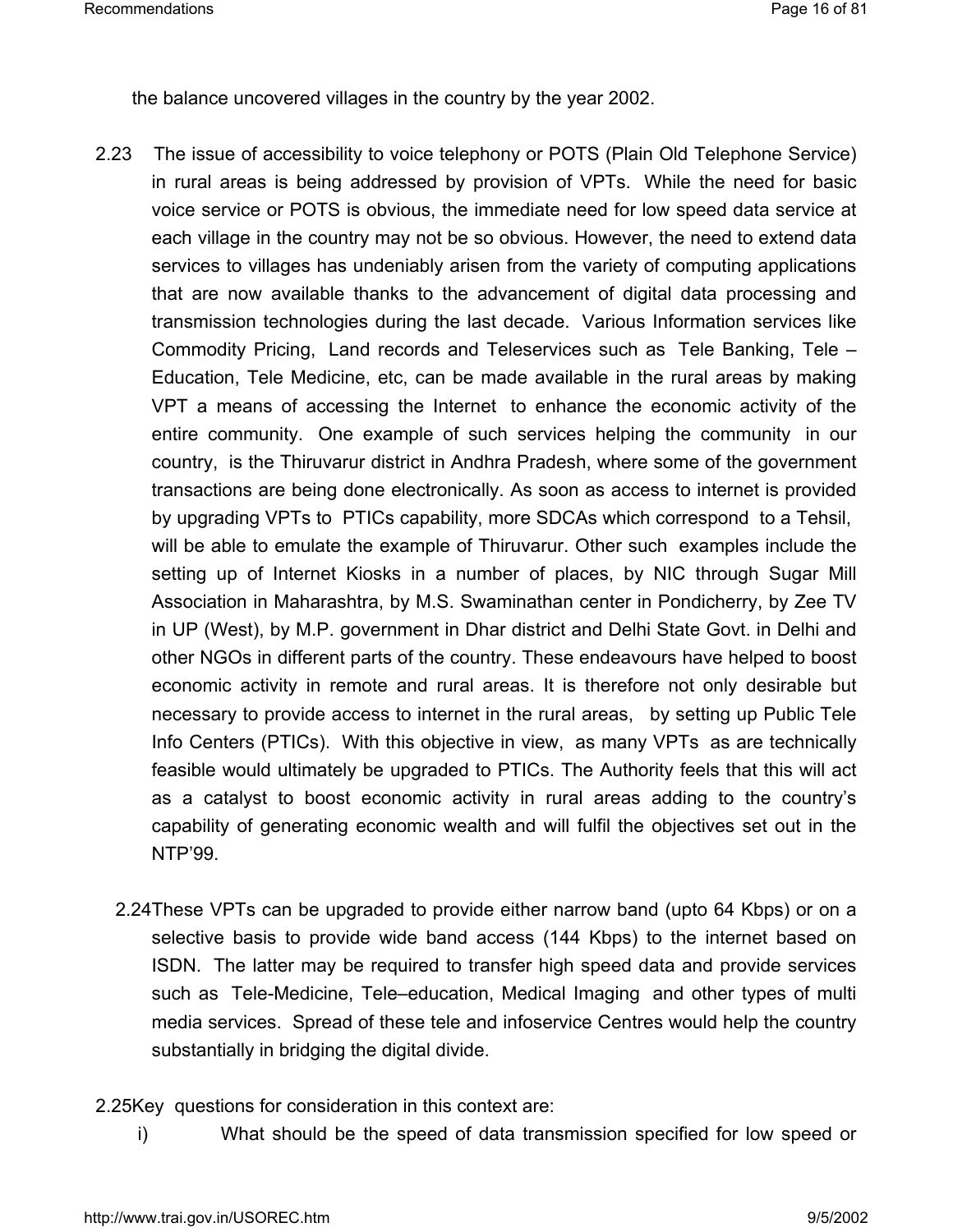narrow band data services as envisaged in NTP'99?

- ii) Should this low speed data service be provided in all villages or should it be on selective basis by giving priority to the villages where its requirement is more justified on the basis of techno-economic considerations as well as availability of infrastructure facilities like reliable power supply, roads etc.
- iii) Should we go beyond narrow band services and provide wide band services i.e, data speeds greater than 64Kbit/s in some selected areas?
- iv) Extent of funding of the PTICs.

These issues are discussed in the following sections.

#### **(i) Low Speed Data Service**

- 2.26 The low speed data services as stipulated in NTP' 99 can be provided by dial up lines with modems of 2.4 Kbps to 56 Kbps bandwidth. These modems are connected to the local loop and provide access to the ISP node via the local telephone exchange. During discussions with stakeholders, the majority view was that a minimum dial up speed of 9.6 Kbps for providing Internet, FAX and E- Mail services be specified. These speeds could go up to 56 Kbits/sec in case the latest high speed modems are employed. However the speed at which information is downloaded is mostly limited by the weakest link in the Internet chain. It could be a congested router or a website itself. Therefore, even a 9.6 Kbits modem is able to provide a number of non time sensitive data applications such as E-Mail. For high speed PTICs i.e, where the need for greater than 64Kbits/s speed exists for applications like tele-education and tele-medicine access based on two basic channels i.e. 128 Kbits/s may be justified.
- 2.27 The technology options for providing internet access include Wireline as well as Wireless Radio solutions. In the latter category WLL could be the preferred option. Currently available technologies for WLL such as CDMA, GSM etc employing macrocellular architecture do not provide data speeds higher than 9.6Kbps. However. Some of the wireless technologies such as DECT can give 32 Kbits/s data transmission capability**.** The Authority is therefore of the view that minimum data transmission speed of 9.6 Kbps and 28.8 Kbits/s for wireless access and wireline access respectively be specified as low speed data services from PTICs. However, the choice of access technology should be left to the operators, who will no doubt employ the most optimal technology, either of the wireline or wireless type, depending upon the topology of the area, and their roll out plans. Support from USF will be based on the assumption that the operator has actually done so. The proxy model for access will be developed based on such an assumption.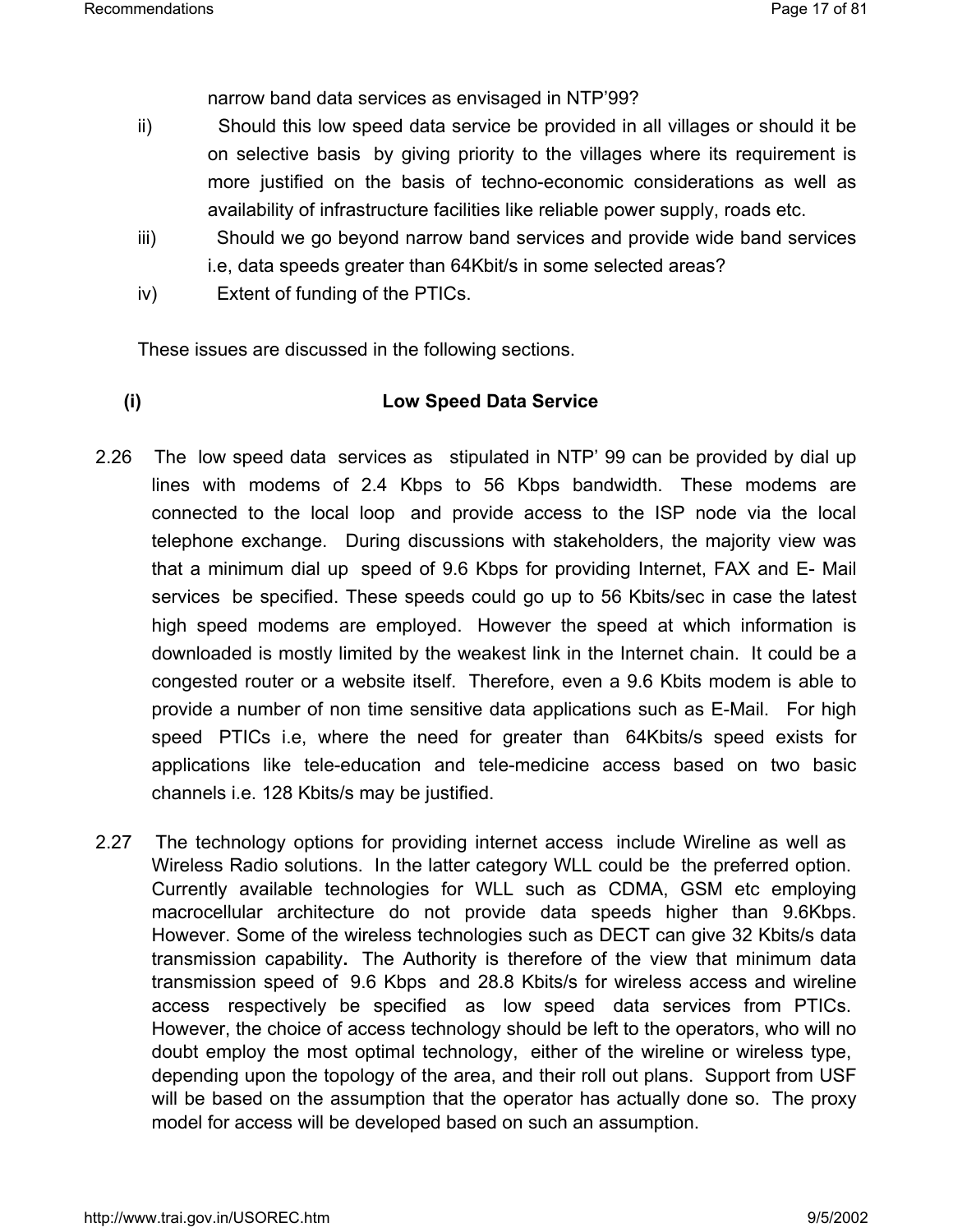### **(ii) Selection of villages for provision of low speed data services**

- 2.28 It may not be feasible to provide data service in every single village in the country considering the slow progress of the VPT programme and the quality of the line, which, at present, is unable to provide even reliable voice transmission. Provisioning of data transmission services in villages may, therefore, have to be phased. It would be a good beginning to have PTICs at places with digital exchanges. The objective should be to install in the first phase approximately 35000 PTICs, or about 10-12 PTICs per SDCA by the end of 2003-04. Assuming a rural population of 75 crore, this translates to an average of one PTIC per 22000 rural persons by the end of 2003-04. It will be important to ensure that all these rural exchanges have reliable transmission media connecting to the core network and the last mile is reconditioned to provide for reliable data transmission upto 28.8 Kbits/s for land lines. Till date more than 99% of VPTs have been provided by the incumbent, and although because of that, in the beginning, most of the PTICs will be provided by the BSNL, the private BSOs should also be asked by the licensor to provide a substantial number of PTICs for which suitable subsidy should be made available.
- 2.29The Authority feels that by 2003-04, it should be possible to complete the programme of providing 35,000 PTICs all over the country by upgrading selected VPTs in the first phase of this programme. About 20% of these PTICs will be provided with higher speed data transmission capability and will be known as High Speed Public Info Tele-Centres.(HPTICs). This has been discussed further in the paragraph below. Subsequent phases of upgradation would also be undertaken in the light of the experience gained in the first phase i.e., upto March, 2004, by which time, it is expected that additional demand for these services would have been generated. After 2004, a fresh programme for creation of PTICs/HPTICs can be embarked upon. It has to be our endeavour to provide data transmission facilities within 5 Kms of every village and atleast at all those villages where there are regular post offices.

#### **High Speed PTICs(HPTIC)**

2.30 The speed of data access is mainly dependent on type of transmission system and the access node deployed by the operator for provision of PTICs. Since all the villages may not have digital systems in the last mile through ISDN local loops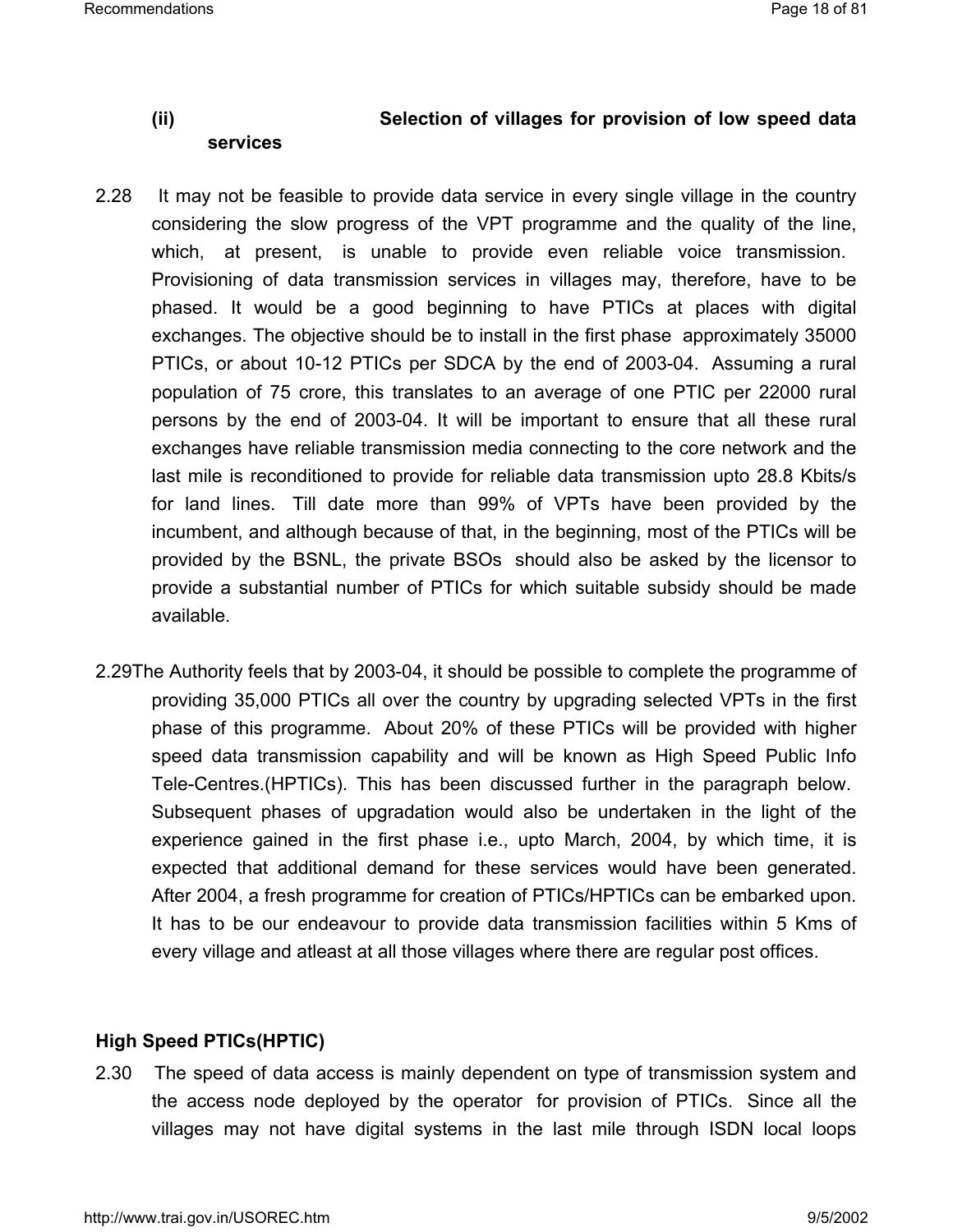capable of carrying the data at higher speed i.e. 64 Kbits and higher, provision of 9.6 kbps for wireless and 28.8 Kbits/s for wireline has been envisaged for PTICs in general. This speed limitation is basically imposed by WLL technologies such as CDMA at present. However, since in accordance with broad objectives of NTP' 99, SDCAs Headquarters are likely to have a reliable transmission system through either optical fibre system or digital microwave or UHF and some of the local exchanges will have ISDN capability , it will be technically feasible to provide high speed (128 Kbits/s) PTICS in selected SDCAs. The Authority recommends that at least two HPTICs be set up in each SDCA. With HPTICs in each SDCA, those who want to access this facility for applications like high quality tele-education and tele-medicine etc will be able to do so by subsidize only a reasonable distance.

2.31With two HPTICs per SDCA, the total number of HPTICS for the whole country works out to approximately 5400. This number is not very large and it may be possible to install an HPTICs in every block Headquarters by 2005 in a phased manner $^{[2]}$ . The Authority envisages completion of this programme in two phases. In the first phase about 5000 nodal points, where possibilities of the facilities being utilized fully and becoming self-sustaining are higher may be selected. All these centers need not necessarily be at the block Headquarters. This phase of the programme may be completed by 2004 along with the  $1<sup>st</sup>$  phase of the larger programme of providing PTICs. This will generate demand and further help in marketing this type of services in smaller villages and towns. In the second phase, more HPTICs at other locations in the SDCAs may be installed, based on techno-economic considerations, by 2005.

#### **(iii)Funding of PTICs**

2.32At the time of public consultations opinions were expressed, both in favour and against funding the Customer Premises Equipment (CPE) required at PTICs from the USF. While one view was that an initial support from the USF needs to be provided because most PTICs are likely to become financially viable only after a certain gestation period, there were others who felt equally strongly that the Basic Telecom Services should not be burdened with the cost of CPEs required to provide Applications i.e, PCs, Modems, UPS etc. Those supporting funding of PTICs from USF argued that unless both Capital Expenditure (CAPEX) and Operation Expenditure (OPEX) are supported for a minimum configuration of CPE from the USF, PTICs are not likely to be installed by the service providers and the rural masses could remain deprived of these services for a long time to come, defeating the NTP'99 objective of providing Low Speed Data Transmission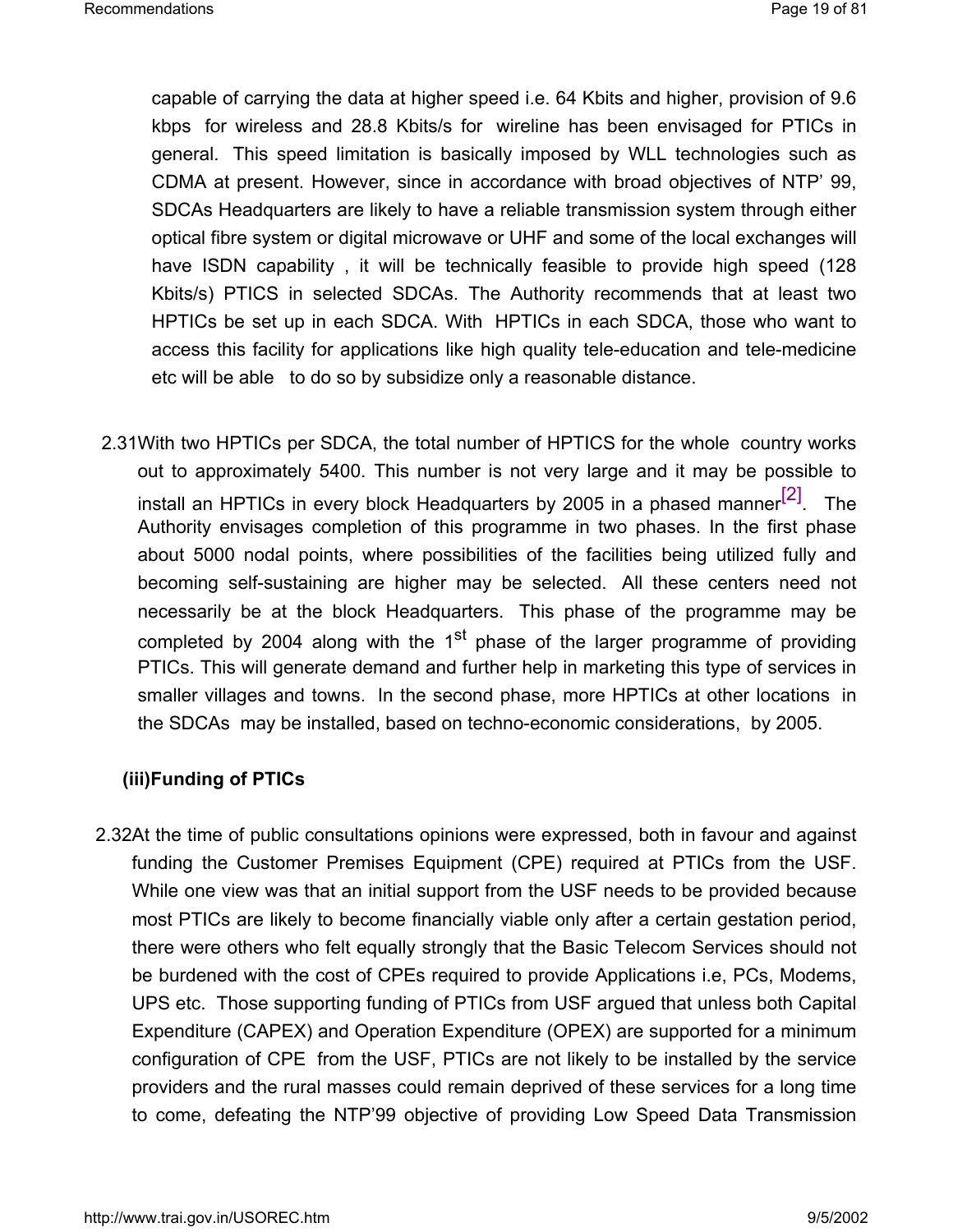Services to people in the rural areas. There was support for the view that, in order to encourage installation of PTICs in the rural areas, some financial support may be provided from the USF to the Service Providers by way of long term credits on soft terms. There were also some suggestions for providing funds from the USF for training of PTIC operators. Others who opposed funding of PTICs from the USF argued that instead of gross subsidy to PTICs, the Government should give incentives to the low speed data services in rural areas by reduction/waiver of duties and taxes on CPEs. It was also argued in this context that USF should not be ubsidiz for giving cross subsidy for procurement of Customer Premises Equipments (CPE) which may be quite sophisticated in case of PTICs. This group, therefore, argued that the PTICs should be financed, if necessary, from Rural Development Funds including resources of Gram Panchayats rather than from funds generated by the Telecom sector.

2.33The Authority having considered all these views carefully and in view of the need and urgency of providing at least low speed data transmission services in the rural areas, has come to the conclusion that the PTIC programme is unlikely to take off if the issue of their funding is left open ended. The Authority recommends that PTICs should be considered as an upgradation of the VPTs as the dial up access is provided through a direct exchange line. These will have to be developed on the same lines as Public Call Offices (PCOs), a programme which has met with considerable success in the country. However, owing to their location, generally in non-remunerative areas, there may not be much demand at present for these services. It is, therefore, recommended that the BSOs be fully compensated for the amount of NC that would arise if the PTICs are engineered by upgrading an existing VPT, with the minimum configuration of a PC, a modem and an UPS.

Support to HPTICs should be on the same lines as for PTICs i.e, capital cost of required ISDN interfaces, a work station and UPS.

**2.34**The BSOs could operate these PTICs/HPTICs themselves, or through the village Panchayat or a local entrepreneur who may function as a franchisee or through other intermediate agencies like NGOs, cooperatives, utility service providers etc**.** Efforts should be made to entrust the responsibility of operating these PTICs to local entities, which have the necessary minimum infrastructure like available premises and possess basic skills or can employ skilled personnel to manage, maintain and develop new applications on the PTIC platform. The BSOs should be compensated from the USF to meet their deficits till these PTICs become self- sustainable. The compensation on capital cost and operating expenses will be on lines similar to category-II VPTs mentioned above, i.e. both capital and operational costs should be taken into account to determine the level of support available from USF. Having received support from the USF, the agencies operating the PTICs/HPTICs should be obliged to ensure reliability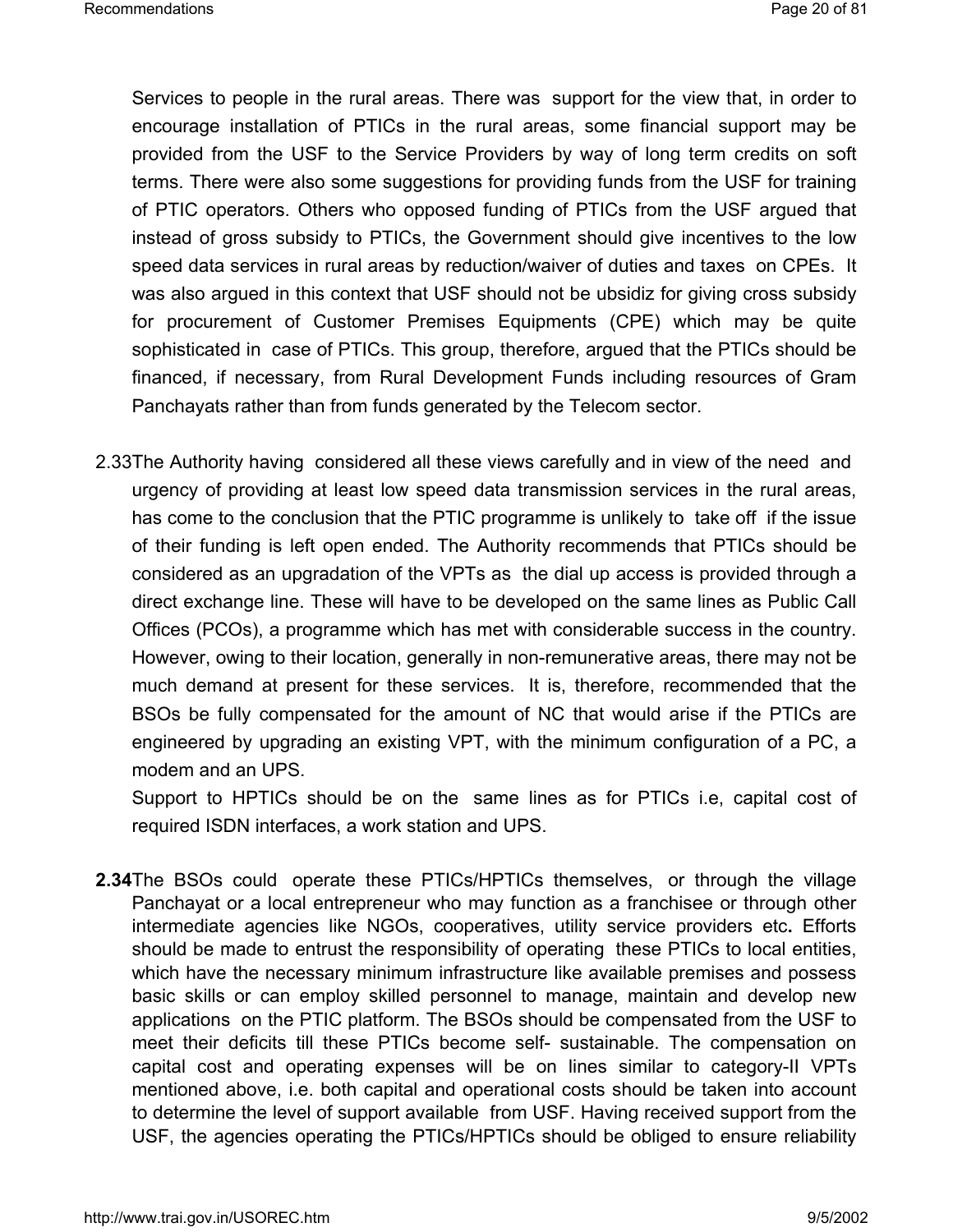of this service.

# **Section 3 Phones to households(DELs) in remote areas**

- 3.1 In the previous Section, we have discussed the financial support required to provide access to public Telecom and Information services as part of USO. However USO as stipulated in NTP'99 not only covers provision of public phones such as VPTs, but also household phones in loss making rural and remote areas. The authority has recommended enlargement of the scope of VPT programme to include information services provided through the PTICs and HPTICs, which will involve up-gradation of a number of VPTs to PTIC and some to HPTIC capability. However, as far as the scope of household telecom service is concerned, the Authority feels that for the present, its scope should be limited to basic telephone service or POTS (also called Plain Old Telephone Service).
- 3.2 Universal Service embodies the policy objectives of the Government to provide basic telecom service to homes at affordable tariffs, particularly low rentals and local call charges. NTP'99 has not only laid specific objectives in respect of public phones such as VPTs, but has also laid down specific targets relating to Universal Service. It aims to achieve by 2002 in urban as well as rural areas a state in which telephone would be available on demand at an affordable tariff and to sustain it thereafter so as to achieve an overall tele-density of 7 by the year 2005 and 15 by the year 2010. As per NTP'99 rural tele-density in the year 2010 should be 4%, which is a ten times increase from the figure 0.4% in 1999. Unless tariffs remain affordable, these figures would be difficult to achieve. In a vertically integrated monopoly market, such affordable local tariffs, which are generally below cost, are cross ubsidized from highly cost plus long distance charges. However, with the opening up of the NLD market and due to the steps already taken and being taken for tariff rebalancing, such cross subsidy may not be sustainable in the long run. Therefore, the Policy also lays down the means for raising the resources required to support such a programme, i.e., to subsidise loss making telephones in high cost rural and remote areas. NTP'99 stipulates that the resources for meeting USO, i.e., to make telephones affordable in net high cost areas, would be raised through a Universal Service Levy, which would be a percentage of the revenue earned by all operators under various licenses.
- 3.3 Making telephone available on demand implies that the operator will have to provide telephones on demand without any discrimination and as per waiting list even though providing connections to low calling subscribers may not be remunerative for the operator on strictly business considerations. This will require to be done in the rural and remote areas in the interest of increasing rural teledensity. In regard to low calling DELs in the urban areas, however, a separate view may have to be taken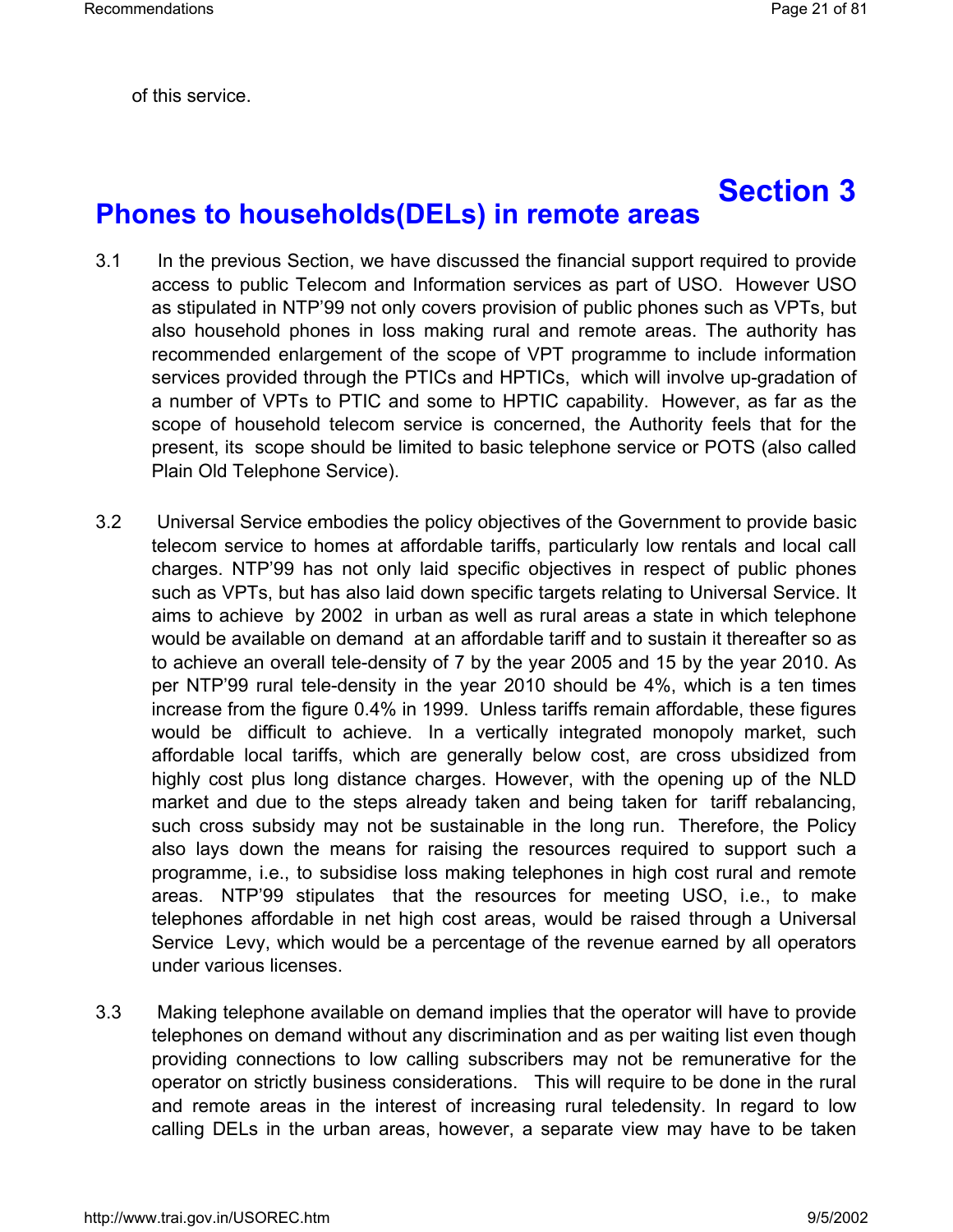considering the fact that the tariff rebalancing is still to be completed and urban SDCAs continue to generate surpluses on account of considerable STD/ILD traffic, tariff relating to which is above cost. Since revenue generated by high calling subscribers in such SDCAs already provides a good cushion for the other low calling DELs and also because it is extremely difficult to keep separate accounts of low calling subscribers, the Authority is of the view that for the present, USO support need be provided only in the rural/remote SDCAs. Support to urban SDCAs may be considered in the later phases of the USO programme once the problem of low rural teledensity has been addressed and some satisfactory results have been achieved on this front.

- 3.4 At present, providing affordable telecom facility in the rural areas is generally a lossmaking proposition, which is a disincentive for the operators to roll out their networks in these areas. The position cannot be expected to change substantially unless some incentives are provided to the operators. One such incentive, as envisaged in NTP'99 can be in the form of financial support for rural telephones from the Universal Service Fund (USF) specifically to make a contribution to reduce the access deficit which the operator has to incur due to below cost rentals.
- 3.5 Unlike VPTs, where both the number and location of the unit is fixed, the number and location of DELs, of low calling individuals in rural/remote areas is not fixed. Further, identifying cost and revenue for each loss making DEL individually in a SDCA may prove problematic, as such accounts are not kept. It must also be kept in mind that there will be millions of such telephones and their exact categorization in terms of loss/profit making will be difficult as well as contentious. This categorization can change from period to period, even monthly, as the usage pattern of the same phone could vary quite often. Therefore, the methodology recommended for assessing subsidy requirement for individual VPTs/PTICs based on location cannot be employed for assessing the Universal Service support for DELs. In this context, another important factor is the fact that the subsidy required for USO will vary quite significantly from one circle to another due to wide variations in teledensity and topology of the SDCAs. For the same reason, it may vary even within the same Circle. Cost of giving a connection is generally inversely proportional to teledensity of the area under consideration. Notably, at present, the operating (license) area of most private BSOs is small i.e. individual telecom circles. Only BSNL is an all India Operator. These factors imply that the amount of subsidy required for rural/remote low calling subscribers cannot be worked out with a fair degree of objectivity and accuracy if an effort is made to calculate it on the individual DEL basis. In the opinion of the Authority, therefore, it would be far more practicable and equitable to calculate the net deficit of a given area taking into account the service revenue from all DELs in that area. This will be a fair approach, since it will take into account surpluses generated from long distance services as well as from high calling subscribers in the area and reflect the operator's actual net cost of providing loss making DELs in the area. Even in a rural area, there are high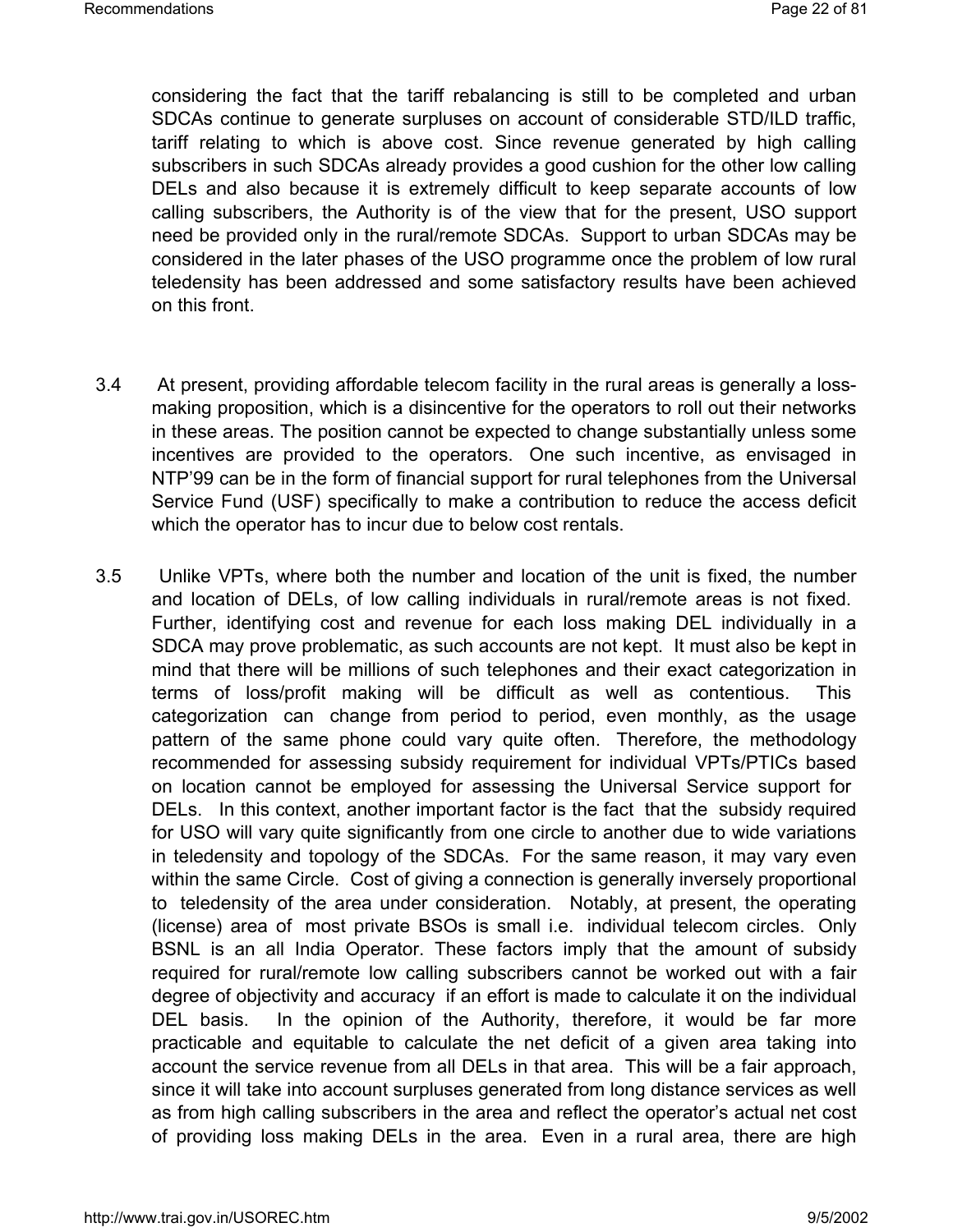calling subscribers, often generating sizeable STD revenue. These surpluses should be used to offset the deficits of loss making DELS in the area. Therefore, an area wise approach for calculating net cost and the subsidy required appears to be the most optimal.

- 3.6 In the light of what has been stated above, the Authority, recommends adoption of an area-wise approach for providing support to the operators in respect of all DELs in rural and remote SDCAs. Under the proposed approach, the Net Cost of providing universal service in an area, say a rural SDCA , can be calculated and partial or full reimbursement thereof can be provided from a fund created for this purpose. This fund will be created by realizing a levy from all telecom service providers, as envisaged in NTP'99 and will be used for supporting both public telephones/infocentres as well as provision of household phones in net high cost areas such as rural and remote SDCA. The quantum of support will be decided on the basis of a costing methodology developed by the USF Administrator in a transparent manner under the guidance of TRAI. Separate methodologies for calculation of reimbursable costs, one in respect of VPT/PTIC and the other in respect of the access network of a SDCA will be employed. Separate Proxy cost Models will need to be developed for the two situations. Whereas, ready made proxy cost models are available for assessing the cost of an optimally configured access network in a given area such as SDCAs in the country, the USO Administrator may have to quickly develop a proxy cost model for VPTs/ PTICs.
- 3.7 Since basic telecom service generally means POTS within a local area, each rural SDCA may be considered as a unit for the purpose of calculating the amount of support to be given from the USF, under the area approach recommended above.

#### **Net cost of providing telecommunication service in a SDCA**

3.8 The Area-wise approach for estimation and disbursement of USF recommended by the Authority in the foregoing paragraphs treats net cost at the SDCA level as the basis for determining the eligibility of a particular rural SDCA for receiving support from the USF. For each SDCA, the NC or access deficit per subscriber will be calculated as indicated below:

#### **Net Cost**

Net cost of access which is the same as access deficit can be calculated as under:

# **Per line Net Cost = Per line average cost of access – Per line average total service revenue[3]**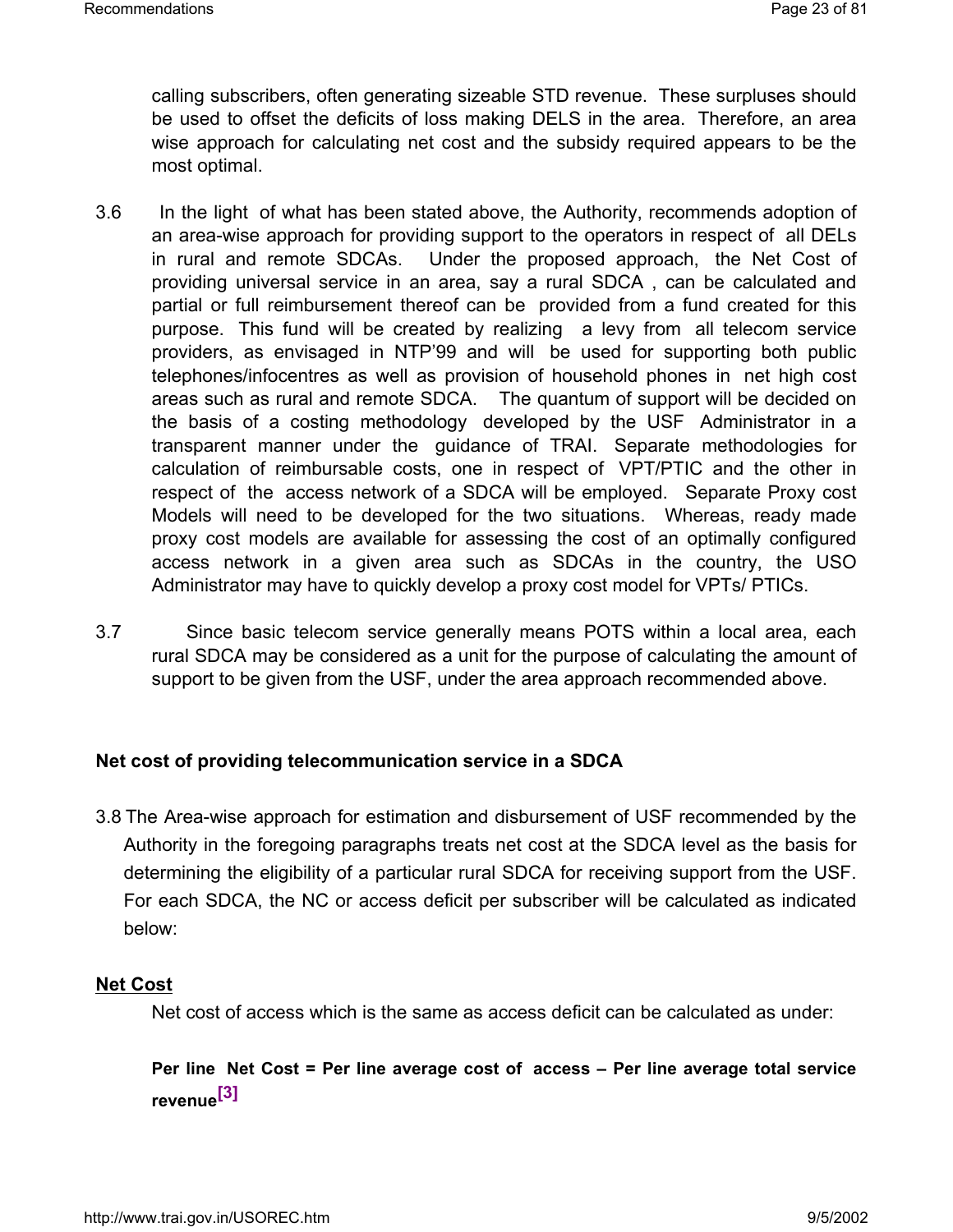Based on this formula, the quantum of support required for a given number of telephones provided / to be provided in a year can be computed.

#### **Methodology for determining Payments from USF:-**

3.9 The Authority recommends immediate creation of the office of USF Administrator assisted by an independent and fully empowered board so that the work relating to Proxy Cost Model for VPTs/PTICs could be started at the earliest. Another task, which the USF Administrator should be undertaking urgently is development of comprehensive data bases for element based costing of the access networks for VPT/PTICs as well as DELs in rural SDCAs. Since hundreds of SDCAs may fall in the rural category and individual details in respect of each one of them will be required, it is going to be a time consuming exercise. Delays in the exercise can be minimized if the operators take urgent steps to maintain SDCA wise unbundled network element costs. Cost of various technology options in the access network will also have to be worked out .

# **Verification of the Net Cost figures submitted by BSOs, with the help of a Proxy Model for a SDCA**

- 3.10 For verification of the claims submitted by various service providers (BSOs) for telephones installed in a SDCA, it is very desirable that the USF Administrator develops the computer based Proxy Cost Model mentioned in the foregoing paragraphs. As an alternative, one of the tools available in the country with the Telecommunications Engineering Centre (TEC), such as PLANITU, developed by ITU, may also be employed. PLANITU has been discussed further in paras 3.20 and 3.21 below. These Models would be able to engineer an optimal network for providing the required / projected number of connections in a SDCA. In Annexure B the proxy models used for estimation of Net costs in France, Australia and USA have been briefly discussed. PLAN ITU, is also based on similar algorithm for dimensioning of an optimal network.
- 3.11 The Proxy model adopted in USA aims at giving as its output, the least cost, assuming an efficiently structured and run network and a technology appropriate for the area. This model utilizes the wire centers ( equivalent of exchanges) of the incumbent Local Exchange Carriers (LEC, equivalent of BSOs in India) as the reference points for engineering an optimal outside plant and cable network including access nodes. The proxy model is able to provide cost of each network element,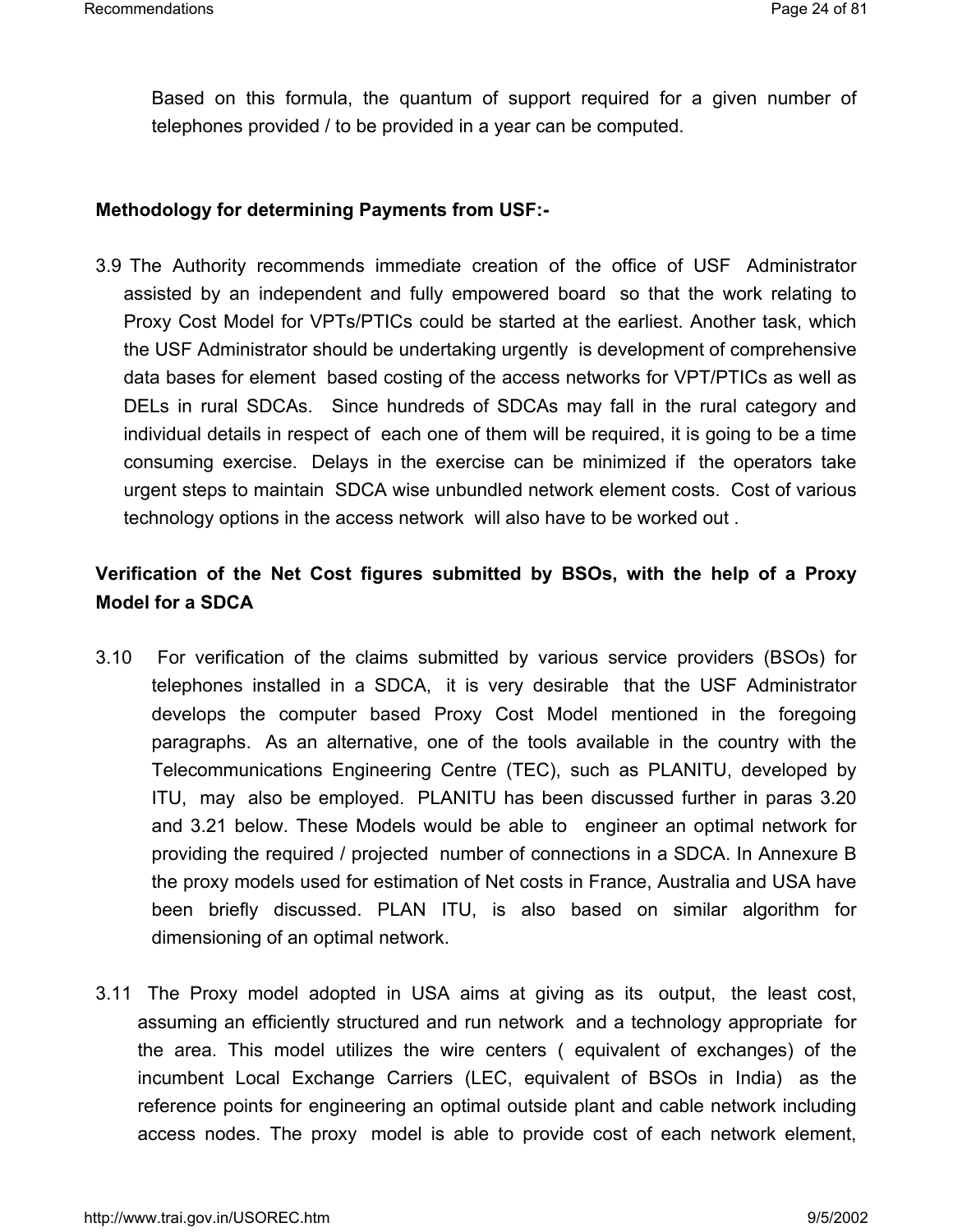facilities and services. It is supported by an economic cost model which estimates the cost of providing services for both business and households lines taking into account, interalia, rate of return, economic life of assets and net salvage percentage.

- 3.12The French Model for calculating the cost of universal service is based on the existing telecommunication network in France. It works out cost as well as income allocated for 35 categories of local distribution zones, or local areas .
- 3.13 The Australian Model is based on estimating Net Cost of Universal Service through a computer based model developed by Bellcore. It determines the avoidable costs, i.e. the cost the operator would avoid if he were not to offer services under the USO. Working out of the avoidable cost also requires determination of the most cost effective technology and production practices relevant to the area in respect of which avoidable cost is being worked out. In some other countries too similar models have been developed and are in use. In many cases these models have been developed through consultation with stake holders and experts in network engineering .
- 3.14 Whichever model we use it must provide a good basis for correct estimation of the Net Cost. Correctness of the calculation will be very crucial since teledensity is at present very low and the support required for USO would be substantial. The Fund Administration cannot afford to be wide off the mark in its' estimates as its adverse impact on the entire USO programme could turn out to be quite severe. Therefore, to ensure that USF is not made use of for covering up inefficiencies of the operators, utilization of the most cost effective equipment and optimal configuration to meet telecom service requirement has to be in-built in the proxy cost model.
- 3.15rom the study of the proxy models in developed countries (Annexure B), as well as PLANITU available with TEC, the following points of immediate relevance emerge:
	- i) A detailed, element wise data base of costs will have to be built, such as, cost of trenching, labour costs, cost of installation materials like poles, cables, drop wires etc. These parameters will be required for use in software tools to engineer an optimally configured network and then to cost the same.
	- ii) The proxy cost models developed and/or used in the initial stages of USF administration would need to be refined and modified based on the experience gained over a period of time, both in respect of the inbuilt algorithm as well as the cost of the relevant network elements i.e. those elements which are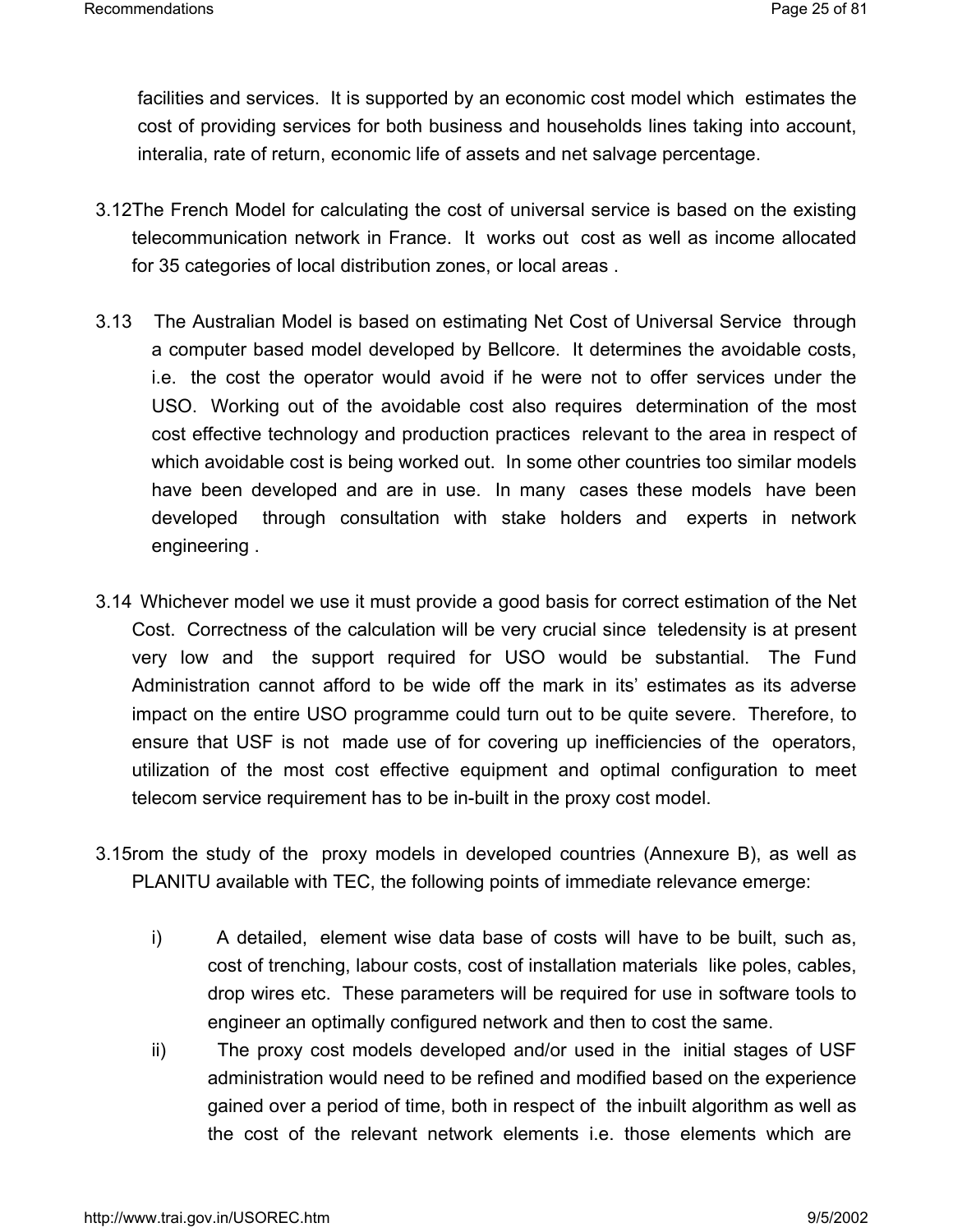#### associated directly with the user interface.

- 3.16 The cost of service in the SDCAs will have two components. One is the operating expenses, which will be arrived at by using the relevant norms developed by the Administrator based on current industry experience. The second is the capital recovery in respect of the access network developed for DELs installed after the date of implementation of USL. To better clarify the position in this regard, it may be stated that such costs should cover only the non-traffic-sensitive portion of the network. The capital costs from customer premises to the line card in the exchange or the cost of the access network in case of wireless technologies. These costs should not include other fixed costs, such as land and building, or the traffic sensitive portion of the core network. No capital recovery of any kind should be provided on DELs given before the implementation of USL.
- 3.17 By adopting the above methodology, the Administrator will be making through the USF an access deficit contribution (ADC) to help the operator in rolling out his network in the high cost areas of rural and remote SDCAs. Under the arrangement recommended herein, it has been envisaged that the cost of the switch, which is directly proportional to the traffic (erlangs) handled by it, will form part of traffic sensitive call charges. In it's next tariff rebalancing exercise the Authority proposes to adopt this principle which will be in line with the global practices in this regard.
- 3.18 At the beginning of each financial year, the USF Fund Administrator will ask various service providers to indicate their SDCA-wise roll out plan including projected cost and revenue. These figures will help estimating of net-costs using the methodology explained in the following paragraphs. To ensure that NC figures are not over pitched, the Administrator would, besides using the proxy model also compare the projected cost and revenue figures with the corresponding recent or prevailing figures for that SDCA. Roll out Plan, cost and revenue data may be monitored at periodic intervals, say quarterly/ half yearly and immediate corrective action should be initiated to ensure due fulfillment of the programme for which support from the USF is being provided to the operator.
- 3.19 The final reimbursement from USF shall be based on the cost estimated by the proxy model for the network actually rolled out for the number of lines for which support is claimed. Adjustments, if any, in respect of excess/shortage in the reimbursement made shall be made in the first quarter of the next financial year. In case the service provider fails to meet the commitments of roll out or is found to have claimed and received excess amount from the USF, the excess amount shall be recovered along with interest and no further support from USF shall be given until he meets the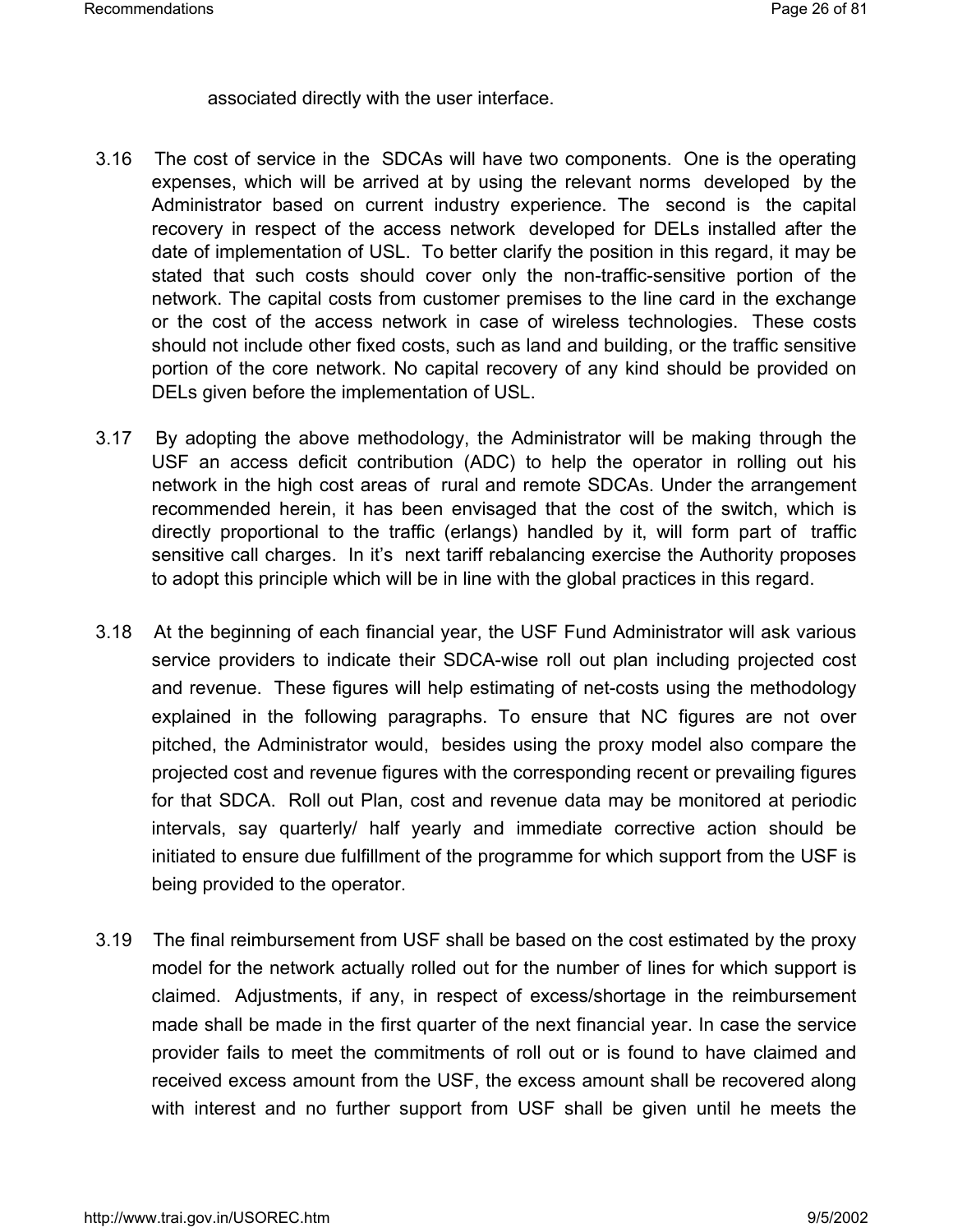committed roll out plan for the previous periods. However, if the excess amount determined turns out to be within a reasonable tolerance limit, say 10% of the actual entitlement, it will not attract any penal action or interest.

- 3.20 While there is need to carry out an in-depth study for developing state of the art Proxy Cost models, some of which are described in detail in Annexure B, to start with, the USF Administrator may use a readily available software package developed by the International Telecom Union (ITU) called PLANITU for determining the quantum of support to high cost rural areas. It was procured by the Telecom Engineering Centre (TEC) in India from ITU in 1995 and since then has been used by them for dimensioning and costing of a proxy local and long distance network. If required, the Administrator may seek help of TEC to implement the system of costing of a network based on PLANITU till he builds his own team to do so.
- 3.21 Latest version of this software ( PLANITU) is likely to be released by ITU shortly based on which, given the map of an area(SDCA) indicating locations of the exchanges and that of the subscribers, the package will be able to configure and cost the optimal local network. It is therefore, recommended that in the initial stages of USF administration, the readily available package i.e. PLANITU should be used by USF administrator to immediately start the work of costing access net-works in the various SDCAs in respect of which claims are made for USO support. This may be necessary till such time as the development of a more localised and accurate model. The engineering rules such as grade of service and transmission plans etc, which are already embedded in PLANITU are in conformance with our National Fundamental Plans and as such no major modification may be required in using PLANITU as a local Proxy cost model. The iterative procedure in using the PLANITU Software package is given in the Annexure C for ready reference.
- 3.22 Access for all being the priority of USO, while considering the support from the USF, the USF Administrator should give higher priority to meeting the requirements in respect of public phones (VPTs / RCPs as well as PTICs). DELs in the rural/ remote SDCAs will therefore rank for support from the USF after the requirement in respect of VPTs and PTICs have been met. Although unlikely, it is conceivable that initially the funds available to support DELs under USO may not be adequate to fully compensate the net costs of all rural SDCAs. To provide any such situation it is recommended that the portion of the fund available for supporting provision of DELs in the high cost areas, i.e., rural SDCAs should be distributed in proportion to the amount of Net Costs calculated for each of these rural/ remote SDCAs.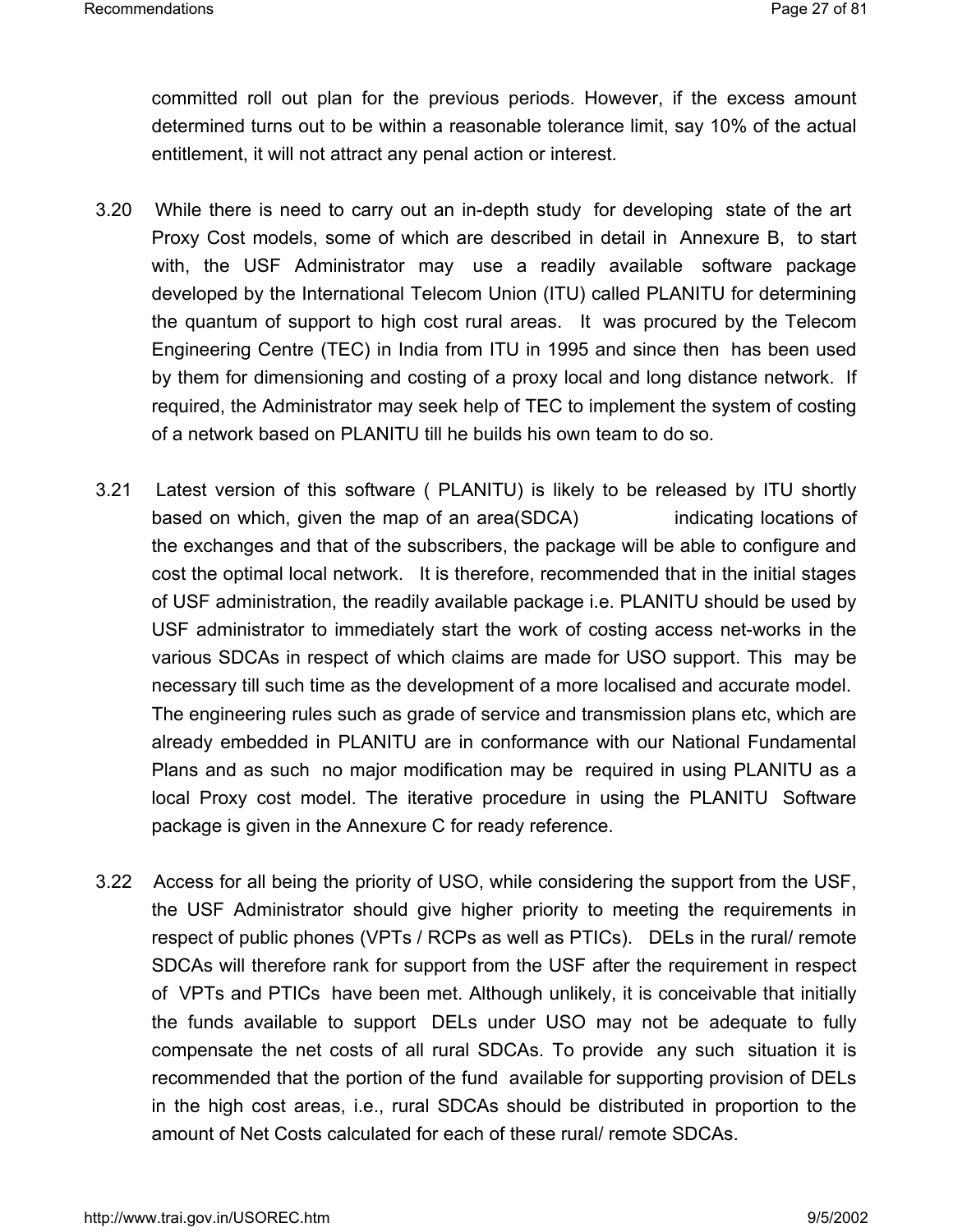3.23 With the opening of unlimited competition in basic services, it is quite likely that in a SDCA, there could be more than one service provider and each may have different net costs depending upon its subscriber base in that area. For the purpose of compensation from USF, the cost per line of that SDCA shall be computed taking into account the figures of the Net Cost provided by all competing operators. The lowest Net Cost reported will be used to compute the USO support available to all operators in the SDCA. This principle is being recommended to ensure least economic cost to the USF and in effect to the country in supporting this programme.

#### **Quantum of USL**

- 3.24 While making its earlier recommendations on related issues, the Authority had estimated the required quantum of USL as 5% of the adjusted gross revenue for various service providers like Basic Service Operators (BSOs), Cellular Mobile Service Operators (CMSOs), National Long Distance Operators (NLDOs) etc. Since those recommendations were made, the facts and figures have not undergone any major change and therefore, the Authority would like to retain its recommendations that the USF be created initially with this percentage i.e. 5% of the adjusted gross revenue.
- 3.25 While the USL should be 5% of adjusted gross revenue of all telecom carriers or operators, pure value added service providers such as ISPs, E mail, voice mail service providers etc who do not own facilities and are thus not in the category of network operators and carriers shall be excluded from the purview of USL. Such service providers essentially provide only information services by putting intelligent servers at the edge of the Telecom Carrier and are not telecom carriers or operators in strict sense of the term.
- 3.26 This figure i.e. 5% of adjusted gross revenue of all telecom operators appears to be adequate to support the Universal Service programme in its first phase, VPTs/PTICs as well as DELs in rural and remote areas. In subsequent years, if there is any increase in the scope of USO, the USF Administrator may revise the estimate and raise it to meet the requirements. In any case it will continue to be a part of the license fee itself and as such even if increased, it is not likely to impact either the service providers or the consumers in any adverse manner.
- 3.27 The cost model required for assessing the VPT/PTIC costs are relatively easy to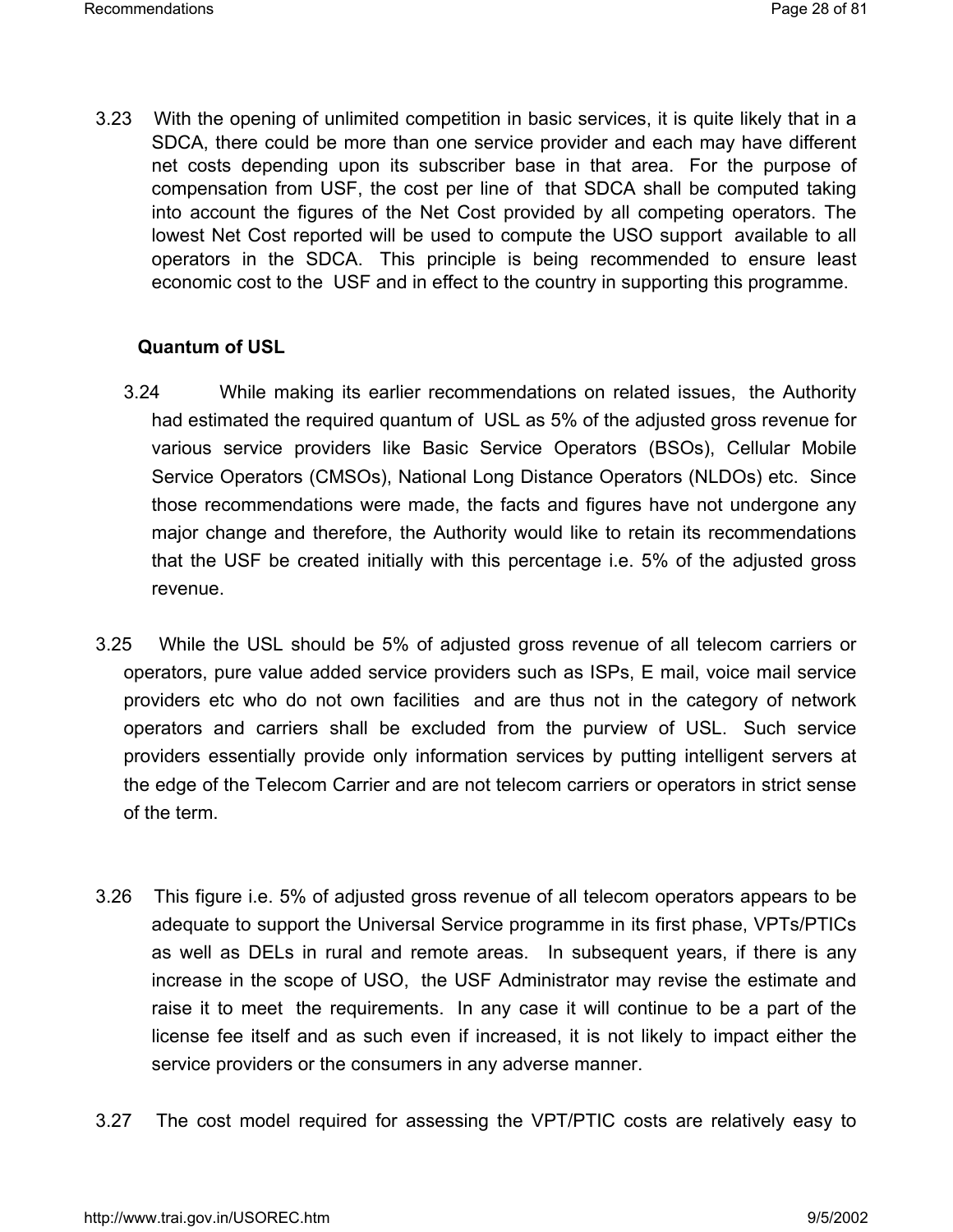develop. USF Administrator should endeavour to develop the VPT proxy cost model which could be started w.e.f. 1.1.2002. Since USF has to play an important role for penetration of telecom services in rural/remote areas, the office of USF Administrator should be set up latest by 1.1.2002, so that the implementation of the scheme could be taken in right earnest, w.e.f. 1.4. 2002.

# **Section 4**

## **US FUND ADMINISTRATOR**

- 4.1. Determining the quantum of USL as a percentage of the gross Revenue of the operators is only one part of the exercise relating to USF Administration. Determination of an equitable methodology for the disbursement of the collected funds among eligible operators for achieving physical targets in regard to VPTs, PTICs, Rural phones etc is the next, and no less an onerous task. The Authority has examined the various types of organizational structures that could be put in place for efficient discharge of these functions. Section 11 of the TRAI Act *inter-alia* makes the Authority responsible for "ensuring effective compliance of Universal Service Obligation". Under this provision, the TRAI requires to take necessary steps for putting in place the necessary machinery and the systems for utilisation of the USF.
- 4.2. Fund Administration was one of the issues on which inputs from various stakeholders were invited. From the written comments received in response to TRAI's Consultation Paper, and discussions with the Stakeholders in the Open House Sessions, the following options have emerged:
	- i) USF should be administered through an Independent Agency, under the direction of TRAI.
	- ii) USF should be administered by TRAI itself, if necessary, by creating an inhouse unit for this purpose.
	- iii) USF should be administered by the Licensor, either directly, or through an agency under its control.
- 4.3. The overwhelming view of the stakeholders was in favour of the first option. In line with the views expressed by the Stakeholders, the Authority feels that the administration of the Universal Service Fund i.e. its collection and distribution among operators based on the verification of their respective claims should be given to an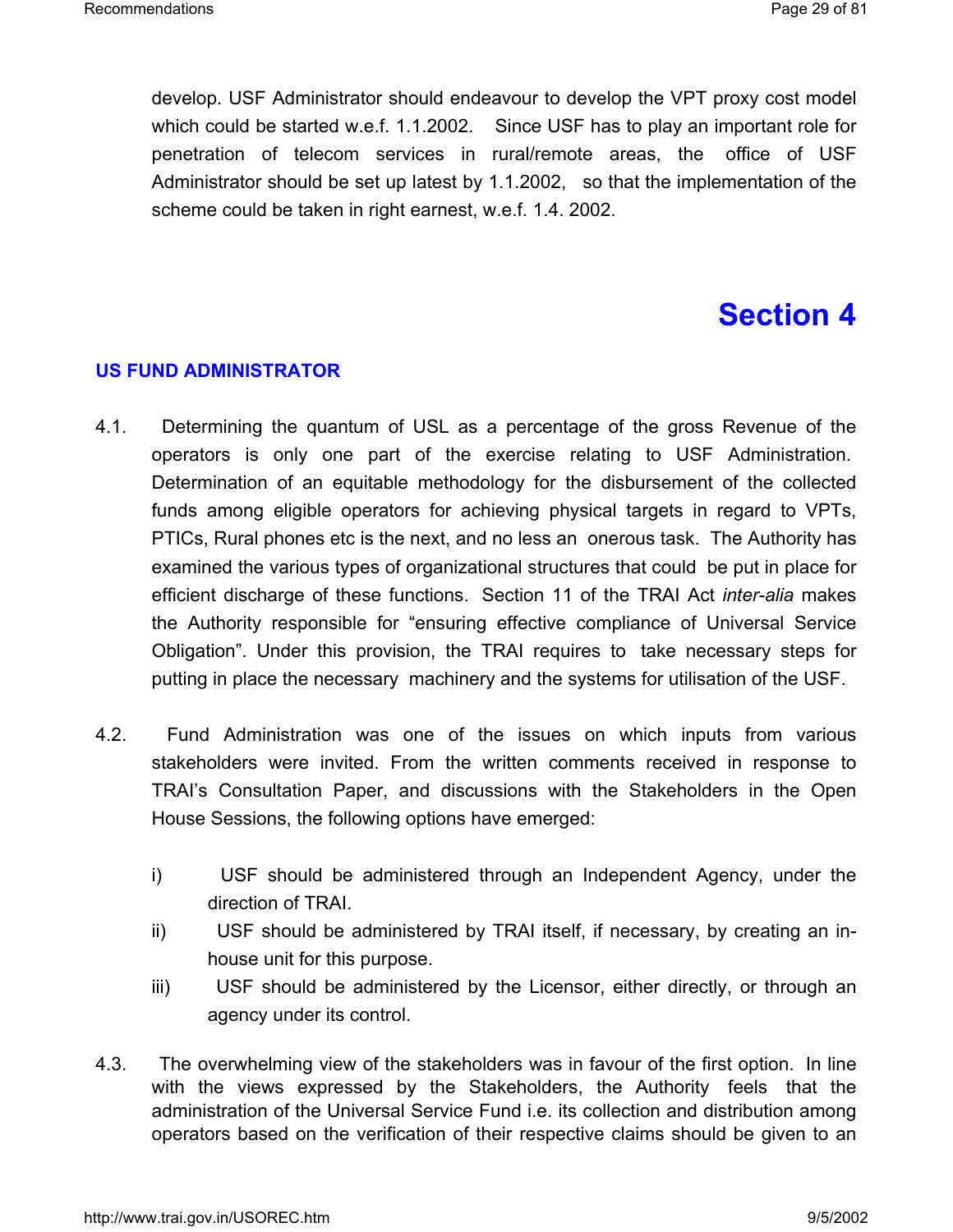independent unit which may be established by TRAI in consultation with the Government. This unit will perform a specialized task, involving considerable interaction with the operators in developing and constantly improving/refining the proxy cost models and verifying their claims for support from the USF. The fund administration would need a fairly large set up with specialists from several disciplines such as Engineering, Cost accounting and Finance to discharge its functions adequately.

- 4.4. A number of countries have found it very expedient to keep the administrator distinct from the Regulator. TRAI too believes that this practice suits our conditions and can be adopted by us with success and considerable advantage. Some examples of such independent Fund Administration are given below :
- **i) France** : The Universal Service Fund is managed and administered by an independent financial institution overseen by the Ministry of Economy. The institution receives a fee for meeting its administration expenses. Each operator pays a part of this fee calculated on a prorata system linked to its traffic volume. The amount collected each year is paid to France Telecom for meeting USO. Operators pay into the fund three times a year. These are provisionally estimated amounts. The definitive amounts to be paid by the operators are evaluated by ART and fixed by the Ministry on the basis of the audited costs of the year in question (for example, in 1999 based on the cost of 1998). Operators are reimbursed if the provisional amounts paid by them into the fund are more than the actual amounts due from them.
- **ii) USA:** The National Exchange Carrier Association (NECA), an intra industry body established by the FCC, administers the US federal programme. NECA is run by a Board of Directors, which consists of representatives of more than 1000 US local telephone companies. By its 1997 order, FCC ordered NECA to get incorporated as an independent non-profit subsidiary, i.e. Universal Service Administrative Company (USAC). The USAC now administers the universal service support mechanism.

Constitution of some of the bodies set up for this purpose in other parts of the world are given in the table below by way of examples:

| <b>Country</b> | Organization                                            | administering   Composition of Board |
|----------------|---------------------------------------------------------|--------------------------------------|
|                | <b>USO</b>                                              |                                      |
| France         | Control committee (comprising Chairperson, 2 Members of |                                      |
|                | of Sr. Auditor, ART & CDC)                              | ART, Head of CDC (which              |
|                |                                                         | administers USF)                     |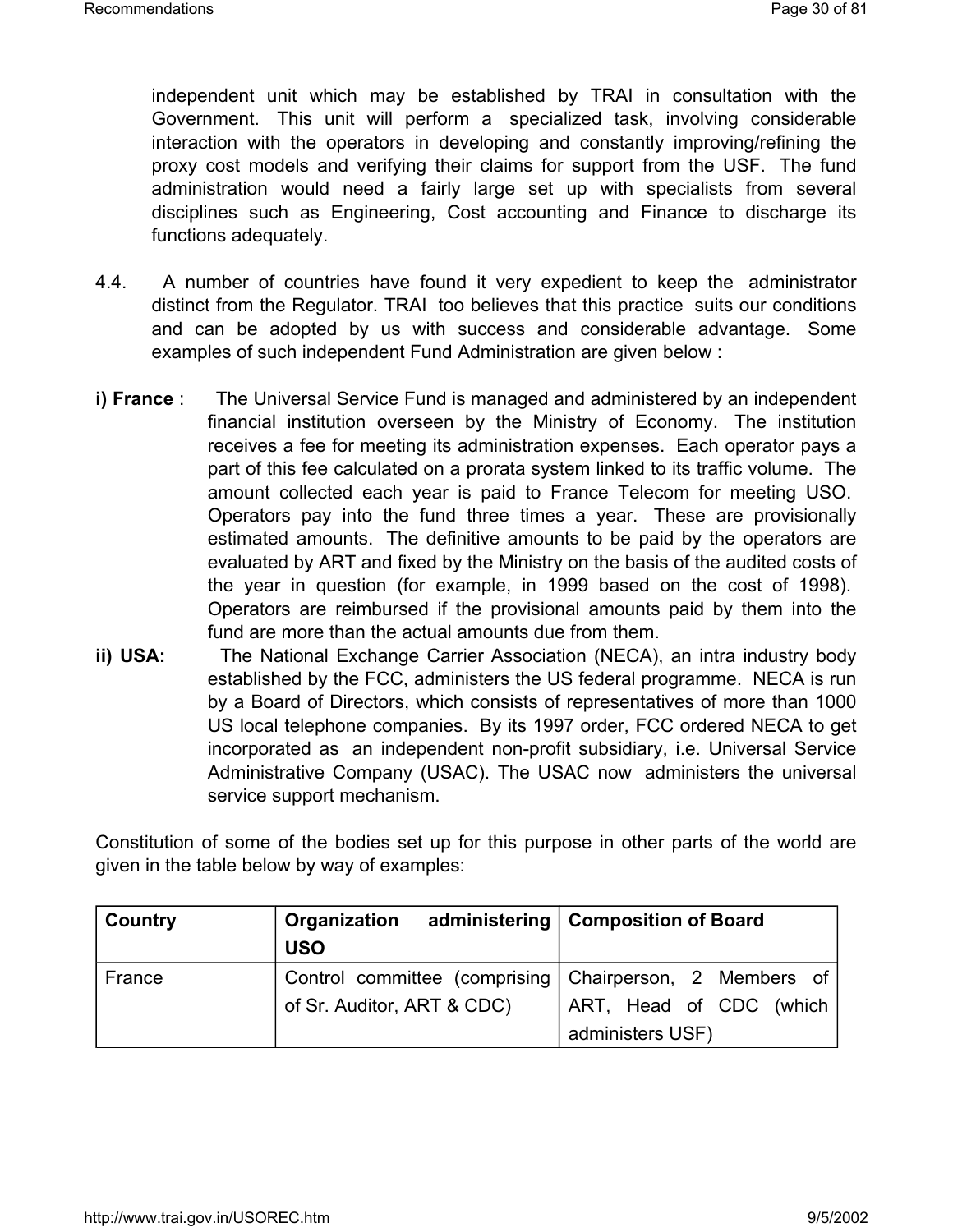| Chile        | Managed by Regulator, Fund        | Development department of      |
|--------------|-----------------------------------|--------------------------------|
|              | Council<br>approved<br>by<br>of I | Subtel manages day to day      |
|              | ministers                         | functions, Fund administered   |
|              |                                   | by 4 Ministers and one telecom |
|              |                                   | expert adviser                 |
| Columbia     |                                   | Ministry manages the fund      |
| Peru         | <b>FITEL</b>                      | 8 employees                    |
| Australia    | <b>ACA</b>                        | Chairman, Dy Chairman, 1 full  |
|              |                                   | time member, 1 part<br>time    |
|              |                                   | Member, 2 Associate Members    |
| South Africa | <b>Universal Service Agency</b>   | Not available                  |
| <b>USA</b>   | <b>USAC</b>                       | 19 Member committee            |

4.5. Drawing upon the experiences of other countries as well as inputs from stakeholders and its' own deliberations and analysis, the Authority recommends creation of the office of the USF Administrator and an Independent US Fund Administration Board. TRAI shall have representation on this Board, at the member(s) level. The selection of other members of the USF Administration Board will be made by TRAI in consultation with the Government. The USF Administrator will also be the Chairperson of the Board and exercise administrative and such other powers as may be delegated to him by the Board. In effect the chairperson will perform the functions of the CEO in the Fund administration. The Fund Administration Board will be given the requisite autonomy & powers to create an organization equal to the task entrusted to it by the Authority.

## 4.6 **Constitution of the USF Administration Board**

The USF Administration Board will deliberate and decide upon the broad policies and guiding principles for the administration of USO. It may from time to time review the scope of USO as also the utilization of the universal service fund, and if necessary, may consider modifications therein. In such matters, however, the specific concurrence of the TRAI would be required. It may consist of seven members including the USF Administrator who will also be its chairperson. The other six members may come from the field of economics, finance, telecom engineering and administration, management, law, and consumer welfare. It should have one representative each from government, service providers, consumers and TRAI at the member level. For representing the consumers view, representative on the Board from consumer Welfare Organizations/Advocacy Groups may be considered.

## **Functions of the Universal Service Fund Administrator.**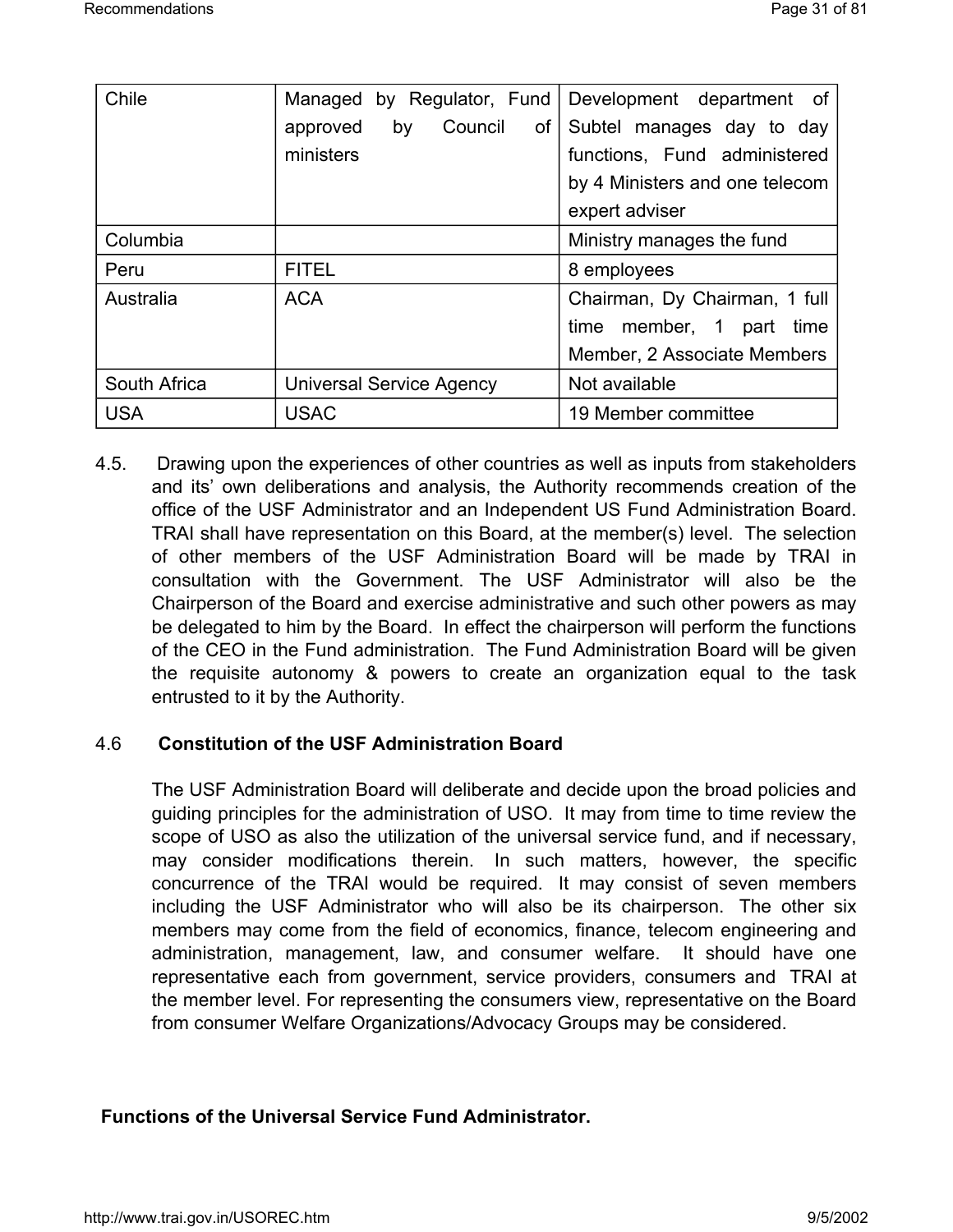- 4.7 The Universal Service Fund Administrator shall perform the following functions with the assistance of the USF Administration Board.
	- To estimate the aggregate USO support required for a period and to develop the measures and methodologies for arriving at such estimates.
	- To Develop Proxy Cost Models i.e. a model to determine the optimal cost of providing a VPT/PTIC/HPTIC at a given location, and other model / models for estimating the cost of providing a given number of telephone connections by optimal engineering, in a SDCA.
	- To determine the USL based on the above estimates in consultation with the TRAI.
	- □ To settle the claims of eligible service operators after duly cross checking the same and to make disbursements from the USF.
	- □ To specify the relevant formats and procedures for maintenance of technical and financial data/records by the various service providers; so that requisite data bases are built for subsequent use in the fund administration.

While discharging the above functions, the administrator may, if required, avail of the services of outside professionals/professional agencies for conducting audit, spot inspections, studies, surveys and research.

# **4.8 Fund Administration Expenses**

The expenses of the US Fund administration will be met out of the USL and may be capped at a certain percentage of the contributions received into the fund annually. To start with the yearly expense of the USF Administrator's office and the Board may be restricted to 0.25% of contributions received into the fund during the same financial year.

# **Collection of USL by the Administrator**

4.9 Universal Service Levy, collected as a percentage of the eligible gross revenues of all service providers, is not a voluntary payment or donation, but is a levy. This could be collected either by embedding it in the price for the services offered or by showing it separately in the bill, like a surcharge. Considering that USO levy is not intended to be an extra burden on the consumer, but is visualised as a contribution from service providers for meeting national objectives of Universal service, the Authority is of the opinion that it is not necessary to reflect the USL in the bills of customers, nor should it be separately collected from the customer over and above the other charges. It should be computed with reference to the revenue of the service providers and should be an outgoing from their earnings. USL is included in the licence fee and in the arrangement proposed herein is to be recovered with the license fee which will be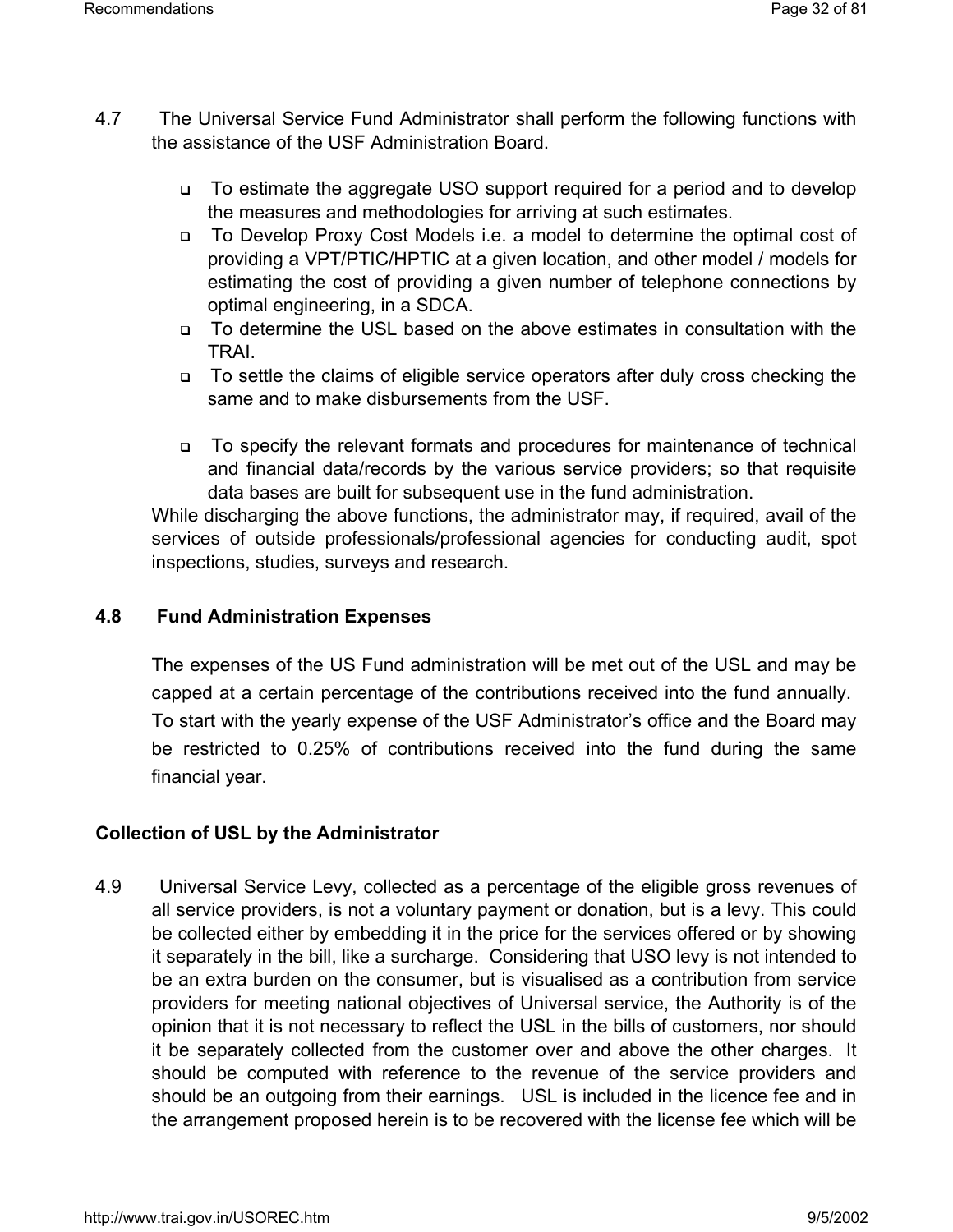a certain percentage of the operator's adjusted gross revenue. To give effect to the fund, the fee realised may be bifurcated in two parts. The designated portion of USL may go to USF and the balance to the Consolidated Fund of the Government of India.

# **Section 5**

# Summary of Recommendations

**5.1.** As noted in Section One, Department of Telecom had sought TRAI's recommendations on the following specific issues.

"a) Class of operators to fund the UAL.

b) Various possible cost models/approaches to determine:

- i) Percentage contribution from revenue of the operators and the mechanism for computing it;
- ii) Per unit subsidy for VPTs and rural DELs separately to cover capital & recurring expenditure;
- iii) Whether per unit subsidy will be the same or different in different geographical areas/tribal and non-tribal areas of the country; and
- iv) Per unit subsidy for low calling urban DELs."

The recommendations of the Authority address the above issues as well as some others considered relevant to the objectives of USO as contained in NTP'99. Our recommendations on the above specific issues along with reasons for the same have been discussed at length in preceding sections; however a summary is given below:

#### **5.2. Recommendations on specific Issues referred by the DOT.**

#### **a) Class of Operators to fund Universal Access Levy:**

Although the expression 'Universal Access Levy' (UAL) has been used by the DOT, the Authority has used the term Universal Service Levy (USL) to cover both access through public or Community phones and provision of household telephones. Universal Service Levy (USL) should be a specified percentage of the adjusted gross revenue of all Telecom carriers or operators such as BSOs, NLDs, ILDs, CMSPs etc. No levy should be charged from pure value added service providers such as ISPs, E-mail, Voice Mail service providers etc., who do not own facilities and thus are not in the category of network operators and carriers.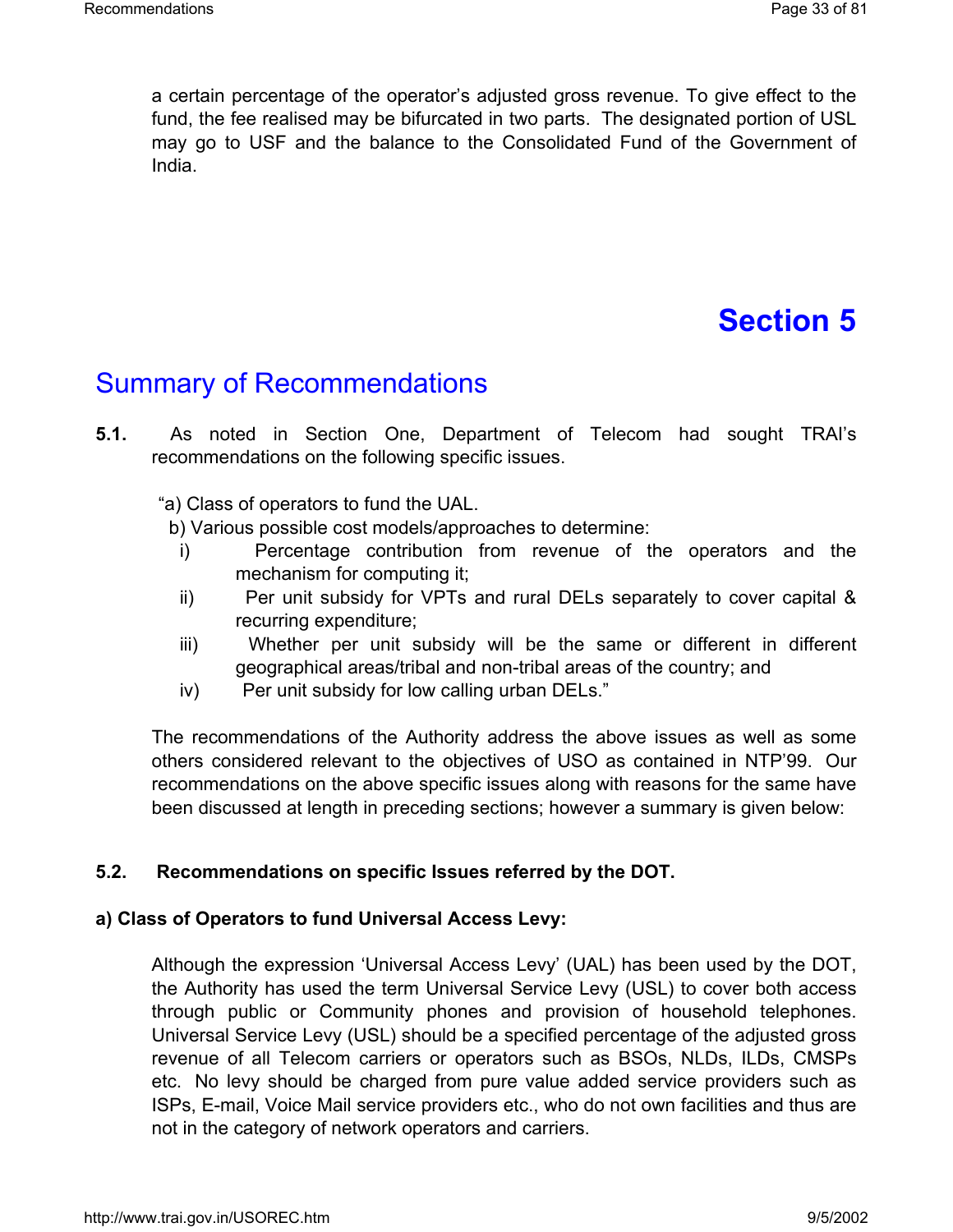#### **b Various possible cost models/approaches to determine**

# **(i) Percentage contribution from revenue of the operators and the mechanism for computing it :**

In line with its earlier recommendations on related issues, the Authority has recommended a Universal Service Levy amounting to 5% of the Adjusted Gross Revenue of all the service providers, except pure value added service providers such as ISPs, E-Mail Service Providers etc. The Authority is of the view that this amount appears to be adequate to support the USO programme in the first phase, for VPTs/ PTICs as well as DELs in rural / remote areas. In subsequent years, if there is any increase in the scope of USO, the USF administrator may revise the estimate and raise it to meet the requirements. In any case it will continue to be a part of the license fee itself and as such even if increased, it is not likely to impact either the service providers or the consumers in any adverse manner.

### **(ii) Per unit subsidy for VPTs and rural DELs to cover capital & recurring expenditure**

In line with the NTP'99 objectives, the Authority is of the view that the task of providing Access to voice and low speed data services in all villages be given the top most priority. The Authority, therefore, recommends that implementation of USO should be divided in two clearly separate streams.

#### **Stream- I Provision of public Telecommunication & Information Services**

#### **Stream- II Provision of Household Telephones in Net high Cost Areas.**

While implementation of the two streams would be simultaneous, Stream-I, i.e., stream relating to provision of common access (VPTs and PTICs) should receive priority

#### **VPT**

The Authority has recommended that the Government, in its role as the Licensor of basic Services, direct both BSNL/ private BSOs to give the highest priority to the installation of all the 607,491 VPTs by the target date i.e, 31-3-2002.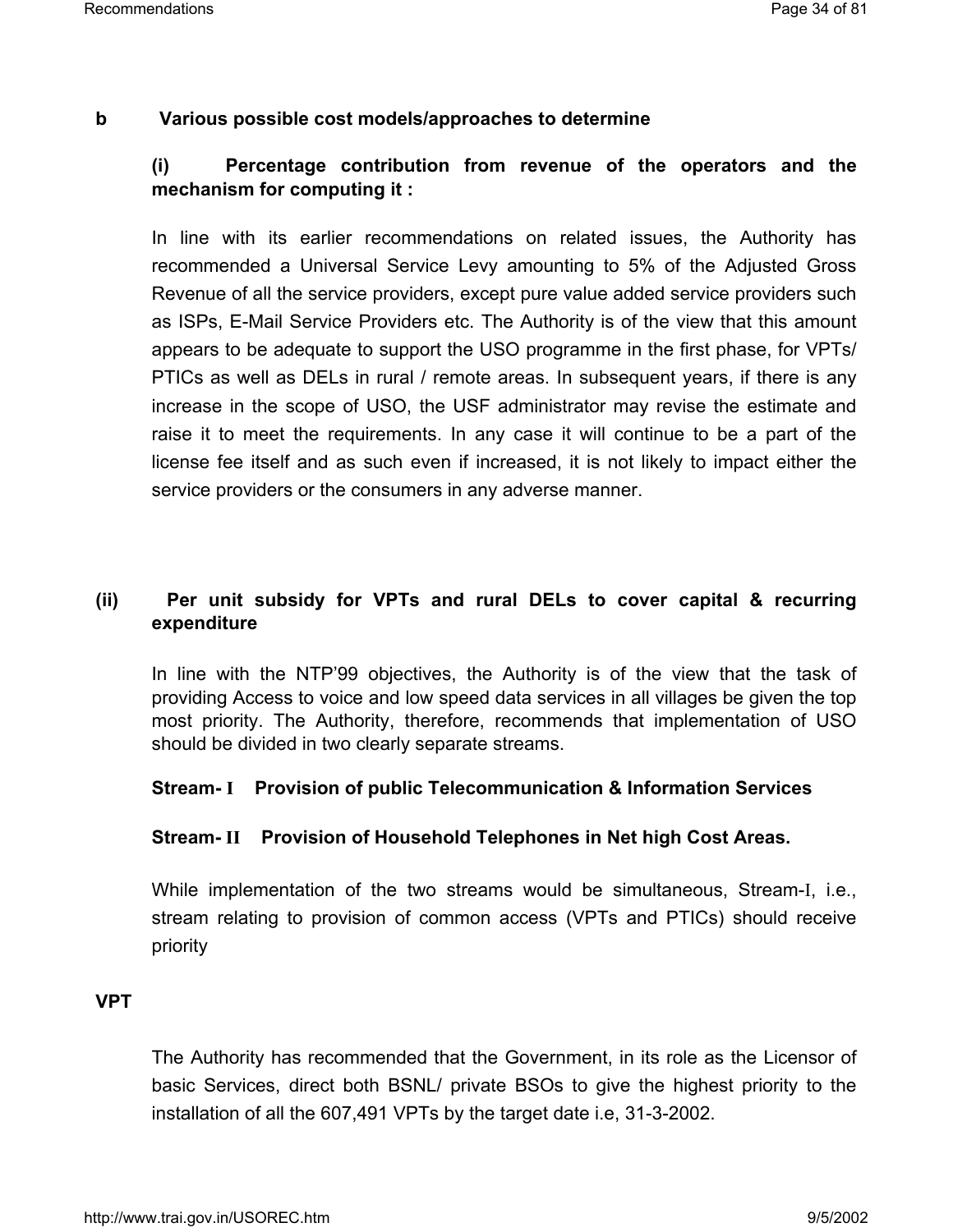All BSOs including BSNL, will be compensated for the net cost incurred by them on setting up village public phones. For this purpose, the Net Cost (NC) of providing VPT i.e. relevant cost of the access network upto the VPT, minus total revenue earned, would need to be assessed. To ensure that BSOs do not over estimate the cost figures of providing an optimal VPT connection, the USF Administrator (as detailed in Sections 3 and 4) should quickly develop proxy cost model(s) to assess the most optimal cost of providing VPTs based on their location, technology employed, and distance from the nearest exchange.

For estimation of costs, the Authority has recommended adoption of Fully Allocated Current Costs (FAC) as the basis of cost calculations. The capital cost items should include the terminal equipment, local loop and the line card in the exchange to which the VPT/PTIC is connected.

For the purpose of support from USF, public phones should be divided in two categories viz., those installed before the proposed introduction of the USF Scheme i.e., 1-4-2002 and those after. These two categories would differ in respect of capital recovery. No Capital recovery will be allowed on VPT/ PTICs installed before 1-4- 2002, but capital recovery should be provided for the VPTs installed after 1-4-2002 i.e, the date of implementation of the third phase of the tariff rebalancing exercise initiated by the Authority vide TTO of March 99. The Authority accordingly recommends that NCs for these two categories of VPTs should be computed as follows:-

Category I :-

VPTs installed before 1-4-2002

NC =Annual Operating Expenses - Annual Revenue

Category II :-VPTs installed after 1-4-2002 NC = (Annual Capital Recovery + Annual Operating Expenses) - Annual Revenue.

All replacement of VPTs, including replacement of VPTs installed before the proposed cut off date i.e., 1-4-2002, should be treated as new installations.

#### **Rural DELs**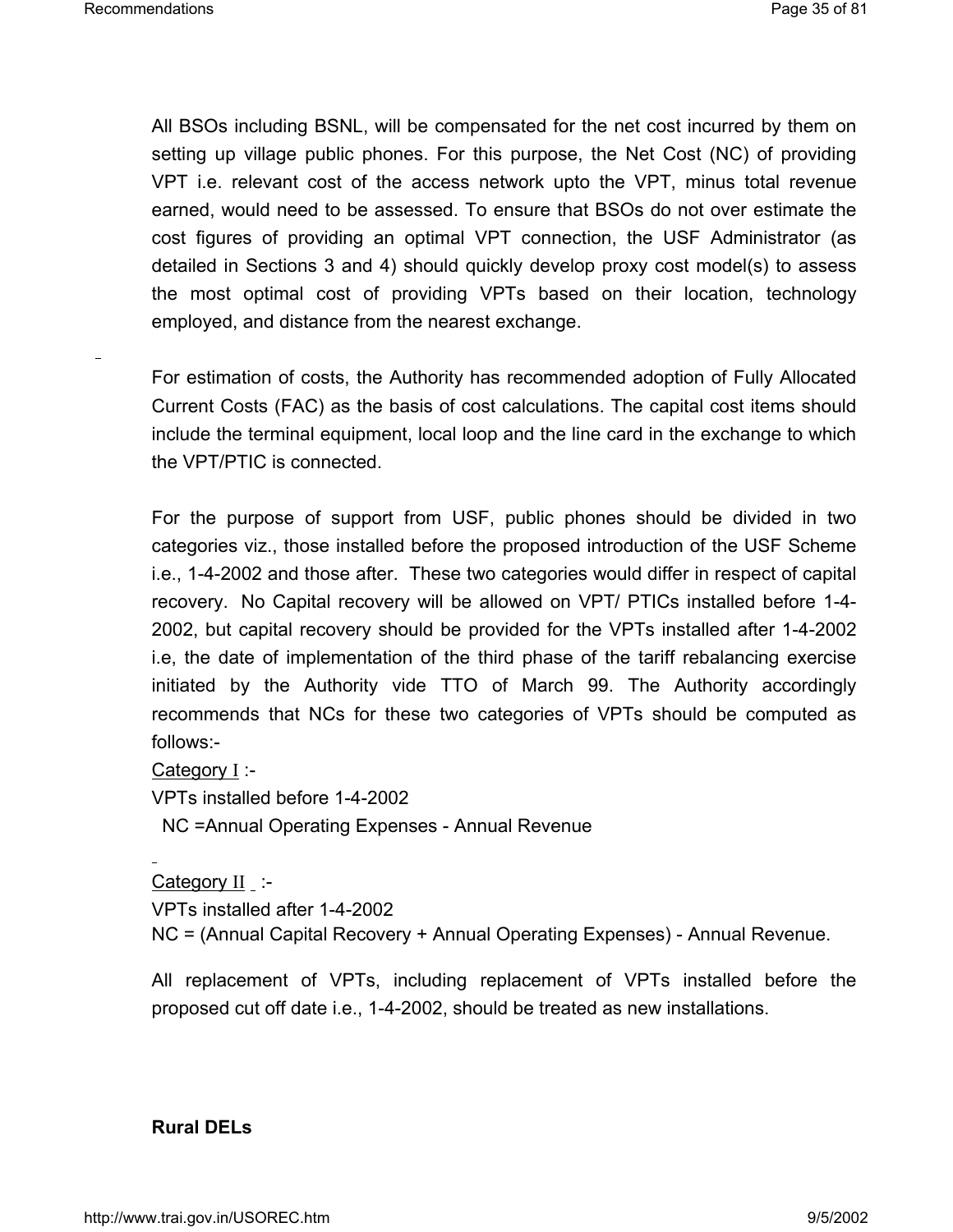In regard to rural DELs, the Authority is of the view that for the present, USO support need be provided only in the rural/remote SDCAs. Support to urban SDCAs may be considered in the later phases of the USO programme once the problem of low rural teledensity has been addressed and some satisfactory results have been achieved on this front.

The Authority has recommended an area wise approach for determining the quantum of support. The Area-wise approach for estimation and disbursement of USF treats net cost at the SDCA level as the basis for determining the eligibility of a particular rural SDCA for receiving support from the USF. For each SDCA, the NC or access deficit per subscriber will be calculated as indicated below:

# **Per line Net Cost = Per line average cost of access – Per line average total service revenue[4]**

Based on this formula, the quantum of support required for a given number of telephones provided / to be provided in a year can be computed. The claims submitted by the service providers will be verified using a cost proxy model developed for the purpose. The cost of service in the SDCAs will have two components. One is the operating expenses, which will be arrived at by using the relevant norms developed by the Administrator based on current industry experience. The second is the capital recovery in respect of the access network developed for DELs installed after the date of implementation of USL. Capital costs should cover only the non-traffic-sensitive portion of the network. No capital recovery of any kind should be provided on DELs given before the implementation of USL.

At the beginning of each financial year, the USO Fund Administrator will ask various service providers to indicate their SDCA-wise roll out plan including projected cost and revenue. These figures will help estimating of net-costs. To ensure that NC figures are not over pitched, the Administrator would, besides using the proxy model also compare the projected cost and revenue figures with the corresponding recent or prevailing figures for that SDCA. The final reimbursement from USF shall be based on the cost estimated by the proxy model for the network actually rolled out for the number of lines for which support is claimed. Adjustments, if any, in respect of excess/shortage in the reimbursement made shall be made in the first quarter of the next financial year. In case the service provider fails to meet the commitments of roll out or is found to have claimed and received excess amount from the USF, the excess amount shall be recovered along with interest and no further support from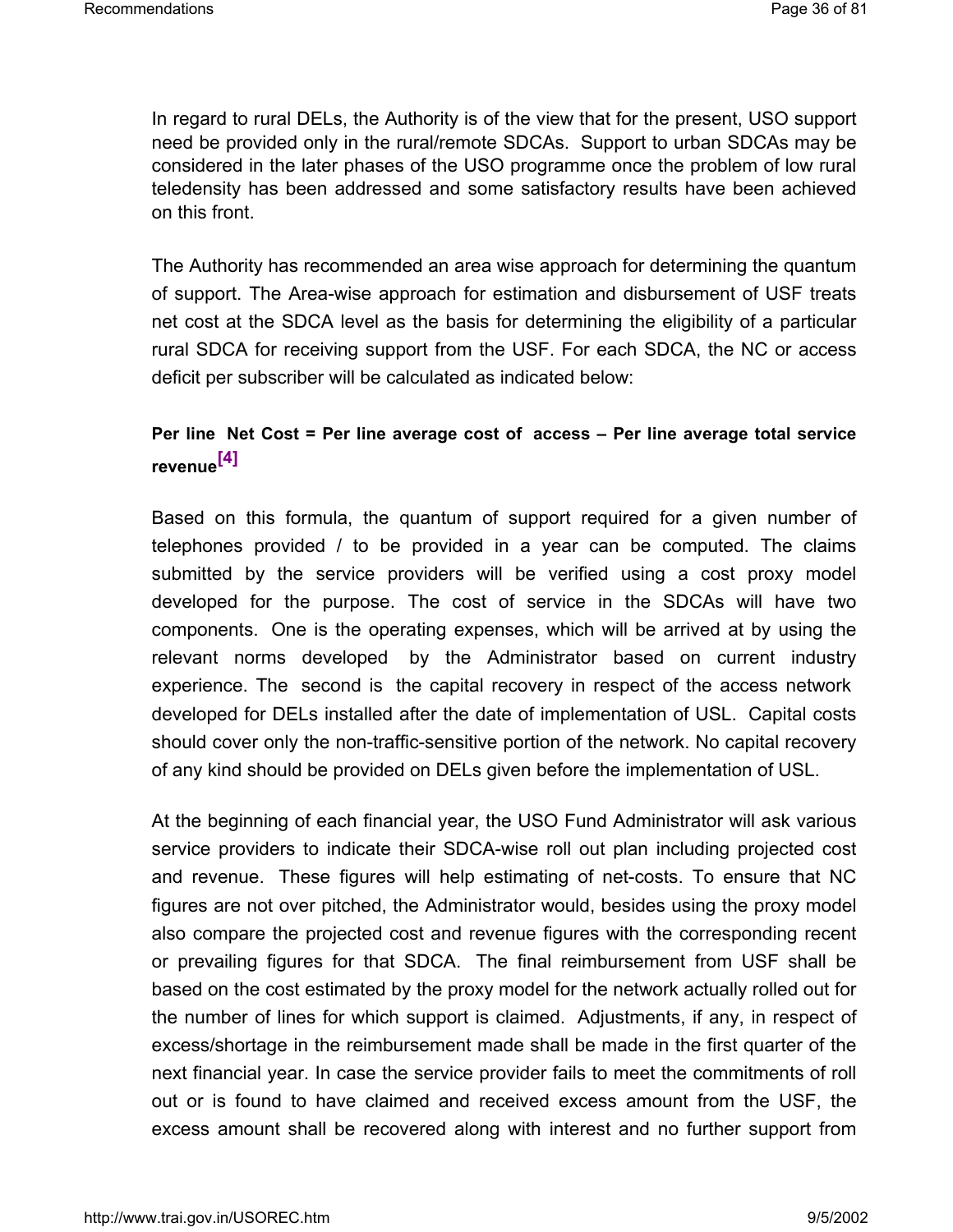USF shall be given until he meets the committed roll out plan for the previous periods. However, if the excess amount determined turns out to be within a reasonable tolerance limit, say 10% of the actual entitlement, it will not attract any penal action or interest.

In the event that the funds available to support DELs under USO may not be adequate to fully compensate the net costs of all rural SDCAs, it is recommended that the portion of the fund available for supporting provision of DELs in the high cost areas, i.e., rural SDCAs should be distributed in proportion to the amount of Net Costs calculated for each of these rural/ remote SDCAs. Also, it is quite likely that in a SDCA, there could be more than one service provider and each may have different net costs depending upon its subscriber base in that area. For the purpose of compensation from USF, the cost per line of that SDCA shall be computed taking into account the figures of the Net Cost provided by all competing operators. The lowest Net Cost reported will be used to compute the USO support available to all operators in the SDCA.

## **(iii) whether per unit subsidy will be the same or different in different geographical areas/tribal and non-tribal areas/tribal and non-tribal areas of the country**

The subsidy required for USO will vary quite significantly from one circle to another due to wide variations in teledensity and topology of the SDCAs. For the same reason, it may vary even within the same Circle. Cost of giving a connection is generally inversely proportional to teledensity of the area under consideration. The Authority has recommended per unit subsidy approach for VPTs/ PTICs based on the net costs as verified through a proxy model and hence the subsidy would also vary depending on individual locations. In case of DELs in rural and remote SDCAs, the amount of subsidy will vary from one SDCA to other, depending on the net cost of the SDCA.

## **(iv) Per unit subsidy for low calling urban**

In respect of low calling DELs in the urban areas, it needs to be considered that the tariff rebalancing is still to be completed and urban SDCAs continue to generate surpluses on account of considerable STD/ILD traffic, the tariff relating to which is above cost. Since revenue generated by high calling subscribers in such SDCAs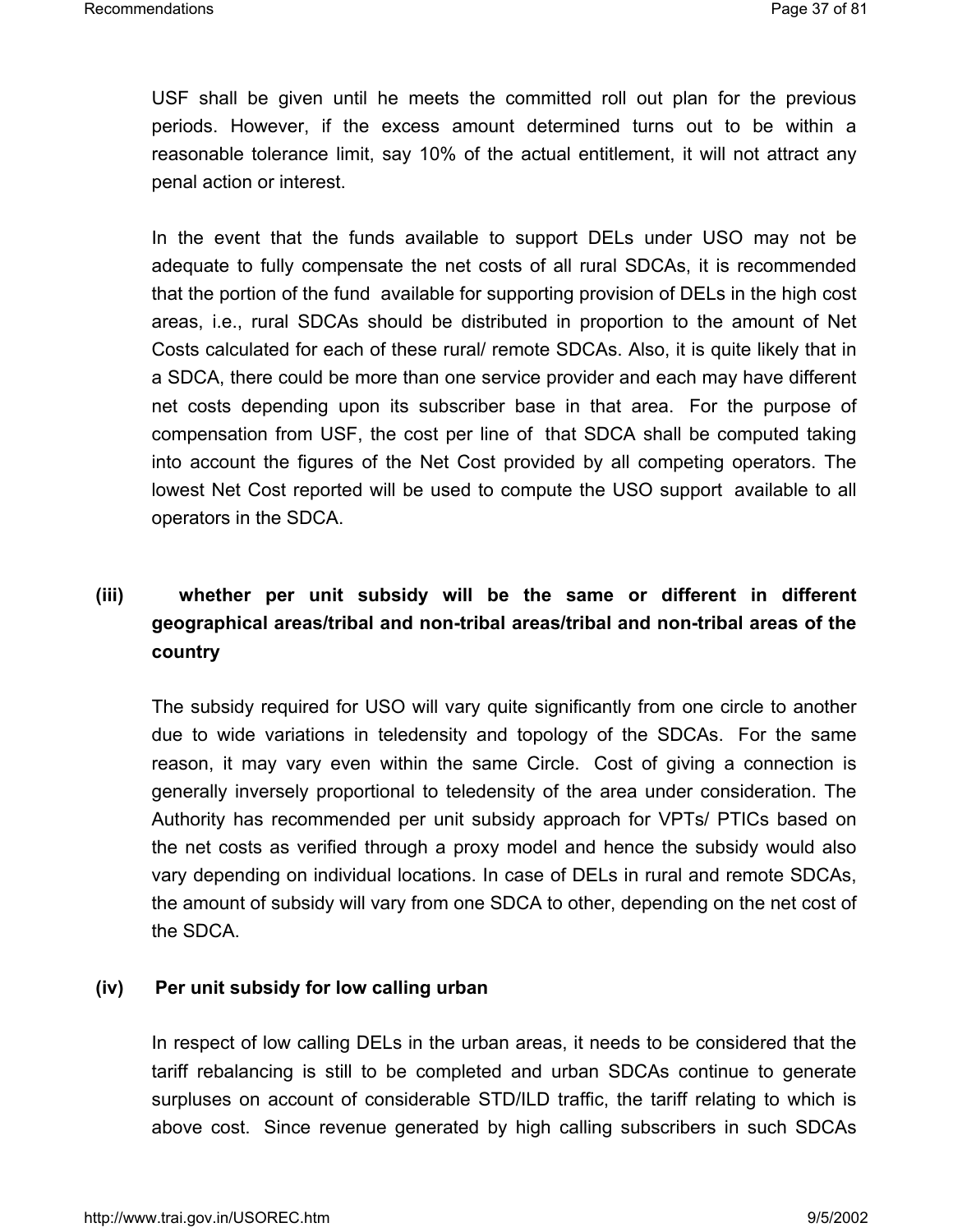already provides a good cushion for the other low calling DELs and also because it is extremely difficult to keep separate accounts of low calling subscribers, the Authority is of the view that for the present, USO support needs to be provided only in the rural/ remote SDCAs. Support to urban SDCAs may be considered in the later phases of the USO programme once the problem of low rural teledensity has been addressed and some results have been achieved on this front.

## **5.3 Recommendations on other related issue**:

## **a) Rural Community Phones**

The Authority has recommended that after achieving the target of one VPT in every village, a second phase of Rural Community Phones (RCPs) programme may be initiated. This should include improvement of the existing VPTs by making them more reliable and serviceable, and also installing second public phone in villages where population exceeds 2000. There are about 75,000 such villages all over the country. The second public phone in villages may be provided in public places such as schools, primary health centres etc. The support from USF for RCPs will be on lines similar to VPTs.

## **b) Public Tele Info Centres**

Taking note of the information revolution, one of the objectives laid down by NTP'99 is to provide voice and low speed data service to the balance uncovered villages in the country by the year 2002. The Authority has recommended that a phased programme should be implemented to upgrade about 35000 VPTs to function as PTICs by the year 2004. After 2004, a fresh programme for creation of PTICs/HPTICs can be embarked upon. It has to be our endeavour to provide data transmission facilities within 5 Kms of every village and atleast at all those villages where there are regular post offices. All the BSOs will be fully compensated for the amount of NC that would arise if the PTICs are engineered by upgrading an existing VPT, with the minimum configuration of a PC, a modem and an UPS. The BSOs could operate these PTICs/HPTICs themselves, or through the village Panchayat or a local entrepreneur who may function as a franchisee or through other intermediate agencies like NGOs, cooperatives, utility service providers etc**.**.

The compensation on capital cost and operating expenses will be on lines similar to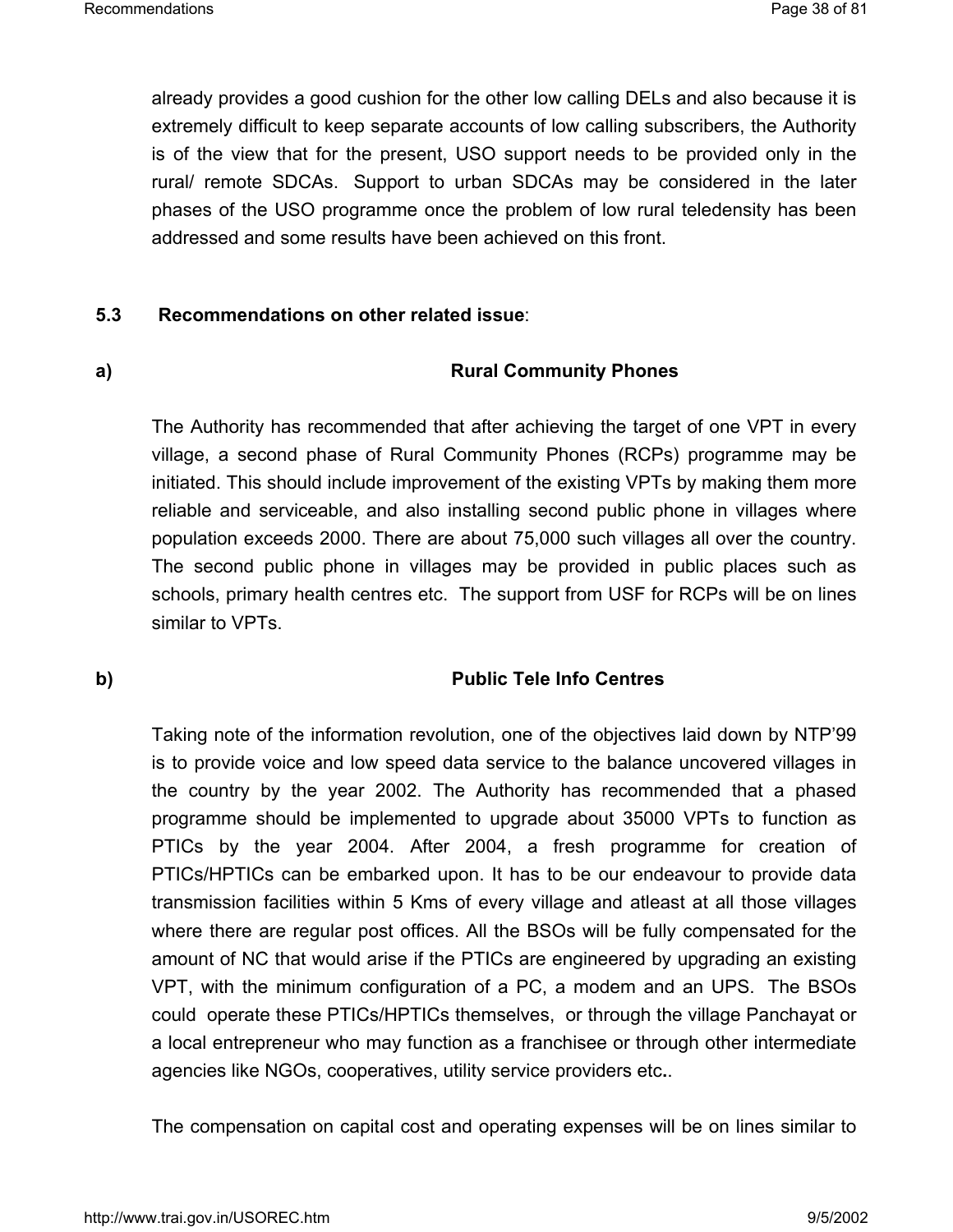category-II VPTs mentioned above, i.e. both capital and operational costs should be taken into account to determine the level of support available from USF. Having received support from the USF, the agencies operating the PTICs/HPTICs should be obliged to ensure reliability of this service.

## **c) High Speed PTICs**

Some of the existing VPTs can also be upgraded to high speed PTICs providing wide band applications like tele-education and telemedicine based on two basic channels i.e., 128 Kbps. The Authority recommends that at least two HPTICs be set up in each SDCA in the first phase i.e., at about 5000 nodal points. This phase of the programme may be completed by 2004 along with the 1<sup>st</sup> phase of the larger programme of providing PTICs. In the second phase, more HPTICs at other locations in the SDCAs may be installed, based on techno-economic considerations. It may be possible to install an HPTICs in every block Headquarters by 2005 in a phased manner. Support to HPTIC should be on the same lines as for PTICs i.e., capital cost of required ISDN interfaces, a work station and UPS.

## **iv) USF Administrator**

In line with the views expressed by the Stakeholders, the Authority feels that the administration of the Universal Service Fund should be given to an independent unit which may be established by TRAI in consultation with the Government. The USF Administration Board will deliberate and decide upon the broad policies and guiding principles for the administration of USO. It may consist of seven members including the USF Administrator who will also be its chairperson It should have one representative each from government, service providers, consumers and TRAI at the member level. For representing the consumers view, representative on the Board from consumer Welfare Organizations/Advocacy Groups may be considered.

The main functions of USF Administrator will include estimation of aggregate USO support required for a period and to develop the measures and methodologies for arriving at such estimates, developing Proxy Cost Models, determine the USL based on the above estimates in consultation with the TRAI, settling the claims of eligible service operators after duly cross checking the same and to make disbursements from the USF, and to specify the relevant formats and procedures for maintenance of technical and financial data/records by the various service providers so that requisite data bases are built for subsequent use in the fund administration. The expenses of the US Fund administration will be met out of the USL and may be capped at a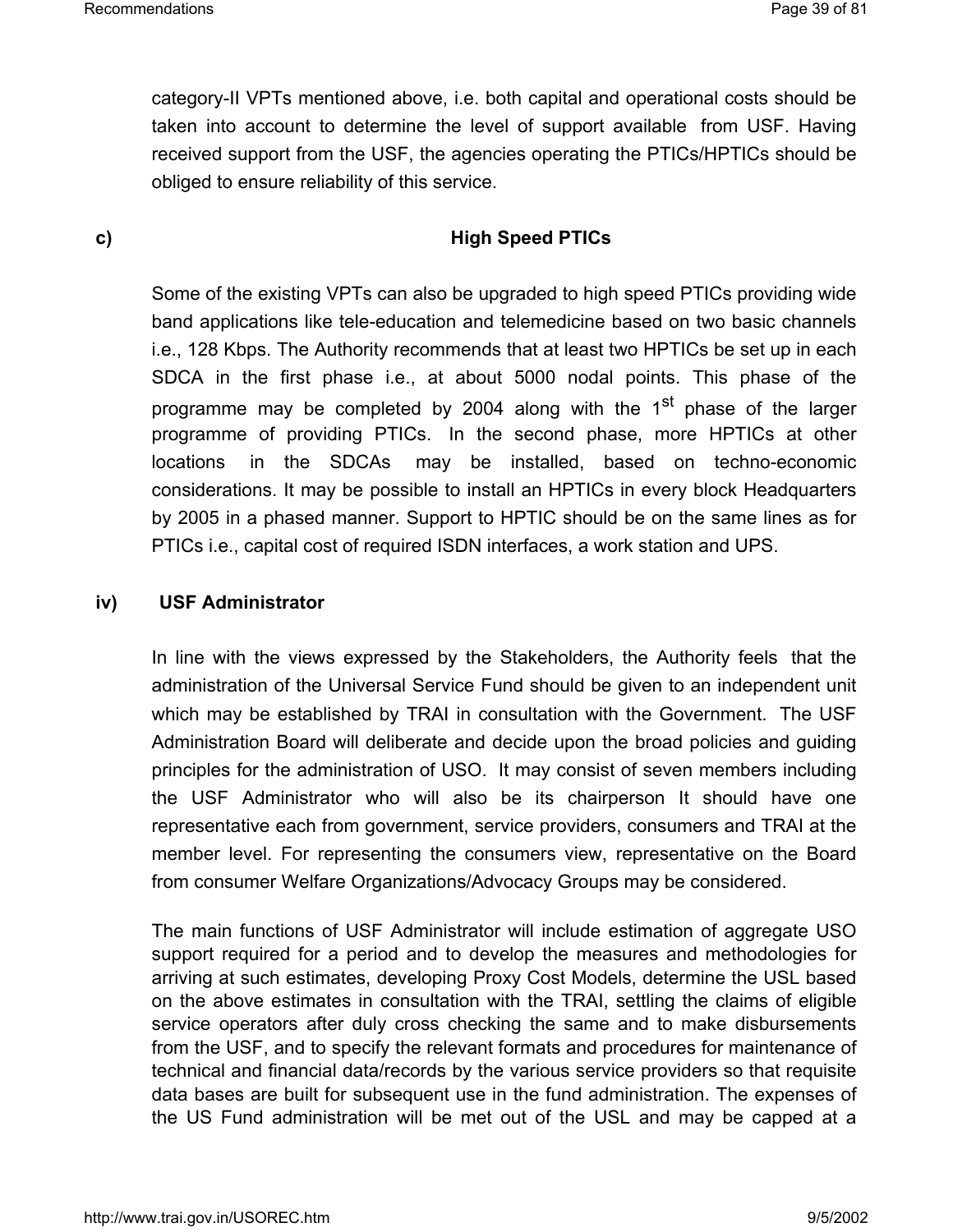certain percentage of the contributions received into the fund annually. To start with the yearly expense of the USF Administrator's office and the Board may be restricted to 0.25% of contributions received into the fund during the same financial year.

## **V) Collection of USL by the Administrator**

Universal Service Levy, collected as a percentage of the adjusted gross revenues is not intended to be an extra burden on the consumer, but is visualised as a contribution from service providers for meeting national objectives of Universal service. The Authority is of the opinion that it is not necessary to reflect the USL in the bills of customers, nor should it be separately collected from the customer over and above the other charges. USL is included in the licence fee and in the arrangement proposed herein is to be recovered with the license fee, which will be a certain percentage of the operator's adjusted gross revenue.

## **(vi) Date of Implementation of USL.**

The Authority recommends that the date of implementation of USL should be 1.4.2002. It recommends creation of the office of USF Administrator by 1.1.2002, so that activities to commence the scheme w.e.f. 1.4.2002 are completed, well in time.

## **(vii) Existing VPT obligations of private Basic Service Provider**

Existing private basic service licensees in six circles had undertaken to provide a certain number of VPTs in their respective circles as part of the license agreement. These contractual obligations would need to be discharged. For USO support, these VPTs shall be treated in Category I i.e. only operating expense will be compensated from USF in these cases irrespective of the date of their installation

#### **(viii) Development of Proxy Model**

For verification of the claims submitted by various service providers (BSOs) for VPTs/ PTICs and telephones installed in a SDCA, it is very desirable that the USF Administrator develops the computer based Proxy Cost Models. Two separate models will be required for VPTs/PTICs and DELs in rural/remote SDCAs. These Models would be able to engineer an optimal network for providing the required / projected VPTs / PTICs and number of connections in a SDCA. One of the tools available in the country with the Telecommunications Engineering Centre (TEC), such as PLANITU, developed by ITU, may also be employed for determining the quantum of support for Net High cost rural areas.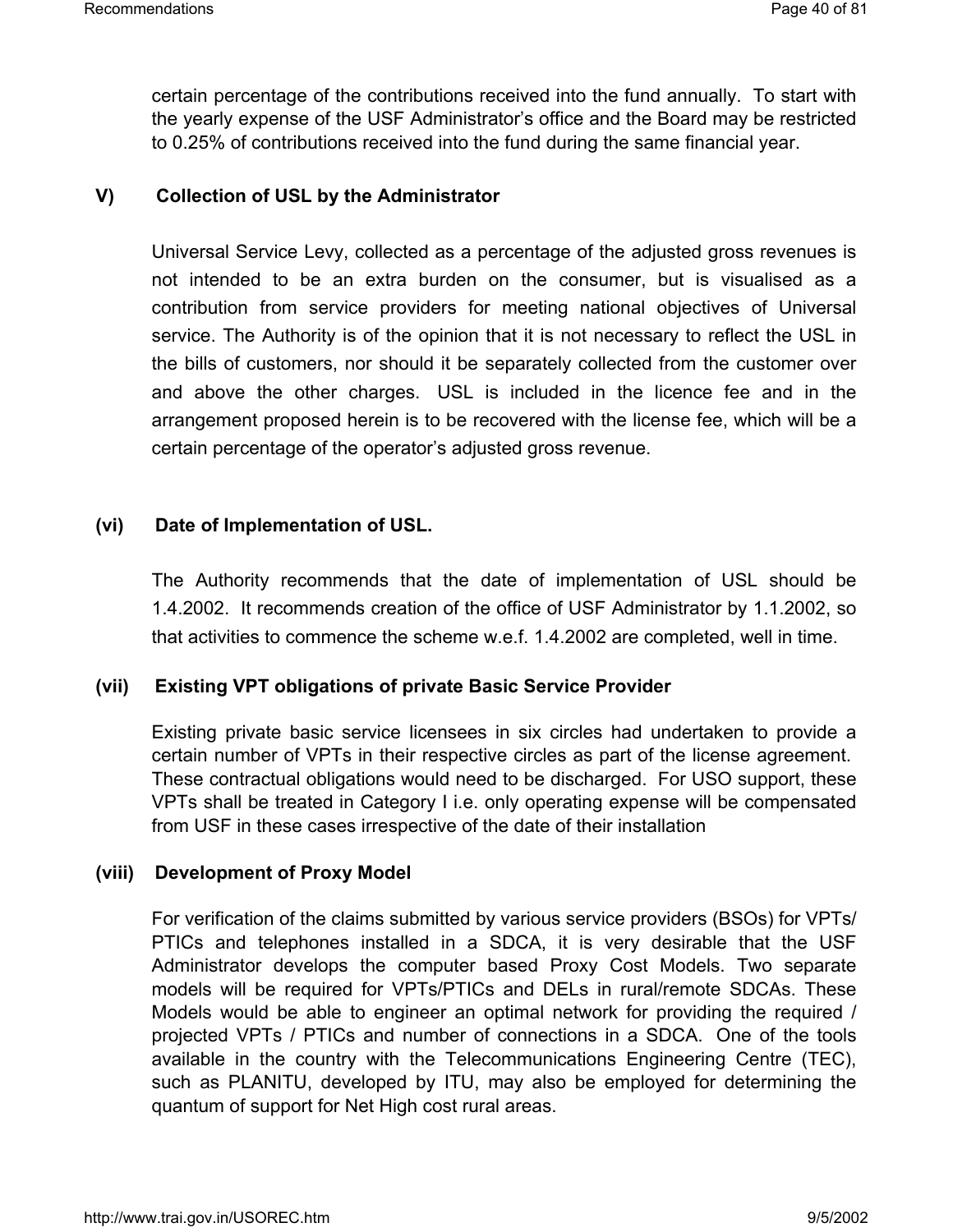## **(ix) STD Facility in VPTs**

The Authority has noted that most of the existing VPTs do not have STD facility due to which this service may not be very popular in villages and which becomes a major hindrance for commercial viability of VPTs. The Authority has recommended that all VPTs should have STD facility within the next three years.

# **Annexure-A**

## **SUMMARY OF INPUTS RECEIVED IN THE CONSULTATION PROCESS**

**CHAPTER.2 UNIVERSAL SERVICE POLICY OBJECTIVES, DEFINITION AND SCOPE** 

**……….**

## **1. What should be the scope of low speed data services? Should it be limited by the speed of a dial up Internet connection or ISDN connection or a leased line?**

- i) Dial up access at a minimum rate of 9.6 Kbps
- ii) Low speed data at a rate enough to meet PTIC requirement.
- iii) No data at the moment, data to be included later based on the recommendation of advisory board.
- iv) Speed should be limited by the technology available.
- v) Speed of data should be 64 Kbps
- vi) Speed of data at  $25 \sim 30$  Kbps with 56 Kbps Modem
- vii) ISDN as the cost difference between 64 Kbps and ISDN is not much.
- viii) First we should provide reliable media for exchanges
- ix) Speed of data to be restricted to a minimum of 2.4 Kbps
- x) The services to the villages should be defined and the bandwidth and technology be classified accordingly.
- xi) Market driven
- **2. NTP 99 envisages provision of low speed data service to balance 2.9 lakh-uncovered villages in the country by the year 2002 under USO. Service is delivered through a terminal apparatus. Should it be interpreted to mean that**
- **(I) All new village phones would actually be Public Tele-info centres (PTIC) having Internet capability in accordance with the IT Policy?**
- i) All villages to have PTICs.
- ii) Phased approach; PTICs be initially provided in Gram Panchayats.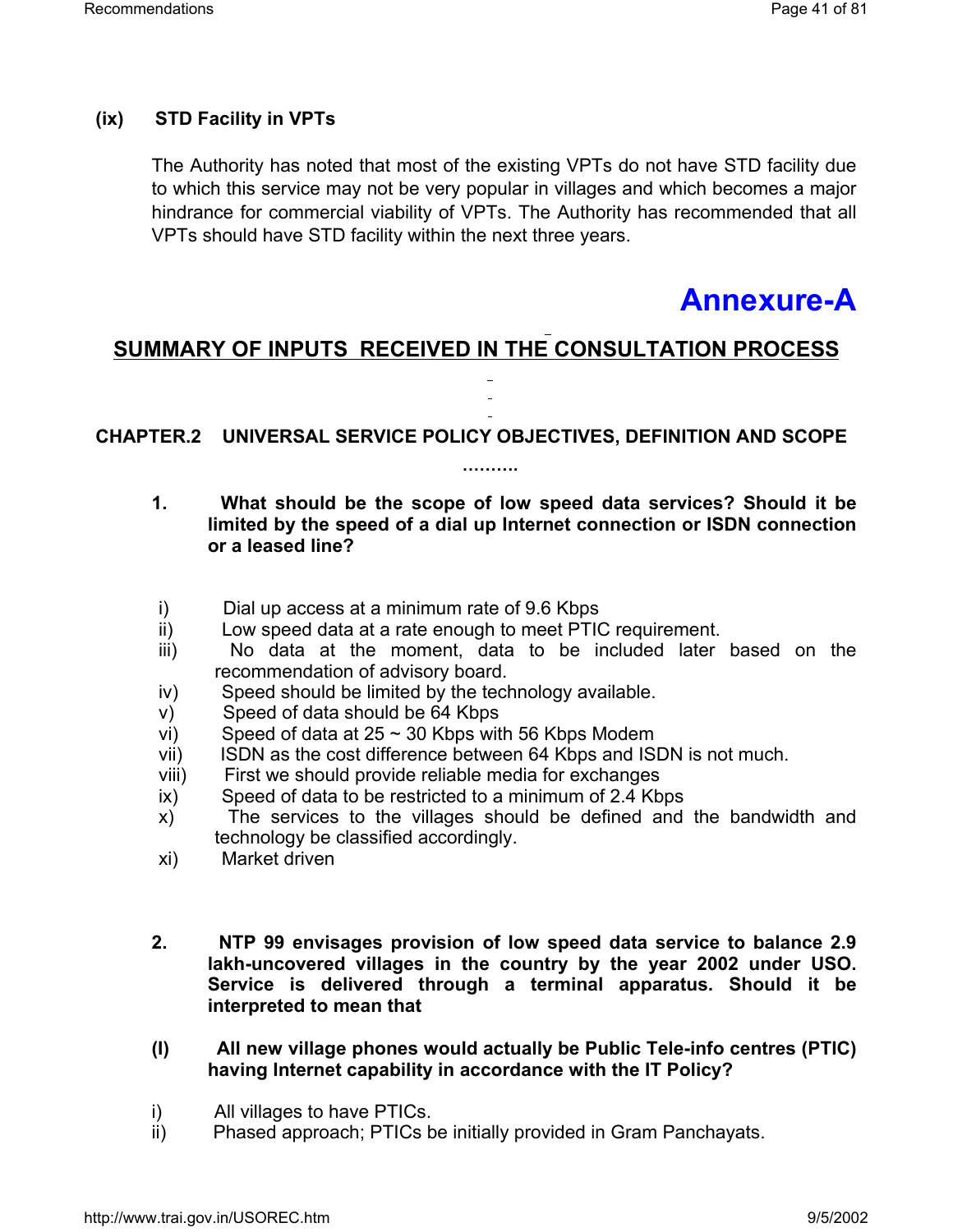- iii) Left to FSPs
- iv) Multimedia education to be implemented.
- v) Conversion to PTIC should be demand based.
- vi) Villages of Population greater than 5000 would have demand of PTIC.
- vii) Connect the person to messages (pagers) first, followed by tel and then PTIC.
- viii) Does not necessarily mean that these village phones would be actually be PTICs with Internet capability. However, to achieve the objective of Internet connectivity in rural and remote areas as referred in Planning Commission no. IT-*TF/S/98*, the VPTs of the existing 3.41 lakh villages as well as the new VPTs to be provided in the remaining 2.66 lakh villages will have to be upgraded to convert them into a Public Tele-info Centre.
- **2.(II) The existing 3.17 lakh VPTs would be upgraded to PTICs by 2002? In such a case what should be the minimum terminal equipment configuration; and should the cost of this PTIC terminal equipment be also included in the USO cost.**

## **Minimum Terminal Equipment**

- i) PC, Modem, FAX and Telephone
- ii) PC, Modem, Solar Panel, Power packs
- iii) PC, Modem, Solar Panel, FAX, UPS, Printer
- iv) Terminal configuration should not be specified as it will vary with applications and development.
- v) Provision of additional terminal equipments like modems, PCs etc. for all the VPTs and access network of those working on MARR by alternate technologies which may support at least dial-up data

## **Should the cost of PTIC be covered under USO**

- i) Yes
	- a) Capex and Opex
	- b) May be provided by state government (need to have more state government data on web)
	- c) Where demand is there people will take up.
	- d) Provide initial USO support and when it becomes viable, may be taken out of its purview.
	- d) Cost should be shared between USO provider and franchisee. Soft loan, rural credit, money for training should be given from USO.
	- e) This money should also be reimbursed from Universal Service Fund if this is a part of any policy of the Government. However, it is intended that upgradation of the terminal equipment to convert them into a Public Tele-Info Centres (PTIC) shall be done by franchisees and nothing is to be done by the Government / Department in this regard
- ii) No
	- a. Government should incentivise Rural tel by waving import duties, excise duties and sales tax on all equipment.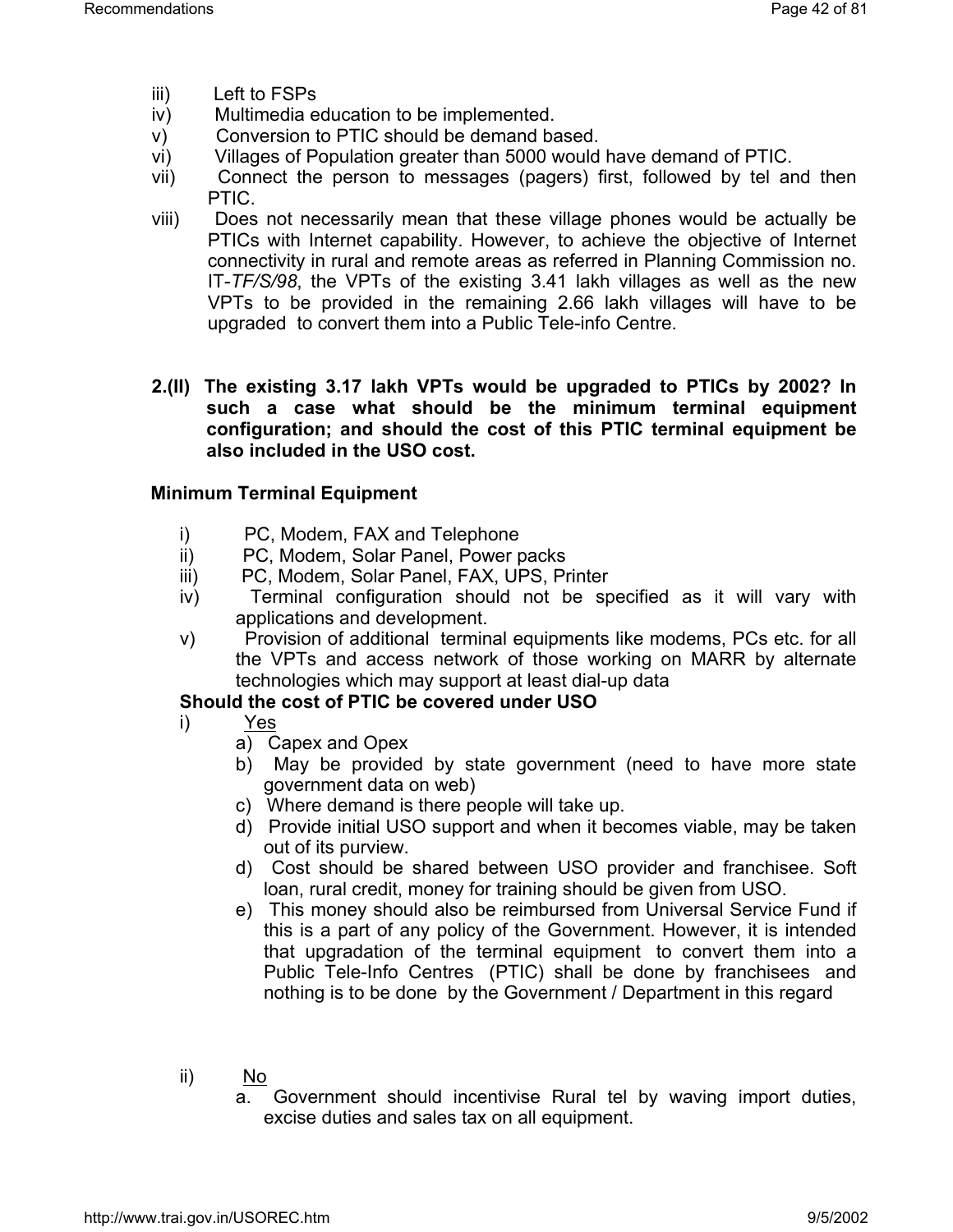- b. USO is not intended to either define or cross subsidise terminal equipment
- **c.** Should be financed from rural development funds including resources of gram panchayat**.**

## **3. Telephone on Internet:**

**Envisaging a situation where voice over IP is permitted in India for ubiquitous telephony services by the ISPs. Whether ISPs be asked to discharge their USO? Whether ISPs should also contribute to the Universal Service Fund(USF)?**

- i) NTP'99 envisages that Internet telephony shall not be permitted at this stage. Government will continue to monitor the technological innovations and their impact on national development and review this issue at an appropriate time. However, if at some stage the Government permits Voice on Internet, the ISPs should be required to obtain FSP license. All SPs should contribute to USO.
- ii) Should such a scenario emerge, the ISPs should also be liable to discharge USO. However, voice by ISPs will have adverse impact on the revenues of other service providers, fund will not be available for any development and fulfilment of teledensity targets. All licensed and registered service providers including ISPs should contribute to USF
- iii) To increase proliferation of Internet at this stage, ISPs be left out.
- iv) Countries like Australia, Canada, People Republic of China, Australia, USA cover essentially telephone services, with respect to Basic Telephony, Mobile Telephony and such other voice telephony related services. The objectives are clearly to increase teledensity and access to affordable telephony. Internet services are therefore not covered under the category of those telecom services, which are eligible to contribute towards the USO.
- iv) ISP should discharge their USO to the extent of providing Internet access. ISP too should contribute to USF.
- v) As and when voice over Internet is actually permitted in India, ISPs may be asked to contribute to the USF.
- **4. Internet to all DHQs :**

**Whether the current state of Internet Service meets the NTP 99 objective of Internet Access to all DHQs or will it be met only after the provisioning of an Internet node at each DHQ? The stipulated target for Internet access to all DHQs is 2000. Whether ISPs be asked to provide**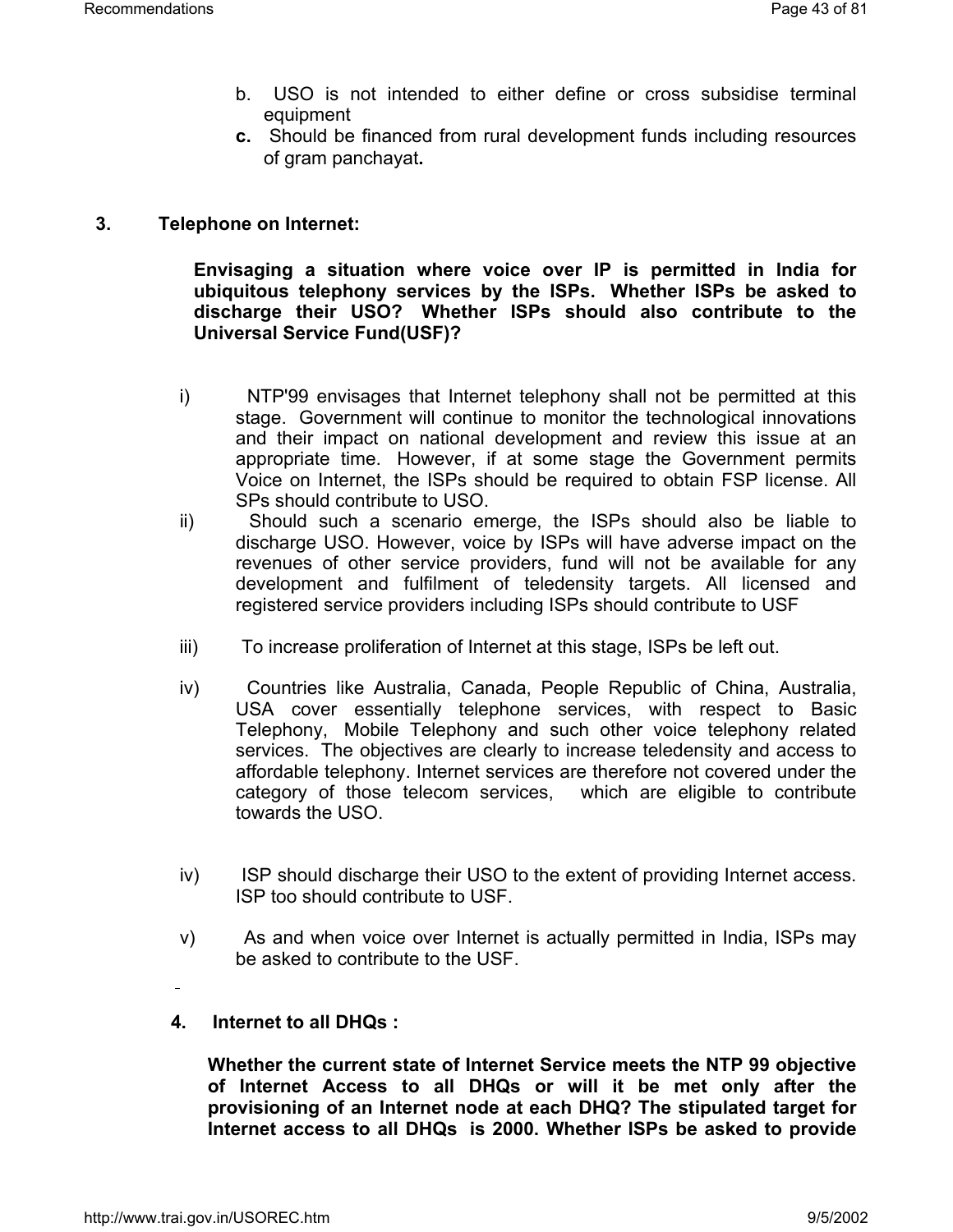#### **such nodes in their service areas in addition to the incumbent?**

- i) ISP licenses issued by DOT cover almost all the DHQs in the country, which also have the necessary telephone line infrastructure. Let this issue be governed by the ISP policy or Government Policy on provision of internet at DHQs.
- ii) Internet nodes at all SSA Headquarters are being provided as per policy of the Government irrespective of the fact whether their provision is commercially viable or not. However, at District Headquarters, it will be provided on demand.

There is no provision for discharge of USO in the existing licences of ISPs. In addition, no purpose is expected to be served at this stage by asking private ISPs to provide such nodes in their service areas.

- iii) The incumbent operator (DTS) has already committed to provide Internet nodes at all DHQs by the Year 2000 and the funding of the same will be available from the monopoly surplus of DTS. Thus, there should be no separate requirement for the ISPs to mandatorily provide such nodes.
	- iv) Though this is already being achieved by the ISP's faster than any regulation can drive it, for the benefit of competition ISPs be asked to provide such nodes.
- v) At present DHQs have access to the nearest Internet node at local call rates, even if connection is made over long distance, implying a possible degree of cross subsidisation by the long distance service provider, currently DTS. Based on the avoidable cost approach, if there is excess capacity on the link to the node, then this degree of cross subsidisation may not be extensive. If traffic grows to the point where it requires a node, it is likely that the service would also become commercially viable.
- vi) Incumbent should provide the node and get reimbursed from USO.
- vii) Till the time the long distance operations are totally open up there is no need of providing any subsidy through USO Fund to DTS.
- viii)One can access Internet at local rates from any SDCA by dialing 172XXX, till node is not provided in that SDCA. To subsidise the STD call to local call, USO should bear the difference and if more number of nodes are provided at DHQs, same should also be covered through USO.

## **CHAPTER -3**

## **PRESENT SCENARIO AND FUTURE PROJECTIONS**

**VPTs** 

**Technology for VPT**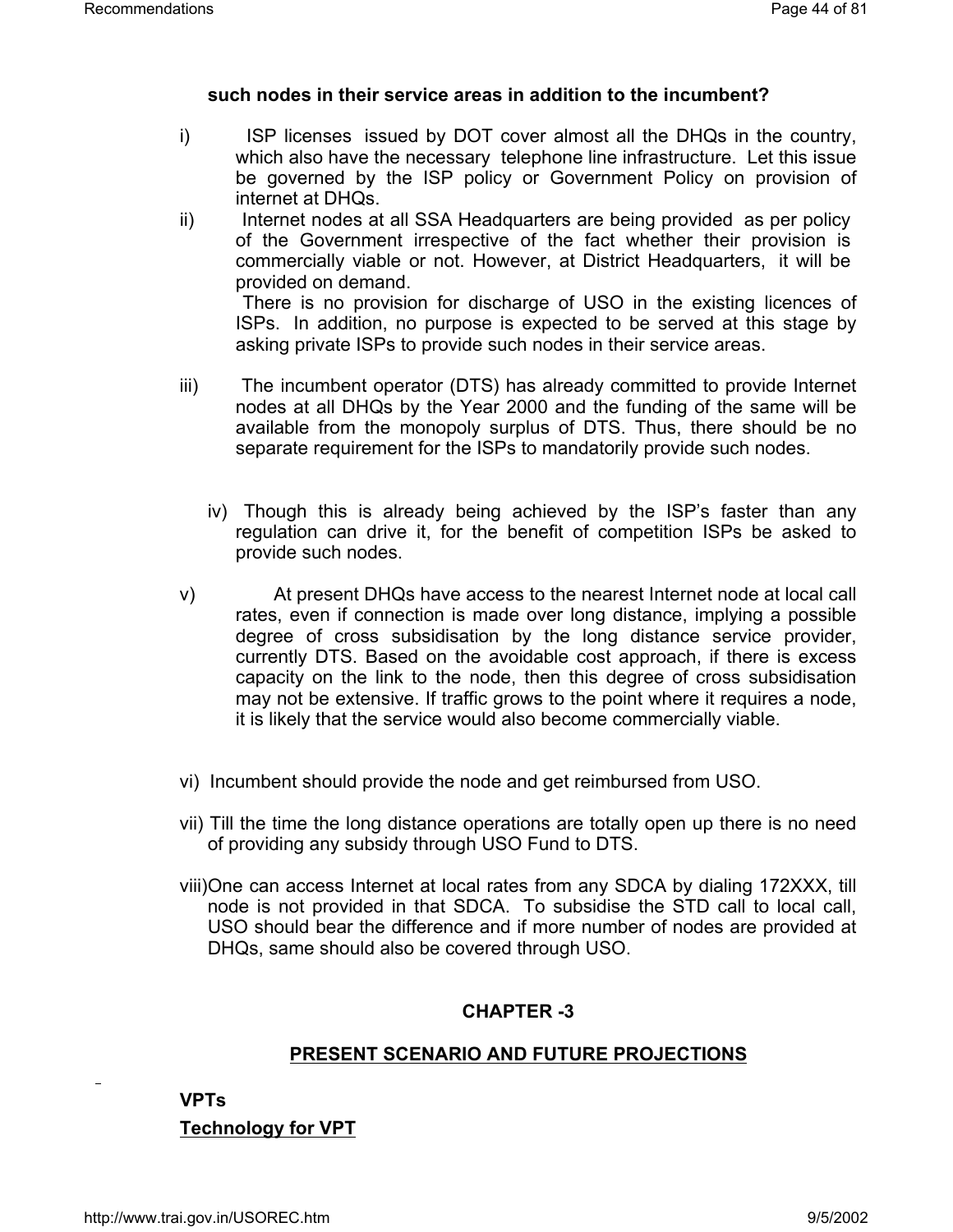- **1. Should a technology neutral approach be adopted for VPTs and the most cost effective technology model in a given situation be considered for disbursement from the Universal Service Fund i.e., a standard reference proxy model for a given situation.**
- i) Technology neutral approach has to be adopted for provisioning of VPTs. The operators should be given full flexibility in exploiting the available technology in the given situation to provide connectivity in the most costeffective manner. The reimbursement of Universal Service Fund can be done in a standard proxy model in particular area.
	- ii) Since various technologies have been used or would be available for use in future having different costs per VPT, a technology neutral approach will not be appropriate as the most cost effective technology model to be used for reimbursement.

In fact, a model for each technology separately for various types of geographical terrains e.g. hilly, desert, island, remote and inaccessible areas etc., need to be worked out in consultation with the USO providers for the purpose of reimbursement.

- **iii)** Technology neutral approach should be adopted so as to provide the operator serving a particular area with the necessary incentives to utilise the most cost effective technology in a particular area. As far as the standard reference proxy model is concerned, this may be utilised so as to determine the maximum reserve price for the subsidy bid in a particular area, though care must be taken to ensure that the proxy model reflects the geographical location, size, population etc. of a particular area. Separate proxy models may be developed for different groups of areas.
- iv) The "standard proxy model for a given situation"should be the approach adopted for VPTs. The proxy model for each situation should be practicable to implement in India taking into consideration the availability of equipment locally, availability of frequency band, maintainability under Indian conditions etc. The Universal Services Advisory Group proposed should study and recommend the appropriate standard proxy model for each given situation. To ensure reasonable period for equipment demand forecast and manufacture, each model should be in force or acceptable for at least 5 years. If there is any technological breakthrough permitting more economical system, the latter can be permitted concurrently.

## **Existing FSPs**

**2. Number of uncovered villages in each area of operation of private FSPs were given in Annex of tender enquiry documents and accordingly reflected in Annex. III of license agreement. Evaluation**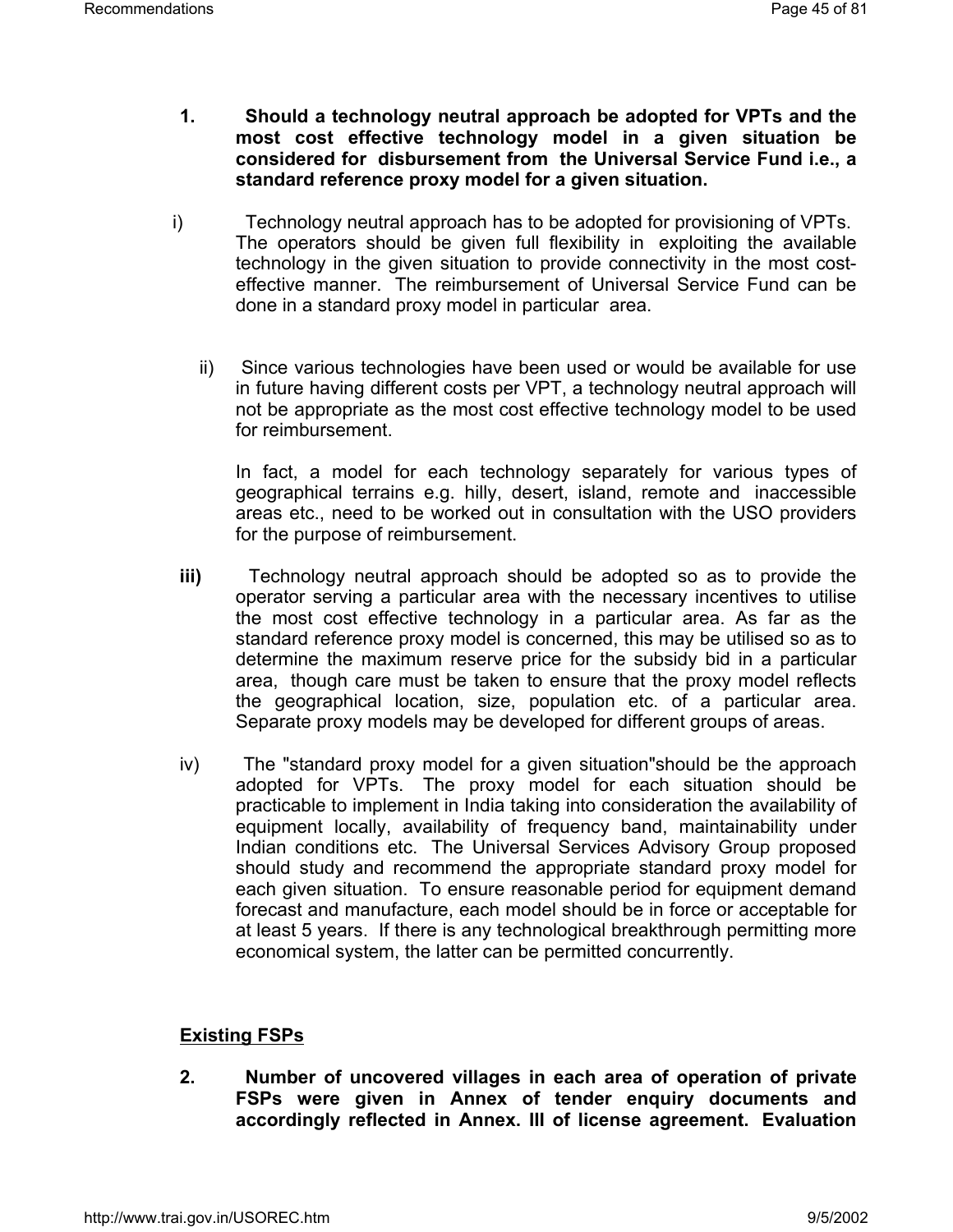**criteria included weightage for the number of VPTs to be installed in awarding the license for basic services. Now, in the period between tender enquiry and signing of license agreements some VPTs have been provided by DOT/DTS. The issue to be considered is whether DOT/DTS should be treated as a " Carrier of last resort " and compensated for providing these VPTs? Next stage comes after signing of license agreement. Number of VPTs is not provided as per agreement and subsequently DOT/DTS provide these VPTs.**

- i) It was never stipulated that the incumbent shall stop covering the VPTs after the licences to private FSPs are issued. The private FSPs are prepared to provide VPTs in the uncovered village under USO as stipulated in NTP'99. The primary responsibility for providing universal service should remain with the incumbent, as is the practice in most of the countries. This is so as the incumbent has large infrastructure available to meet this obligation. Private FSPs shall be too happy to do this when their rollout infrastructure enables them to meet this requirement.
- ii) DTS should not be treated as the "carrier of last resort" as it will deprive the rural areas of the advantages of competition. NTP-99 also envisages that " The implementation of the USO obligation for rural/ remote areas would be undertaken by all fixed service providers who shall be reimbursed from the funds from the universal access levy". TRAI, therefore, should fix equitable targets of USO for all the FSPs. The Government and TRAI have enough powers to enforce upon the private service providers with respect to the provision of VPTs, rural DELs and other telephone lines in a non-discriminatory manner irrespective of subscribers' paying capacity

Quite a number of VPTs have been provided by DTS which were, otherwise, supposed to have been provided by the licensed FSPs. DTS already has plans to replace large number of faulty VPTs working on MARR. The relevant number of VPTs under replacement by the DTS should, in fact, be provided by the FSPs as per the tender conditions. In any case, till these VPTs are replaced/ provided by FSPs as per the tender conditions based upon which weightage was given during evaluation, DTS should be compensated fully for the CAPEX and OPEX recoveries.

- iii) In view of DTS's vast resources and also its extensive coverage throughout the country, it would be correct & proper to designate DTS as the carrier of last resort rather than burden the fledgling new entrants with the mandatory obligations of USO. However the various types of private operators should all be encouraged to provide USO services and be suitably compensated for the same.
- iv) DOT/DTS can be compensated as a "Carrier of last resort" only after the competitor fails to respond to his share of USO after he has been awarded license. As long as the competition has been absent, the incumbent has still enjoyed all the benefits of the long distance and ISD revenues, which have historically been utilised to cross subsidize USO. Hence the question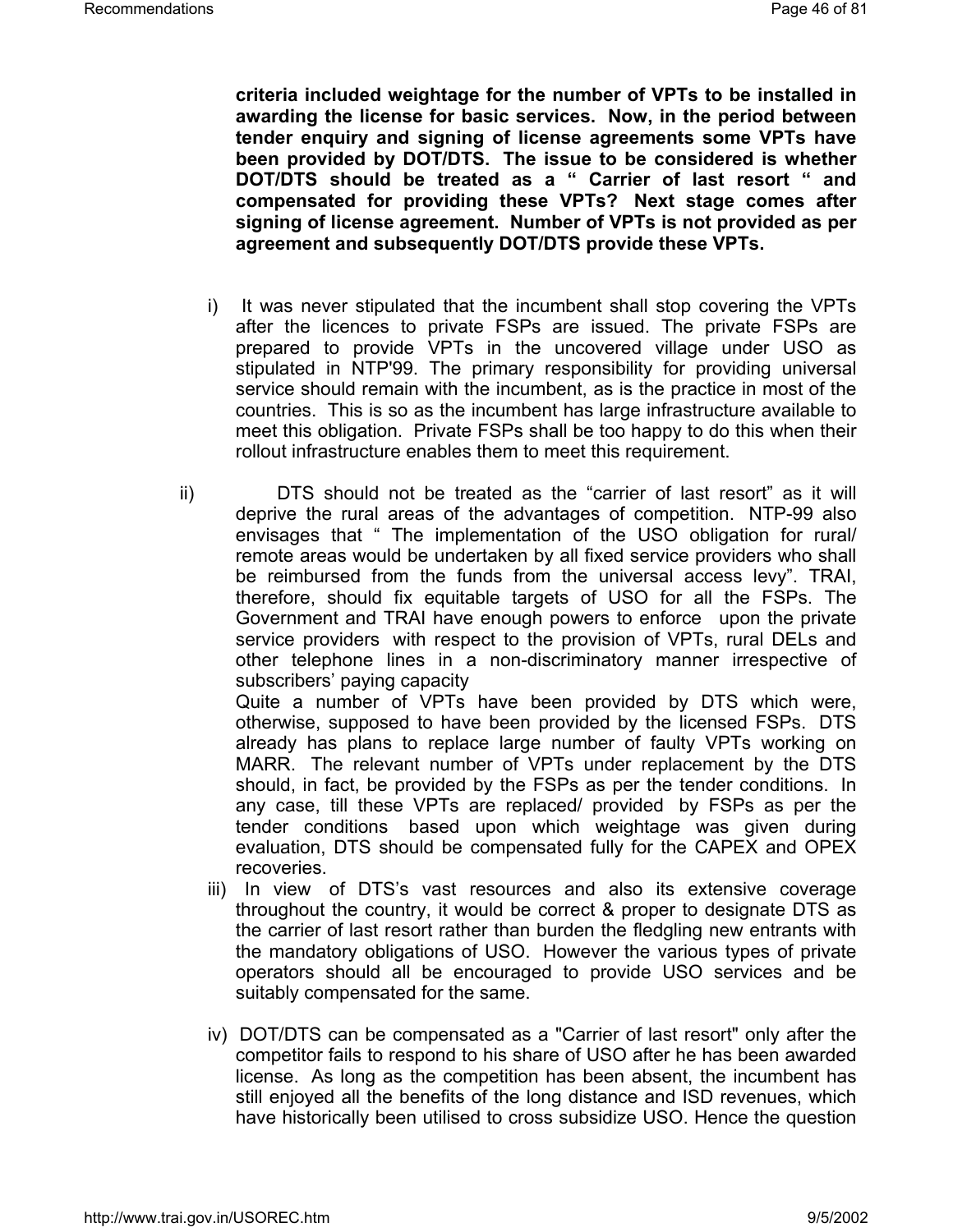of any additional compensation doesn't arise.

- v) DOT/DTS should be treated as a ''Carrier of last resort" but compensated for only those VPTs which are provided after signing the license agreement by FSPs.
- vi) It will not be possible to treat the DTS as a Carrier of last Resort and compensated for providing the VPTs on the following grounds:
	- a) There are heavy slippages between targets and actual provision of VPTs by the DTS in each year even in the Circles with private FSP licensees.
	- b) Individual villages have not been identified as to those to be provided VPTs by the DTS and by the private FSP. In the absence of such identification and slippages by DTS, it will not be possible to enforce "carrier of last resort" compensation or even claim liquidated damages.
- vii) DTS should not be compensated for VPTs already provided as they had the monopoly. For the earlier obligation, there was a migration package and therefore VPTs would be provided by FSPs if reimbursed.
- ix) Since DTS has vast reach, they could provide the VPT and should be compensated from the date when long distance is opened up. If any other SP is able to do it they should be permitted to do it and should be reimbursed.
- ix) Irrespective of the operator, they should be reimbursed for the VPTs already provided and to be provided. As VPTs are loss making still, subsidy would be required still. A date should be fixed on when USO would be effective (say 1/12/2000). Let DTS state their un-amortised cost of VPT keeping in mind DOT has a depreciation rate of much lower than 10 (around 4). Fis the capex on the date USO comes into force. The un-amortised cost may be reimbursed and operating costs should also be given.
	- xi) Only future VPTs should be compensated. If USO is not prospective, it goes against the basic principle that margins were given in long distance for the purpose. If this issue is opened then there would be issues like
		- (a) what type of tech was used?
		- (b) How opex be assessed?
		- (c) How long we go back?
		- (d) Why VPT opened 10 years back has not become profitable?
		- It would be practical to do it on a prospective basis only.
	- xii) To make it, technically economical feasible, both FSP & DTS to call for competitive bidding for VPTs & Rural DELs. We should allocate an area which is required to be provided with rural lines & VPTs. This concept is practically feasible instead of providing one phone. There should be package of business.
	- xiii) Even if the Private Operator has paid the liquidated damages, their obligation for providing VPTs should remain the same as committed in the license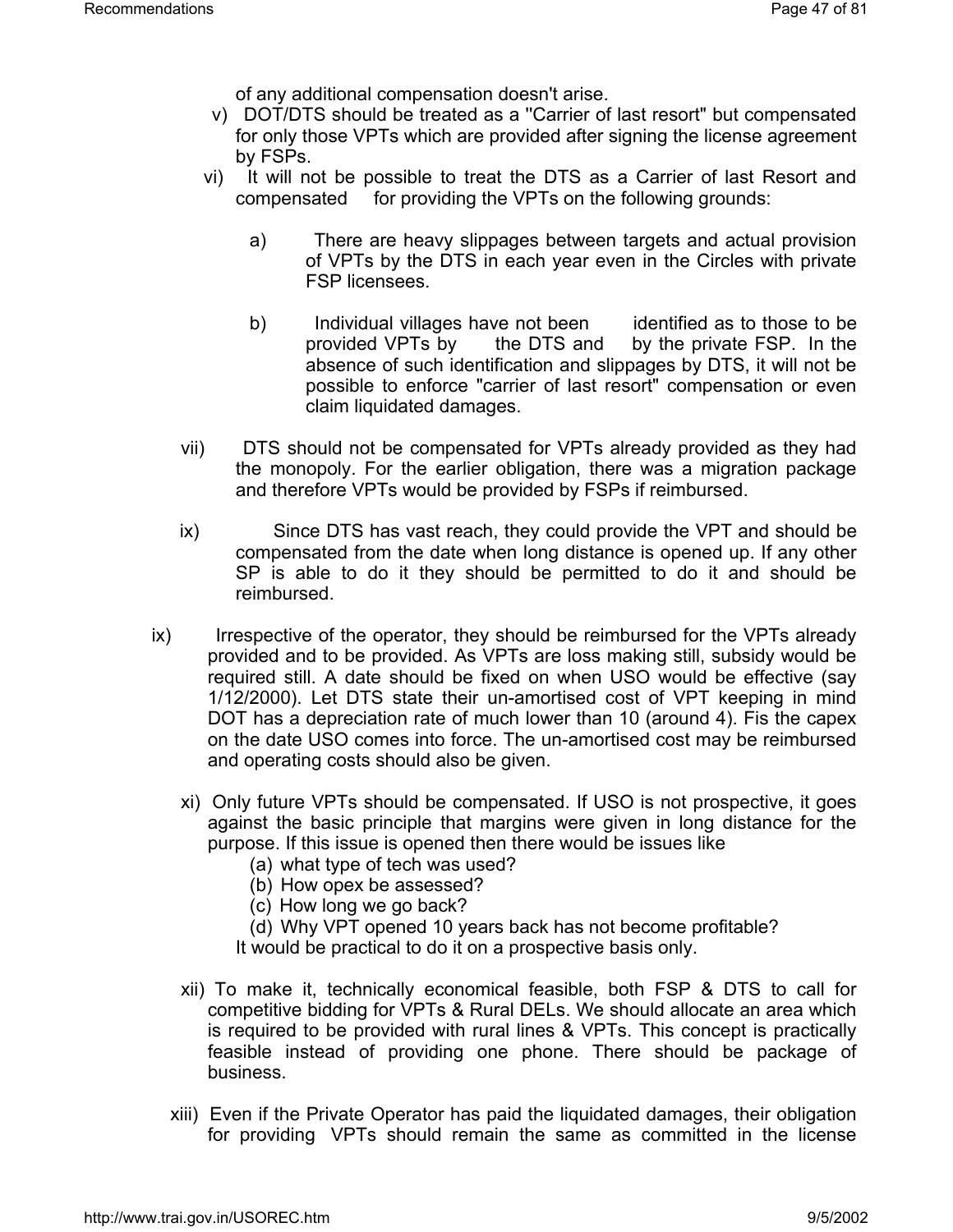obligation. This is necessary to meet the social obligation. If DTS provide the VPTs as a carrier of last resort, the same may be properly compensated through USO.

- xiv) FSP should be absolved from providing the VPTs since they have already paid the LDs and migration package was offered to them. The Service Provider who is having the network near to the villages can only provide the VPTs. DTS are having their exchanges in such areas. For FSPs, it will be difficult for them to provide VPTs since their network rollout is in limited areas. Compensation should be provided to DTS for providing such VPTs.FSPs are ready to provide VPTs and this should also be allowed that they could connect it through nearby DTS network for carrying the calls further.
- xv) Local initiative at village level should be involved with DTS for helping out in providing VPTs and DTS may help them by providing infrastructure.

## **3. Again should DOT/DTS be compensated as a carrier of last resort?**

- i) DTS should not be compensated for VPTs it has installed. Installation of VPTs is a social obligation, which has been met by the incumbent. DTS enjoyed the status of a monopoly and has maintained almost total share of the market.
- ii) DTS should have claim to USO funding only after the private NLDO's become commercially operational, since till then, the incumbent will have access to the long distance monopoly surplus, which must be used to meet their "immense rural obligations."
- iii) It should also be added that DTS cannot be entitled to both a refund of its licence fee and financial support from the USO Fund as this would amount to a double reimbursement for the same activity. In the interests of objectivity and transparency and to ensure a level playing field, it is desirable that DTS's USO implementation should be funded directly through the USO and that there should be no reimbursement of licence fee.
- iv) DOT/DTS should be treated as a ''Carrier of last resort" but compensated for only those VPTs which are provided after signing the license agreement by FSPs
- v) For those areas where no subsidy bids are received, DoT/DTS, keeping in view their extensive network, may be designated as the carrier of the last resort, and compensated to the extent of the maximum reserve price determined to subsidise that particular area. This status of carrier of last resort need not be indefinite, and may be subject to change in light of the possible structural and ownership changes in DoT/DTS.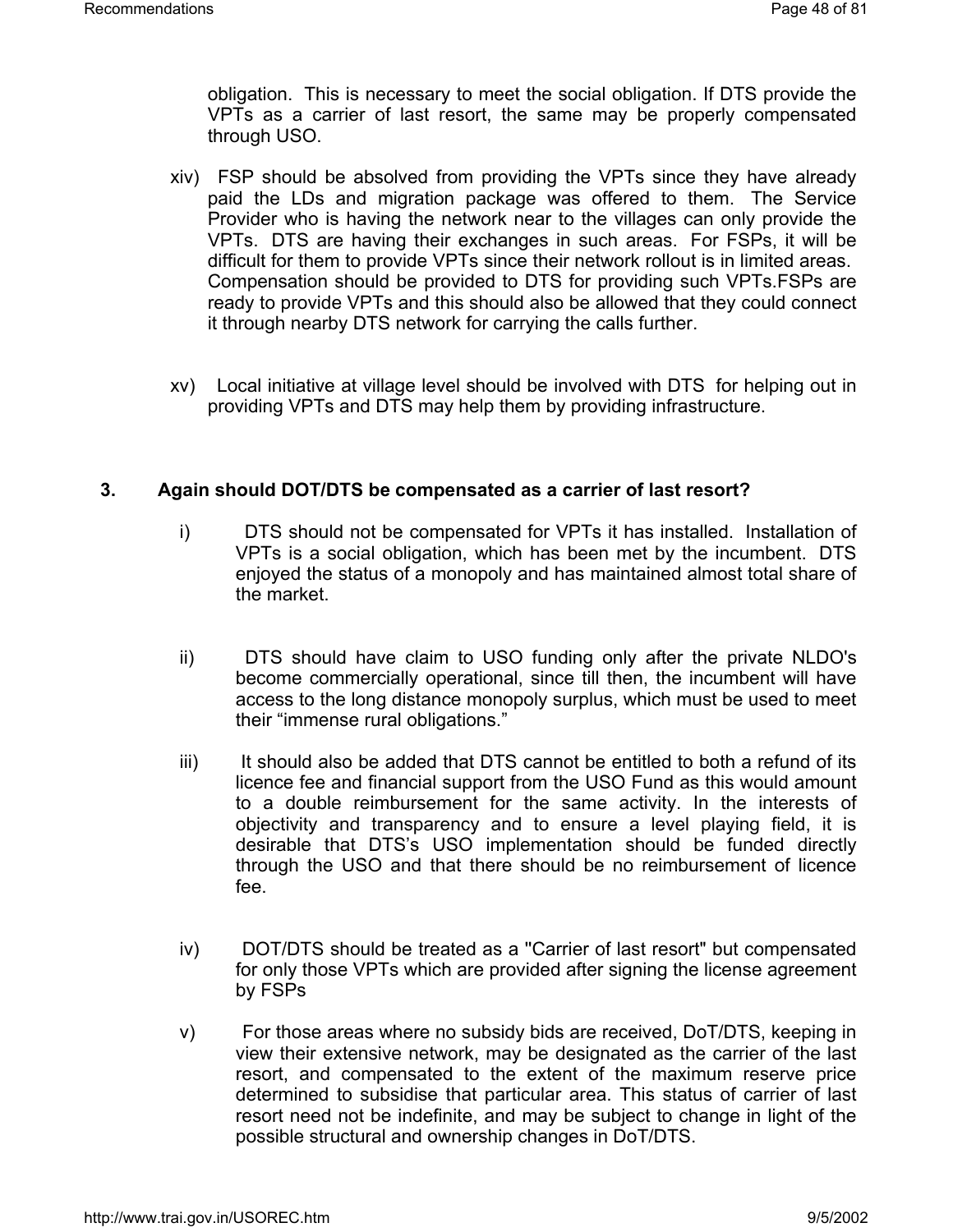- vi) It will not be possible to treat the DTS as a Carrier of last Resort and compensated for providing the VPTs on the following grounds:
	- (iii) there are heavy slippages between targets and actual provision of VPTs by the DTS in each year even in the Circles with private FSP licencees.
	- (iv) Individual villages have not been identified as to those to be provided VPTs by the DTS and by the private FSP. In the absence of such identification and sllippages by DTS, it will not be possible to enforce "carrier of last resort" compensation or even claim liquidated damages.

## **4. Can private FSPs be absolved of their responsibility of providing VPTs in view of paid L.D. and /or offered migration package or setting up of UAL fund?**

- i) FSPs should contribute to USF for VPTs in their areas of operation. FSPs should be absolved of their obligation towards VPTs in view of LDs already paid for the purpose and formation of USO policy going forward. The private basic operators have been facing lot of difficulties including rollout of their network and getting financial closures. Considering these difficulties, government has decided to migrate the existing licensees to NTP 99. With the migration to NTP 99 the basic service licensees get covered under NTP 99.
- ii) No it won't be fair on incumbent to absolve the private operators of their share of USO absolutely, because the operator is supposed to give service. But the question of LD may not arise as long as the license has not been signed.
- iii) The NTP '99 prescribes the transition of existing operators from a license fee regime, to one of revenue sharing. Further, it rightly replaces the earlier monopolistic regime with one of competition. Considering that the existing FSPs were given the obligation of providing VPTs as a result of their monopolistic status, these FSPs may absolved of their obligations, now that the competitive environment has been changed and the same provided for transparently through a process of bidding.
- iv) It is clear that private sector can be attracted to make investments to meet the socio economic objectives of the government, not by licence conditions but by offering incentives to compensate for any losses they may incur in such investments. Provision of VPT should not be a licence condition in future, but availability of compensation from the USO fund should be highlighted as an incentive. The present FSP licensees should also be absolved of their obligation without any penalty (difficult to impose as discussed in the para above) except that they should pay the full USO levy in respect of VPTs alone from the date of licensing to NTP-99.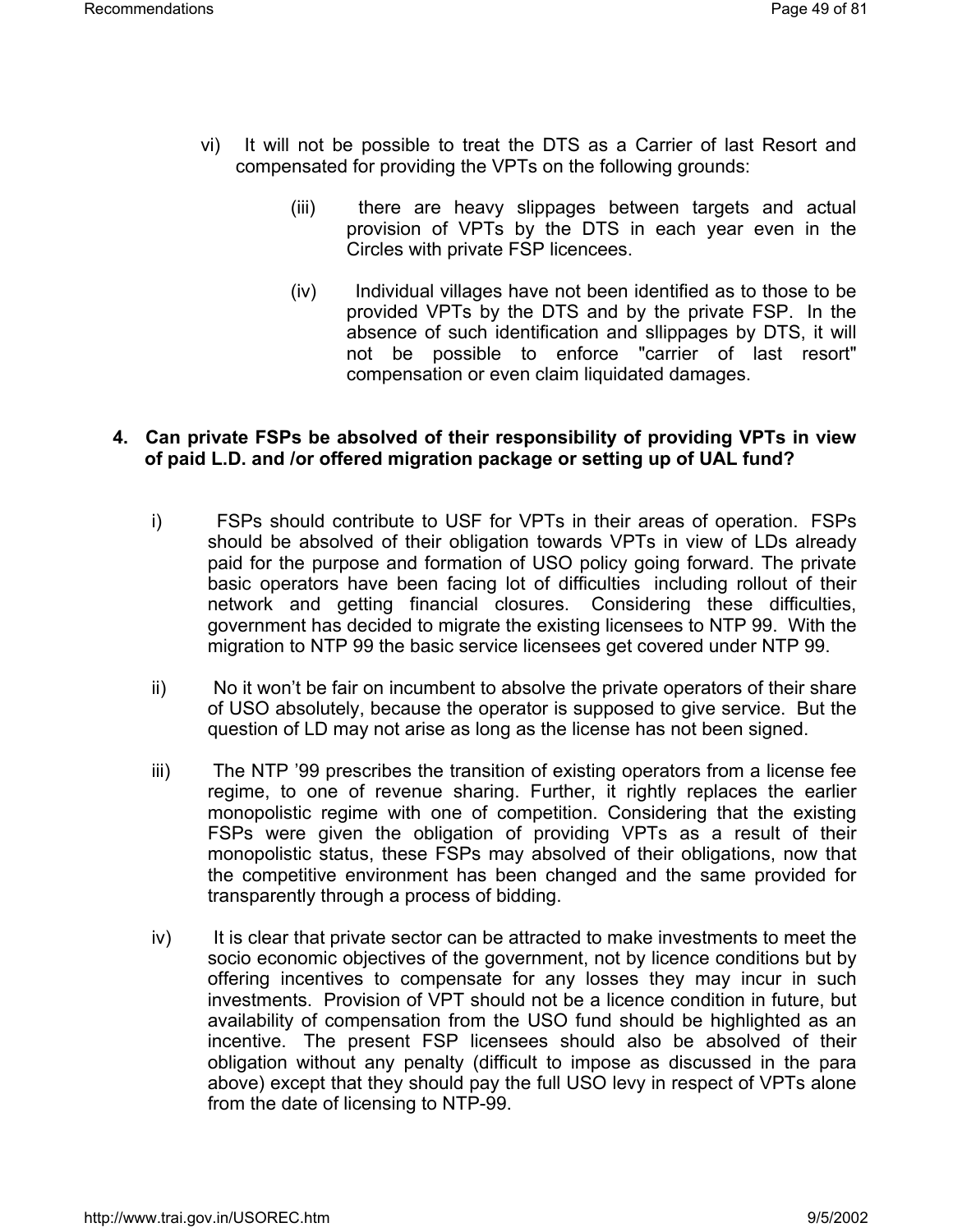- v) Pre determined liquidated damages absolve them of their liability.
- vI) It appears that both the parties have entered into contract, both parties fail to perform. The parties agree on liquidated damages. If there is no limit, the amounts reach an amount which is not possible to recover. The parties agree to cap the liquidated damages at a value. This has been the case vide which migration packages have been affected and therefore the issue of previous VPTs should not be considered
- vii) No. This was an essential and important licensing condition. Waiving off this condition amounts to undermining the basis on which evaluation of bids was done*.*
- **5. If DOT/DTS was providing VPTs and getting compensated through long distance revenue, then private FSP's either should pass on their compensation amount in the form of increased revenue share for a limited period or should pass on these benefits to consumer.**
	- i) Unlike DoT/DTS private operators are restricted to state wise circles and are not providing national long distance in the manner of DoT/DTS. As such there is no comparison between Private Fixed Service Providers and DoT/DTS. The FSP licensees are presently paying an interim 15% revenue share as license fee. The actual percentage to be paid as license fee will be determined by the government. UAL is to be assessed by TRAI as a part of consultation paper no.2000/3. ABTO recommends that provisioning of VPTs and coverage of rural areas should be governed by the US stipulations. Incidentally ABTO would like to point out that the rental and call charges for the FSPs are not cost based. The access charges have been determined taking into account these facts.
	- ii) With competition in DLD and IDD, the concept would not apply.
	- iii) In view of UAL fund, neither DOT/DTS nor FSP need getting any compensation from long distance revenue.
	- iv) The current policy on long-distance tariffs contains an implicit subsidy from long-distance charges for uneconomic services, which have, until now, been provided by DTS. In a regime where private FSPs will carry long-distance calls but may not undertake USO obligations, it is legitimate to ask whether they should retain the cross-subsidy element in the long-distance tariff or pass it on to the DTS.
	- v) This however, presumes that long-distance tariffs will continue to contain a cross-subsidy element and that the USO obligations would continue to be fulfilled solely by DTS. Neither of these assumptions may hold true in an environment where long-distance services are open to competition and USO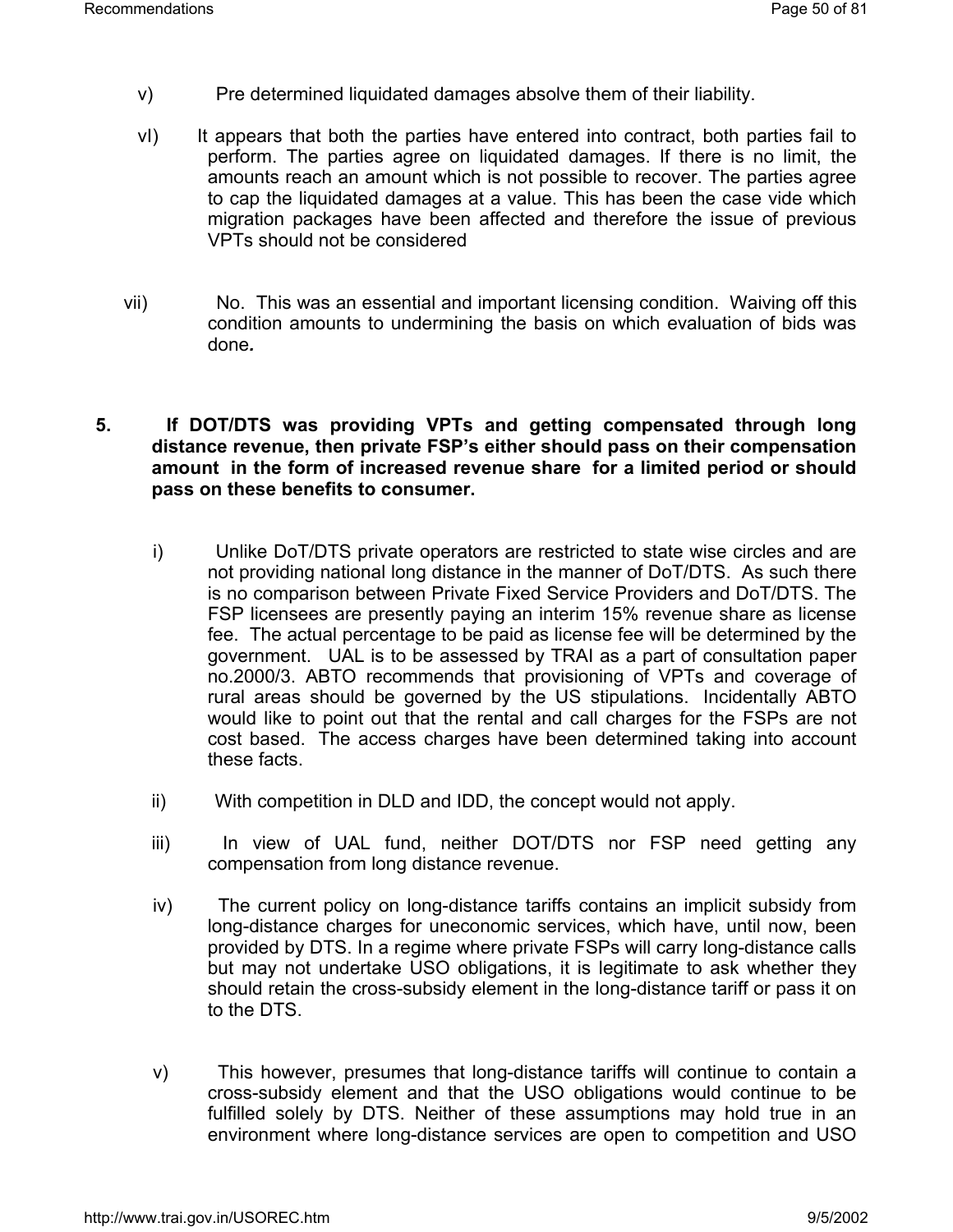obligations are undertaken by a multiplicity of operators.

- vi) In such an open competitive environment, competition among service providers can be expected to weed out any cross-subsidy element from the long-distance tariffs. In effect, these benefits will pass on to the consumer. To the extent that such additional cross-subsidisation over and above the UAL remains a policy, a separate transparent levy such as a "*rural termination charge*" may need to be imposed. In addition the revenues from such charges would need to be transferred to the Universal Service Fund in order to ensure its usage by all operators undertaking USO obligations.
- vii) To the extent that competition for intra-circle long-distance remains restricted, such cross-subsidy elements may remain and a mechanism may have to be found to transfer revenues from such implicit cross-subsidies to the Universal Service Fund, to the extent that a specific long-distance operator does not undertake USO obligations.
- viii**)** For funding overall network growth, DoT/DTS supplemented its surplus through profits from long distance operations, through market borrowings. Thus, it cannot be said that long distance profits only funded the VPTs provisioning. Therefore, this statement is not valid.

Increased revenue share to DTS is, otherwise also justified because present revenue share arrangement is heavily loaded in favour of the private FSPs as it is not in proportion to the network costs involved in origination, carriage and termination of the calls. Therefore, a three way breakup of revenue share should be implemented for long distance calls to compensate the access providers at originating and terminating end and the long distance carriers. Revenue share arrangements need to be provided for local calls also to compensate all the service providers according to their costs.

- 6. **The policy of giving extra weightage to commitments obtained for VPTs from prospective bidders while considering the grant of licence does not seem to have succeeded. Should this be continued in the present or any other modified form?**
	- i) This policy has failed and be discontinued.
	- ii) This question is not fully relevant in the present context because VPTs would have already been provided in all the villages by the time the new FSPs are licensed. However, the new licences should make it an obligation on the part of the FSPs for rollout of network for providing rural DELs (minimum @ 30% of the total DELs ) in a time bound manner to achieve the desired teledensity targets. Same criteria should be applied to the existing licensees also. Similarly, there should be a target for roll out of low revenue urban subscribers in the same proportion as is existing today in order to over come the tendency of cream-skimming which is anti-competitive and detrimental to the growth of telecom network in the country.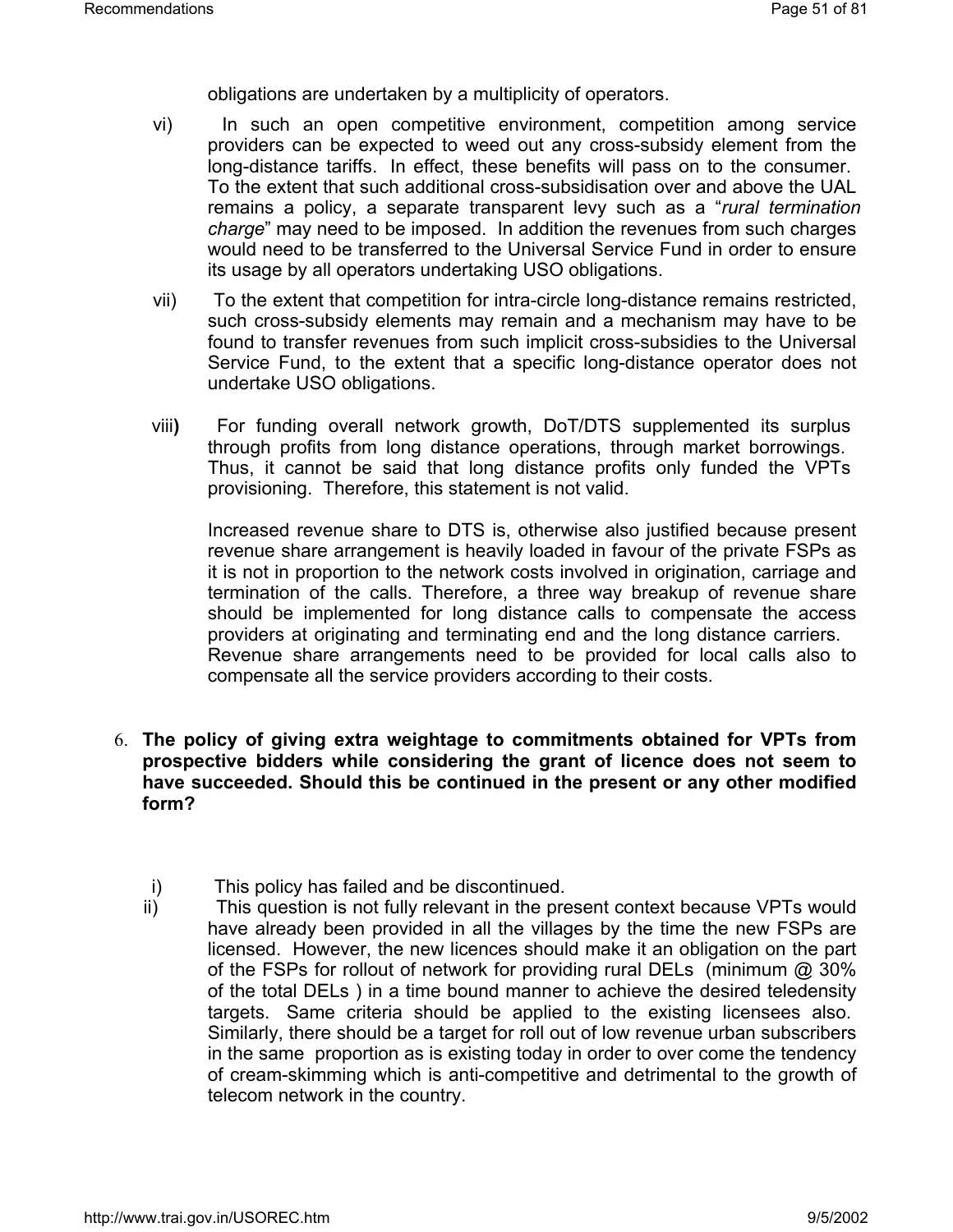## **7. Can it be considered that all VPTs may be provided by DTS with suitable compensation from USF?**

i) It is evident that DTS by itself or along with the Private FSPs will not be able to meet the Government''s universal service objectives. The DTS is too big, weighed down with many social responsibilities with insufficient resources to meet all such responsibilities and preoccupied with the need to compete with private operators for survival. The private FSPs are licensed for an entire circle which include many lucrative areas which take priority for private investment. Hence a third type of operator, small entrepreneurs, each preferably committed to the area of operation, are required to meet the objectives. He will be a Rural Service Provider ( RSP), restricted to an area of operation not exceeding a SDCA ( generally equivalent to a Tehsil) and total DELs not executing 25,000. In low density areas, he can have regular exchanges with connection to the network of DTS or the private FSP or the NLDO for long distance calls. In multi exchange local areas the third operator can provide the access network (between the customer and the service node as in fig-4-B of the consultation paper) including multiplexers and concentrators like RSUs, RLUs group PABXs etc. For the unlicensed circles there is no restriction in bringing in a third operator since the NTP 1999 permits entry of multiple operators on the recommendation of TRAI. In respect of the present 6 licensees, they should concede the entry of these small operators in exchange for absolving them of the VPT commitment and even for changeover to revenue sharing scheme. In this scenario, which I hope will be considered by TRAI for recommendation to the government, there will be three different operators for meeting the Universal Service Objectives of the government namely i) the DTS at the national level, ii) the private large FSPs at the circle level and iii) the RSPs at the SDCA level which is the level at which the preferred method of costing for USO funding is to be undertaken.

## **CHAPTER 4**

## **GENERAL CONCEPT OF UNIVERSAL SERVICE AND ITS FUNDING**

- **1. Should the USF be used to compensate the access deficit caused due to below cost rentals of rural DELs and low calling urban DELs as well as lower call revenues, or, the access deficit be compensated through interconnect charges and only the deficit in operating costs compensated by USF? In other words, whether interconnect charges be also an instrument of subsidy to provide rural DELs and low calling urban DELs as an alternative to the USF or complementary to it?**
	- i) Some opinions do not favour using interconnection charges as instrument of subsidy to provide rural DELs as an alternative to the USF or complementary to it and supports the policy of creation of USF through Universal Access Levy (UAL) to achieve the objective of Universal Service.
	- ii) Urban areas, if viewed in totality are high revenue earners and the service providers in these areas need not be separately compensated for some low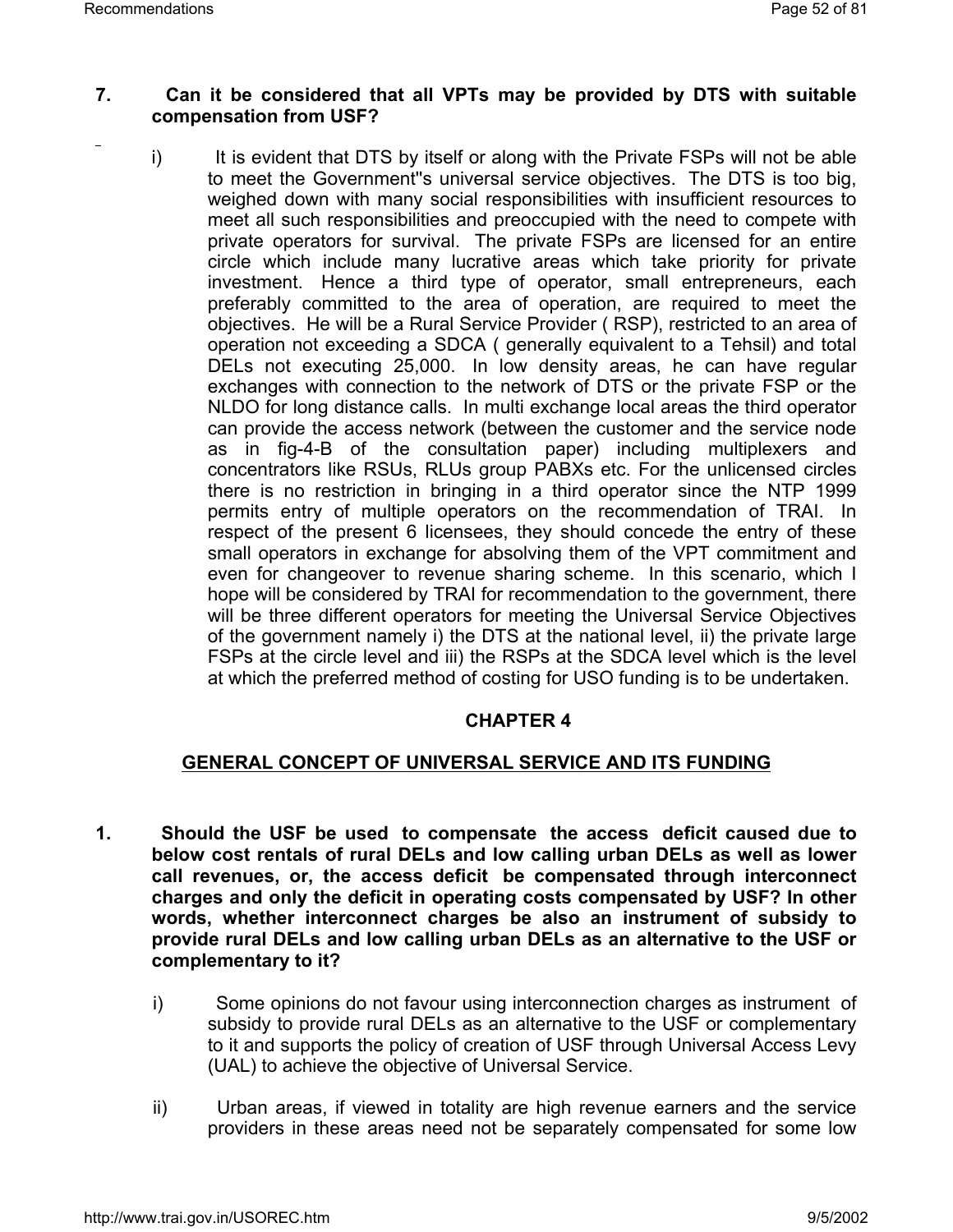calling urban DELs.A large contributory factor in the low revenues for the rural DELs is the non-availability of STD / ISD facilities. COAI believes that rural DELs will become economically viable, maybe even profitable, if they are provided STD/ISD facilities and therefore would not need to be compensated from the USO Fund. In view of the above, there is no justification for any subsidy through interconnect charges for rural DELs or low calling urban DELs.

However, in the case of areas where there is no rural telephone exchange within a distance of 10 kms, the first / smallest rural exchange (128 port CDOT Exchange) and the transmission link should be funded from the USO Fund.

- iii) The worldwide trend by operators is to increase network usage rather than increase complacency and inefficiency by compensating for under utilized network sources.
- iv) USF be used to compensate the deficit in operating cost only and access deficit be compensated through interconnect charges.
- v) Interconnect charges may be used as an instrument of subsidy. This would be complementary to the USF and would reduce the estimated maximum reserve price for subsidy bids. The level of such interconnect charges would depend on the Authority's view on the appropriate level of long-distance charges. it would be possible to continue an implicit cross-subsidy from long– distance charges if the national long-distance market is opened to free competition, as it should be. The continuance of the cross-subsidy would then require the imposition of a transparent rural termination charge to be paid by all national long distance operators terminating a call in a designated rural area.USO Fund for urban services However, we do not support the use of such subsidies for low calling urban DELs,.
- vi) All operators who provide i) VPTs ii) Rural/Remote DELs and iii) Low calling Urban DELs are eligible for reimbursement of shortfall in revenue from the USO fund. With multiple providers of fixed local services, intra circle long distance services and national long distance services, it essential to change over to an access charge regime where the long distance interconnection revenue compensates for the deficit in access only, which is the difference between access cost(normally for capex recovery) and the rental received ( normally below cost on affordability criteria). With this access charge regime the compensation criteria for the above three types of service provision have to be different.
	- i) For the VPTs, where there is no rental, both the capital and operational expenses should reimbursed as in VPT - Model 2 in the consultation paper.
	- ii) For the low calling urban DELs, only the operational cost need be compensated from the USO fund since the capital cost is recovered through the rental and interconnection charges. It is assumed that there is no difference in the capital cost for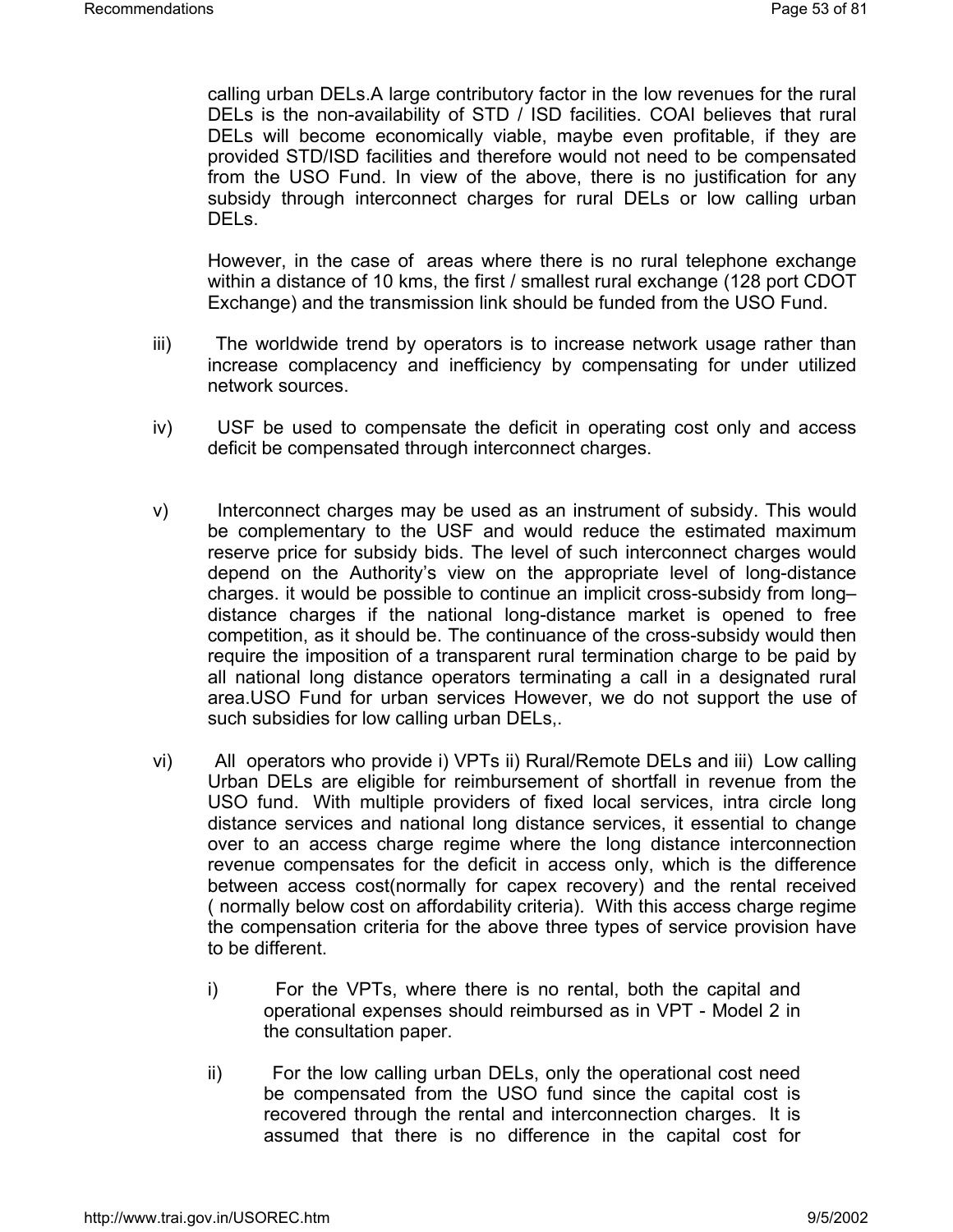providing service to high calling and low calling DELs in urban areas.

- *iii)* For the rural DELs, in addition to the operational cost, 40% of the capital cost also need to be compensated since the capital cost of a rural DEL is 40% higher than the national average cost per line. It is presumed that access charges will be uniform for the rural and urban DELs.
- vii) First, tariffs should be on cost basis. Having done that, subsidized tariffs should be fixed for rural or LCUS. The difference between cost based and these should be from USO. Interconnection charges should not provide any element of subsidy. All subsidies should be transparent. No cross subsidy to be there.
- viii) Instead of contribution is coming from interconnection, it should come through incoming charges
- ix) Cost based termination charges may be provided
- x) Capex was already recovered through high STD charges hence opex should come from USO
- xi) Only for future opex
- xii) When in future long distance charges become cost based then only deficit on opex should be reimbursed through USO.
- xiii) USO may compensate deficit in opex from the date when TRAI has put a cap on STD charges. Total rebalancing will take place in 5 to 10 years of duration.
- xiv) Opex should be compensated from the date when NLDO will be opened up since the charges will go down.
- xv) USF and government grants should be used to compensate the access deficit caused due to below cost rentals for all types of DELs including VPTs as well as for their lower call revenues which includes Rural and other subsidized customers..

## **2. What should be the definition of Eligible Revenue for the purpose of UAL?**

**i)** The revenue eligible for calculating universal access levy should be as follows:-

"Licensable revenues"would imply only that portion of the total revenues that arise due to the licensed activity of providing telecommunication services. Any revenues earned by the operators from other allied activities should be excluded, for example -

• Revenues from activities linked to other licenses and services which are not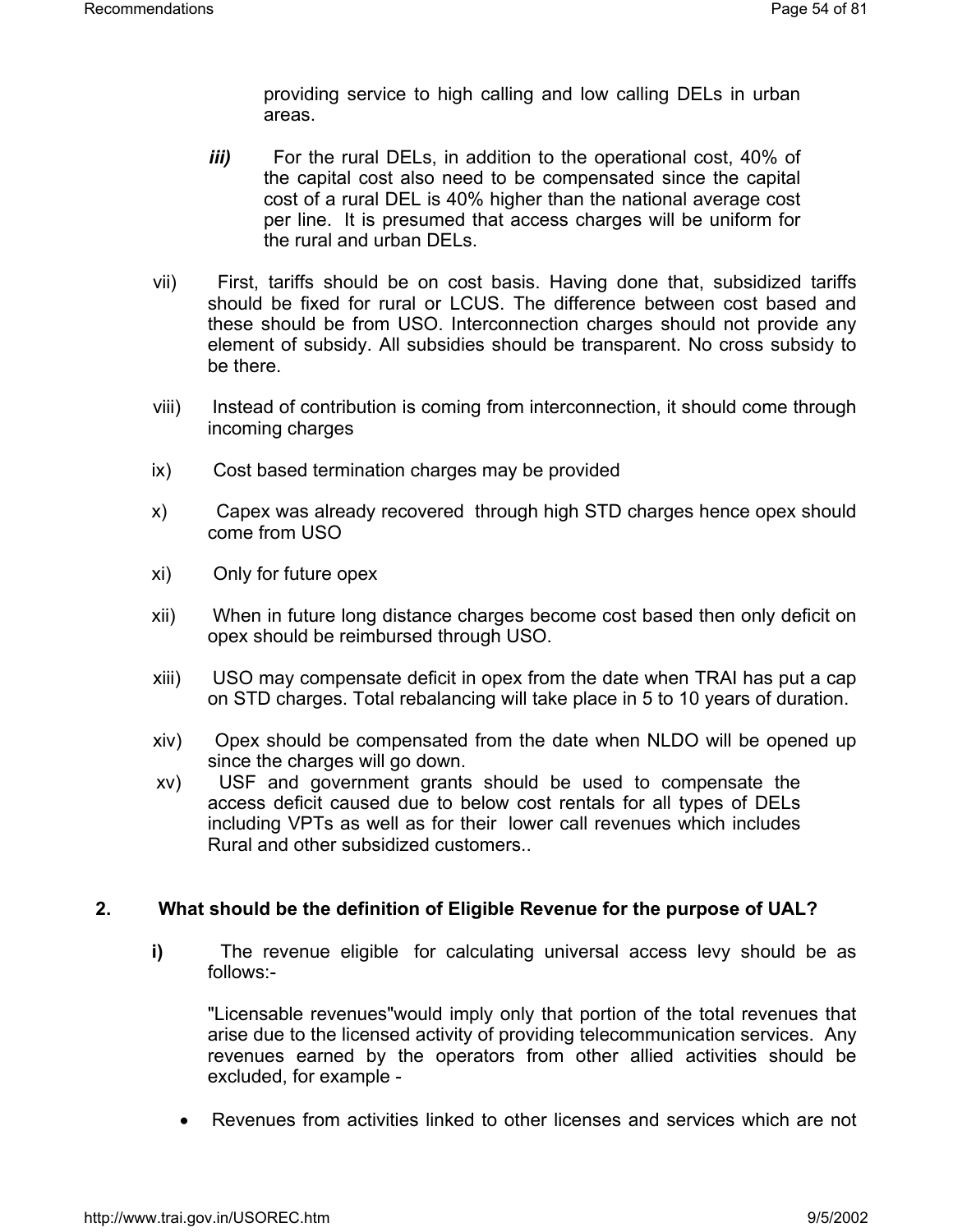likable to revenue share, such as Internet, Voice Mail, ASPs etc.

- Sale/lease of customer equipment
- Sale/lease of assets,
- Interest and other returns from investments,
- Database marketing, etc.

Further, only the "net" licensable revenue should be considered i.e after reducing -

- All interconnection/access charges payable by the operator to other operators ( including the incumbent)
- Settlements to be paid (say international calling)
- Cost of telecom services taken for resale
- Discounts and bad debts
- Other levies such as service tax/sales tax etc.
- **ii)** In the interests of standardization and ease of application, the Regulator should adopt the same definition of revenues for the purpose of calculating the UAL as would be used for the determination of revenue share licence fee for all service providers.The USO levy, as when decided by the Telecom Commission should be charged from a prospective date and only once the NLDOs become commercially operational. Also for the purpose of Income Tax, USO levy should be treated as a revenue expenditure.
- iii) The definition of gross revenue will be the revenue after taking out all interconnection charges.
- iv) The definition of Eligible Revenue may be the same as that used to calculate revenue share, but should not include revenue accrued on account of providing supplementary/value added services, as these could have been provided by an operator even without obtaining a license.
- v) The total income billed by the operator shall be the eligible revenue for purposes of UAL.
- vi) Net licensable revenue may be taken as eligible revenue. Exclude the earnings from non-licence activities
- vii) Eligible revenue for the purpose of UAL should be taken as gross revenue including the revenue received from other service providers as the interconnect charge and revenue share but excluding the revenue share / interconnect charge paid to other service providers. In addition, revenue from VPTs, Rural DELs, Low Calling Urban DELs and PCOs should be subtracted from the gross revenue for the purpose of UAL.

## **3. What class of operators should fund the UAL?**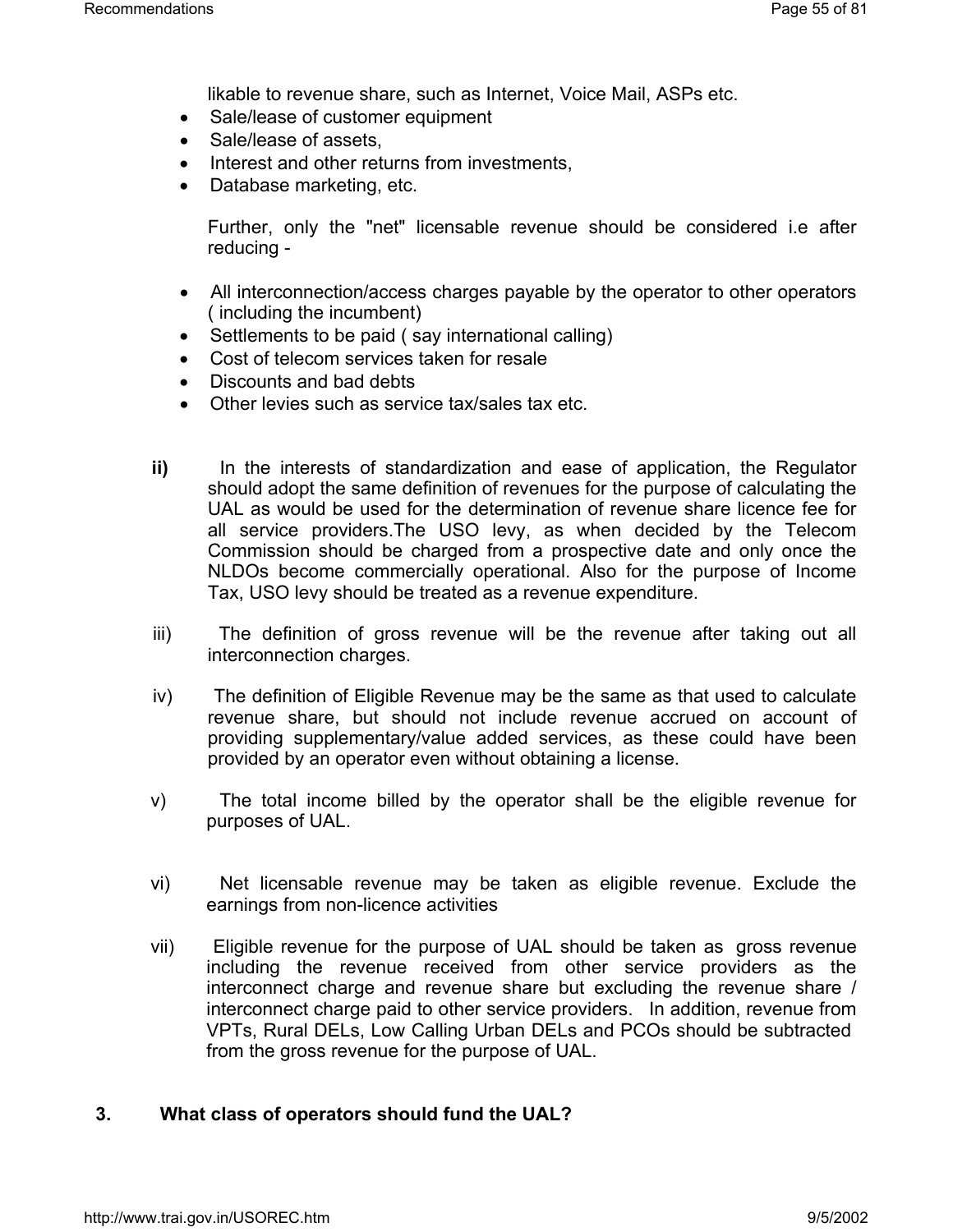- i) All Telecom Service Operators as stipulate din NTO'99 should contribute to Universal Service fund in the form of Universal Access Levy.
- ii) All FSP's, CMTS, and ISP's may contribute to UAL.
- iii) All licensed service providers carrying voice telephony may fund the UAL.
- iv) All operators who provide public voice service shall contribute to the USO fund. This will include operators of fixed services, cellular mobile services, national and international long distance services and GMPCS. ISPs and VSAT operators should be included when they are permitted voice services to the public. All those contributing to the USO fund should be eligible to receive compensation if they provide the eligible services especially the VPTs. As per NTP -1999, the cellular operators are free to provide PCOs and if they are VPTs they should be eligible for compensation from YUSO fund. A proxy model for this can also be developed. Since all those funding the UAL are also eligible to make use of the fund there should be no difference in the percentage contribution of UAL by the different service providers.
	- v) All licensed, registered telecom service providers and operators / hirers of captive / leased line networks should fund the UAL. DTO being the only USO provider at the moment and is likely to be largest recipient of USF, therefore, should be allowed to bill and keep the UAL. The net receipts for DTO may be reimbursed from the USF

## **4. Whether the percentage contribution of UAL from different operators providing different services be the same or different? If it should be different, the criterion thereof?**

- i) Universal Access Levy contribution should be linked with eligible revenue of the service provider
- ii) To ensure transparency and non-discrimination amongst service providers, it is advisable to levy a uniform USO levy on all service providers in the same service area. NTP 99 also postulates that the Universal Service Levy be a percentage of revenue earned by all operators under various licenses. However, keeping in mind the different levels of economic development and existing tele-density of the various service areas, it would be desirable to levy graded USO obligations for different service areas. It must be reiterated that all types of service providers within a particular service area should be liable to pay the same level of UAL.
- iii) It should be different. Contribution should be arrived as a percentage of ARPU.
- iv) Customer doing less calls may contribute less towards USO levy and customer doing more calls may contribute more towards USO levy.
- v) Cellular Mobile Telephone Service Providers, National Long Distance Service Providers, International Long Distance Service Providers, Internet Service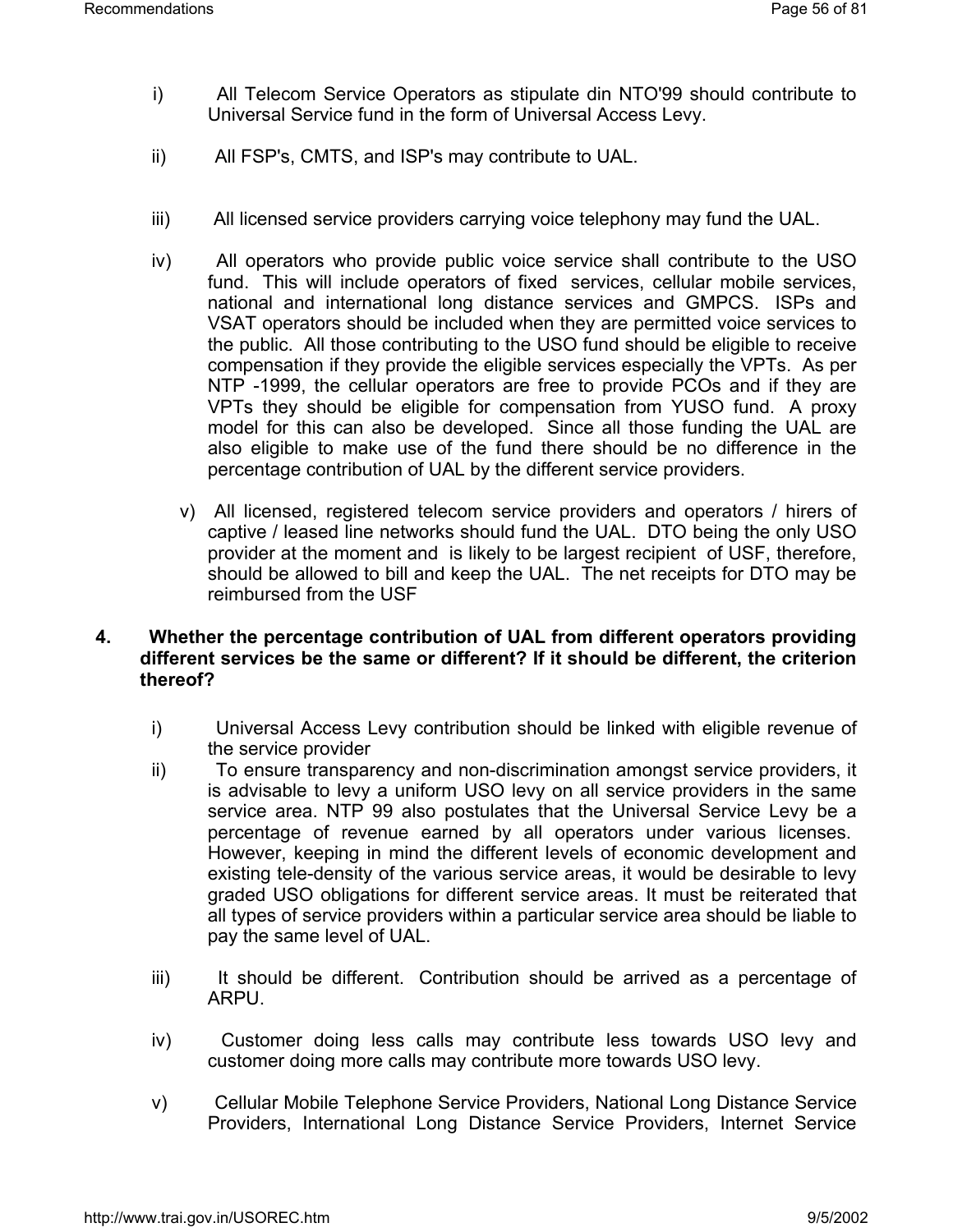Providers and other Value Added Service Providers should contribute larger percentage of their revenues towards UAL compared to others. This higher percentage of revenue towards UAL shall be applicable to the revenues of FSPs accruing from Intra-circle Long distance as well.

## 5. **Whether there should be a Proxy Model for evaluating the claims of USO submitted by the eligible carriers?**

- i) Yes
- ii) Assessment of cost, based on a well defined network segment is the most appropriate and transparent method. The high cost area approach ( para 10 of chapter 5) with each SDCA considered as a separate cost and revenue centre should be initially adopted, though this may require collection of more data ( After gaining experience attempts can be made to group the SDCAs into different categories or to identify loss making areas and adopt other approaches) A proxy cost model for calculating the cost of serving a particular SDCA should be developed to evaluate the claims of eligible operators.
- iii) Population as well as income level may be determinants for deciding proxy model.
- iv) An average proxy model will not be sufficient to be described for all the area. It should be different for difficult areas particularly for area in North Eastern regions and J&K, etc. SDCA covers urban & rural areas. Hence it is difficult to decide a single proxy model for a SDCA. It is impossible. There may be more models for a single SDCA.
- v) Different percentages for different classes like CMTS, DLD, ISD and class like Paging etc.

## **6. Should adjustments be made for the reimbursement to DOT (DTS) of the licence fee while considering their claim for payment from US Fund?**

- i) The license payment and UAL payment are two separate issues. For having a level playing field DOT/DTS should not be reimbursed license fee. However, in case it is decided, the license fee reimbursement should be adjusted out of Universal Service Fund reimbursement to DOT/DTS.
- ii) Reimbursing the licence fee to DTS as also providing it funding support from the USO fund to fulfil its rural obligations would tantamount to doubly advantaging the incumbent operator. In the interests of transparency and nondiscrimination, it would be more appropriate if all funding to fulfil USO obligations is sourced directly from the USO Fund and there should be no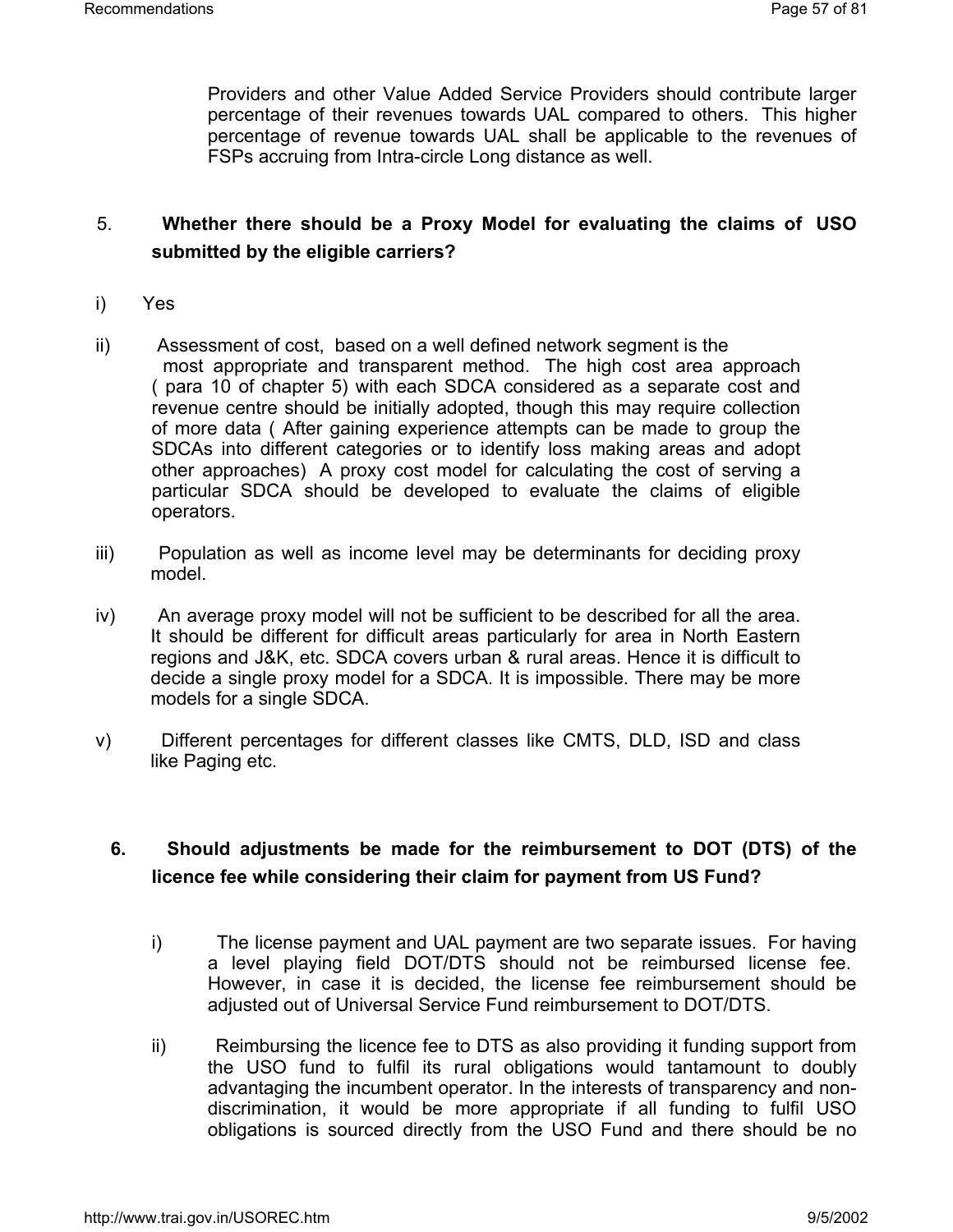reimbursement of licence fee.

- iii) The license fee reimbursement to the DoT mentioned in the NTP 99 is to compensate for the social obligations imposed by the Government on the DOT as a Government Dept. These relate to over employment provision of services to government agencies and legislatures with high probability of writing off bills, long distance connection ( not covered by USO) to remote and strategic areas without adequate return, disaster management telecom facilities with no return etc. Even these reimbursement may be affected when DOT is corporatized and later privatized without much change in obligations. Hence contribution to the USO fund and reimbursement from the fund should not be linked with any other contribution or reimbursement. Any such linkage will give rise to many claims and counterclaims by different operators.
	- iv)No licence fee is payable by DTS. However, refund of licence fee by the Government in respect of Cellular Service provided by DTS is on account of other immense social obligations enforced by the Government which are not part of the proposed USO model.

## **5. ASSESSMENT OF COST – APPROACHES AND METHODOLOGIES**

## **VPTs:**

## 1. **Should the capex recovery for VPTs installed prior to NTP 99 be considered for support from USO Fund?**

- (i) There should be no recovery of capex for VPTS already provided prior to NTP'99. The capex recovery may be permitted for the VPTs to be provided in the uncovered villages as stipulated in NTP'99.
- ii) Most VPTs set up before NTP '99 were established by DoT. These were mostly financed through cross subsidies from long-distance calls. Further, most incoming calls to these VPTs generated revenue for DoT, as these were made from DoT's network elsewhere. Therefore the case for recovery of capex on these installations is weak. In addition, as the Consultation Paper recognizes, the performance of the analogue MARR technology, which comprises over half the existing VPTs has not been satisfactory and therefore compensation would also need to be reviewed on account of inadequate service standards.
	- iii) Significant borrowing of funds and leasing of MARR equipments had to be resorted to by DoT/DTS to provide these VPTs and in all fairness it justifies compensation to DTS for capex recovery of these VPTs from USO fund.

## 2. **Estimates for costs of providing VPTs vary over a wide range. For the purpose of support from USF, should standard costs for ordinary, hilly and tribal areas be adopted?**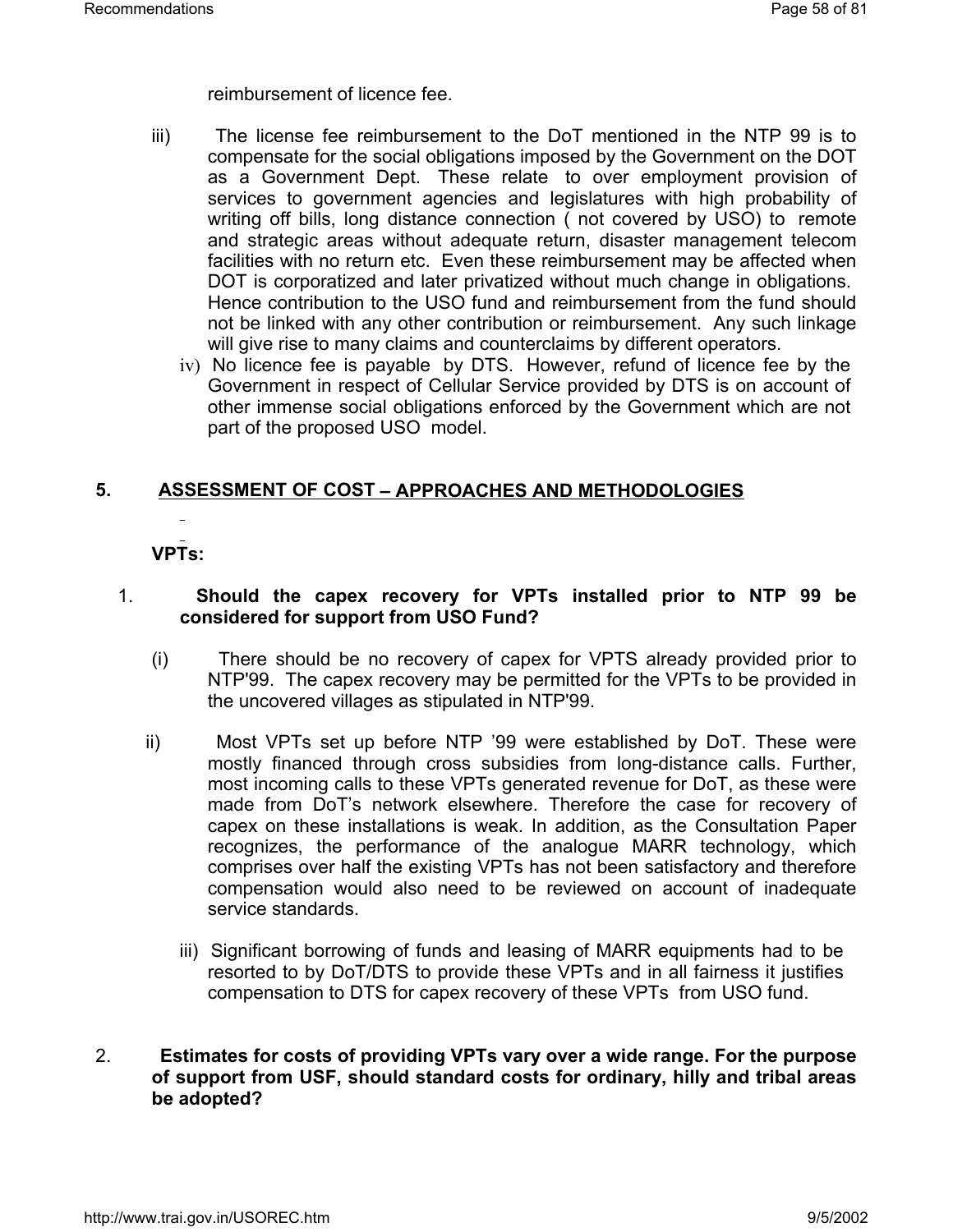- i) Standard costs should only be used as a benchmark, while determining the maximum reserve price for subsidy bids.
- ii) Yes
- 
- 

## **Rural / Remote**

## 3. **Is it reasonable to assume that average cost of rural DEL is 40% higher than that of Urban DEL?**

- i) Cost estimate as mentioned above appears to be reasonable.
- i) The magnitude of the variation will have to be established through a proper & detailed costing exercise. The cost of rural DEL can be reduced further as mentioned in Point 2(2), by waiving the customs duties, excise duties, and sales tax on all equipment to facilitate delivery of affordable services to the rural consumer.
- iii) With competition in the DLD and IDD, the compensation from interconnect may be difficult. USF may finance only the capital investment in local loop. The concept of recurring deficit of providing rural tel lines wouldn't hold good in a competitive, market driven economy as once invested, the operator can actually exploit that local loop to his advantage by increased network usage.
- iv) The average cost of a rural DEL is 40% higher than that of urban DELs. Rather, we feel this will vary considerably based on geographical location, size, population etc. of a particular area. Even for purposes of the proxy model, such an assumption should not be made, since it would affect the maximum reserve prices in a perverse manner.
- v) The 40% higher cost for rural DELs as estimated by the DOT and the private operators should be accepted till the Advisory Board comes up with standard costs for the proxy models.
- vi) Much more
- **4. As revenue sharing on interconnect compensates for access deficit, should USF be used only to subsidize the shortfall caused by excess of operational expenditure over revenue? Whether USF should finance only the capital investment or recurring deficit of providing a rural telephone.**

ii) The USO resources should be provided to meet the capital investments and operational expenditure for provision of VPTs and PTICs. Urban or rural

i) USF should compensate both capital expenditure as well as the recurring deficit for providing a rural telephony.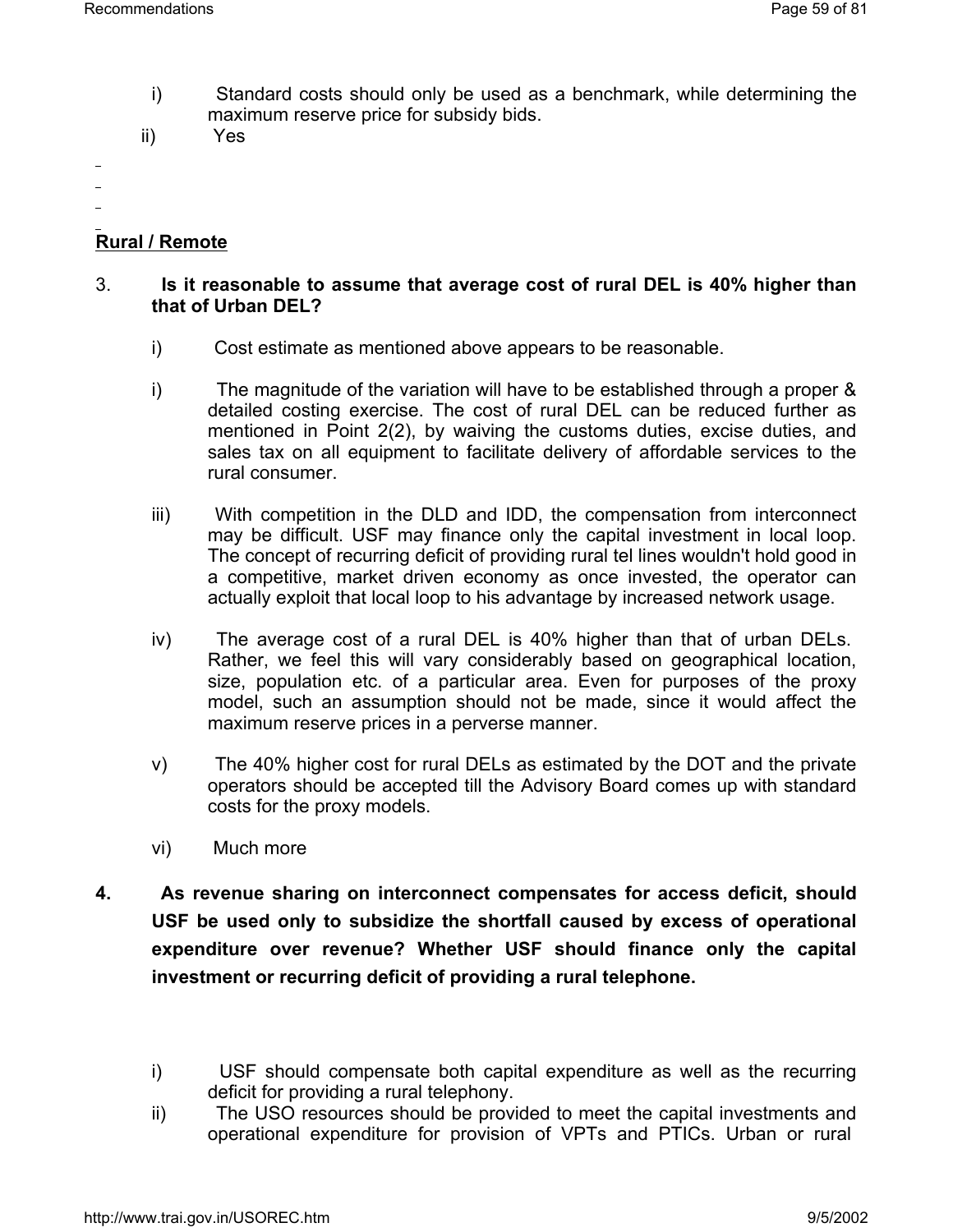DEL's should not come under the ambit of USO funding.

- iii) With competition in the DLD and IDD, the compensation from interconnect may be difficult. USF may finnace only the capital investment in local loop. The concept of recurring deficit of providing rural tel lines wouldn't hold good in a competitive, market driven economy as once invested, the operator can actually exploit that local loop to his advantage by increased network usage.
- iv) In respect of rural DELs the compensation should cover the operational costs and 40% of the capital costs in view of the 40% higher capital cost of providing a rural DEL. The consultation paper estimate of Rs. 4,724 and the DTS estimate of Rs.2,232 as the annual revenue per rural DEL need to be reconciled. As per DOPT annual report, among the circles, Karnataka Circle has the highest average annual income of Rs. 10,039 per DEL, the lowest being Himachal Pradesh with Rs. 4,855. The rural DEL revenue estimate of Rs. 4.724 is based on data from Karnataka circle and could be on the higher side. The all India average for rural DEL could be nearer Rs. 2,232.
- v) Capital cost and operational expenditure should be considered.
- vi) There should be one time funding of part of the capital cost of VPTs and rest should be based on revenues. To ensure that the installed equipments should be in use, the maintenance etc. should come through usage. Only apprehension is that if the person is getting compensation towards maintenance, there should not be any incentive to improve its packaging, efforts towards improving its revenue, etc. If it is not generating usage, the same may not be entitled for USO

## **Low calling Urban DEL:**

- **5. Whether UAL should be raised to provide Universal Access in both urban as well as rural areas? This will involve subsidizing of loss making telephones irrespective of their geographical location in the service area.**
	- i) UAL should be raised to provide Universal Access only in rural areas.
	- ii) UAL should be used to provide VPTs and PTICs in rural areas as well as the first rural exchange
	- iii) To limit the discussions to provision of local loop (i.e. the capital expenditure) rather than the usage of network resources.
	- iv) UAL should be raised to provide Universal Access in both urban as well as rural areas.
	- v) At least 70% of the DELs can be categorized as low calling subscribers ( TTO-99) while the rental and access charges may compensate the capital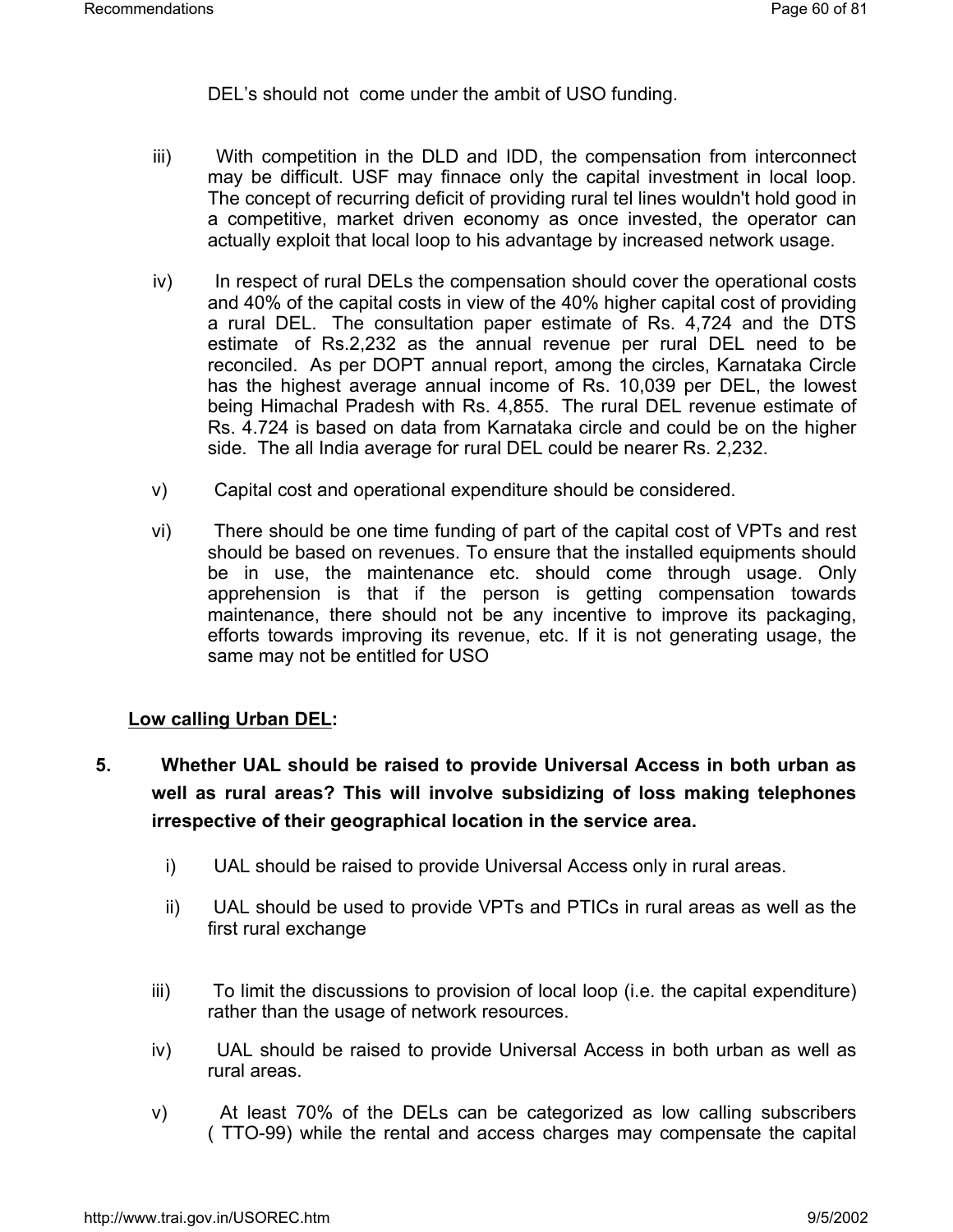costs, the average call charges income from these low users are too low to compensate the operating costs. A private FSP has announced that he will focus on business and commercial clients, the so called high usage customers. The Hindu of 9, July 2000, while reporting the fall in FDI in telecom sector states Äs much as half of the investment went to the cellular sector which made a mockery of the reason d'etre behind liberalizing the segment which was to make available phones on demand." To attract investment in fixed services to the low usage customers it is essential to provide incentive in terms of compensation from the USO fund.

vi) Group telephones for low calling urban lines may be the answer which willl reduce down the requirement of external components. We should connect more subscribers in a buildings by grouping. EPABxs can also be one of the solutions for providing communication in a building

## **6. Whether low calling urban subscriber should be defined as those upto 500 metered calls per month or upto 200 metered calls per month.**

- i) Low Calling Urban subscribers should be defined as those who makes not more than 200 calls per month of a billing cycle.
- ii) The USO levy is sensitive to the average annual revenue and the assessment of this revenue has to be made with care. The total rental plus call charges for 200 calls and 500 calls as derived from Annexures 5-J-2 and 5-K-2 comes to Rs. 2,396 and Rs 4,716. The national average revenue per DEL of DTS, including MTNL, for the year 1998-99 ( DTS annual report 1999- 2000) was Rs. 8,43 per month or Rs. 10,116 for the year. The average low user revenue of Rs. 4716 with 500 call comes to 46.6% of the national average. This appears too high considering that the revenue distribution curve has longer and longer tail as the tele density ( mainly due to addition of residential subscribers) increase. The average of Rs. 2,396 with 200 calls appears too low since it is lower than the rental revenue as per TTO-99, which DTS is bound to adopt considering their falling revenue. While the limit of 200 or 500 calls to identify low user subscriber may be applicable in tariff fixation, their application to USO fund reimbursement may not be realistic. The proxy model for costs and revenues are based on SDCA which can have wide variations in average revenue. On a circle basis, the average annual revenue varies from Rs 4,855 in Himachal Pradesh through 10,039 in Karnataka Circle to Rs 16,583 in Chennai district. Hence for calculating the USO reimbursement on a SDCA basis in respect of low urban callers another approach is necessary to assess the total income from low callers. One approach could be a below.

A survey carried out by DOT a few years ago indicated that about 70% of subscribers pay less than the average revenue per DEL. TTO -99 states that low user subscribers comprise more than 70% of the total subscribers. Hence it appears appropriate to define low user subscribers in a SDCA as those paying less than the average for that SDCA. The total annual revenue from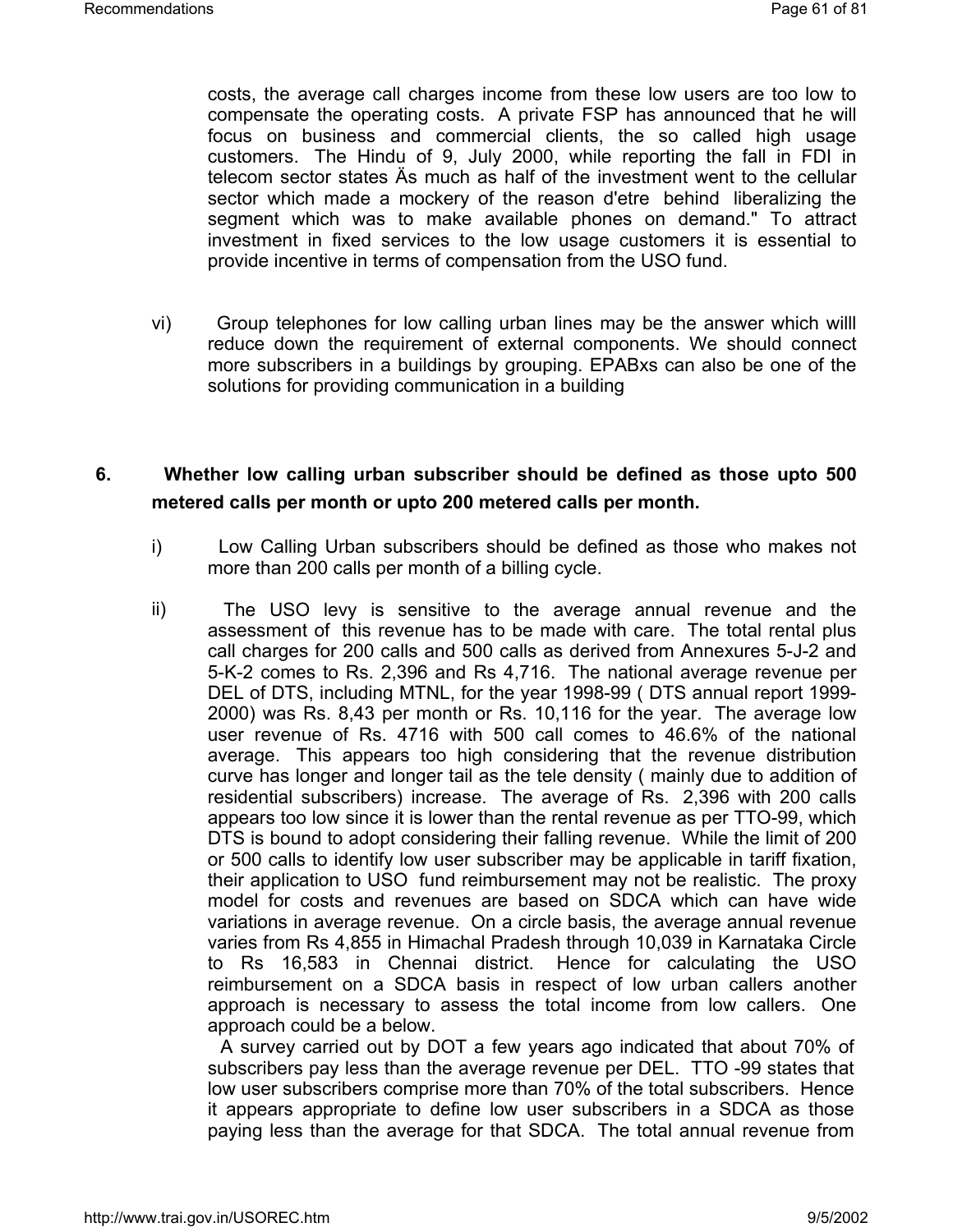the low user subscribers can be calculated as the sum of the annual revenue from those subscribers whose annual payment is less than the average. This will not call for any more effort than aggregating the revenue from those making less than 500 calls per month in a billing cycle.

- iii) 500 calls may be taken as figure for passing USO subsidy
- *iv)* USO should not cover low urban calling subscribers. We have to push the operators to provide such services. Atleast it can provide enough incentives for applying innovative ideas to significantly reduce the cost such as providing shared phones. It is possible to generate profits by applying innovative models. Subsidy will provide disincentive in this respect. Incremental cost for providing urban lines is roughly in order of Rs. 8000-1000/-. This will meet the deficit of lines through rental only

#### **CHAPTER 6**

## **ORGANIZATIONAL ARRANGEMENT FOR ADMINISTRATION OF USO**

#### **1. How should the administration of USF be organised?**

- i) USO should be administered by an independent agency to be decided By the Government.
- ii) TRAI should administer the USO Fund through a USO Board comprising of an independent and reputed firm of Chartered Accountants, representatives from the industry and Telecom Consultants who have the required professional expertise to undertake this task. Further, it would be preferable to have a real fund with actual inflows and outflows and not a settlement mechanism between service providers, as the latter could get easily derailed through disagreements / defaults / litigation.
- iii) By a strong Independent Regulator.
- iv) The administration of the USF would entail setting maximum reserve prices for subsidy bids, laying down conditions for achieving teledensity targets, and deciding on phased payments of subsidies etc.
- v) Setting up a separate body, reporting to TRAI, to administer the universal service fund will be the most appropriate. This body will operate under the guidance of TRAI. The routine functions of collection, assessment and disbursements should be with this body. The TRAI will issue guidelines and also monitor and review the functioning of this body.
- vi) Should be represented by all service providers who contribute to USF.
- vii) A separate independent board reporting to TRAI with competence in finance and accounting. It should be capable of interpreting the decisions of TRAI / GOVT. Purely professional body with a specific function of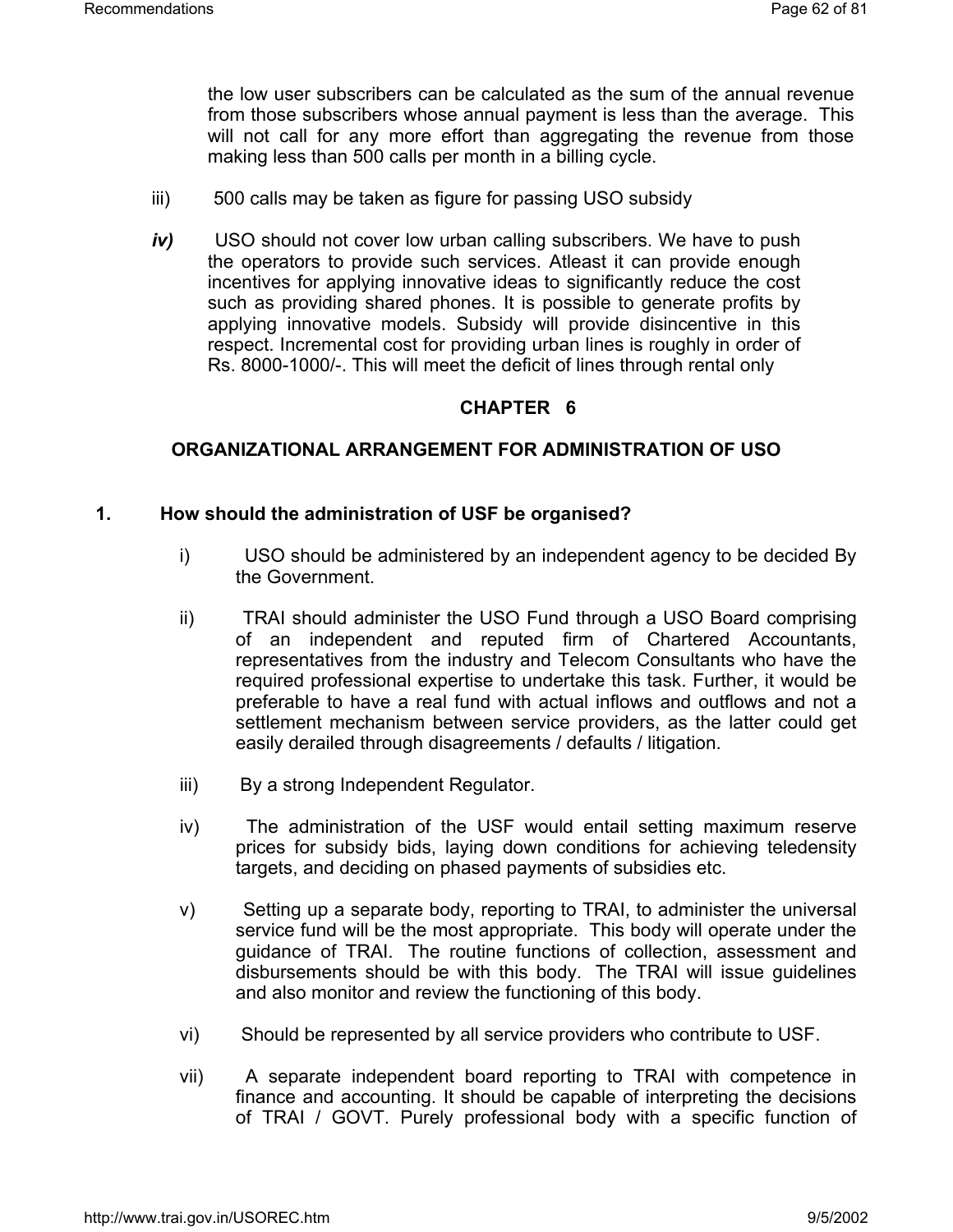- collection and disbursement.
- viii) Licensor should have a dedicated set up.

## **2. Who should monitor the achievement of teledensity target in rural areas and decide on the quantum of subsidy to be given from the USF?**

- i) The licensor should monitor the achievement of tele-denisty target in rural areas and the USF administrator should decide the quantum of subsidy to be given from the USF.
- ii) TRAI should, with the assistance of the USO Board, have the responsibility to monitor the achievement of rural telephony and teledensity targets as laid down in NTP 99.
- iii) This monitoring should be done by the TRAI or if the Authority so decides, by another *independent* agency. It should not be made by the DOT/DTS. The quantum of subsidy would be determined by the minimum bid or reserve price as the case may be.
- iv) TRAI will continue to have the responsibility of ensuring effective compliance of the universal service objectives. TRIA will monitor the increase in VPTs and teledensities and advise Government on the progress along with changes required in the policy. The guidelines for implementing the USO and managing the USO fund will be issued by the TRAI, but TRAI should leave the routine functions of collection, assessment and disbursements to the separate body above.
- **3. Recognising that Universal Service is a dynamic concept and needs to be reviewed periodically for defining its scope, commensurate with development of communication technologies and information services, should a Universal Service Advisory Board, with experts from operators, financial institutions and consumer groups, be constituted, under the aegis of TRAI, for the purpose to undertake annual review of the services to be covered under Universal Service Obligation, proxy network model?**
	- i) A Universal Service Advisory Board with experts from operators, financial institutions and consumer groups be constituted under the aegis of the Administrator.
	- ii) Universal Service Advisory Board with due representation from the industry / financial institutions, etc to oversee the working of the Fund, deployment of resources, monitoring of tele-density, etc.Rather than the services, it's the provision of the media in the local loop, the services will automatically evolve in a market driven economy because of will to exploit existing infrastructure
	- iii) Such a Board can be constituted if the Authority is of the opinion that the Board would assist it in refining its estimates of universal service for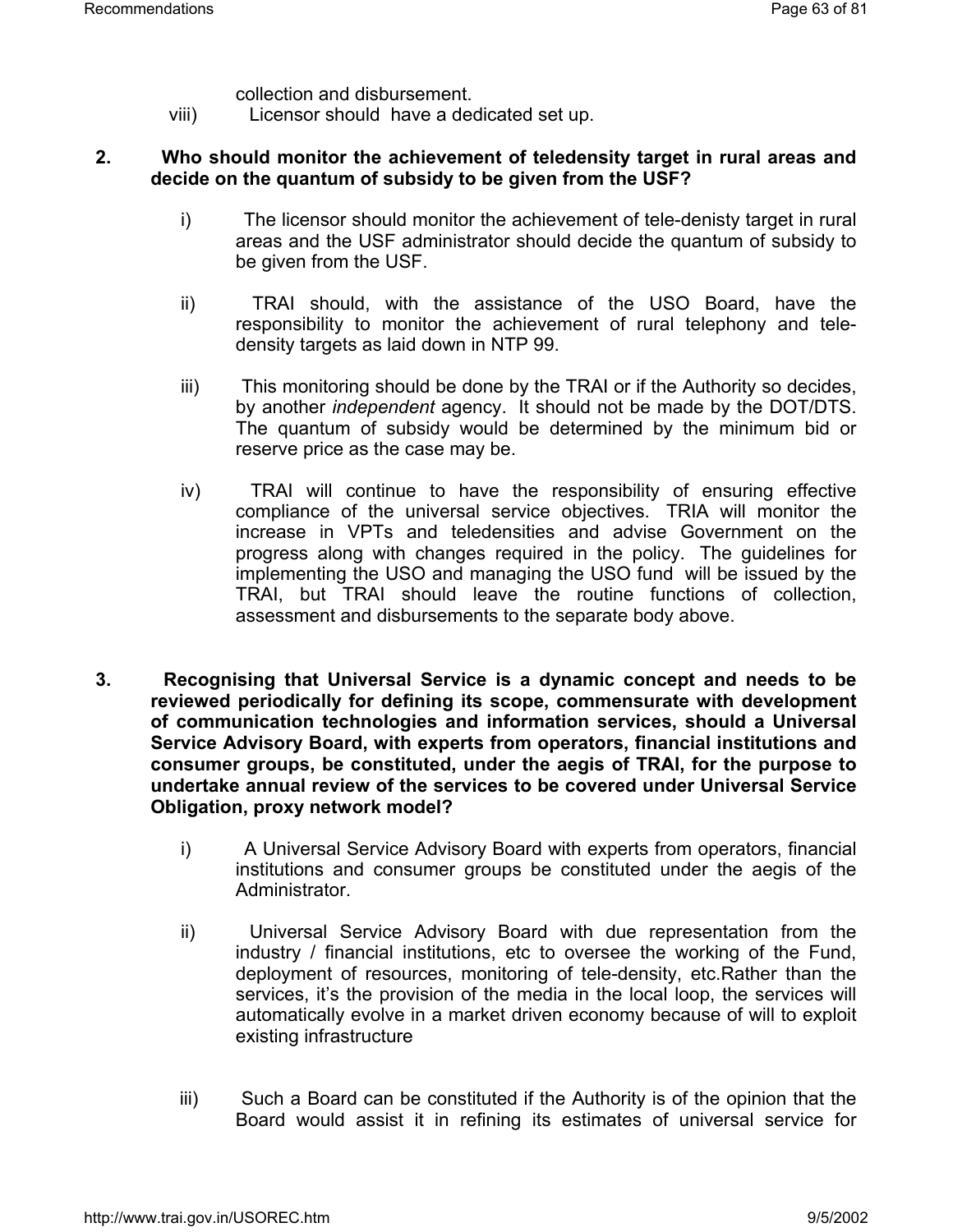purposes of the benchmark model and calculation of the minimum reserve price and in responding to the evolving nature of universal service. However, in such a situation, an annual review is likely to become an audit exercise, rather than a constructive advisory engagement.

## **4. Should the UAL be shown and charged separately in a customer's bill like service tax or be embedded in the cost and reflected in tariff?**

- i) UAL can be shown separately in a customer bill. However, the type of customer in whose bill the UAL can be charged should be determined by the Administrator.
- ii) It would be preferable to show USO levy as a separate charge in a customer's bill issued by any service provider, including ISPs, as is being currently done for service tax. This would ensure clarity and transparency to the customer as otherwise, it will be passed on to the customers as a hidden cost in the form of higher tariffs.This transparent approach will also ensure the direct remittance of the UAL into the USO Fund without undergoing multiple transfers through the service provider, licensor, etc.
- iii) There is a merit in showing it in bill but there is a genuine fear that it would become an additional cost for the consumer. Incumbent has lost 2000 crore. If this becomes an additional levy, the subscriber would react initially. Therefore, carefully it has to be handled and the rates will have to be reduced along with the levy.
- iv) USO to be met from his own fund and not to be charged separately from consumer
- v) Less than 200 calls should not have the USO shown in the bill.
- vii) It should be part of total bill

## **5. For USO funding, separation of accounts of various service products is essential. For clarity and transparency, should the accounting formats and procedures for unbundled services be standardised?**

- **i)** Yes. The requirements of accounting separation should immediately be rolled out for the incumbent operator and then to the other players also. TRAI should standardise clear and transparent accounting formats for the unbundled service.
- ii) TRAI have already issued a Consultation Paper regarding accounting separation and finalisation of accounting formats for which DTS have sought certain clarifications. These formats and procedures for unbundled services may be standardized after careful consideration of the various issues involved.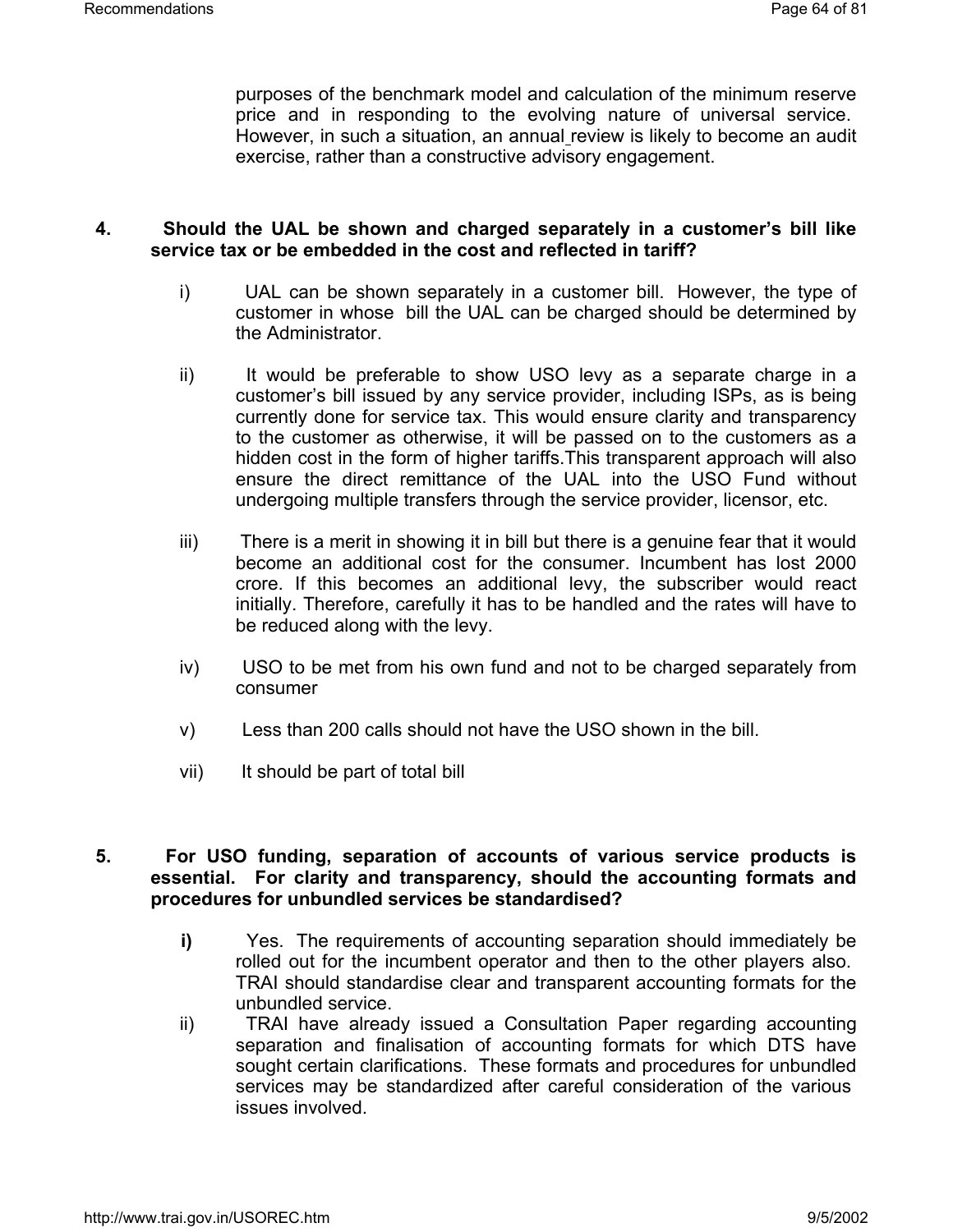# **Annexure-B**

# **Proxy Models**

# **Proxy Model in France:-[5]**

B.1 The Telecommunications Act of 26<sup>th</sup> July 1996 establishes the principles of USO in France. Universal Service means the provision of quality telephone service to everyone at an affordable price and ensures provision of payphones throughout the country, free routing of emergency calls, provision of a directory enquiry service and a subscriber directory. France Telecom is the public operator responsible for providing Universal Service.

## **Cost of Universal Service**

B.2 The cost of universal service is net balance of avoidable costs and revenue foregone. The avoidable costs are determined on the basis of operator's financial account and is the additional cost borne by the operator in meeting the Universal Service Obligation i.e., the difference in cost between a purely market driven situation and a situation where it also had to meet the Universal Service Obligations. The components of cost included

a) those related to imbalance in the current France Telecom Pricing structure: rebalancing of tariffs;

b) cost of accessing the telephone service for the same price irrespective of location;

- c) cost of offering social tariffs (physical handicaps and low income level user);
- d) cost of installing and maintaining public payphones nationwide;
- e) cost of providing universal directory and directory enquiry service.

Out of these costs, the costs due to tariff rebalancing indicated in (a) above is temporary in nature and has been removed from January 1, 2000. ART, the French regulator evaluates the net costs as well as the corresponding amount due from each of the operator based on traffic volumes and submits it to the minister.

## **Calculation of Costs :**

B.3 ART uses an economic model for calculating the provisional cost of unprofitable zones. It uses a representation of the economy of France Telecom's network, with 35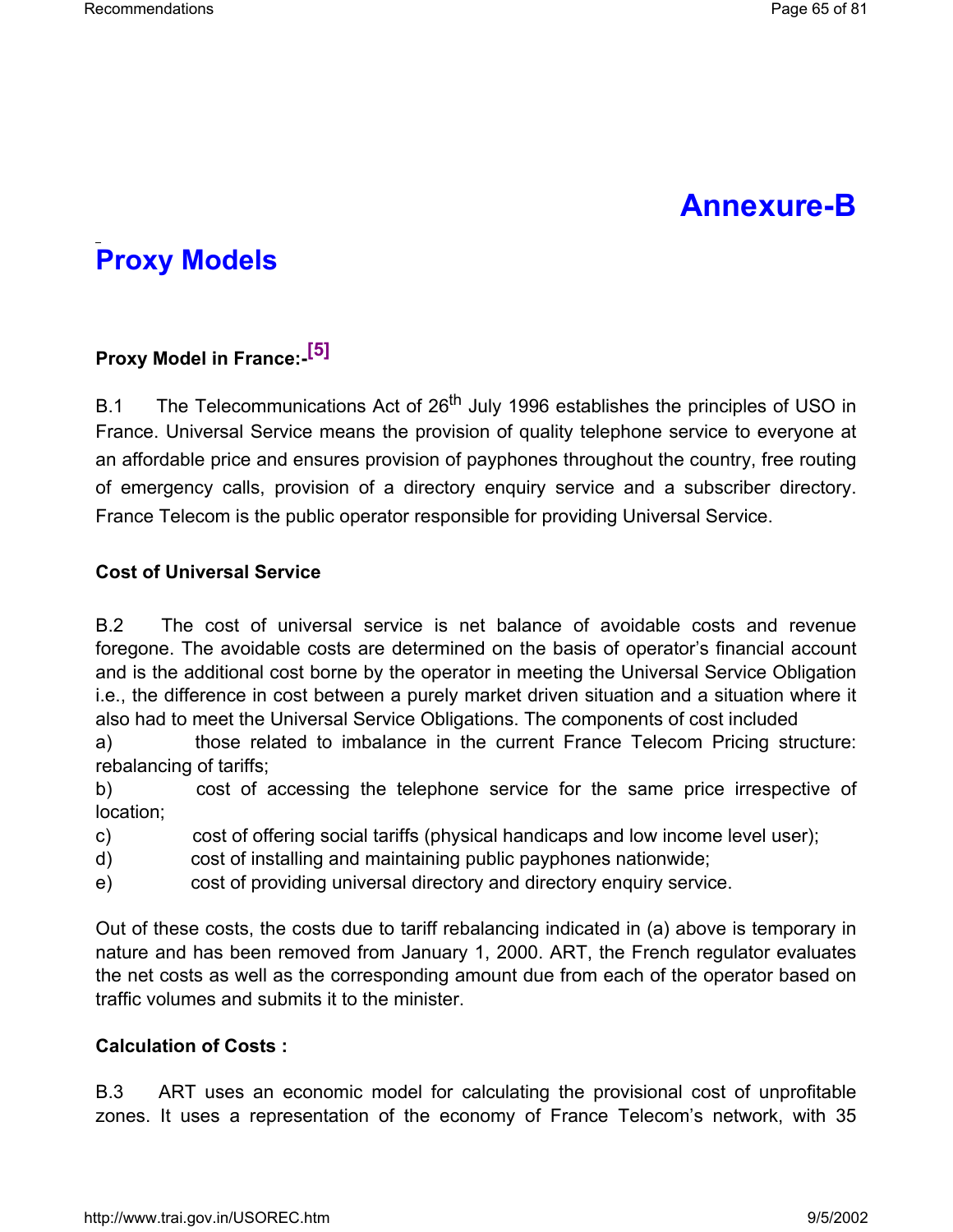categories of local distribution zones identified on the basis of population density. Each zone has been allocated corresponding costs and revenues based on France Telecom's data and ART's accounting rules for the purpose. The cost of providing a uniform service nationwide is now calculated on the basis of real observation of the physical characteristics of the France Telecom network and not statistical data. This results in lower costs. For each category of local zone, a net cost emerges where the additional cost incurred is more than the direct and indirect income in serving these zones. The model mirrors the behaviour of an operator that develops the network on the basis of most profitable zones i.e., the zones where the population density is the highest.

# **AUSTRALIAN MODEL[6]**

B.4 Australia has adopted Avoidable cost and Revenue foregone mechanism for estimating the Net Universal Service Cost (NUSC). NUSC is the amount by which avoidable costs exceed revenue foregone in serving Net Cost Areas (NCAs). The formula used for NUSC is:

NUSC = Avoidable cost - Revenue foregone

The incumbent service provider, Telstra has the responsibility of meeting USO requirements. Telstra is required to meets its USO targets in accordance with a Universal Service Plan approved by the minister. Within 90 days of the end of the financial year, Telstra may lodges its claim for fulfilling its universal service obligation with Australian Communications Authority (ACA). Telstra's claim is evaluated with a computer based Proxy Model. The brief details of this proxy models are discussed below.

B.5 To build a model for calculating NUSC, Telstra, C&W Optus, Vodafone and the ACA together worked over a period of approximately two years to develop the NUSC costing model based on inputs related to avoidable costs and revenue foregone. The US based company Bellcore International Inc was contracted to build the costing model. The process involved recommending methodology for handling components of avoidable costs and revenue foregone.

The major deliverables of the above mentioned model developed by Bellcore were the following:

Net loss area specifications providing rules for identifying NCAs so that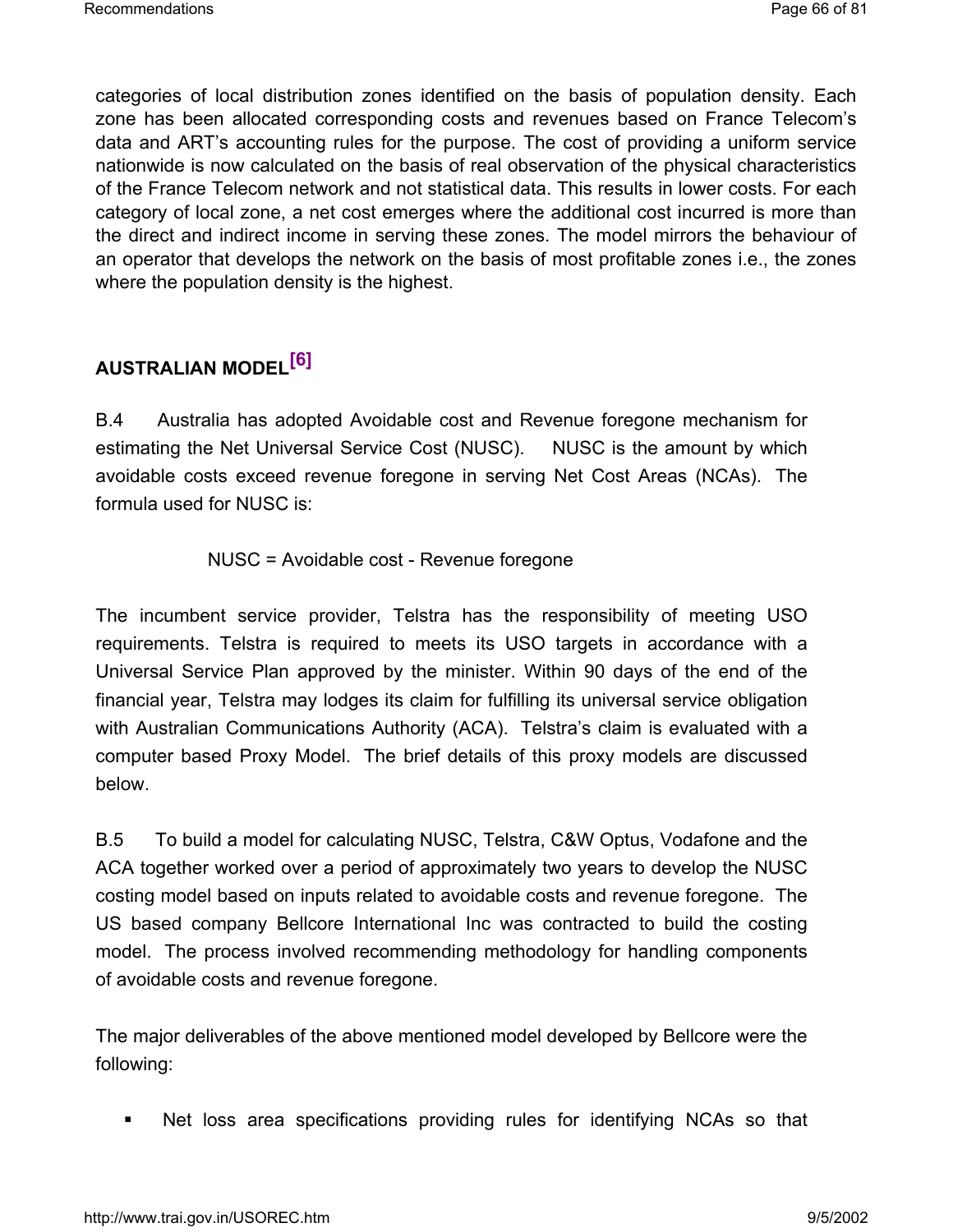universal service funding is directed only to those areas for which it is intended.

- **Written report on costs replacement costs which discusses the methodology** for estimating the replacement costs for customer access network (CAN), switches, junctions, etc.
- Specifications on CAN costs and Excel spreadsheet Model for estimating CAN costs by Area and sub-CAN area and capacity costing, sampling and the stratification process to be used to derive average CAN costs.
- Report on local switching costs and specification for associating local switching costs with the NLAs which describe the capacity costing and sampling process to calculate avoidable switching costs.
- Rural Depots Operating Expense Analysis and Deliverable Report on Non depot overhead costs identifying potentially avoidable operating costs, cost drivers and methodologies for calculating these costs.
- **Payphone asset costs, and deliverable net loss payphone methodology** identifying potentially avoidable payphone costs and the methodology for calculating these costs.

B.6 The avoidable cost determination requires use of the most cost-effective technology and production practices that are available and suitable. These costs are based on the forward-looking technologies of service delivery with respect to engineering rules, regardless of the existing means of delivery. Avoidable costs determination stipulates that the NUSC represents the cost of that part of the network that would be needed specifically to service the USO requirements as at the relevant date. The basis for deriving the costs are those that would be borne by the most efficient operator in delivering the stipulated services and represent the true opportunity cost of meeting the USO."

B.7 The Net Cost Area includes the following types of areas:

- a) Small exchange service areas(ESAs)
- b) Built-up areas(BUAs)
- c) Non-built up areas(NBUAs)
- d) Premises to which radio services were supplied; and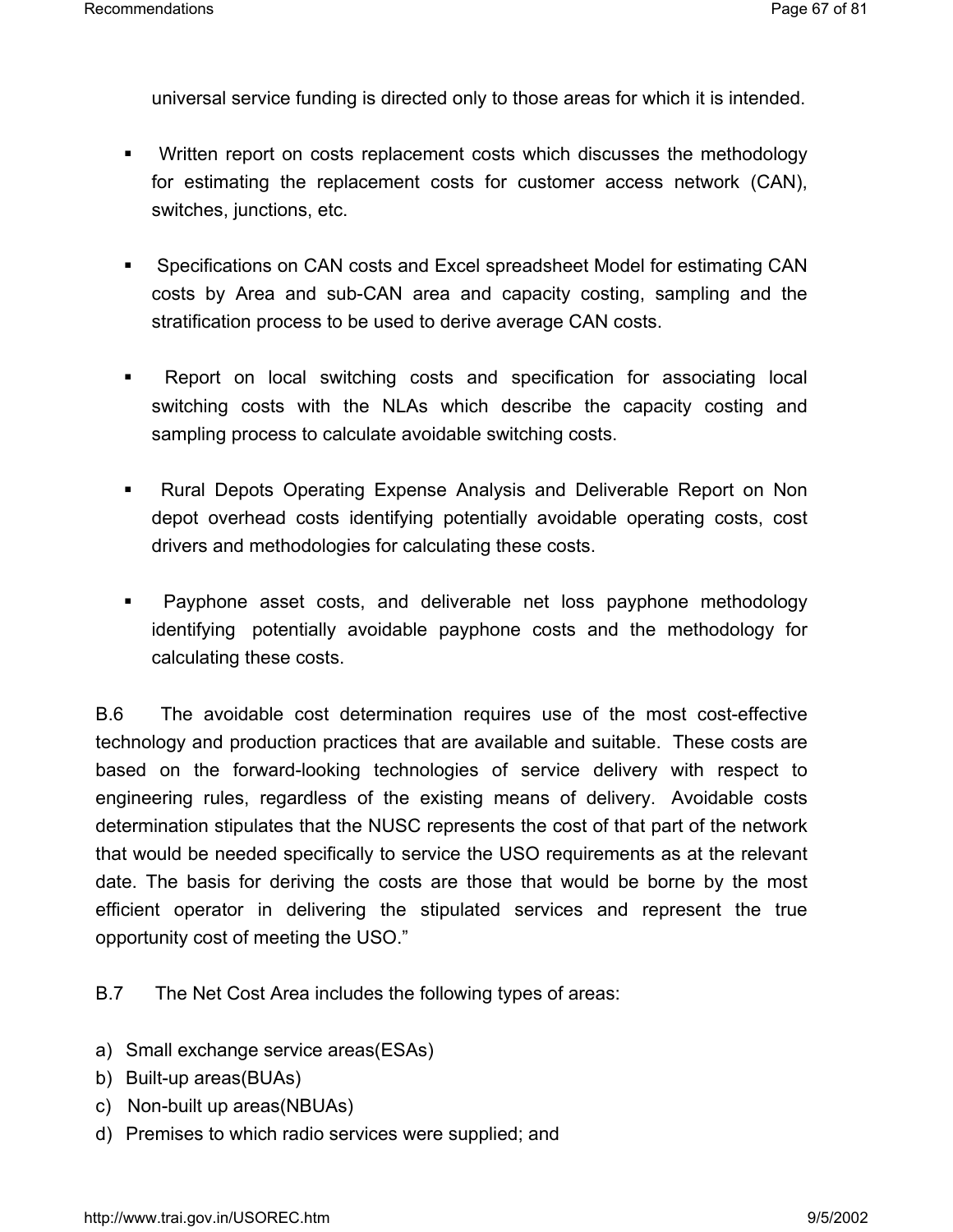e) Payphones.

An ESA is Telstra's exchange service area, where an exchange is a point of convergence of telephone cables that has a specified set of number ranges. ESAs with less than 150 services in operation (SIOs) are considered as a single geographical area.

B.8 The BUA can be described as a rural township. It includes contiguous, readily recognisable town blocks, recreation areas and places land normally associated with township activities. The NBUA is that part of an ESA which is outside the boundary of the BUA. NUSC is calculated separately for BUAs and NBUAs. Further, as the cost characteristics of radio service and payphones are different from ESAs, they are costed separately. The number of SIOs, BUAs and NBUAs is determined statistically. Categorisation of ESAs, BUA and NBUA is done based on working line density and number of services.

B.9 Sampling is used to calculate the average number of SIOs in BUAs and NBUAs, costing of CAN at sub ESA level, stratifying potential net loss area into those with similar CAN costs, estimation of revenue per SIO, installation costs for junction, switches & payphones and operating cost per SIO.

B.10 Telstra has used sampling processes to estimate most installation costs for junctions, switches and payphones. For example, the average installation cost per kilometer for optical fiber cable was based on estimates from 19 recent projects in country Victoria, South Australia and Queensland, covering a total of 634 kilometers of cable

B.11 Revenue per SIO is categorised into

- Net International Direct Dial (IDD) revenues as determined by billing records and netted against settlement,
- calls originating on the PSTN and terminating on mobile network,
- local revenue originating in the Potential Net Loss Area (PNLA) and terminating in other PNLAs,
- total information service provider revenue for calls originating in the PNLA,
- revenue associated with rental of equipment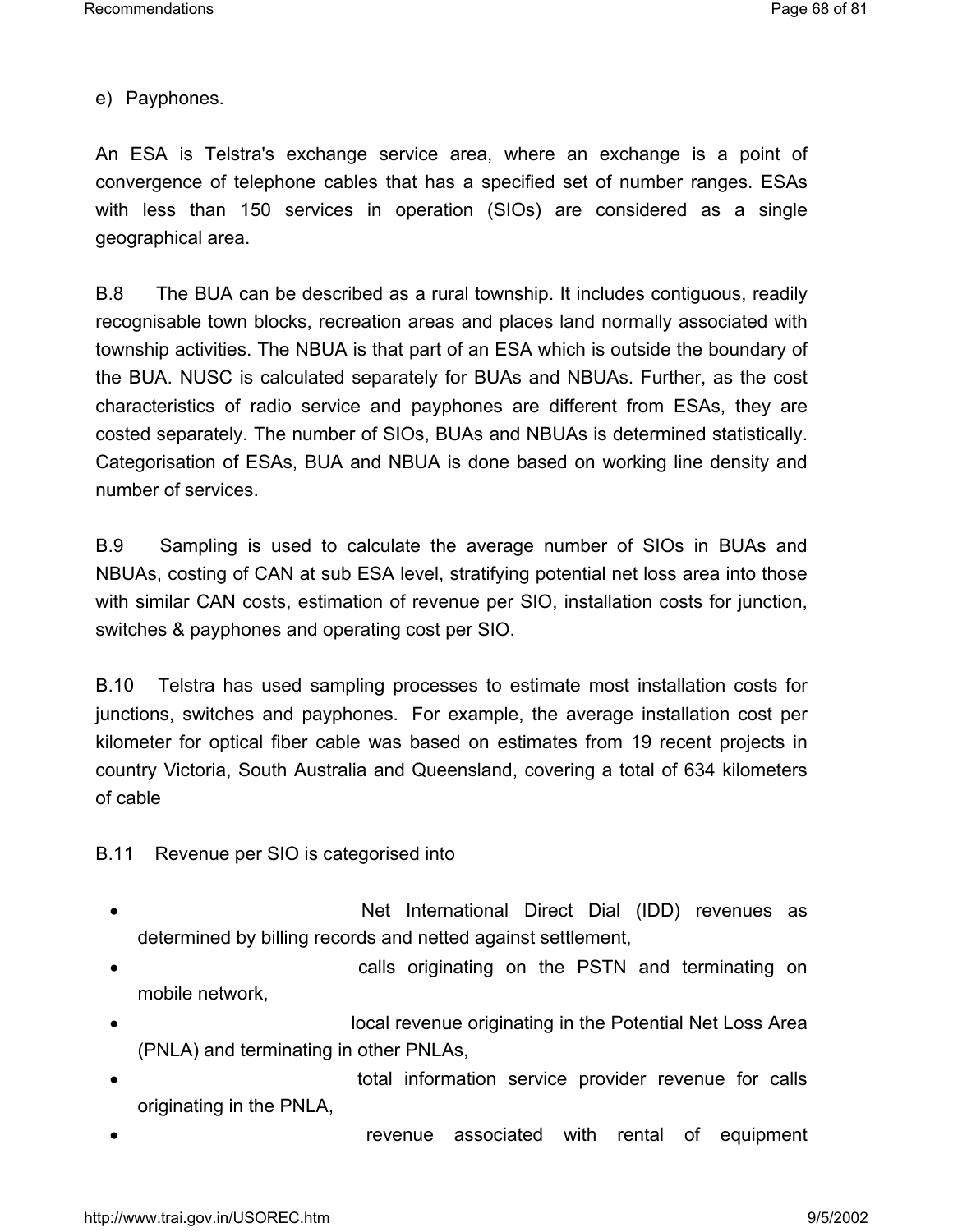installation connection and other non recurring charges,

- operator assessed revenue, and
- **average discount per SIO.**

B.12 While calculating the avoidable cost technology cost and technology selection were also considered. While selecting a particular technology the relevant date for selection of technologies, the principles used for selecting technologies were also considered along with the factor whether a data capability should be a requirement for technology selection. The criteria used for selection of appropriate technologies was that the person supplies carriage services using the most cost effective technology and production practices that:

- a) are available; and
- b) are suitable for Australian conditions; and
- c) are reasonably suitable for integration with the person's existing telecommunications network; and
- d) comply with Australian regulations, codes and standards applying to the supply of carriage services.

## **USA MODEL[7]**

B.13 The FCC, in the USA, adopted a universal service order in May 1997 based on forward economic looking cost methodology to calculate support for non-rural carriers. The Universal Service support mechanism for Non rural carriers (effective from Jan 1, 2001**)**; recognizes forward looking costs estimated by the cost model, which are then averaged at statewide level. National benchmark was set at 135% of national average forward looking cost per line of providing support through universal service fund. This forward looking higher cost support mechanism provides support for interstate carrier for whom the forward looking cost per line that exceeds the national benchmark.

## **Proxy model**

B.14 For estimation of costs in high cost areas, it was decided to have a proxy model for the network. The reason for adopting a computer based cost model was to enable regulatory authorities to estimate the cost of network facilities and services without having to rely on detailed cost studies especially prepared by incumbent local exchange carriers and to provide an independent check on the accuracy of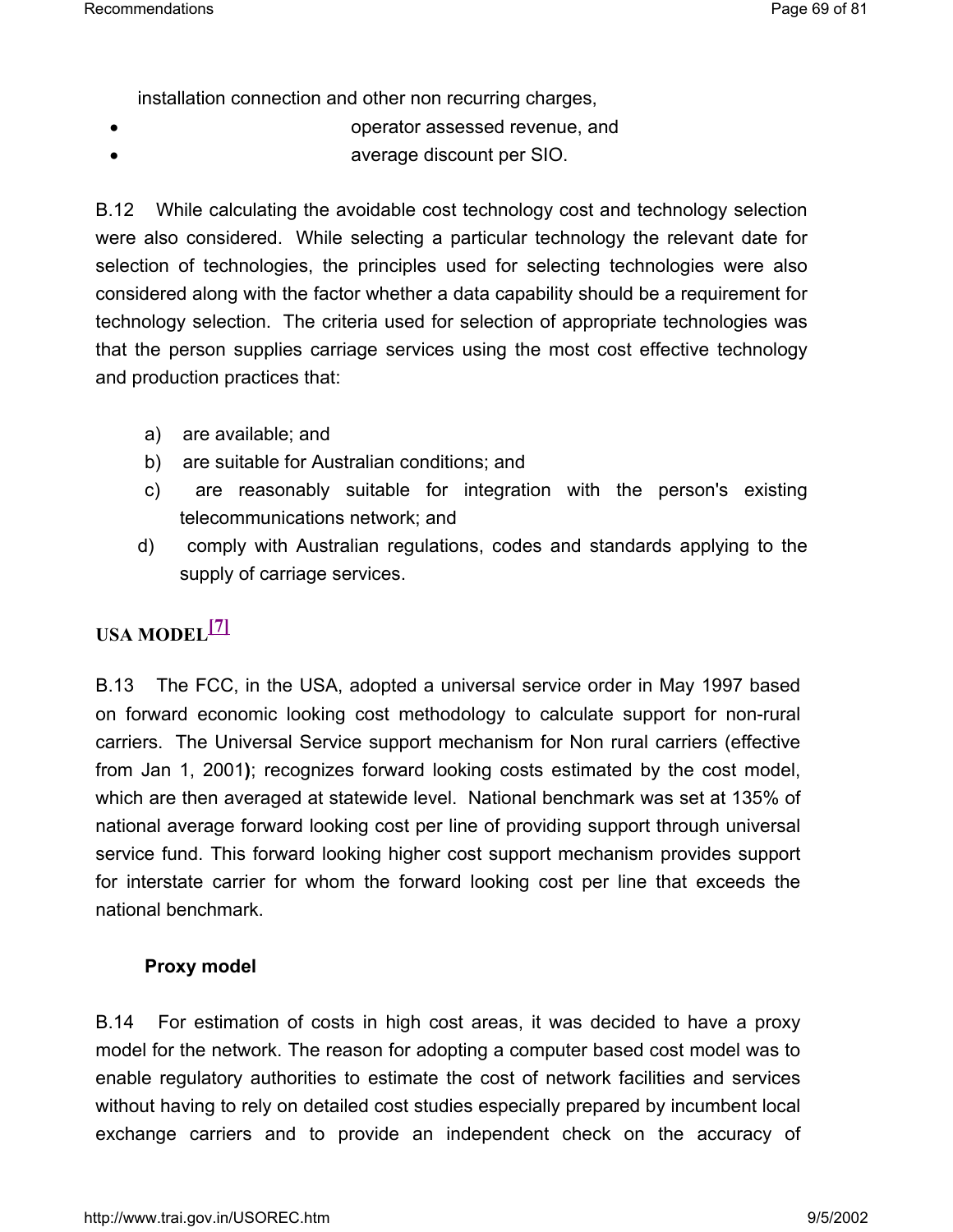incumbent LEC cost studies. A public consultation was carried out for the finalisation of the model. The final adoption of a synthesis model took place in October 1998. In October 1999 the commission adopted a final inputs order, which defines a set of inputs for the model. This model provides separate treatment for Rural and Non Rural local exchange carriers.

B.15 The principles adopted for framing the proxy model are as under:

 The model must be the least-cost, most-efficient and should use reasonable technology for providing the supported services that are currently being deployed.

 This model must include the incumbent LECs' (ILEC) wire centers as the center of the loop network and the outside plant should terminate at ILECs' current wire centers.

 The loop design incorporated into a forward-looking economic cost study or model should not impede the provision of advanced services. Wire center line counts should equal actual ILEC wire center line counts, and the study's or model's average loop length should reflect the incumbent carrier's actual average loop length

 Any network function or element, such as loop, switching, transport, or signaling necessary to produce supported services must have an associated cost.

 Only long-run forward-looking economic cost may be included. The long run period used must be a period long enough that all costs may be treated as variable and avoidable.

 The costs must not be the embedded cost of the facilities, functions, or elements. The study or model, however, must be based upon an examination of the current cost of purchasing facilities and equipment, such as switches and digital loop carriers (rather than list prices).

 The rate of return should be the authorized federal rate of return on interstate services, currently 11.25 percent, or the states prescribed rate of return for intrastate services.

Economic lives and future net salvage percentages used in calculating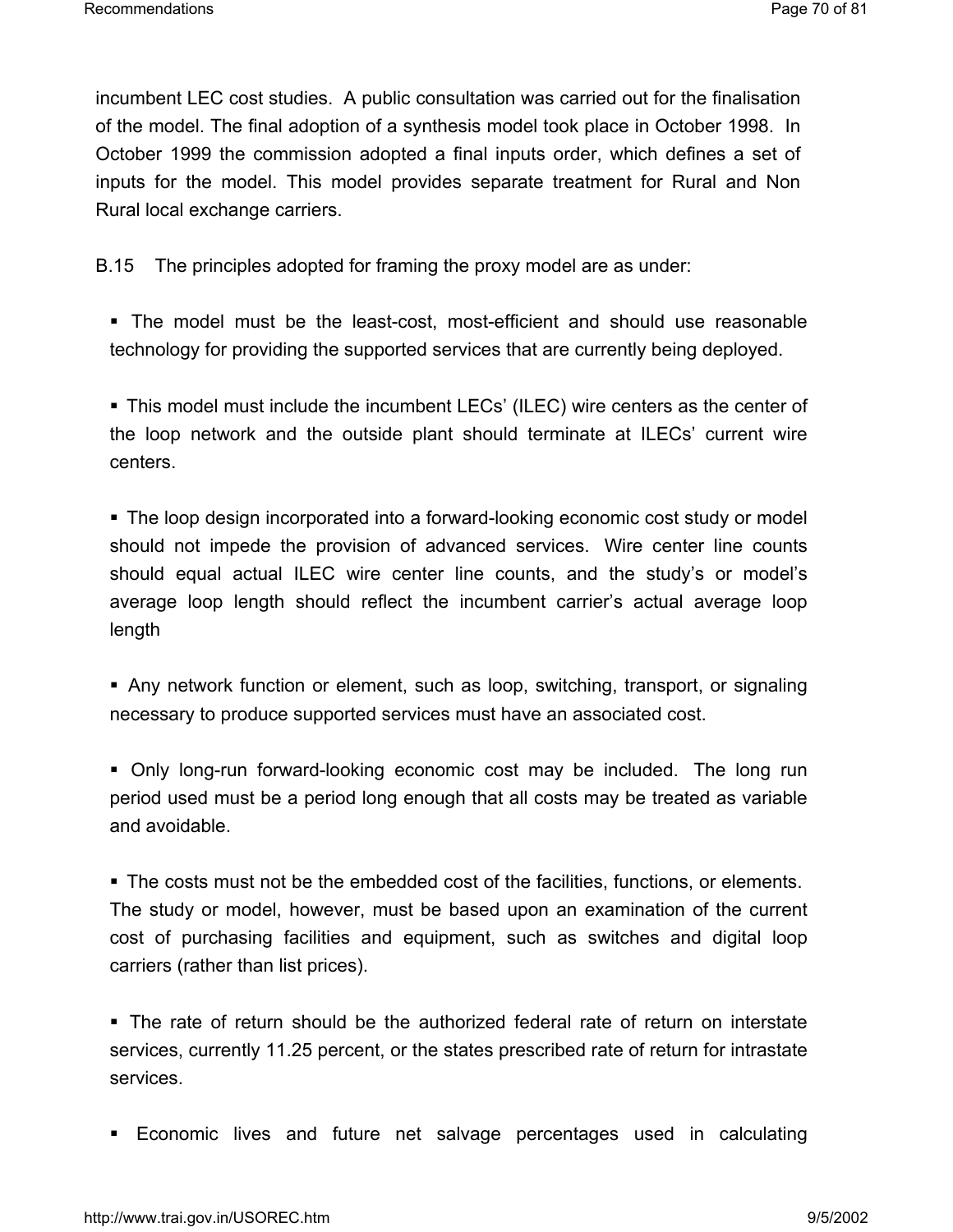depreciation expense should be within the FCC-authorized range and use currently authorized depreciation lives.

 The cost study or model must estimate the cost of providing service for all business and households within a geographic region. This includes the provision of multi-line business services, special access, private lines, and multiple residential lines.

 A reasonable allocation of joint and common costs should be assigned to the cost of supported services in order to ensure that the forward-looking economic cost does not include an unreasonable share of the joint and common costs for nonsupported services.

 The cost study or model and all underlying data, formulae, computations, and software associated with the model should be available to all interested parties for review and comment. All underlying data should be verifiable, engineering assumptions reasonable, and outputs plausible.

 The cost study or model should include the capability to examine and modify the critical assumptions and engineering principles. The assumptions and principles include, but are not limited to, the cost of capital, depreciation rates, fill factors, input costs, overhead adjustments, retail costs, structure sharing percentages, fibercopper cross-over points, and terrain factors.

 The cost study or model must be average support calculations to the wire center serving area level at least, and, if feasible, to even smaller areas such as a Census Block Group, Census Block, or grid cell in order to target efficiently universal service support. Carriers must provide verification of customer location when they request support funds from the administrator.

B.16 The inputs required in the proxy model are price of various network components, installation and placement costs, capital cost parameters etc. They are values that can be altered by the users. There are two parts of a proxy model:

## **Platform**

It is a set of algorithms that determine the cost of an exchange network and includes a component for0.5. each portion of the network. It includes all parts of the model that are not user supplied

## **Inputs**

They are values that can be altered by the user,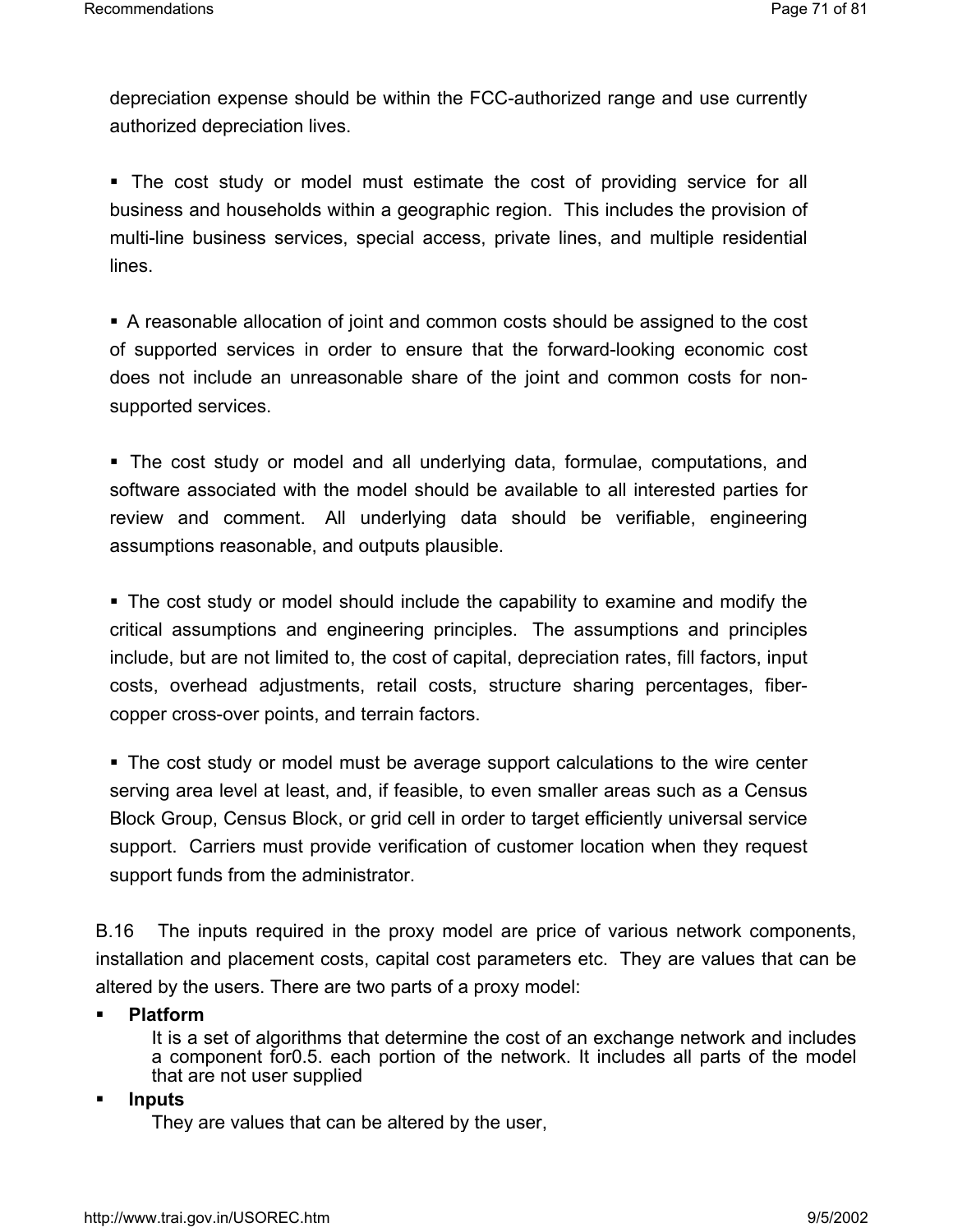Example: price of various network components, installation and placement costs, capital cost parameters.

B.17 A proxy model comprises of a clustering and loop design module (local loop), switching module, transmission module and expense module. During the course of the model development process, several industry sponsored models were submitted to FCC for evaluation. These include

- 1. Benchmark Cost Proxy Model (BCPM) sponsored by US-West, SPRINT and Bell – South
- 2. HAI Model sponsored by AT&T and MCI
- 3. Hybrid Cost Proxy Model (HCPM) sponsored by FCC

In Oct 1998, FCC adopted HCPM for Clustering and Loop design and HAI for switching, transport and expense module.

## **Elements of a Proxy Model**

## **Clustering and Loop Design (HCPM Model)**

B.18 The clustering and lood design module essentially determines the cost involved in building up an efficient local loop i.e., from customer premises to the wire center. This comprises of Customer location module, clustering algorithm, grid overlay design, loop design, feeder design and costing.

1. Customer location Module: Inputs

B.19 The most important input to the model is the geocoded location of the customer. In absence of exact data the customers can be assumed to be located on the road. Alternatively, census block level data can also be used for the purpose.

2. Clustering Algorithm

B.20 The HCPM identifies the customer clusters or serving area and then connects it to the feeder system using serving area interface (SAI). A serving area is limited by the constraints of capacity and geographical dimensioning. The model creates a proper number of feasible serving areas keeping in mind the fixed and variable costs involved in serving each additional service area. Each location in the service area belongs to a single parent cluster. The parent cluster is subdivided into a child and a parent till all the clusters are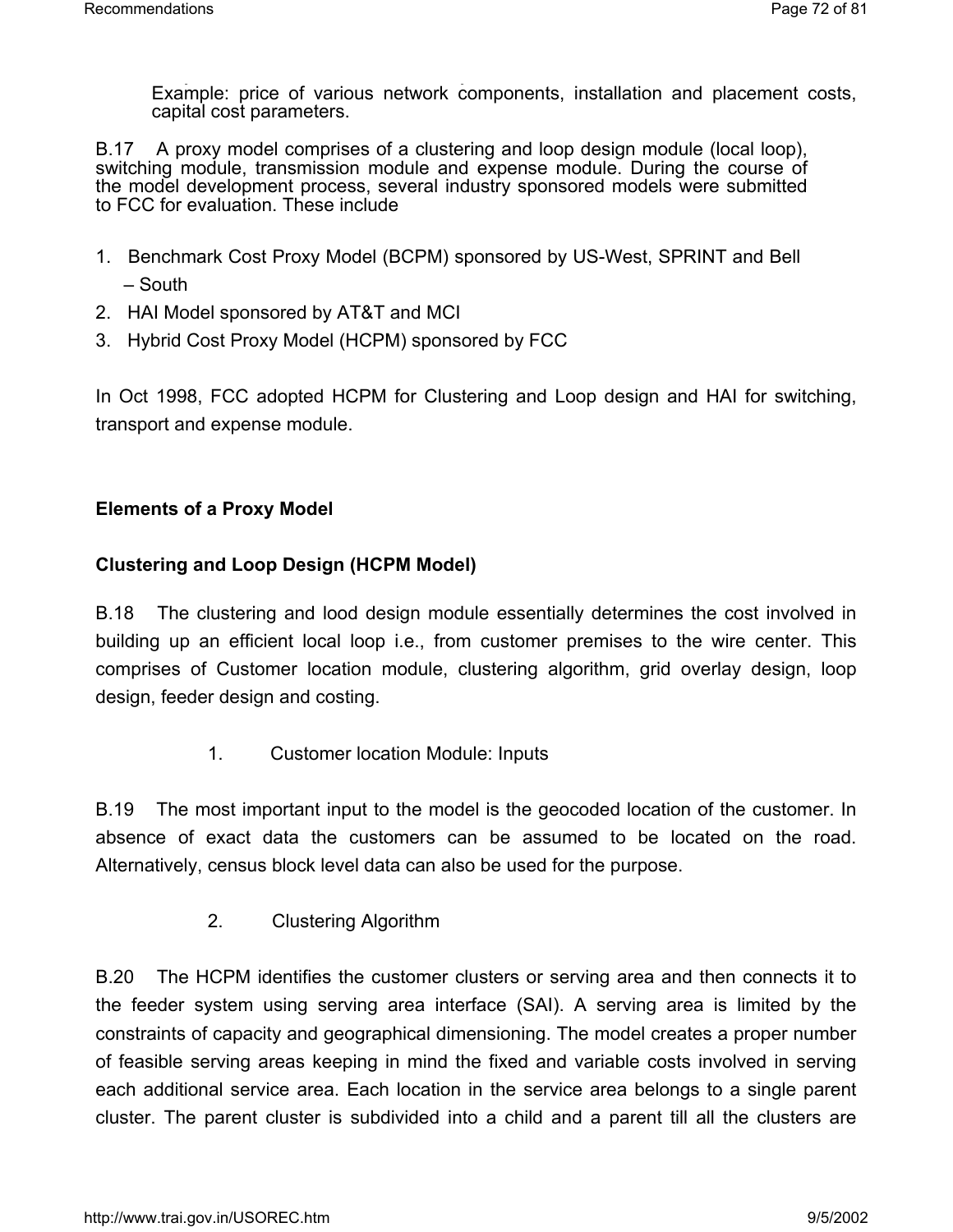feasible from engineering point of view. Another approach could be of agglomeration of small clusters to form larger clusters. Optimisations are carried out to arrive at the most effective distribution.

3. Defining a grid overlay

B.21 Output of Cluster Algorithm is a set of clusters for each wire center. The information required for each cluster include

- Coordinates of each customer location
- Number of business and residential lines
- Terrain data (bed rock depth, rock hardness, soil type, depth of water table, minimum and maximum slope.

A grid is defined over each clusters and microgrids are created to cover the customer locations in order to have a reasonable approximation of the customer location. The recommended default size of a microgrid is 360 feet X 360 feet, although it can be user defined. There are likely to be lot of micro grids, which do not have any population and can be excluded. Loop plants can be constructed for only populated microgrids. The model then calculates the feeder distribution for the mocrogrids.

4. Loop Design Algorithm

B.22 Each populated microgrid is divided into a number of equal sized lots and distribution cable is is placed to connect every lot. The customers are assumed to be uniformly distributed within the microgrid. These microgrids are connected to nearest concentration point i.e., serving area interface (SAI) by distribution plant. The SAIs are connected to central Office switch by feeder cable. The choice of feeder i.e., copper or fibre is made by the model based on distance of customer, prices etc. The distribution plant within a microgrid is built to touch every lot in the cell. Two alternate algorithms (not detailed here) are used for connecting the microgrids to the SAI.

5. Feeder Plant Design Algorithm: HCPM (Modified Prim algorithm)

B.23 The model then computes the cost of each possible configuration of primary and secondary SAIs within a cluster and selects the least cost option. In event of a secondary SAI being used, it is connected to the primary SAI using least cost option by T1 lines. The cost of copper based T1 and Fibre DLCs are determined using capacity algorithms. A brief of the algorithm is as follows: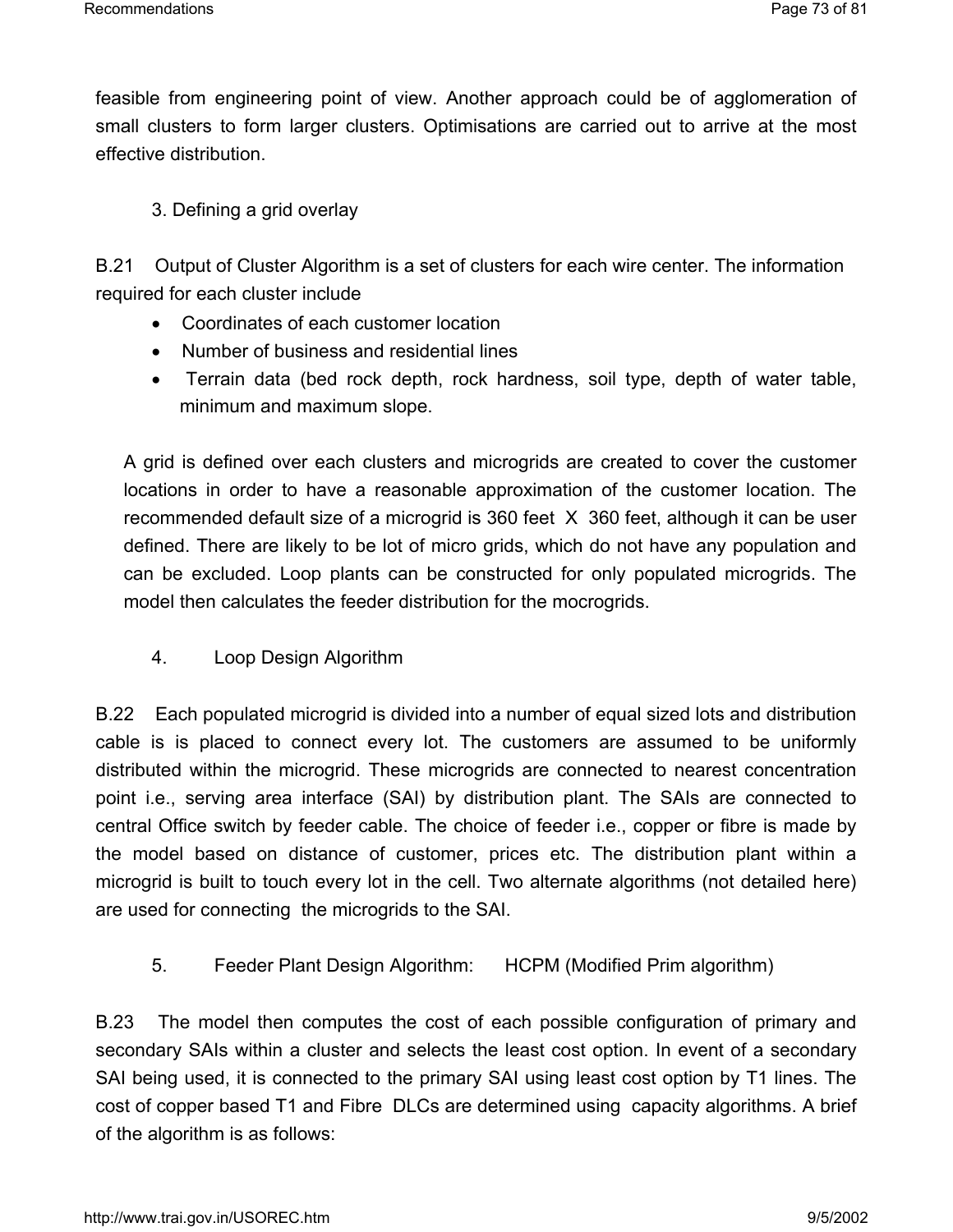- Begin with a network consisting of CO office alone
- From a set of unattached nodes, find the nodes for which average cost per line is lowest
- Choose From the set of unattached nodes, the node for which the average cost is the lowest.

The model runs this algorithm and terminates when all the nodes are connected. In construction of the feeder network, the model allows the user to use airline and rectilinear distance and also has a provision to apply the road factor (determined imperically for each region).

6. Feeder plant costing

B.24 The model requires the cost element inputs in respect of the following and then utilizes the algorithm described above for determining the costs.

- Cable sizing and costing including copper distribution cable cost, drop terminal cost, drop wire cost, fiber feeder cost, fill factors etc.
- Terminal cost including fiber DLCs or T1 terminals
- Structure cost including cable laying, manholes et depending upon type of terrain, type of lay out, soil type, rock hardness, density, water depth, size of cable.

The input to this model utilizes the data that are available in the public domain to provide independent estimate of the cost of placing outside plant facilities and digital switching equipment. The data base of National Regulatory Research Institute[NRRI]., which contains 12679 records of unit cost of labour and material associated, was utilized.

#### **Switching and transport module**

B.25 This module is based on Total Service Long Run Incremental Cost. It provides the network investment estimates in the following categories:

- 1. Switching and wire center investment
- 2. Signaling network investment
- 3. Transport investment
- 4. Operator Systems investment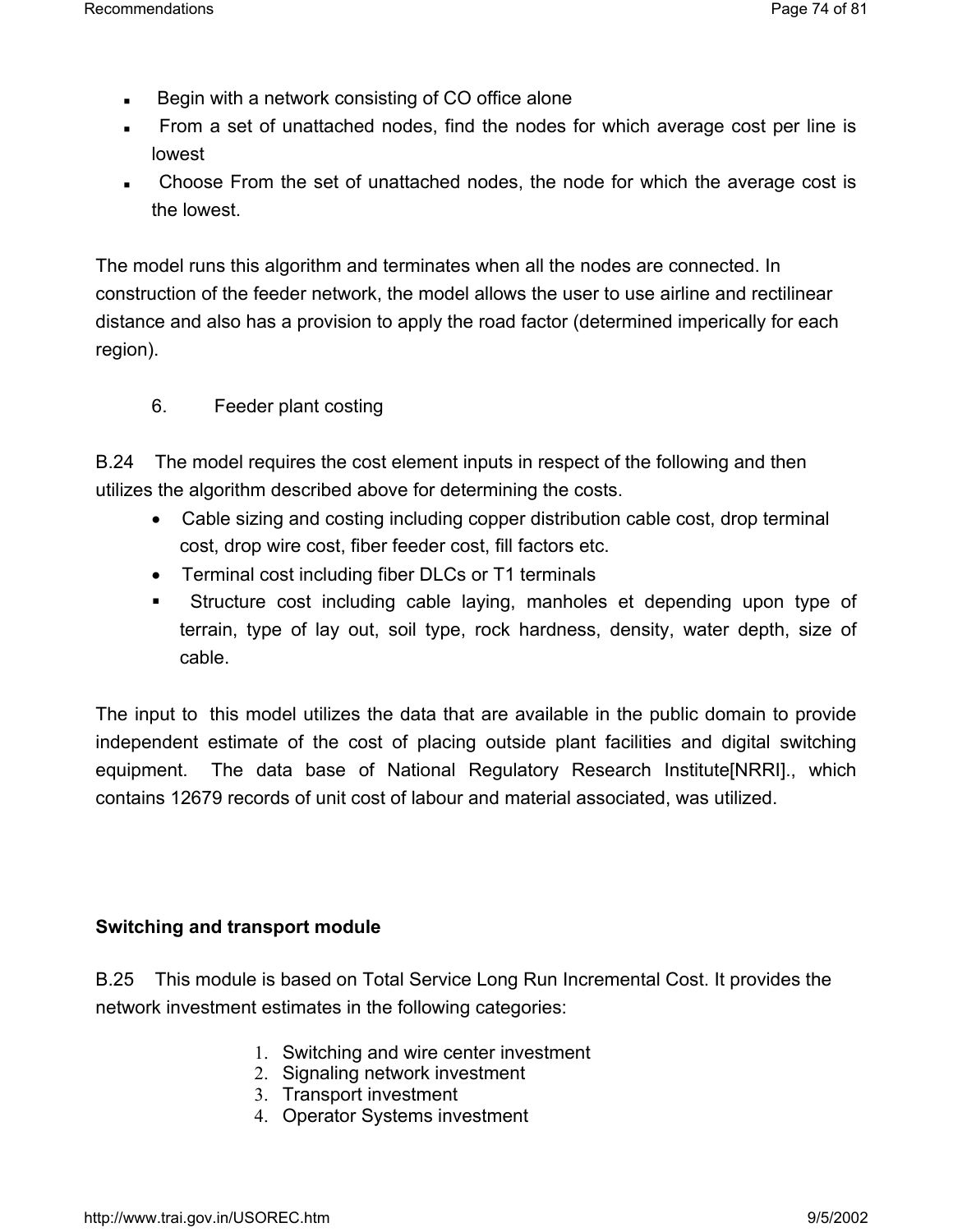The inputs required include total line count for each wire center, distances between switches, traffic peakedness assumptions, distribution of traffic among local intraoffice, local interoffice, intra LATA toll, interexchange access and operator services etc**.** 

#### **1. Switching investment**

B.26 The module places one end office switch at one wire center. The capacity of the switch is calculated by adding up all switched lines in the area served by the wire and then comparing the resulting total to the maximum permissible size center (default max switch line 80000, user adjustable). If the number of lines are more than maximum say 1 lakhs, the model will put two switches of 50000 line each to account for maximum expandability. A double check is performed to see whether the switch is line limited or processor limited. Then the module compares the traffic with the user defined per line traffic, which can be set differently for residential and business customers (allowance for Internet traffic with larger holding time). The model has an option now to either have user defined host, remote and standalone switch or to use the model algorithm for the purpose. The model then places hosts and remotes on SONET rings separate from interoffice rings. It then computes investments in ADMs and Digital cross connects and calculates average Add Drop MUXs (ADM) / Digital Cross Connects (DCS) investment per line. Cost of an entire switching system consisting of its host and remote is allocated evenly over all lines served by the configuration. Switching investment curve are used for estimating the switch cost. From the switching investment the investment on trunk port is removed, which is accounted for in transmission module. The wire center cost is calculated for each wire center.

#### **2. Transport investment**

B.27 This module is used to estimate the costs of the transmission systems. In order to determine the costs, the module first determines the overall breakdown of traffic per subscriber according to the traffic assumptions i.e., the break up of the total traffic in different categories and then determines the number of trunks. These break up percentages are applied to the total traffic in each wire center based on business / residential assumptions and appropriate per line load. It then computes the total load offered per Wire Centre for various trunk classes i.e., local, direct route and then compares the load of a trunk class to an engineering threshold driven by the grade of service required. If the load exceeds threshold the number of trunks is the quotient of total offered load divided by the user specified maximum trunk occupancy and if it is less than the threshold, the model determines the trunks using Erlang B formulae with 1% blocking.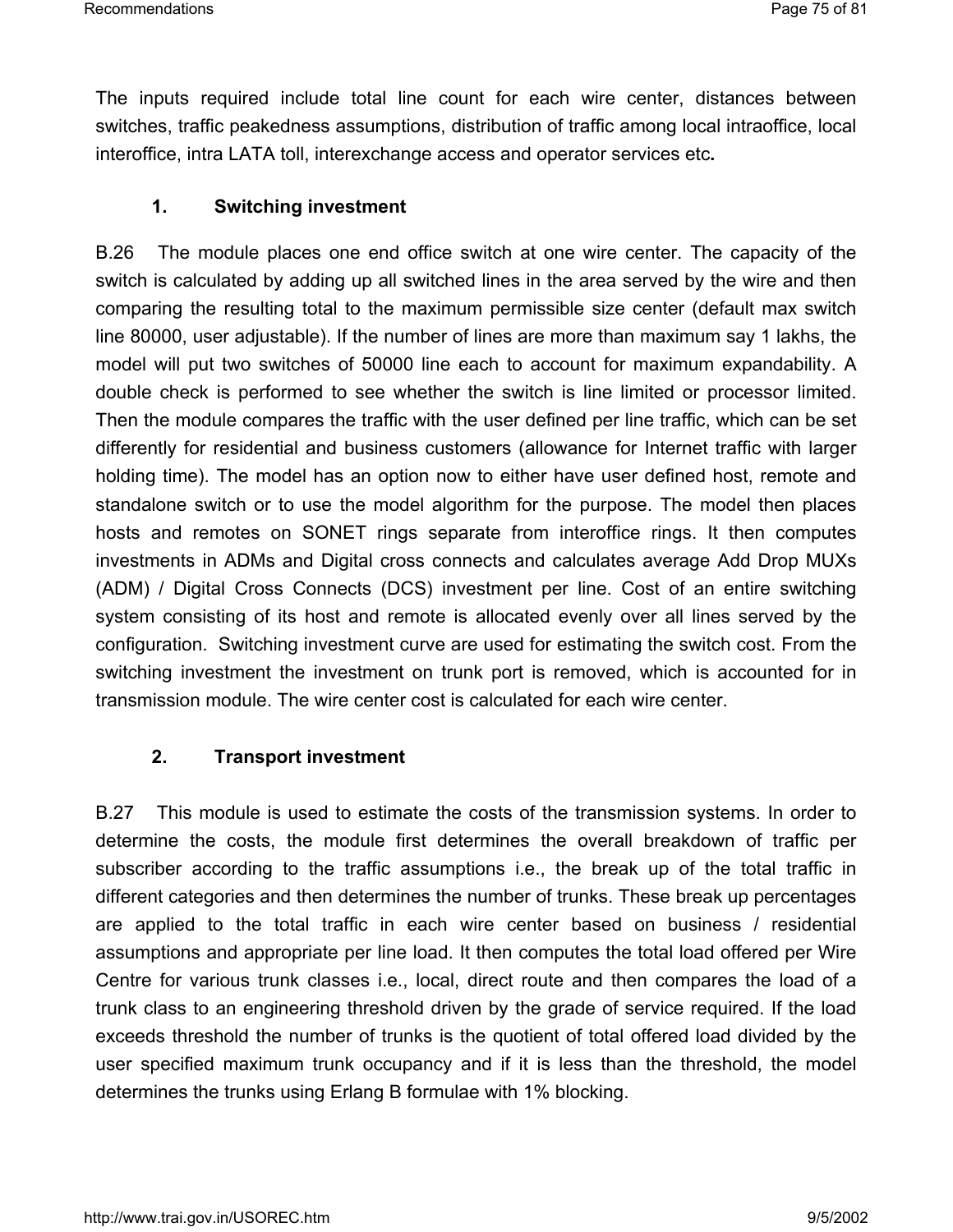Recommendations Page 76 of 81

B.28 For interoffice communication SONET rings are established. There are user defined inputs for maximum and minimum requirements of wire centers on a ring. The model begins with a case where all wire centers are connected directly to their serving tandems. Each wire center is then examined to determine whether it is investment wise more advantageous to leave it directly connected to the tandem or to put in on the ring. While considering addition of a wire center on the ring the investment is compared with the cost involved in direct interconnections and Multiplexers before making the decision. While computing the rings, additional savings are realized through having standalone rings and connecting this ring with the tandem or a ring that has the tandem in it. The model also takes account of additional capacity required in the rings to handle transit traffic.

B.29 At the highest level of the ring network, the model provides a path for tandem to tandem connectivity through inter-ring-system connectors. This creates a fully meshed ring system within a LATA. Once the configuration is in place the model determines the elements of the ring networks i.e., the set of wire centers comprising the ring, the distances between them and ythe node to which it connects, list of centers serve by spurs and their distance, list of wire centers that serve as inert ring system connector nodes and their distances, the total number of ring connectpors required, the total connector distance, the total number of inter-ring-system connector and its distances and the total number of rings that have the tandem. Based onthese information, the model calculates the cost of installed cable, structure costs, mix of structure types, amount of structure sharing between interoffice and feeder plant. User specified sharing percentage is used to calculate the shared investment.

## **3. Tandem switch investments**

B.29 Here, the module performs the investment calculations and assigns the price for switch, switching matrix and control structure and investment in trunk interfaces. The number of trunk interfaces are derived from transport investments. The tandem wire center calculations assume the maximum switch room size and also assumes that tandem will reside with a wire center that contains at least one end office switch.

## **4. Signalling investment**

B.30 The module computes the cost involved with the signalling links. The model always equips two signaling link per switch. User defined variables for message length of ISUP and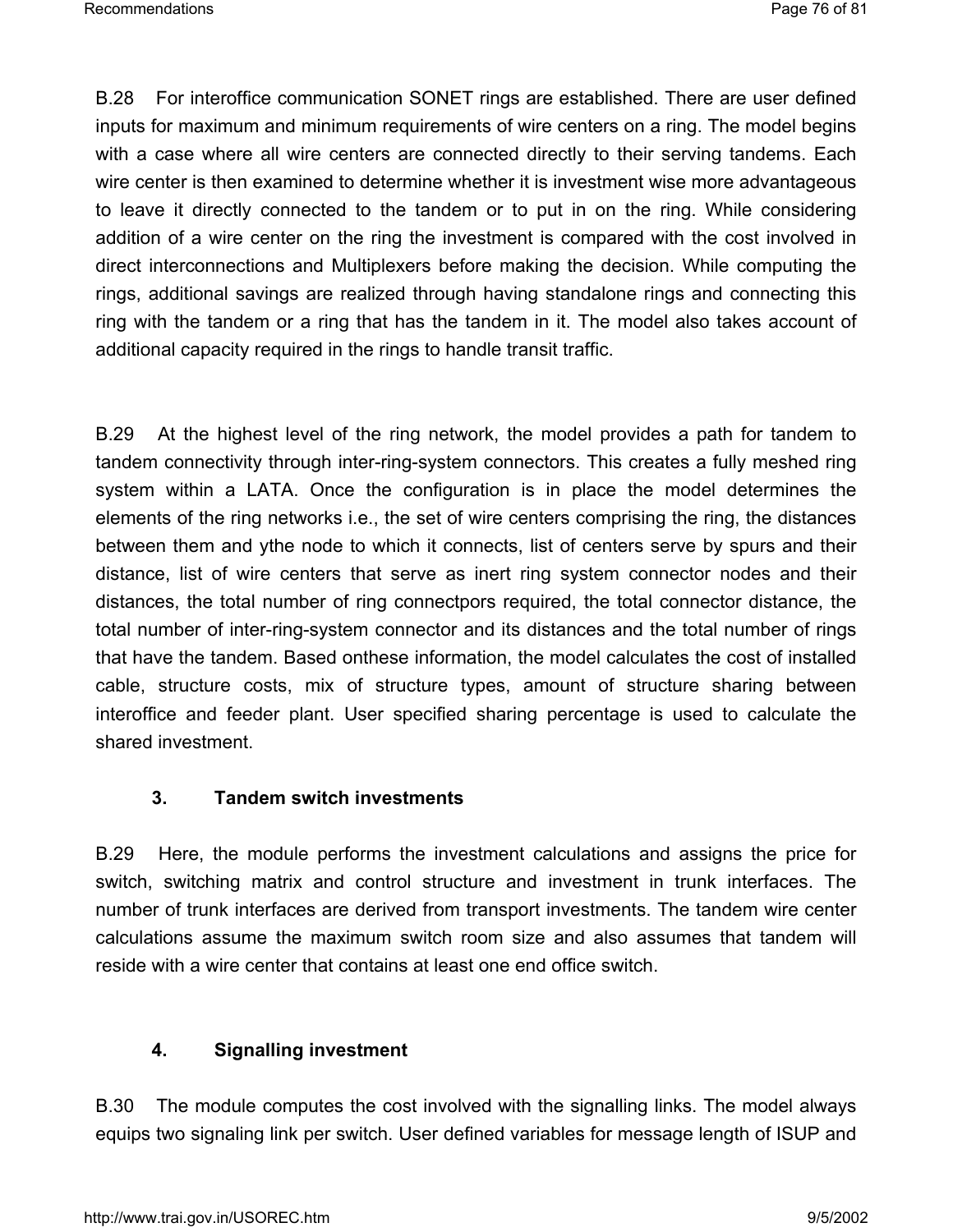TCAP are used to determine the signaling link cost. The model also determines the STP an SCP costs involved.

#### **5. Operator Systems investment**

B.31 The model also takes into account the investment in the operator tandem and trunk requirement and operator position investment.

#### **Expense Module**

B.32 The expense module receives from other modules the network investments, by type of the network, component necessary to provide UNEs, basic universal service, network interconnection and carrier access in the area. It estimates the capital carrying costs and the cost of operating this network. Capital carrying costs include depreciation, return on debt and equity investment required to build the network and the Income taxes imposed on the returns. The operating expenses comprised of network related expenses like maintenance and operations and non network related expenses like customer operations, general support, other taxes, uncollectibles and variable overhead expenses.

# **ANNEXURE C**

#### **PLAN ITU as a Proxy Model tool**

C.1 In the interim period till a more detailed Proxy Model is developed for India, the PLANITU Computer tool may be used as a Proxy Model.

*The ITU at present provides one licence free of charge to Member Administrations, and since TRAI is such a Sector Member, the Authority could obtain this model for use in the USO programme. This Software has been provided to a number of countries including India, Thailand, Indonesia, Vietnam in Asia. The present model model is an updated version, and could be obtained by TRAI.* 

C.2 PLANITU is a computer tool for optimisation and dimensioning of telecom networks, designed to facilitate the task of planning a network over a medium term period, eg. a 3-5 year period. It presents an integrated interactive approach for finding minimum cost solutions for

- location and boundaries of exchanges;
- selection of switching and transmission equipment;
- circuit quantities, traffic routing, switching hierarchy;
- choice of transmission paths.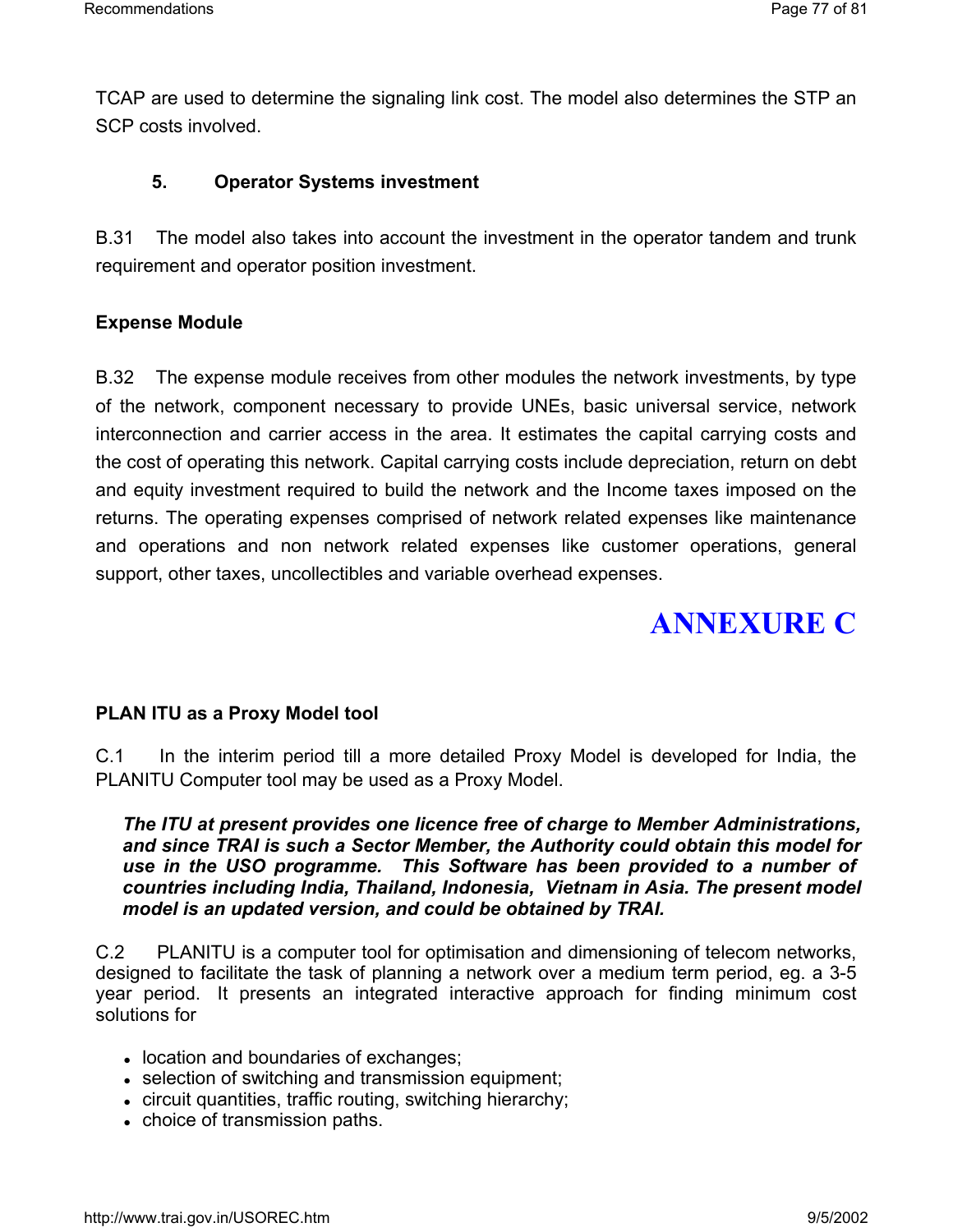Once the basic data are available, various network scenarios can be investigated quickly and accurately. The sensitivity of the network to changing demands, to the choice of switching and transmission equipment, or change in technology can be easily seen. Results are available in detailed as well as in summarised form.

#### C.3 **Applications**

Applications are as below:

#### C.3.1 **Local Networks**

- Exchange locations, Exchange boundaries, RSU locations & boundaries
- Inter-exchange network, Exchange hierarchy
- Transmission systems

## C.3.2 **Rural Networks**

- Exchange locations & boundaries
- Exchange hierarchy, Inter-exchange network
- Transmission systems

#### C.3.3 **National & International Networks**

- Traffic routing
- Exchange hierarchy, Inter-exchange network
- Transmission systems

#### C.4 **Data required for Network Planning**

The data required for planning of telecommunication networks depends on the type of network, and the planning objectives. For most networks, the following data are required:

#### C.4.1 **Present Network Configuration**

Exchange locations and boundaries Exchange and transmission equipment Geographical lay-out of subscriber and inter-exchange network

## C.4.2 **Demand Forecasts**

Subscribers: location and category Traffic: quantities and dispersion

#### C.4.3 **Switching Equipment**

Capacity: subscriber lines, junction lines, call attempts, etc.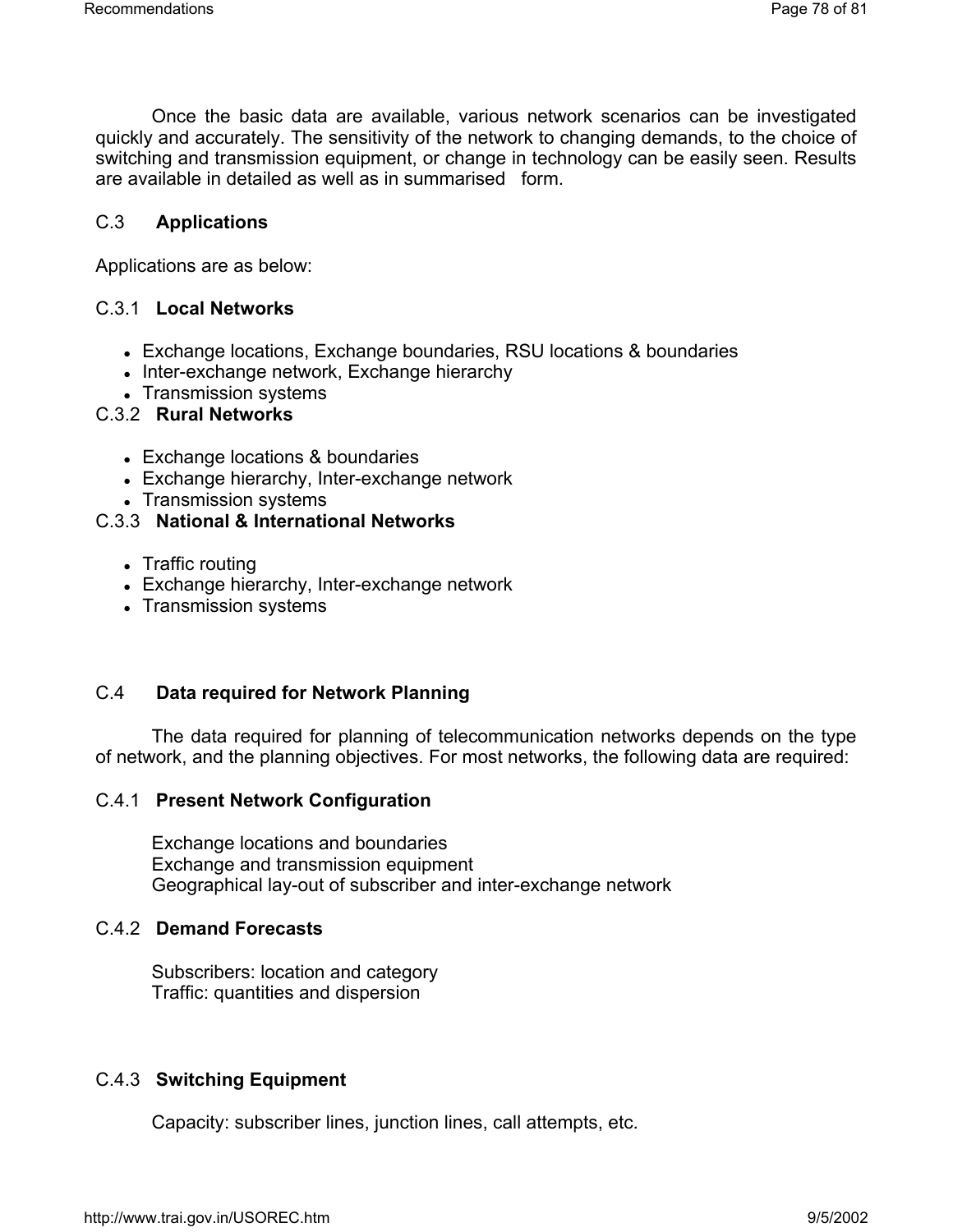Costs: subscriber, junction line, exchange units Traffic handling specification Floor space requirements

## C.4.4 **Transmission Equipment**

**Capacity** Cost: system, terminal equipment, repeaters; interface to other systems Attenuation and loop resistance

## C.4.5 **Buildings & Ducts**

Present situation, and extension possibilities

## C.4.6 **Quality considerations**

Grade of Service Transmission Plan

C.5 The diagram attached to this annexure provides the iterative process in PLANITU usage.

## **Diagram**

## **Iterative Procedure**

Due to the complexity and size of a typical telecom network, it is not possible to optimise all network aspects simultaneously; sub-optimisation becomes necessary. The final network solution is found in the iterative process outlined below: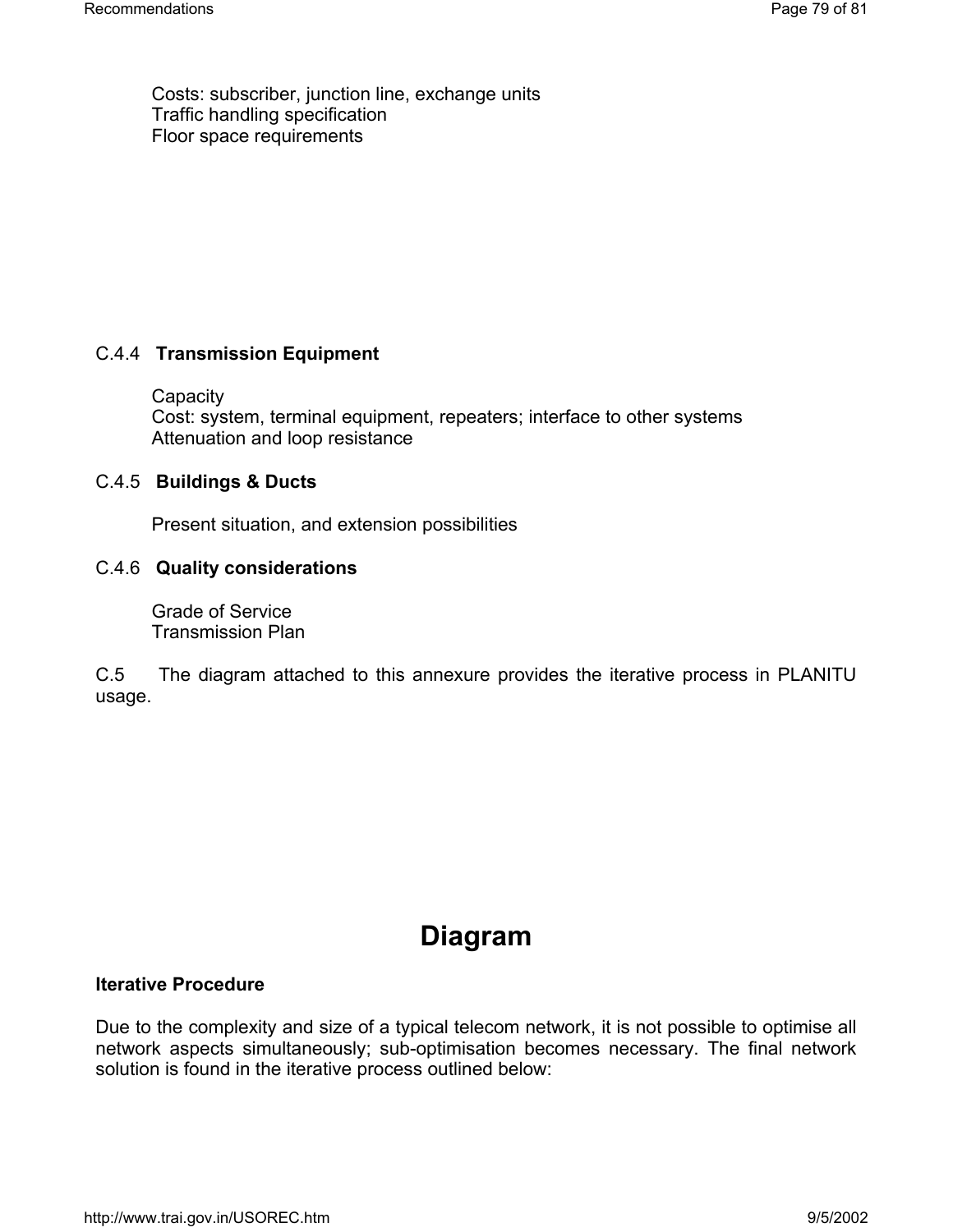

Changes in **total network cost** are there as a function of the number of exchanges:

[5] ART Annual report 1999

Back Home

 $\frac{1}{1}$  This is based on the Census figres of 1991. These figures as per the Census of 2001 are not yet available.

<sup>&</sup>lt;sup>2</sup> It is clarified in this context that the actual physical location of the HPTIC need not necessarily be at the block Headquarters building/complex. The idea would be to place these at the best possible commercial location at the centre. 3 Average in this context denotes the SDCA average

<sup>1</sup> Average in this context denotes the SDCA average

<sup>[6]</sup> ACA ASSESSMENT OF NUSC FOR 1997-98 downloaded from www.aca.gov.au

<sup>[7]</sup> COMPUTER MODELLING OF THE LOCAL TELEPHONE NETWORK BY BUSH, KENETT, PRIBERY, SHARKEY OF FCC & VAIKUNTH GUPTA, PANUM TECHNOLOGY, LLC, OCTOBER 1999